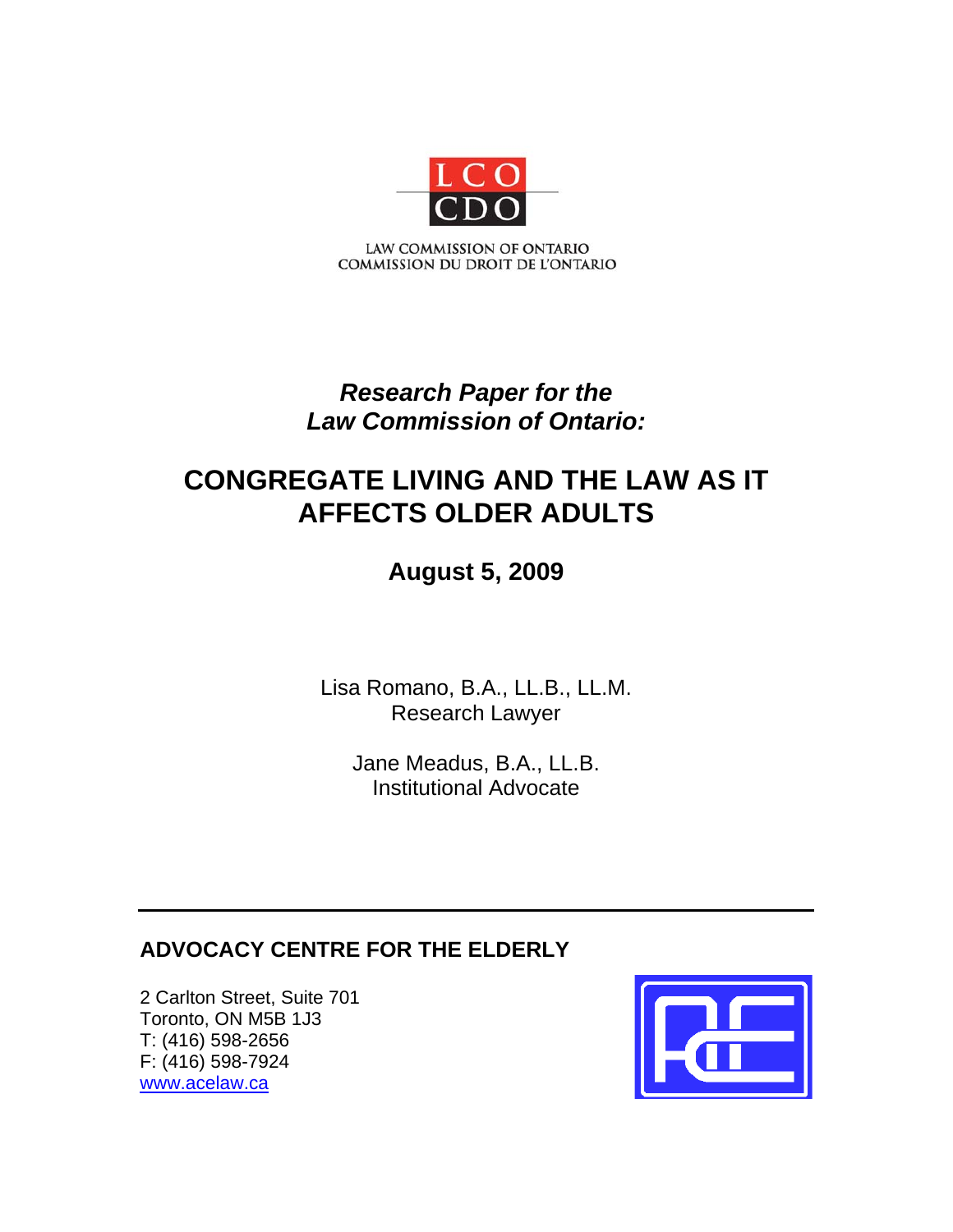# **ACKNOWLEDGEMENTS**

The Advocacy Centre for the Elderly (ACE) is pleased to be working with the Law Commission of Ontario as it moves forward with its multi-year project to develop a new framework to analyze and understand the impact of the law on older persons. ACE is grateful to the Law Commission of Ontario for awarding us this grant to research more appropriate ways of enforcing the rights of older adults in congregate settings.

We are appreciative of the individuals and organizations that took the time to assist us with our project. In particular, we acknowledge the work of the following individuals who conducted research for ACE: Elliott Willschick, Stuart Norris, Vasanthi Venkatesh and Meghan Walker.

ACE would like to extend a special thank you to the residents and their family members who met with us, as their input injects reality into our work and allows us to focus on the issues of most importance to those who call congregate settings "home."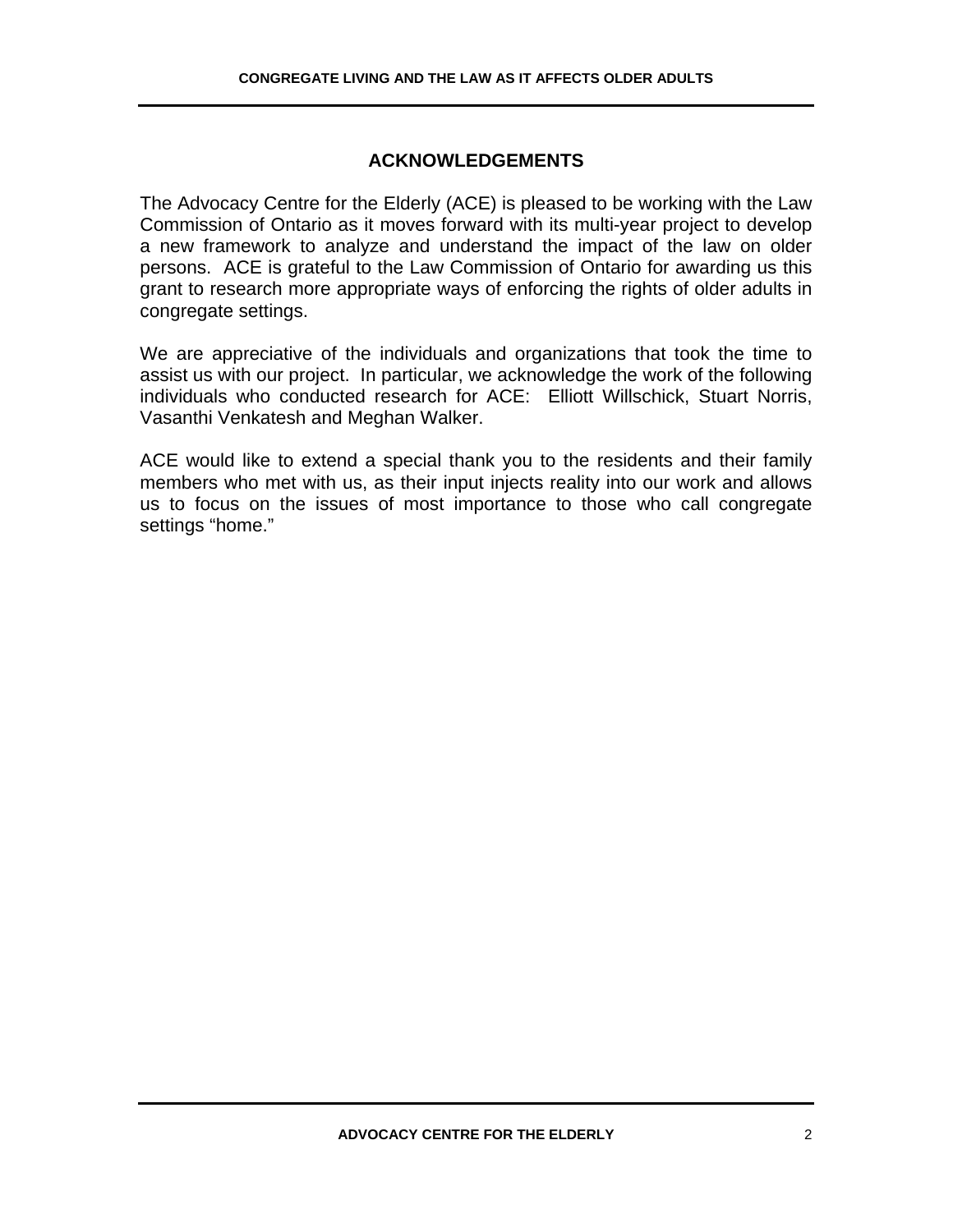# **TABLE OF CONTENTS**

| CONGREGATE SETTINGS AND LEGAL PROTECTIONS: 48                                                                                                                                                                |  |
|--------------------------------------------------------------------------------------------------------------------------------------------------------------------------------------------------------------|--|
|                                                                                                                                                                                                              |  |
|                                                                                                                                                                                                              |  |
|                                                                                                                                                                                                              |  |
|                                                                                                                                                                                                              |  |
|                                                                                                                                                                                                              |  |
|                                                                                                                                                                                                              |  |
|                                                                                                                                                                                                              |  |
|                                                                                                                                                                                                              |  |
|                                                                                                                                                                                                              |  |
|                                                                                                                                                                                                              |  |
| Appendix A: Example of an Introductory Letter sent to Stakeholders133<br>Appendix B: Questionnaire Distributed in Long-Term Care Homes  136<br>Appendix C: Questionnaire Distributed in Retirement Homes 140 |  |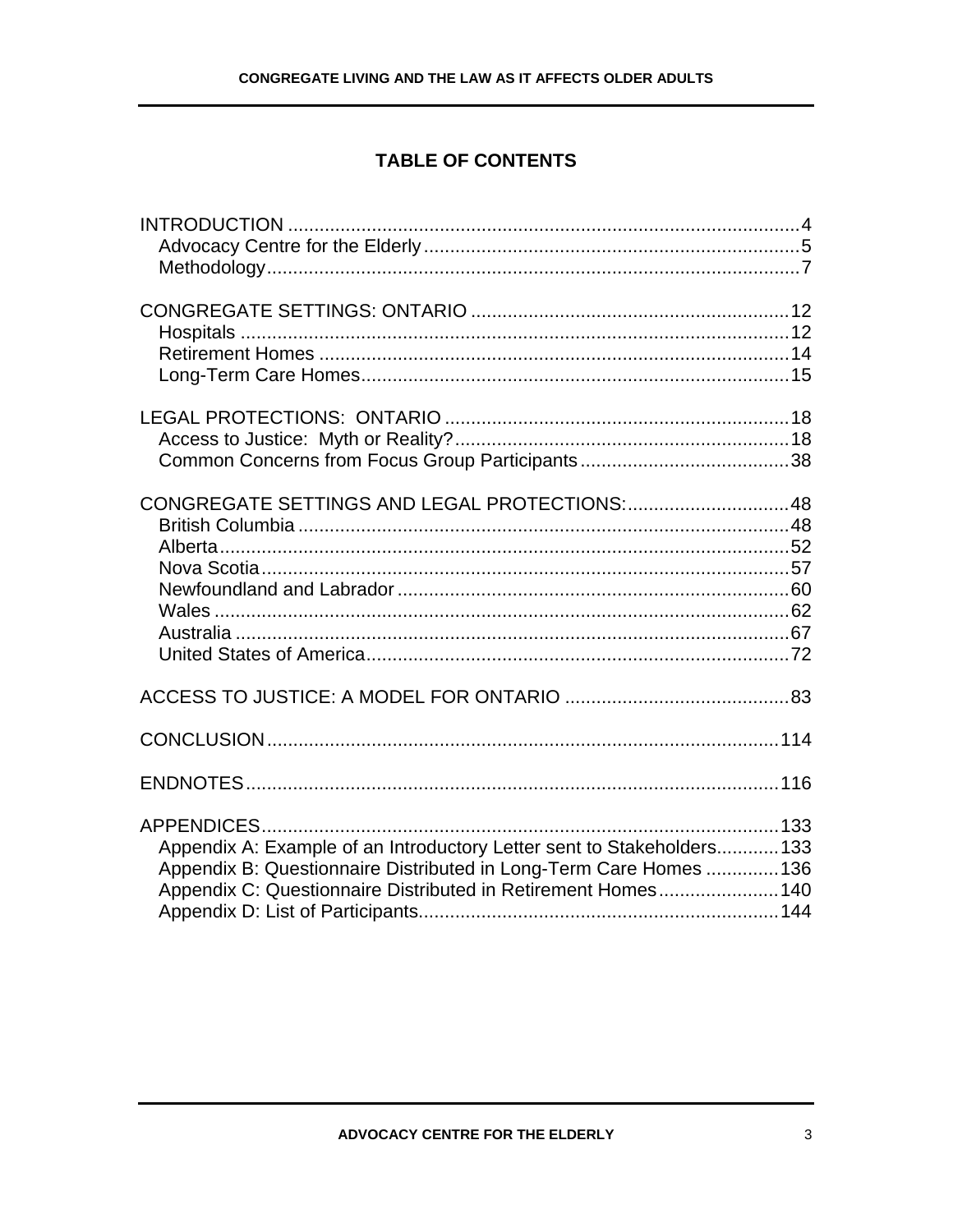# **INTRODUCTION**

Based on our experiences serving clients for 25 years and our research for this project, it is the opinion of the Advocacy Centre for the Elderly (ACE) that Ontario's current legal structure is inadequate to meet the needs of older adults residing in congregate settings and failing to have their complaints heard and resolved in a timely and satisfactory manner. ACE has used the phrase "congregate setting" to refer to those locations where older adults reside in a group setting – namely, hospitals, retirement homes and long-term care homes – which have a health care component, where resources are shared (e.g., meals, rooms, programming) and where there is an inability to easily move to a different location. Residents of congregate settings are particularly vulnerable as they are dependent on the very institutions that provide their care and shelter, in addition to the fact that they are "out of sight" from public scrutiny.<sup>1</sup>

In this paper, the application of a principled framework to the relevant laws, policies and practices impacting older adults living in congregate settings illustrates how this group is unable to effectively access justice. This framework refers to the principles adopted by the Law Commission of Ontario – independence, participation, security, dignity and respect for diversity – which should underscore any approach to the law as it affects older adults. $2$ 

In an effort to influence both law reform and best practices, ACE examined legal mechanisms available in different jurisdictions, both within and outside Canada, with respect to the enforcement of rights for older adults in institutions.

ACE also held a series of focus groups and consultations with stakeholders to guide and inform our work. Using the information obtained from our research and the feedback from our meetings, we have developed an "access to justice" model for Ontario that utilizes the principled framework of the Law Commission of Ontario.

Although the phrase "access to justice" is ubiquitous, there is little agreement about what it means. Common features of an accessible justice system include: just results; fair treatment; reasonable cost; reasonable speed; capacity to be understood by its users; responsiveness to needs; certainty; effectiveness; being adequately resourced; and being well-organized.<sup>3</sup> ACE interprets "access to justice" in its broadest sense and supports Professor Reem Bahdi's description:

Access to Justice Scholars have moved from a uni-dimensional focus on the procedural and cost barriers that prevent individuals from bringing their claims to court to a more holistic assessment of all aspects of the legal system. Focus has widened from simply an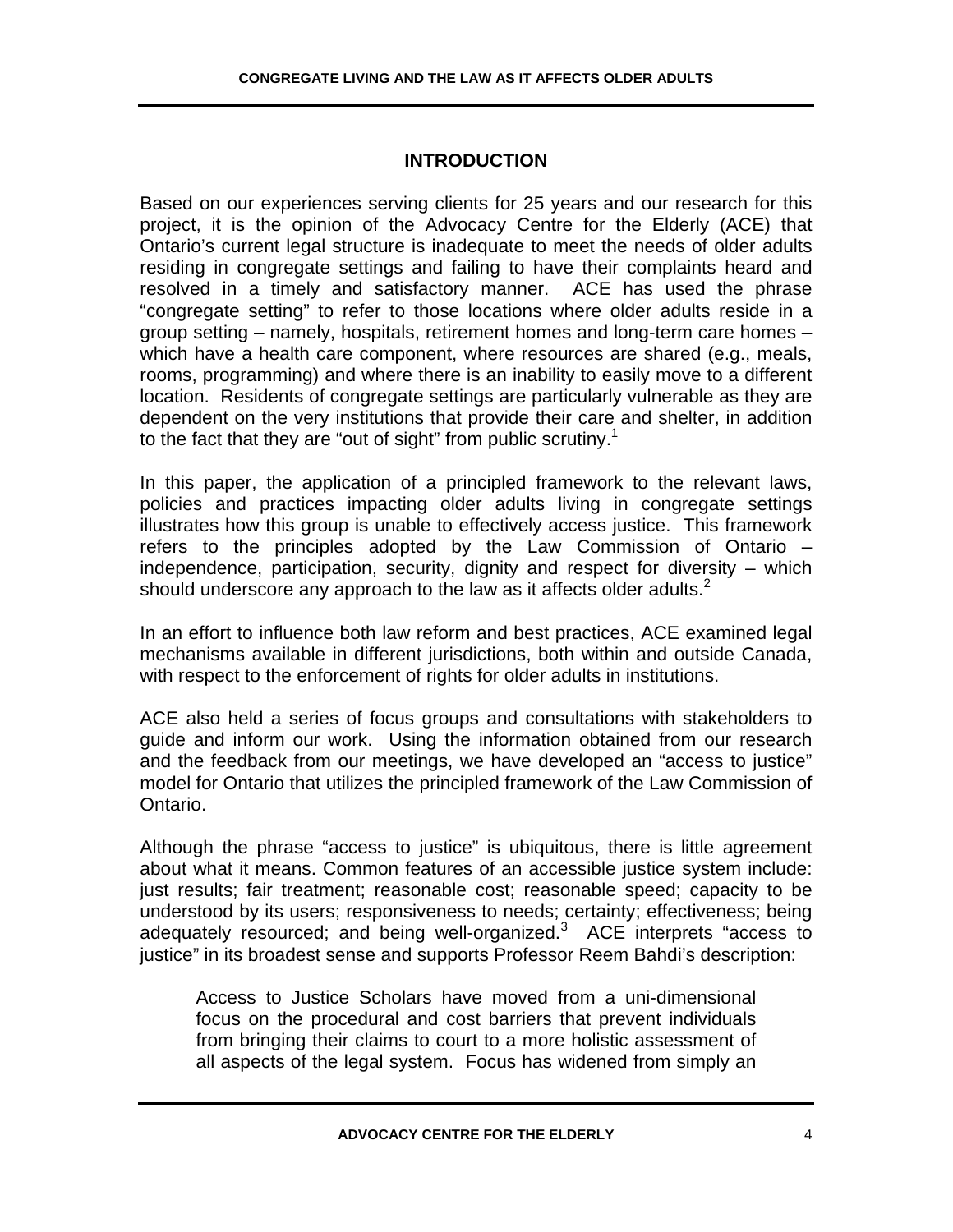emphasis on "access" to an examination of "justice" as well. The trend is towards thinking of access to justice as three distinct yet interdependent components: substantive justice which concerns itself with an assessment of the rights claims that are available to those who seek a remedy; procedural aspects which focus on the opportunities and barriers to getting ones claim into court (or other dispute resolution forum); and, the symbolic component of access to justice which steps outside of doctrinal law and asks to what extent a particular legal regime promotes citizens' belonging and empowerment.<sup>4</sup>

It is important to note at the outset that we are writing this report in advance of two important developments in the long-term care sector which likely would have influenced our findings and recommendations. First, the Ombudsman of Ontario will be releasing a report in the late summer of 2009 scrutinizing the Ministry of Health and Long-Term Care's oversight of long-term care homes. Second, the Long-Term Care Homes Act, 2007<sup>6</sup> is expected to be proclaimed into force before the end of the year. The stated purpose of the new legislation is to enhance the quality of life for residents of long-term care homes by strengthening enforcement, improving care and increasing accountability. Although one set of draft regulations was recently released to the public for comments, we are still awaiting the second set. As the regulations provide the "nuts and bolts" to support the law, we do not know how the law will be finally implemented. Moreover, we can only speculate as to how the legislation will be interpreted and applied.

After a brief introduction to ACE, we will outline the methodology we employed for this project. We will then examine the regulation of congregate settings in Ontario. The next section discusses, in detail, the legal protections currently available to residents and why they are ineffective. A legal review of congregate settings and legal protections for older adults in four provinces in Canada, as well as Wales, Australia and the United States of America follows. Finally, ACE will propose its model of access to justice for older adults residing in hospitals, retirement homes and long-term care homes.

# **Advocacy Centre for the Elderly**

ACE is a specialty community legal clinic that was established to provide a range of legal services to low income seniors in Ontario. The legal services include individual and group client advice and representation, public legal education, community development, and law reform activities. ACE has been operating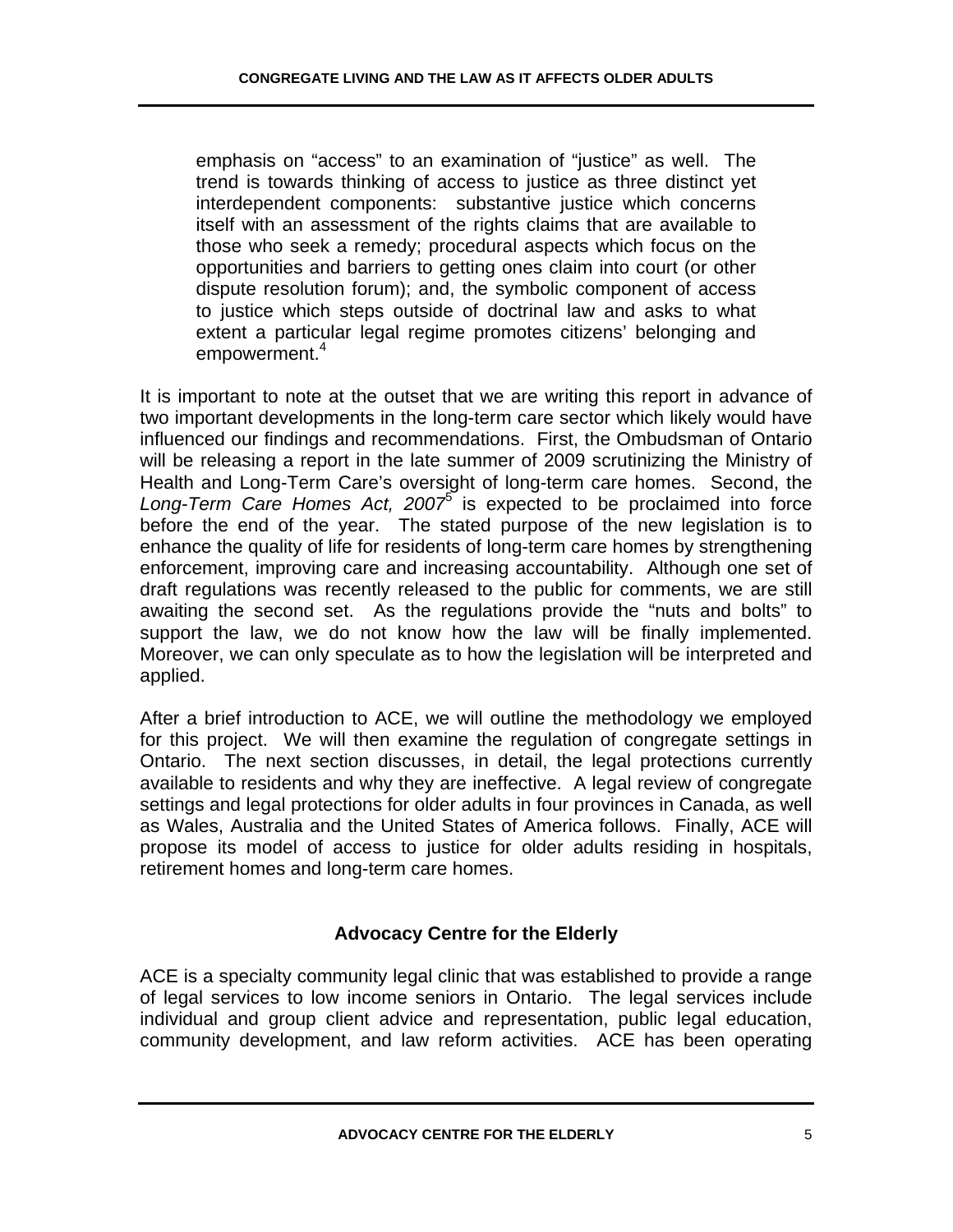since 1984 and it is the first and oldest legal clinic in Canada with a specific mandate and expertise in legal issues pertaining to older adults.

ACE receives, on average, over 2,500 client intake inquiries a year. These calls are primarily from the Greater Toronto Area but approximately 20% are from outside this region, and may come from any part of the province, as well as from out of province.

The individual client services provided are in areas of law that have a particular impact on older adults. These include but are not limited to the law related to: capacity, substitute decision-making and health care consent; supportive housing and retirement home tenancies; long-term care homes; patients' rights in hospitals; consumer protection law; elder abuse; home care; and income support.

A primary area of practice for ACE has been advocacy and representation of residents in the long-term care system. One of the lawyers at ACE is a full-time Institutional Advocate, who provides advice to seniors considering moving to or living in various forms health care facilities or congregate settings.

Public legal education programs are directed to seniors and their families, as well as health professionals and other service providers working with seniors. These presentations and workshops may be on any topic of law within ACE's practice areas. ACE also produces easy-to-read educational materials, such as booklets and pamphlets on seniors' legal issues.

ACE staff also write papers for continuing legal education programs and engage in other writing on elder law. For example, ACE has produced an extensive publication entitled *Long-Term Care Facilities in Ontario: The Advocate's Manual*. Now in its third edition, this manual is over 600 pages and also includes chapters on retirement homes, home care, and other issues such as substitute decisionmaking, powers of attorney, and advocacy. It remains the only comprehensive text in this area of the law in Canada. ACE is planning to release the next edition in 2010 or 2011, once the *Long-Term Care Homes Act, 2007* has been enacted.

As part of its law reform mandate, ACE staff frequently participate in government consultations as stakeholder representatives for the seniors' community. We also submit written briefs to policy makers and make oral submissions to legislative committees when new legislation or legislative amendments impacting our clients are proposed. For example, ACE has drafted submissions on various long-term care consultations, including a major brief on the new long-term care home legislation.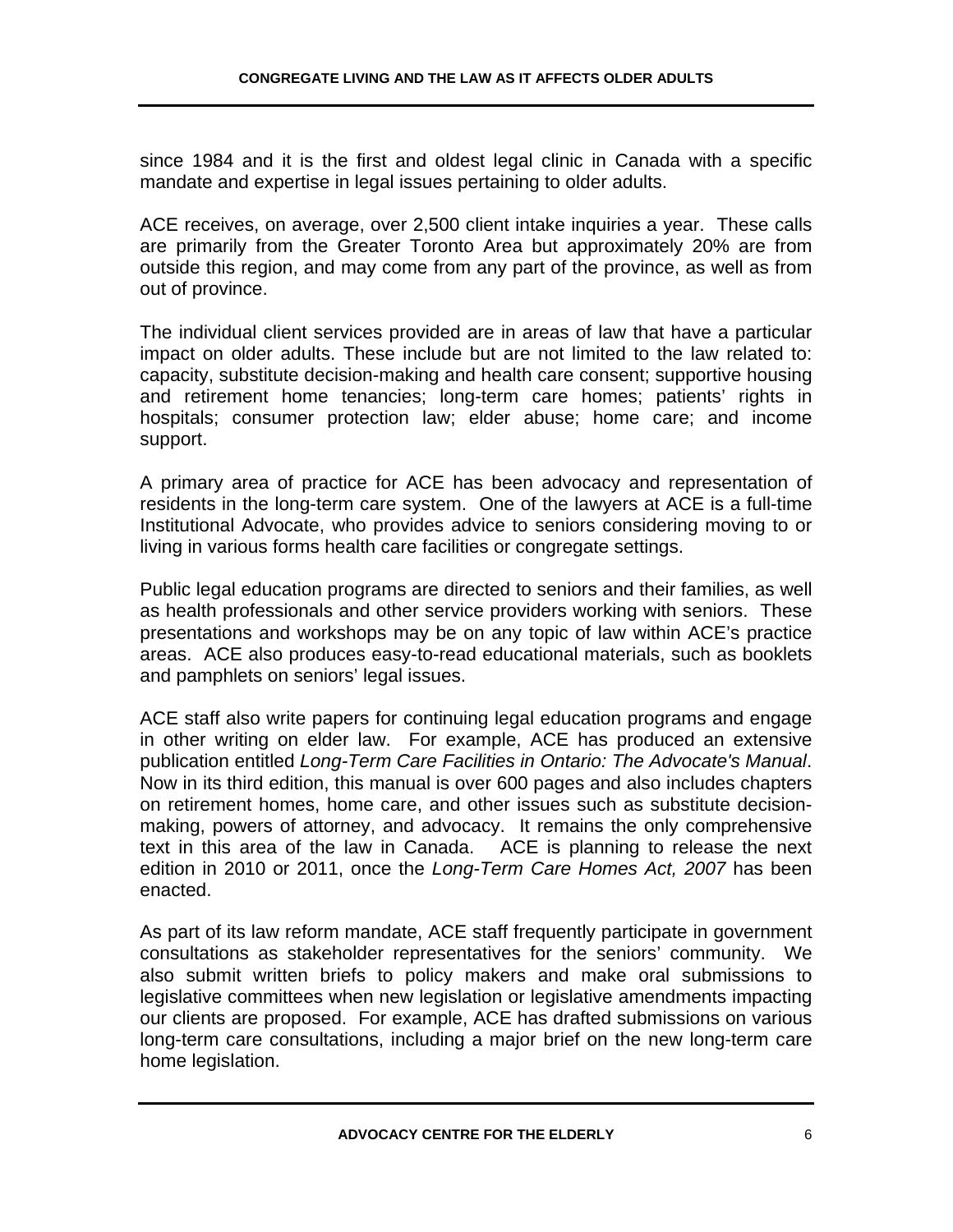# **Methodology**

The methodology was comprised of two main parts: (1) a literature review; and (2) focus groups and meetings with stakeholders who are knowledgeable about the institutional sector.

#### Literature Review

We conducted a comprehensive literature review of the issues affecting older adults residing in congregate settings by examining the following:

- National and international legislation;
- Policies and practices;
- Case law;
- Academic articles; and
- Web-based materials.

In addition to reviewing the laws and policies of Ontario, ACE examined four Canadian provinces: British Columbia, Alberta, Nova Scotia and Newfoundland. Outside Canada, we examined the laws of Australia, Wales and the United States of America. We chose these jurisdictions for a variety of reasons, including: language (these countries speak and write in English); similar legal systems; varying size (in terms of both geography and population); and noteworthy laws and/or approaches to institutional environments.

The purpose of the comparative literature review was to analyze different legal models to inform an appropriate access to justice model for Ontario. In other words, we did not want to reinvent the wheel, but wished to learn what has worked and what has not worked in other jurisdictions. Due to the time constraints of the project, our analysis was not exhaustive. It is fair to say that there most likely is a gap between what is outlined on paper and what happens in practice in other jurisdictions, as is our experience in Ontario.

#### Meetings with Stakeholders

We met with a range of stakeholders to obtain their thoughts regarding the rights currently available to residents and how the system should, or should not, be changed to support the enhancement and/or enforcement of the rights of older adults. We also emphasized our desire to learn about practices or initiatives already in place within homes that enhanced resident's access to justice. Of paramount importance to our project, however, was speaking to residents in institutional settings, as this is the group who is the focus of this report.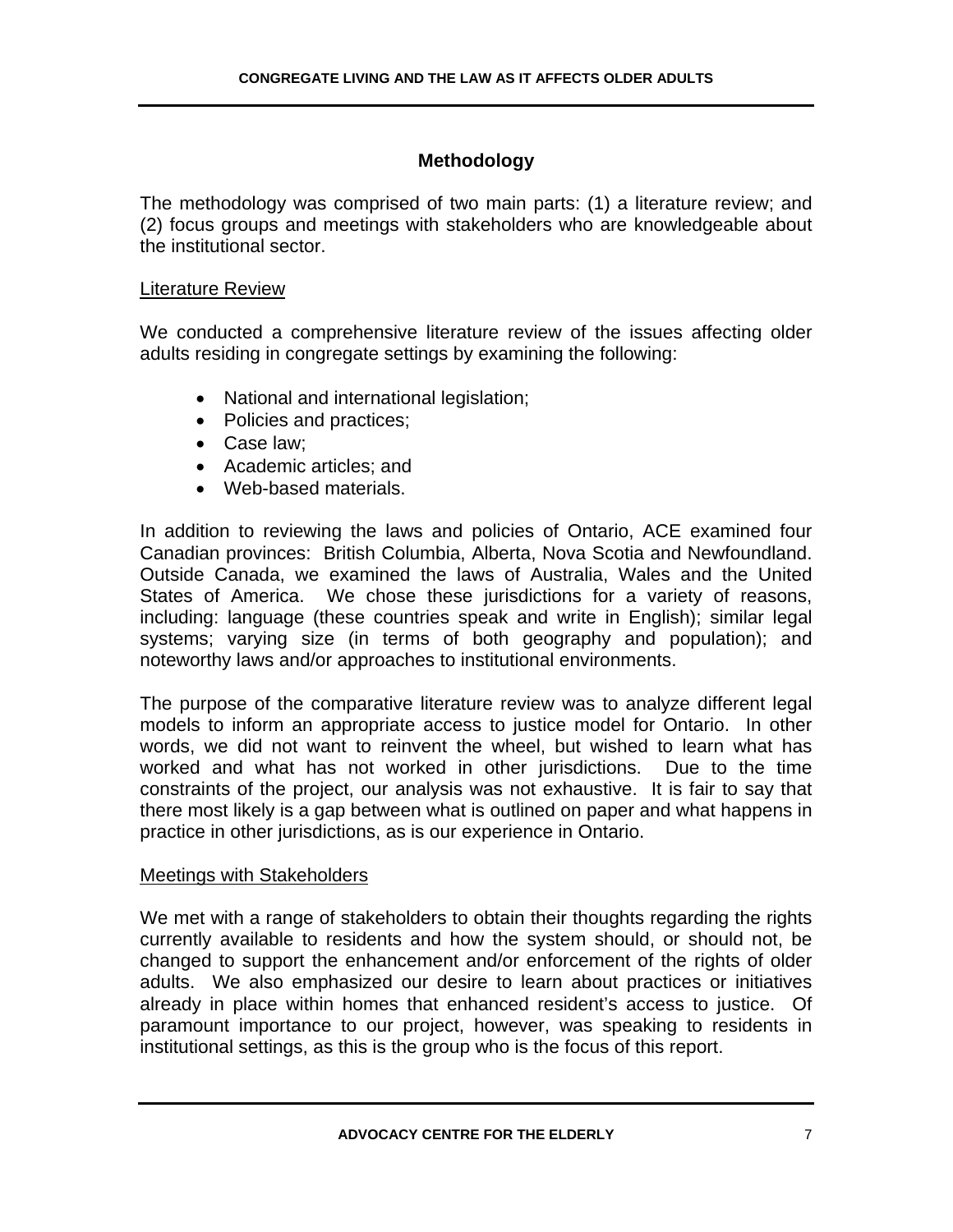Due to the tight timelines of the project and our limited resources, it is important to note that we were not able to meet with as many individuals and groups across the province as we would have liked.

As well, we had hoped to hold focus groups with older adults residing in hospitals. Unfortunately, we were unable to do so because the patient population is constantly changing and very few hospitals have a Patients Council or any other organized group with which we could liaise to organize a meeting.

#### a) *Residents of Retirement Homes and Long-Term Care Homes*

With respect to organizing focus groups in both retirement and long-term care homes, our aim was to choose a variety of types of homes in different geographic locations. In order to be respectful of the autonomous nature of Residents' Councils, our first point of contact was with the individual Residents' Councils to determine if they would be willing to be involved in our project. An explanatory letter about the research project and an invitation to participate in a focus group was sent by mail to the President of the Residents' Council of the selected homes.<sup>6</sup> An example of this introductory letter is included in Appendix 1. Please note that this letter was slightly modified for each group of stakeholders. If the Residents' Council agreed to meet, we then worked with the Council in contacting the administration of the home to advise them and to make the necessary logistical arrangements.

We encountered several problems in arranging the meetings. In at least one instance of which we are aware, our letter was opened not by the President of the Residents' Council but by an employee of the home. We were also told by quite a few homes that letters addressed simply to the President and without a specific room number (we did not request this information) would take "a long time" to reach the resident. Some homes would disclose the name of the President while others would refuse to do so citing confidentiality concerns. It was not uncommon for several weeks to pass before our letter was received by the Residents' Council. Another resident told us that we needed to get permission from the administrator of the home before we could meet with them.

Several Residents' Councils declined our invitation. One resident at a long-term care home resident advised us that we could not visit due to the H1N1 Influenza outbreak. The home did not have any cases, nor were the ACE staff who wished to visit specifically targeted. Instead, the home had stated that no visitors except immediate family were allowed to visit the home. We are not aware of any such public health requirements. At another long-term care home, where a government imposed ban had recently been lifted with respect to the admission of new residents due to non-compliance, ACE was told that residents wanted to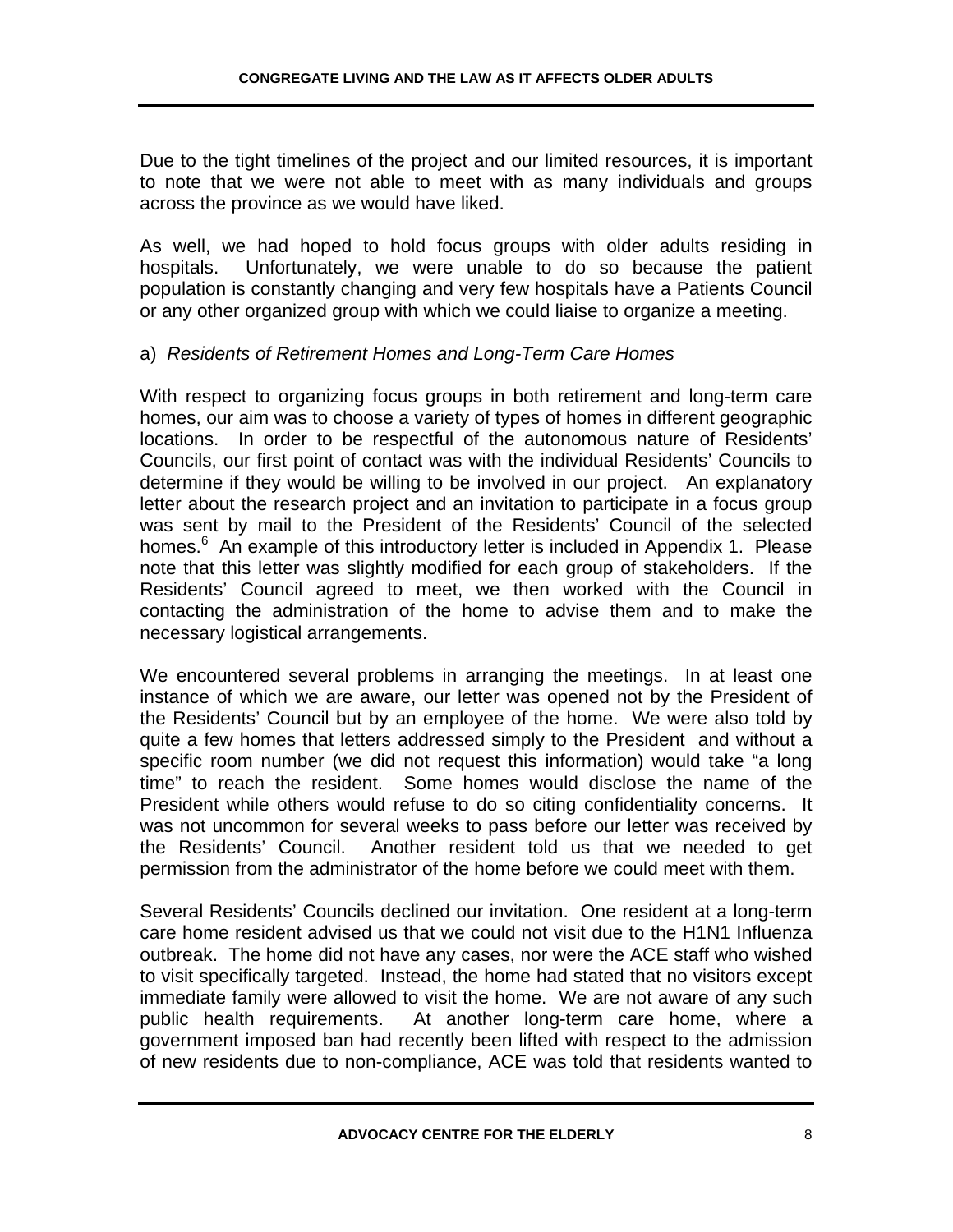allow the home some time to make changes and that it would be counterproductive to meet at that point in time. This was unfortunate, as we felt that given their recent experience, they would have been able to provide us with a unique perspective into access to justice for their residents.

Residents of retirement homes tend to be more independent and capable of making decisions. Consequently, they are more likely to be able to go out into the community to seek assistance if so required. We therefore opted to hold fewer meetings in retirement homes than long-term care homes. In selecting retirement homes, we attempted to choose those with an active Residents' Council and geared to lower-income residents. Two focus groups were held at not-for-profit retirement homes in Toronto where approximately 60 residents and seven staff members attended. With respect to long-term care homes, we conducted four focus groups with residents at for-profit, not-for-profit, charitable and municipal homes in Toronto, Kitchener and Port Perry, involving a total of about 80 residents and five staff members.

Each meeting had a different dynamic and level of resident participation, depending on a multitude of factors, including the size of the group, the personalities of attendees and the presence of staff. For instance, at one meeting there were approximately 50 residents and several employees of the home whereas other meetings had as few as four residents and no staff**.** 

While we would have preferred to have meetings without staff members in attendance, this proved to be difficult. In the homes where a large number of residents were in attendance, the meetings were in open areas which were not private and where it was impossible to prevent staff from attending. Even when we asked staff to leave the room, they often returned for a variety of reasons.

With regards to the cultural diversity of the participants, nearly all of the residents were Caucasian. ACE had hoped to hold focus groups with residents at culturally diverse long-term care homes but this turned out not to be feasible due to language and cultural barriers. As well, the amount of time and resources available for this project were insufficient to be able to plan and pay for the translation of documents and interpretation services which would have been necessary to hold these focus groups. This would be an appropriate subject for future study.

In terms of general observations about diversity, we noted that the majority of participants were female: this is consistent with statistics on female residents in these homes. Not all of the residents were older adults as younger residents at long-term care homes attended our meetings as well. Most of those who actively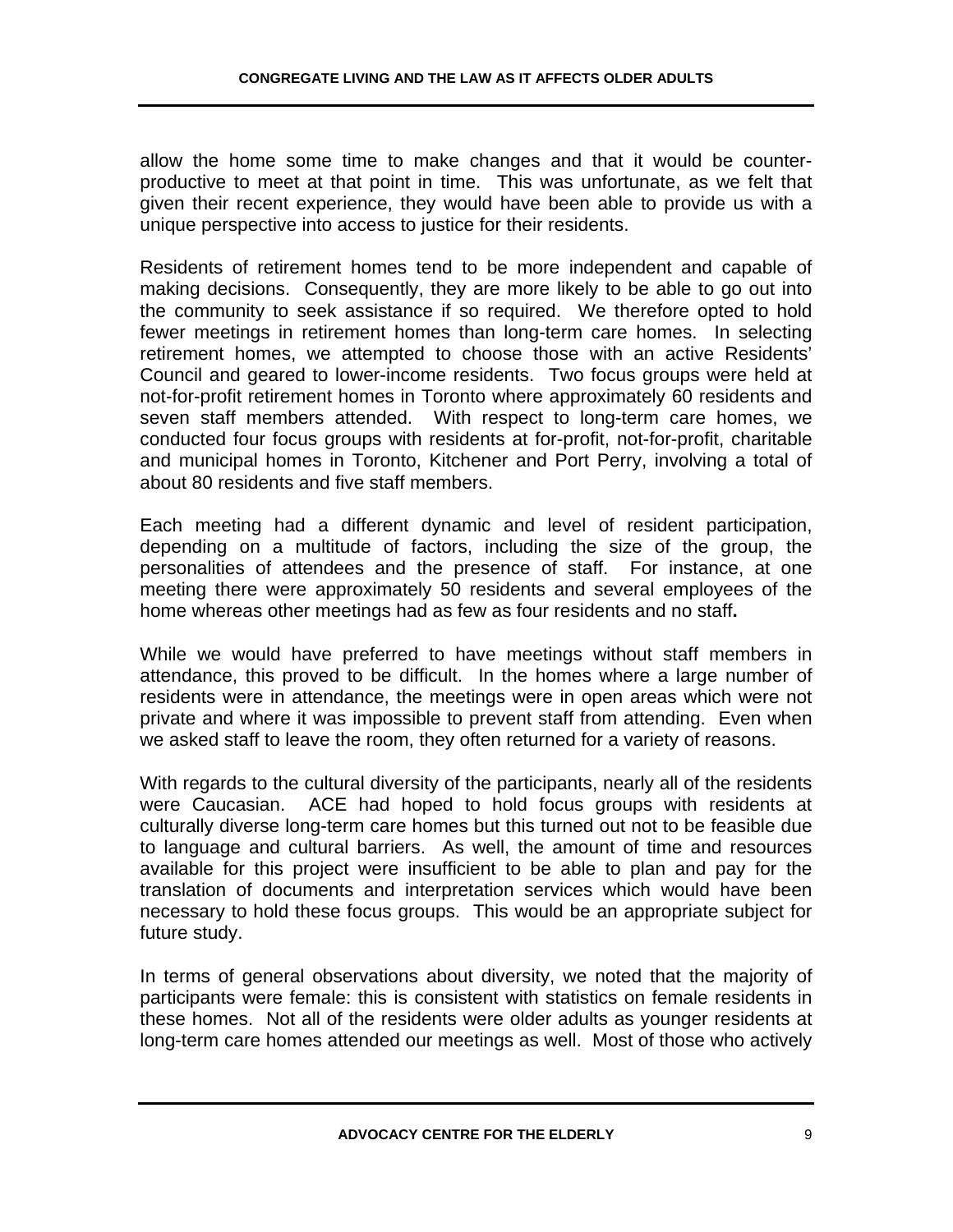participated appeared to be mentally capable of making decisions. A significant number of residents used mobility devices such as walkers or wheelchairs.

Finally, ACE had a separate meeting with a representative of the Ontario Association of Residents' Councils. The Ontario Association of Resident's Councils is a voluntary association of long-term care home Residents' Councils which has approximately 270 Resident Councils Members. A Board of Directors comprised of residents from the member Councils governs the Ontario Association of Residents' Councils.

#### b) *Family Councils*

ACE also felt it was important to consult with the families and, if applicable, the substitute decision-makers, of older adults residing in long-term care homes. More and more residents of long-term care homes are mentally incapable and unable to participate in the resident focus groups. By meeting with the substitute decision-makers and families of these residents, we were able to learn about the issues which affect them.

Family Councils are new in many homes and are not yet supported by the legislation (which will change when the *Long-Term Care Homes Act, 2007* is proclaimed). We met with one Family Council at a home outside Toronto, as well as a representative of the Ontario Family Councils Program. The Ontario Family Councils Program is a support program for Family Councils across Ontario.

We were able to meet with two Family Council Networks (a group of Family Councils based on their geographic location within a Local Health Integration Network (LHIN)) at their annual regional meetings. We attended a regional meeting in the Hamilton Niagara Haldimand Brant LHIN where there were 65 participants representing 36 long-term care homes. We also met with 30 participants in various areas of the North East LHIN via videoconference.

Our goals at each meeting of both residents and families was to learn about any obstacles they might encounter when attempting to enforce legal rights of residents, the remedies they sought and their recommendations of changes which might improve the current system. We anticipated that not everyone would feel comfortable sharing their experiences or ideas in a public forum, and some would require more time to consider the issues raised; we therefore provided participants with a questionnaire. The questionnaire was anonymous and could be completed either during the meeting or sent to ACE afterwards. Please see Appendix 2 for a copy of the questionnaire distributed in long-term care homes and Appendix 3 for the version used in retirement homes. To date, we have only received four completed questionnaires.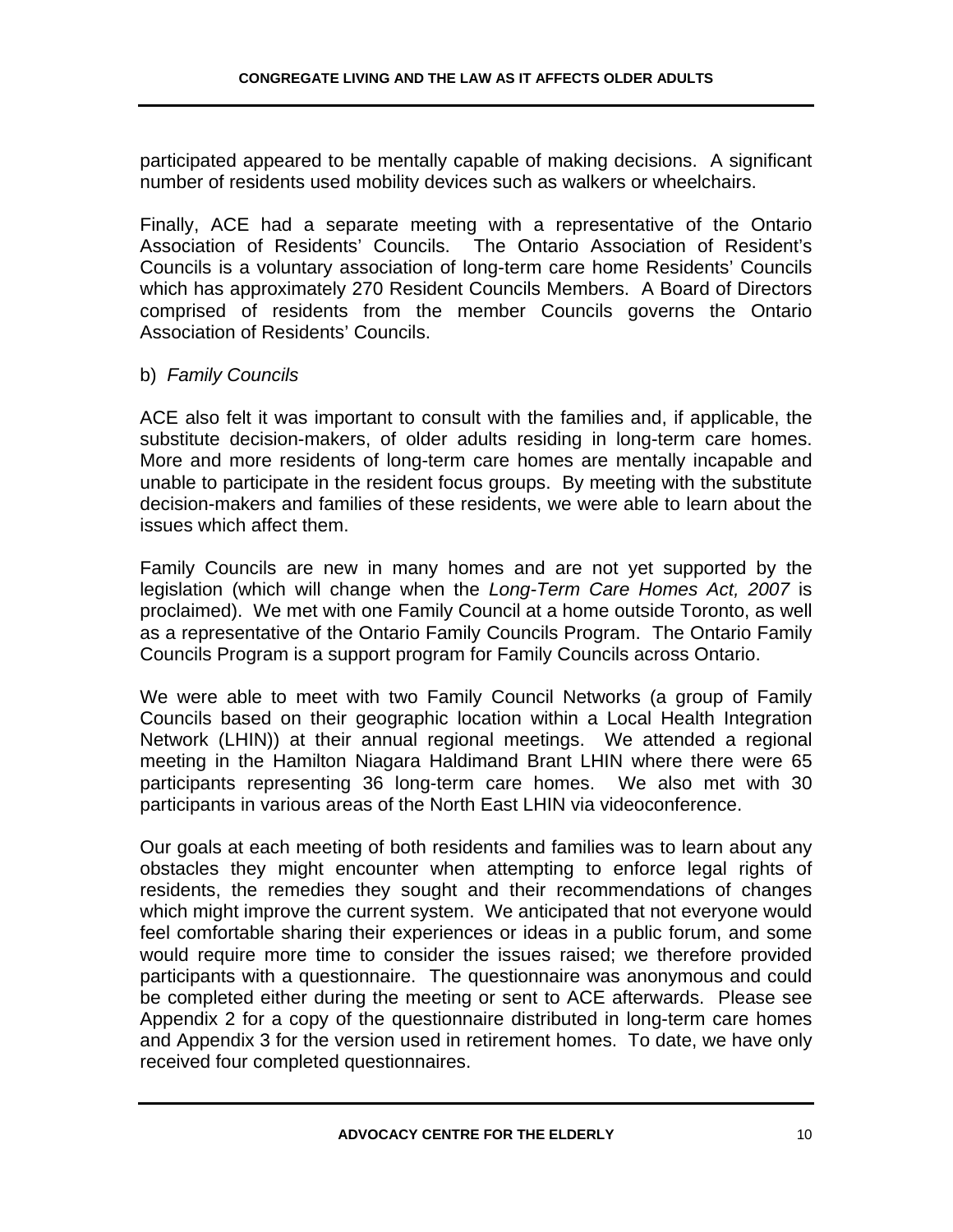### c) *Lawyers*

ACE conducted a focus group at the beginning of this project with lawyers whose legal practices relate to elder law. In addition to sending the invitation to a large group of lawyers and posting it to the ACE website, a notice was also posted to the website of the Ontario Bar Association. The purpose of the meeting was to review common scenarios facing institutionalized residents and to brainstorm about the options available to older adults, their advantages and disadvantages, and ways to improve the system. Six lawyers were in attendance.

An article about this project was also published in *Deadbeat,* the newsletter of the Ontario Bar Association's Trust and Estates Section. Lawyers were encouraged to contact ACE with any comments or ideas.

#### d) *Industry and Seniors Groups*

To determine whether our recommendations to the Law Commission of Ontario would be feasible and practical, it was imperative for ACE to obtain the opinions of industry stakeholders regarding the current remedies and enforcement mechanisms available to older adults, as well as ACE's suggestions for reform.

Accordingly, we held one focus group with industry stakeholders and another with seniors' organizations. Due to scheduling conflicts, we met privately with one industry stakeholder. A separate meeting was held with an administrator at a long-term care home who independently contacted us.

We were unable to meet with some stakeholders due to scheduling conflicts, bureaucratic reasons or lack of interest.

#### Summary

In total, we conducted 16 focus groups and meetings, involving a total of approximately 255 participants. A complete list of the participants can be found in Appendix 4. The feedback and information received from the different stakeholders was invaluable and will inform our final recommendations to the Law Commission of Ontario. We will incorporate the responses and opinions received throughout this report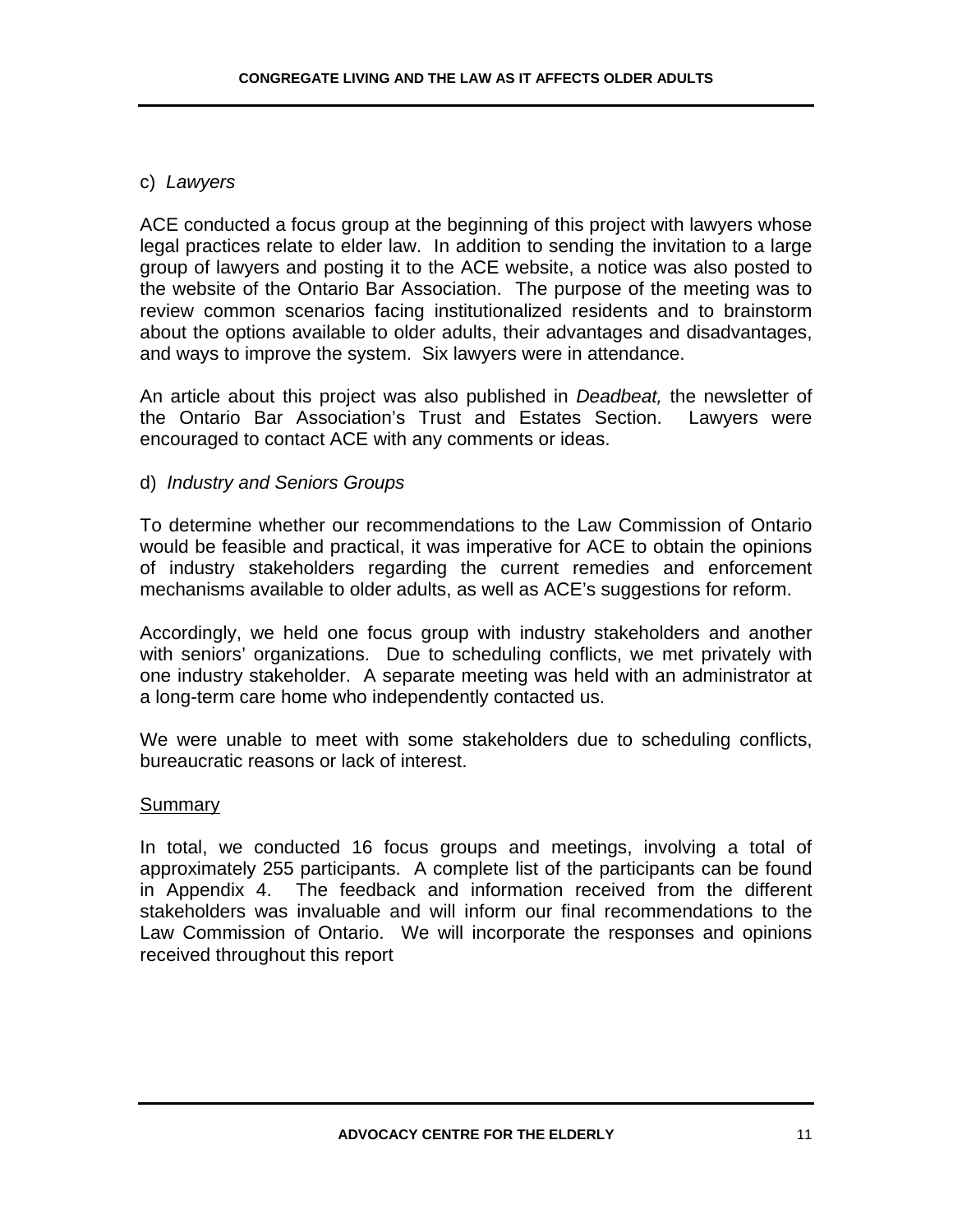# **CONGREGATE SETTINGS: ONTARIO**

A spectrum of accommodation options currently exists for older adults in Ontario, each with its own unique challenges. At one end of the continuum is the idea of "aging in place" in the community, while at the opposite end are long-term care homes designed for people who require 24-hour nursing care and supervision within a secure setting. Retirement homes, which provide some care services to their tenants, sit in the middle of this spectrum. Hospitals can sit almost anywhere on the spectrum, depending on the level of care and the goals of the individual unit on which the older adult resides.

This section of the paper will describe the different institutional settings for older adults in Ontario and how they are regulated.

# **Hospitals**

Pursuant to the federal *Canada Health Act*, all medically necessary services delivered within hospitals must receive full public payment.

The Public Hospitals Act<sup>7</sup> and its regulations provide the framework within which hospitals operate in Ontario. There are 211 hospital sites in Ontario comprised of four different types of hospitals: public hospitals; private hospitals; federal hospitals; and Cancer Care Ontario hospitals. In terms of corporate governance, there are 155 hospital corporations while the remaining 56 facilities are hospitals under an umbrella corporation. Ontario has seven private hospitals currently providing services under the *Private Hospitals Act*, six of which receive funding for their operations from the Ministry of Health and Long-Term Care.<sup>8</sup>

Within these broad groups of hospitals, there is a further categorization into general hospitals, convalescent hospitals, hospitals for chronic patients, active treatment teaching psychiatric hospitals, active treatment hospitals for alcoholism and drug addiction and regional rehabilitation hospitals.<sup>9</sup>

# Complex Continuing Care

Complex continuing care refers to the provision of continuing, medically complex and specialized services in either freestanding hospitals or in designated beds within acute care hospitals. Patients typically have long-term illnesses which are unstable, or disabilities typically requiring skilled, technology-based care not available at home or in long-term care homes.10 However, the legislation sets no specifics as to what type of care these facilities are to offer, and most set their own admission criteria. Therefore, it is difficult to ascertain exactly what services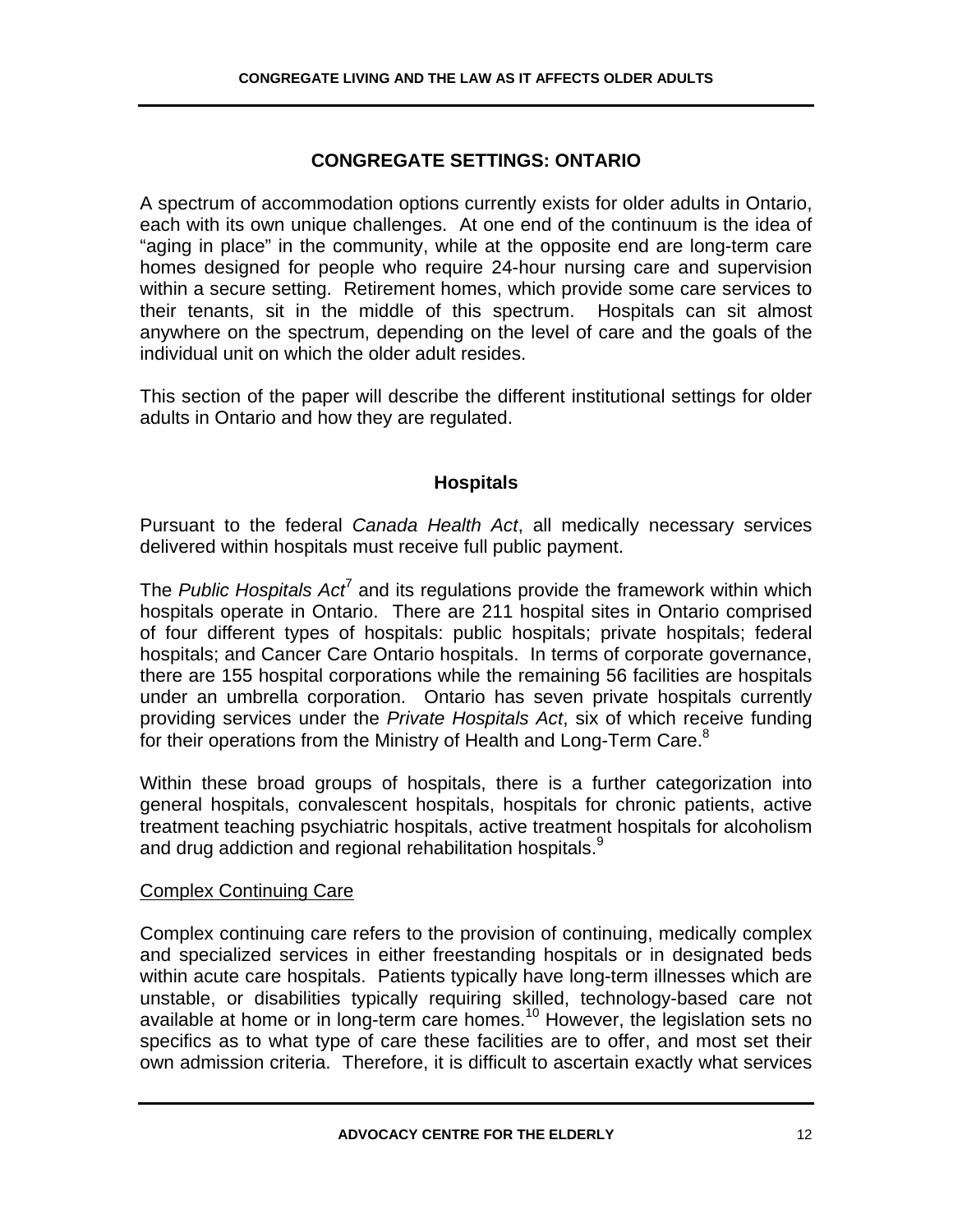and to whom these hospitals provide care. In the past, patients would live in these settings indefinitely; however, there is presently a greater emphasis on these settings being temporary and no longer a final destination.

A co-payment fee may be charged to a patient whose doctor has determined that the patient requires complex continuing care and is more or less a permanent resident in a hospital or other institution. The daily fee, as of July 1, 2009, is a maximum of \$53.07 per day. $11$ 

In 2005–2006, there were almost 24,000 patients who received complex continuing care: 17% of these patients were aged 65 to 74 while 65% were aged 75 and older.<sup>12</sup>

#### **Rehabilitation**

Rehabilitation services can be provided in either a rehabilitation unit or collection of beds designated for rehabilitation purposes within a general hospital.

The Ministry of Health and Long-Term Care list 58 rehabilitation hospitals.<sup>13</sup> Admission is generally from a general hospital after an acute care admission and many specialize in specific types of rehabilitation. There is no fee for rehabilitation in hospital.

As with complex continuing care, there are no set admission requirements or specifics regarding what kind of care is to be provided and to whom. It can be very difficult to access these coveted spots, and elderly patients, especially those who show signs of dementia, confusion or memory issues may be refused spaces because of difficulties in learning or following instructions.

#### Palliative Care

Palliative care, or end-of-life care, is a range of services intended to provide comfort and alleviate the pain of a person who is dying. Specialized services are provided in a hospital, either in a palliative care unit or through a team of palliative professionals who will provide care wherever the patient is located in the hospital. These services are provided without charge to the patient.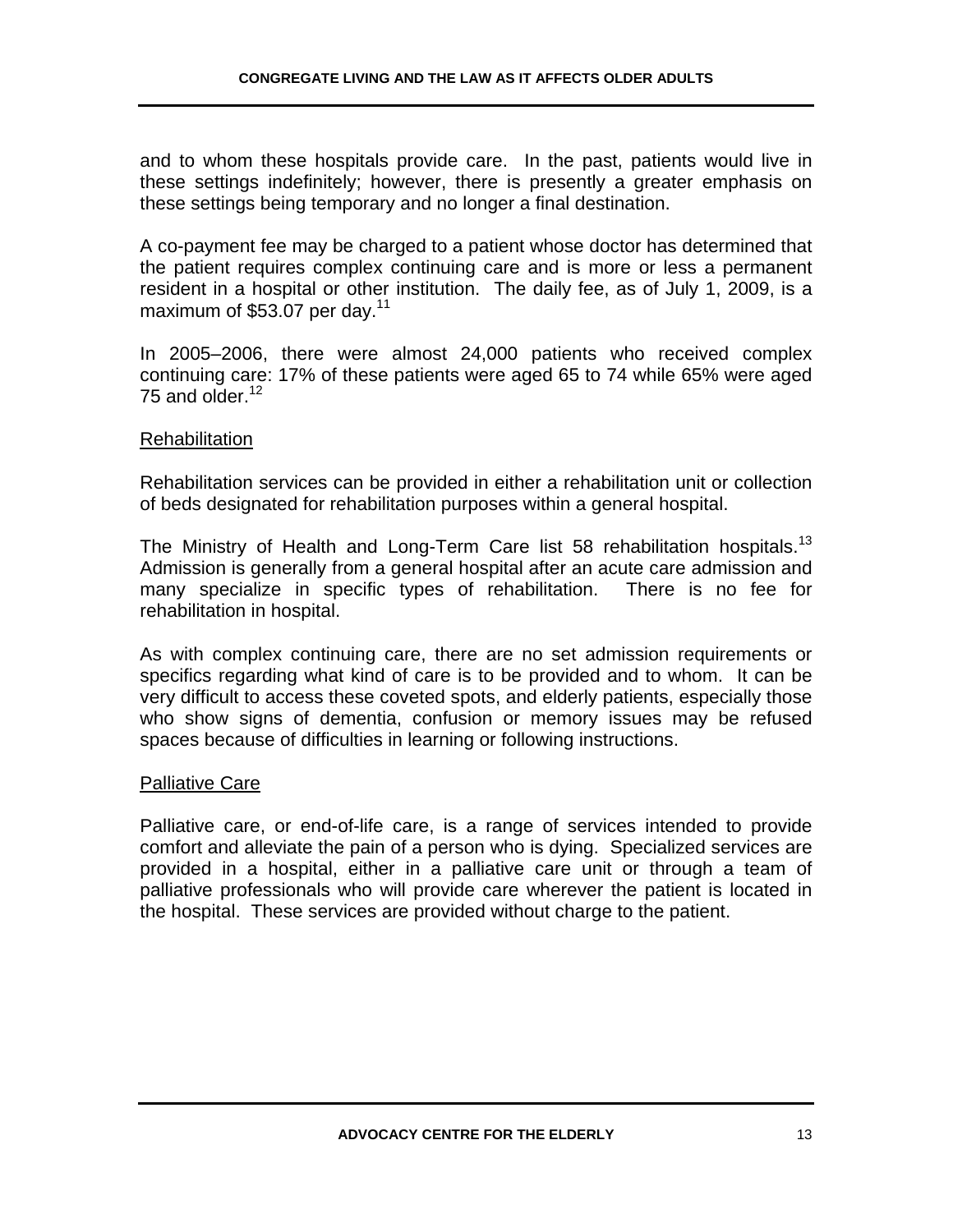# **Retirement Homes**

Retirement homes are not part of our health care system; instead, they are tenancies and described as "care homes" under the *Residential Tenancies Act, 2006*:

"Care home" means a residential complex that is occupied or intended to be occupied by persons for the purpose of receiving care services, whether or not receiving the services is a primary purpose of the occupancy.<sup>14</sup>

Generally, retirement homes are designed for seniors who require minimal to moderate support with their daily living activities. While retirement homes may make available some care services pursuant to a contract with the tenant, the care services provided are neither funded nor regulated by the Ministry of Health and Long-Term Care, or any other government Ministry.

Many different terms are used to describe what is defined in law as a care home in Ontario. Rest homes, retirement homes, group homes, seniors' homes, and boarding and lodging homes may be "care homes", provided they offer care services in addition to residential accommodation. It would appear that the care levels provided in retirement homes are also increasing due to demand and lack of available beds in long-term care homes.

Statistics indicate that there are over 700 care homes<sup>15</sup> and 43,380 spaces<sup>16</sup> in retirement homes in Ontario. These statistics, however, may not be accurate because there is no registration system for retirement homes and many homes, while they meet the criteria to be a retirement home, do not self-identify as a retirement home. Some care homes are small, run by an individual or a family. Outwardly, these homes may appear to be a large single family dwelling. Other care homes are very large and have an institutional appearance.

Care homes may offer any of a wide range of services including meals, nursing care, attendant care, assistance with activities of daily living, recreational and social programs, house-cleaning and laundry. Some homes require that these services must be purchased as a requirement of admission, while others will offer them to be purchased separately as needed. Landlords decide which care services will be offered, which will be mandatory, and how much they will cost, although tenants may try to negotiate these matters. The average total monthly cost (including both rent and care) is \$2,750 for a standard retirement space and \$3,440 for a heavy care space (1.5 hours or more of health care).<sup>17</sup>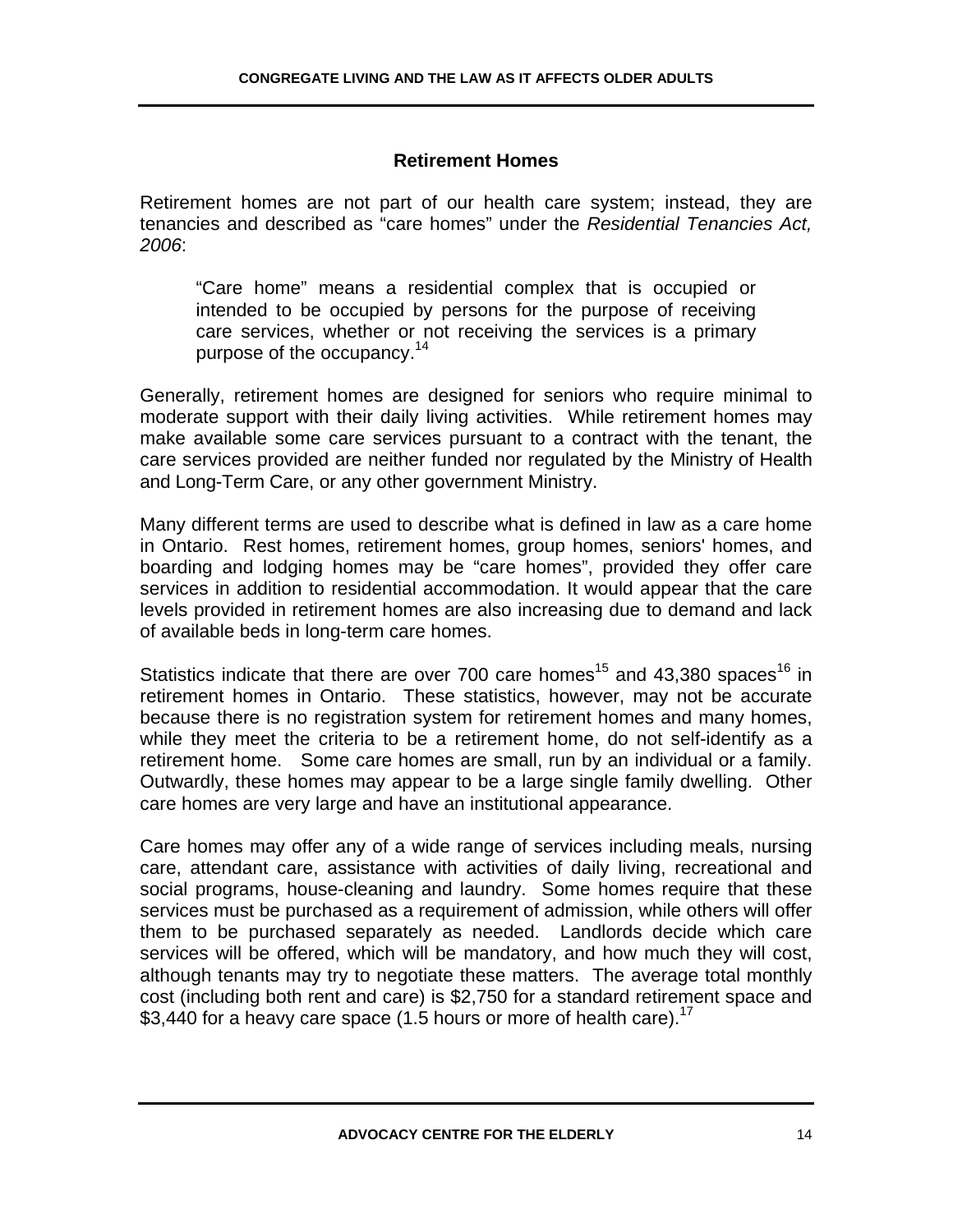While general provincial and municipal laws apply to retirement homes,  $18$  the only area of substantial regulation unique to retirement homes is the regulation of landlord-tenant matters under the *Residential Tenancies Act*. There is no provincial licensing or granting of approval to operate, oversight of the services provided, or provincial funding for retirement homes. There is no limit on the maximum amount of care that a home is allowed to provide, although they are prevented from calling themselves nursing homes.

# **Long-Term Care Homes**

In Ontario, there are three kinds of long-term care homes that provide care to eligible persons: nursing homes which are regulated by the *Nursing Homes Act*, 19 municipal homes for the aged which are regulated by the *Homes for the Aged*  and Rest Homes Act,<sup>20</sup> and charitable homes for the aged which are regulated by the *Charitable Institutions Act*. 21 A new statute, the *Long-Term Care Homes Act, 2007*, will replace all three pieces of legislation once it is proclaimed into force, hopefully by the end of 2009.

There are currently 622 long-term care homes with 76,109 long-term care beds across the province.<sup>22</sup> The size of long-term care homes varies, with the largest home having 472 beds while the smallest home has only 10 beds. $^{23}$ 

Each statute deals with homes with different types of ownership structures. The *Nursing Homes Act* governs privately-owned homes, which may be for-profit or not-for-profit. The majority of nursing homes in Ontario are operated as for-profit enterprises by corporate owners.<sup>24</sup> Each municipality must operate at least one home under the *Homes for the Aged and Rest Homes Act*. 25 Charities may operate homes under the *Charitable Homes Act*, although some are governed by the *Nursing Homes Act*. It should be noted, however, that some non-profit and nursing homes, while ostensibly not-for-profit, may hire a management company which earns a profit for providing services.

The government pays the cost of providing nursing, personal care and food, as well as programs and support services while the resident pays for "accommodation" only. The average daily cost for a resident living in long-term care is \$142.07 per day; the provincial government pays \$89 per day and residents pay an accommodation fee of \$53.07 (subject to a rate reduction if they are unable to pay this amount). $26$ 

Older adults entering long-term care homes tend to be at a more advanced age with increasingly complex health care needs ranging from dementia to major psychiatric conditions combined with physical illnesses. Generally, this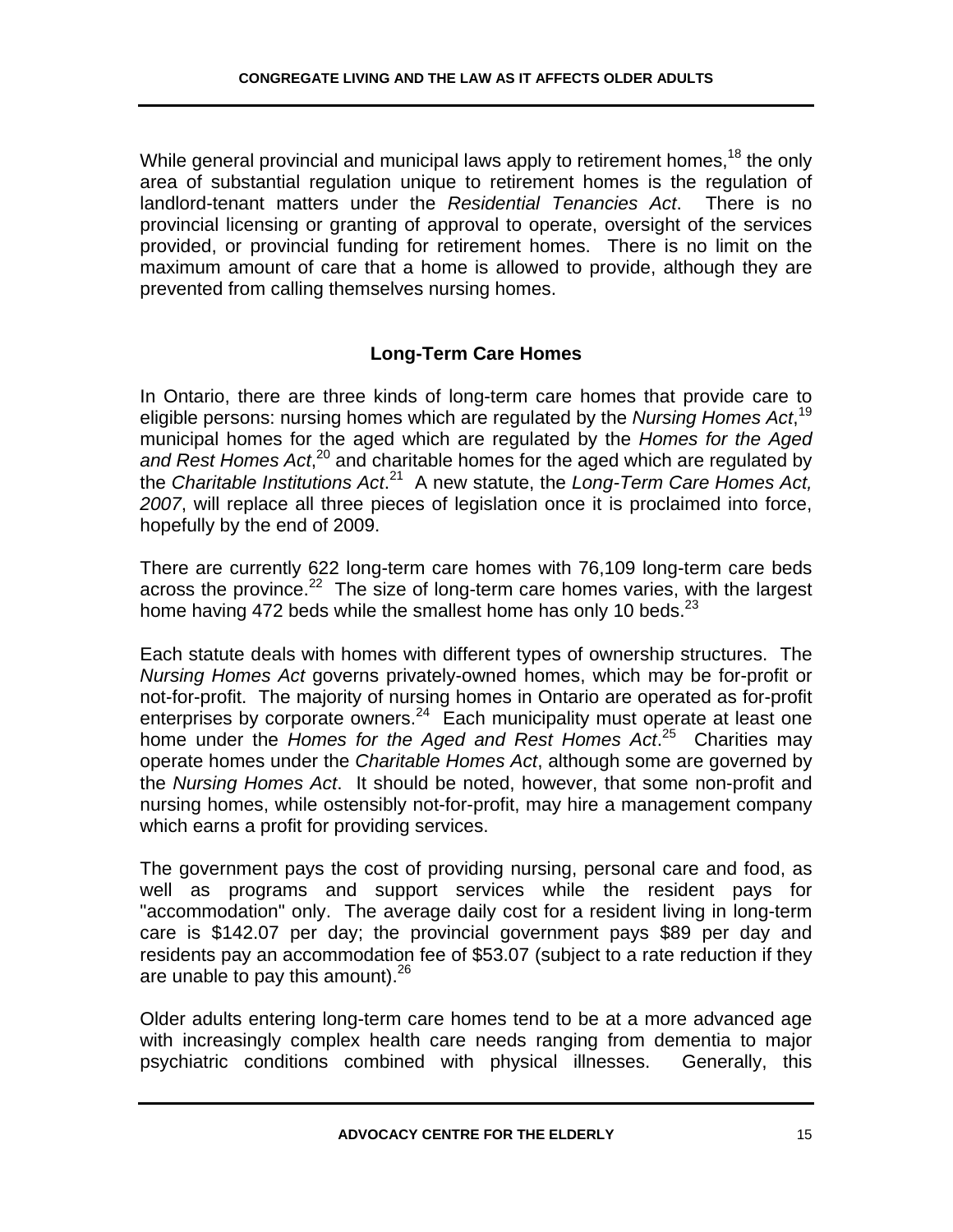population has a declining level of cognition and capacity, with approximately 55% of residents having a reported diagnosis of dementia.<sup>27</sup> The average age of a resident in long-term care today is 83 years.<sup>28</sup> That being said, there are many younger residents living in long-term care due to their medical conditions (e.g., acquired brain injury, Huntington's disease) and a lack of alternate accommodation.29 Thus, long-term care homes are now serving a more diverse group of residents than ever before.

An issue which desperately needs a solution is the "difficult" or "high level of care" applicant or resident. These individuals often require high levels of complex care, due to behavioural issues stemming from dementia, psychiatric illness or other neurological issues. Psychiatric facilities will not accept these individuals, as they repeatedly state that they only provide short-term assessment and are not long-term housing facilities. In our experience, the homes that accept high level of care individuals may be the least able to care for them, but who are the only ones willing to admit them in order to fill their bed quotas. Once admitted, the individual may act out, and even harm, another resident. The resulting challenge is how to balance the rights of the each resident. At the El Roubi/Lopez (Casa Verde) inquest in 2006, several recommendations were made about the need for specialized homes and units for this population.<sup>30</sup> These individuals need care that does not exist at the present time. Unfortunately, this systemic issue is outside the scope of our paper.

There are five essential features of long-term care homes. First, each home is subject to provincial legislation and inspections respecting its standards of care, physical facility, fees, management and staffing. Second, a person cannot be admitted to a long-term care home without having specific care needs, and without requiring a minimum level of care. Admission can only occur by application to the local Community Care Access Centre, who determines eligibility. Third, a long-term care home assumes responsibility for monitoring ongoing care needs and identifying significant changes. Fourth, a long-term care home assumes responsibility for meeting the current and changing care needs of its residents. Fifth, the primary reason for discharging a resident from a longterm care home is that the resident no longer requires the care offered by the home or the resident requires a higher level of care that can only be provided elsewhere, and appropriate arrangements are made for alternate placement.

Long-term care homes are highly regulated by the aforementioned statutes, as well as by policies of the Ministry of Health and Long-Term Care. It is safe to say that the type of regulation can be described as "command and control." Originally referred to as "direct regulation," command and control regulation is typically characterized by "centralized, bureaucratic standard-setting" whereby the government prescribes particular behaviour to further its goals and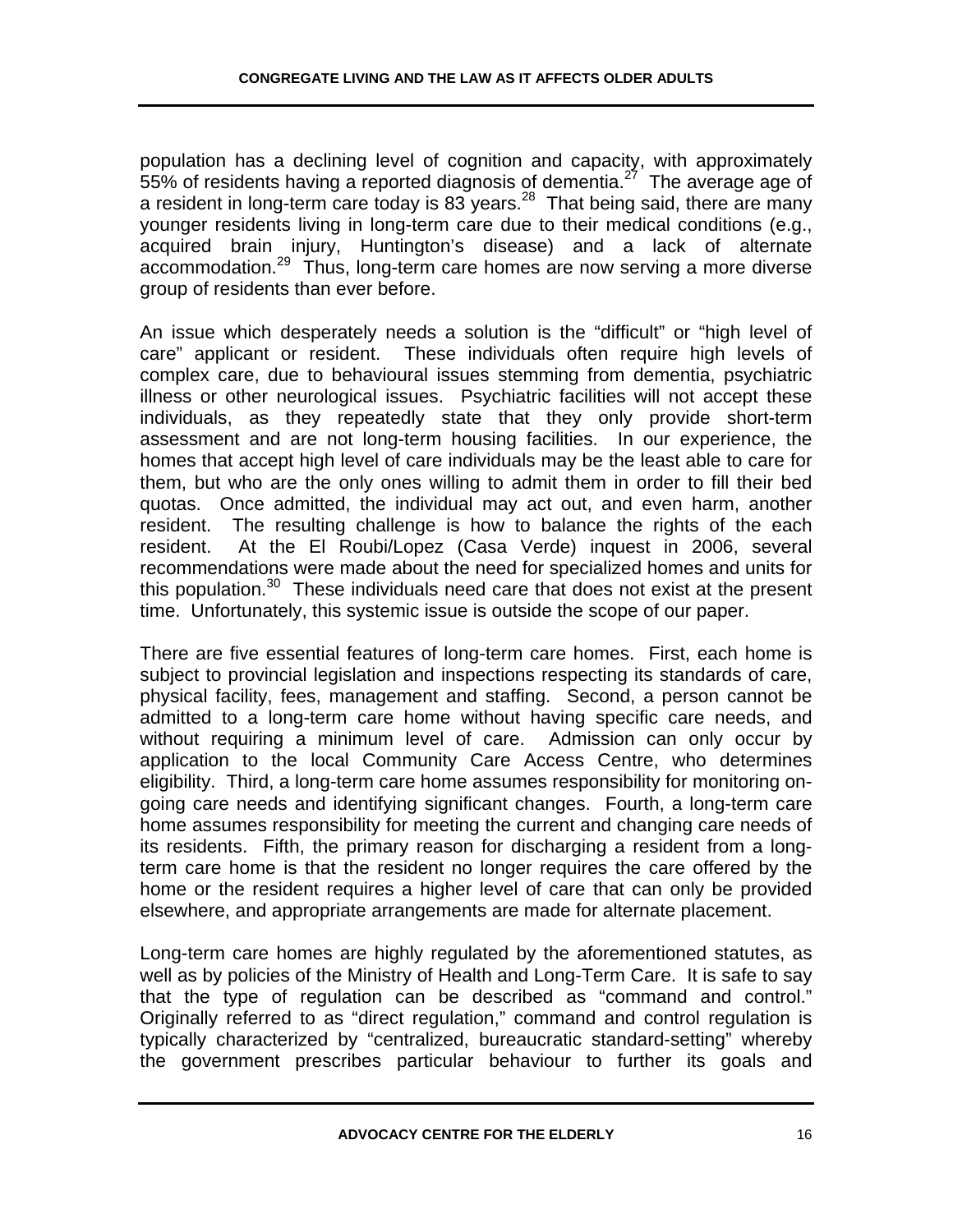establishes a regulatory agency (such as the Compliance Branch of the Ministry of Health and Long-Term Care) to monitor and ensure compliance with its standards.<sup>31</sup> The major advantage of command and control regulation is dependability: the expected behaviour of long-term care homes, as well as the punishment for any breaches of the standards, is set out with clarity. Other advantages include:

Decreased information collection and evaluation costs, greater consistency and predictability of results, greater accessibility of decisions to public scrutiny and participation, increased likelihood that regulations will withstand judicial review, reduced opportunities for manipulative behaviour by agencies in response to political or bureaucratic pressures, reduced opportunities for obstructive behaviour by regulated parties...<sup>32</sup>

However, due to its inflexibility, command and control regulation has several weaknesses.<sup>33</sup> First, it requires regulators to have comprehensive and accurate knowledge of the industry although there is an imbalance between the knowledge levels of the government and the homes. Second, it is expensive for the state to properly enforce the rules. If the authorities cannot adequately monitor compliance, the regulatory regime will fail to control the industry and may even result in defiance or resistance. Third, command and control regulation is not immune to political manipulation. Fourth, the lack of incentives for businesses to go beyond the minimum standards or to continuously improve is a serious drawback. Finally, a multiplicity of laws, procedures and standards may arise in a command and control environment resulting in "a counterproductive regulatory overload" for both regulators and industry.<sup>34</sup>

ACE's work is based on the premise, due to the unique position of older adults in institutions, that laws enforced by government and supported by regulatory agencies – as opposed to self-regulation – is the most appropriate mechanism for achieving accountability in hospitals, retirement homes and long-term care homes. It is our position that, given the potential vulnerability of the recipients of this type of care, only government regulation can serve to ensure the continued compliance in these sectors. Our experience is that where such government regulation compliance has not been in place or where compliance has become lax, the rights of residents are not respected.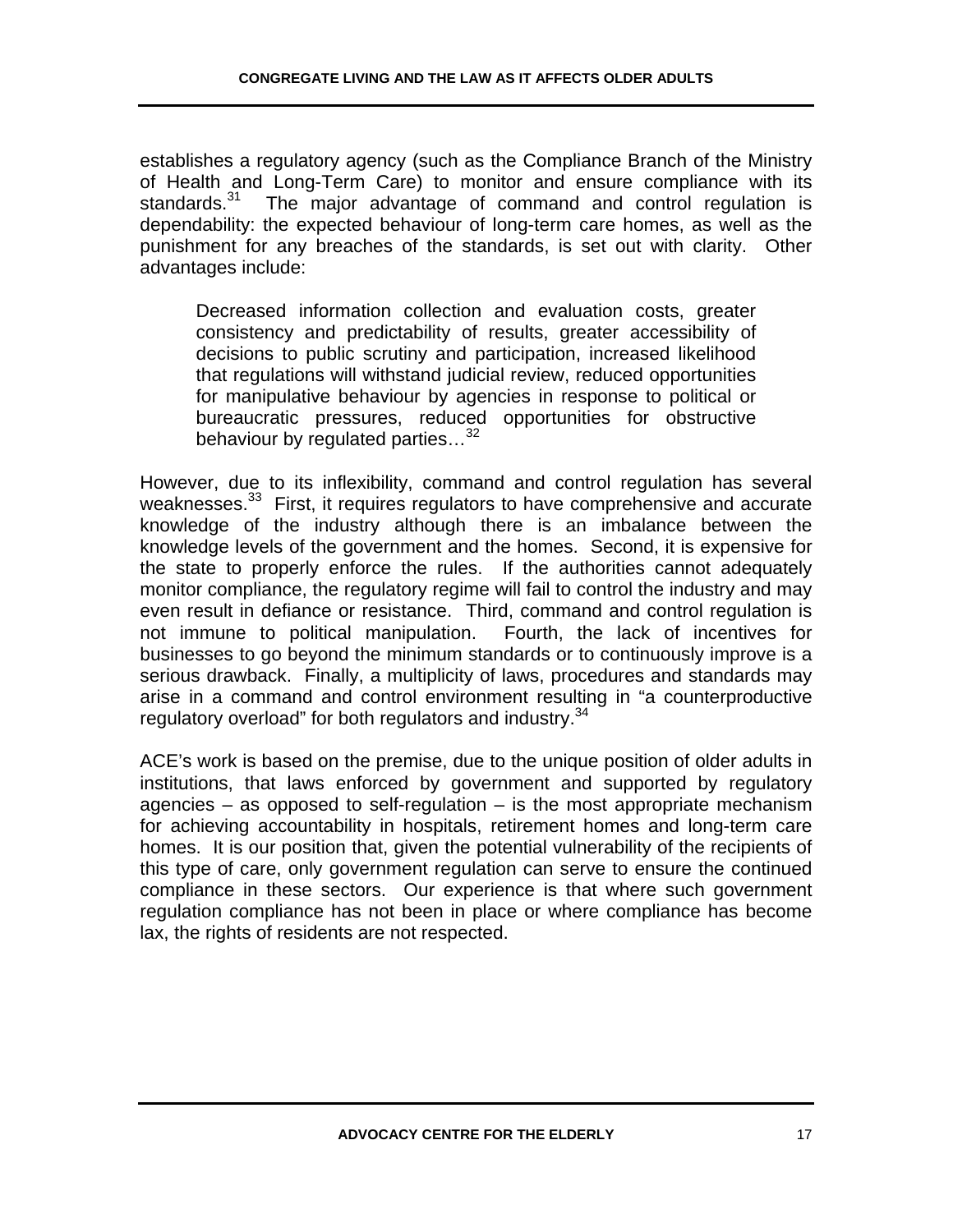# **LEGAL PROTECTIONS: ONTARIO**

# **Access to Justice: Myth or Reality?**

There are many protections ostensibly available to older adults in congregate settings in Ontario. At first blush, it appears as if older adults have many rights, and a large array of mechanisms available to them to enforce these rights. Upon further examination, it becomes evident that while these rights look good on paper, they are not truly effective. The next section will analyze the legal protections currently available to older adults residing in congregate settings to systematically show how many of these rights are hollow.

#### **Civil Litigation**

One route for residents to pursue if they feel wronged is civil lawsuits. For example, if a staff member at a long-term care home injures a resident, a negligence claim can be initiated. If a resident felt that a retirement home unilaterally changed the care originally agreed to in the terms of their agreement for services, they can sue for breach of contract for care services.

However the civil justice system contains several inherent problems that are particularly detrimental to older adults residing in congregate settings. The following passage, although dealing with American nursing home lawsuits, succinctly summarizes some of the barriers facing older adults residing in congregate settings:

Nursing home claimants have few desirable litigant characteristics because of their pre-existing illnesses, nonexistent imputed earnings, and low overall economic damages. Many nursing home victims have chronic physical or mental diseases that render them incapable of seeking legal representation so many meritorious cases are never filed…The reality is that elderly nursing home residents are too infirm and have such a low life expectancy that they simply cannot wait years for a settlement or jury verdict.<sup>35</sup>

Turning back to Ontario, one of the most significant impediments to access to justice for older persons is money. The private bar model of law is prohibitively expensive for the majority of Ontarians. A newspaper article, which was quoted by the Honourable Warren Winkler, Chief Justice of Ontario, reported that the cost of taking a routine civil case through to a three-day trial in Ontario is about  $$60,000,00.<sup>36</sup>$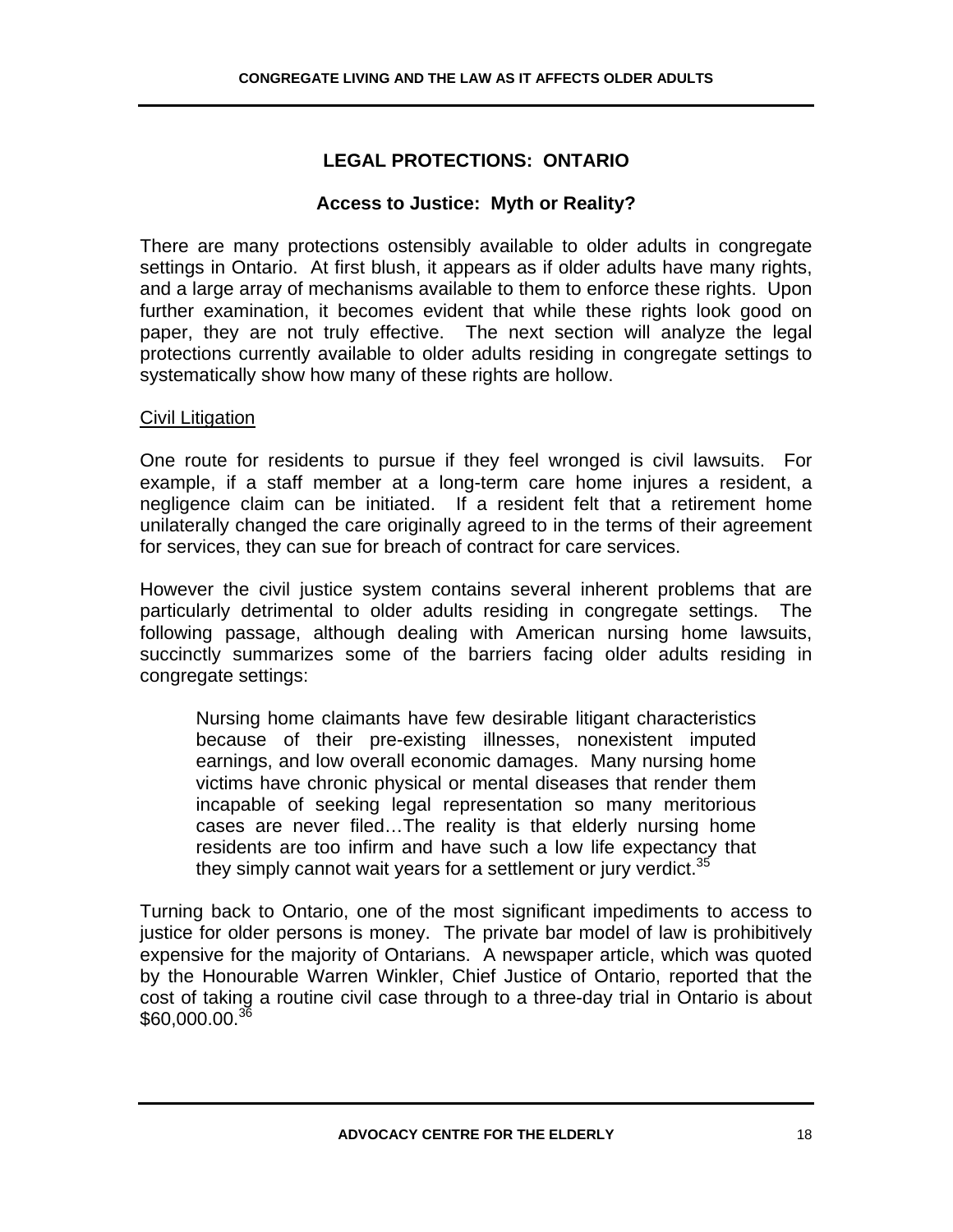Legal Aid Ontario does provide a limited number of services to older adults if they satisfy the financial requirements, but the income level required is so low that only the poorest members of society are eligible. While some older adults do qualify financially, they may own a home. Legal Aid Ontario will usually require individuals to put a lien against their house in order to receive legal assistance. Many older adults are hesitant to enter into such agreements as they are worried that they could potentially lose their home.<sup>37</sup> Further, many older persons are precluded from receiving legal assistance for issues affecting security of the person because Legal Aid Ontario does not provide certificates to the private bar for most civil claims, including elder abuse, violation of consent and claims against long-term care homes.

Second, even if a resident is able to afford a lawyer, there is an insufficient number of lawyers with the appropriate knowledge and experience to provide competent representation. At present, only a small proportion of the bar directly advises or represents the older adults themselves. While ACE and community legal aid clinics provide such services, we are inundated with work and have limited resources to assist everyone who contacts us. Few lawyers have experience with the types of legal problems that have a specific impact on the older population, such as issues in retirement homes, long-term care, defence of guardianship applications, health care consent and elder abuse.

Even when lawyers do agree to represent persons with an elder law issue, they often fail to understand their duty to the older person. ACE has received complaints where lawyers have breached the *Rules of Professional Conduct*. 38 In some cases, lawyers have failed to consult with the older person who is their client; instead obtaining instructions from the older adult's friend or family member. Besides being contrary to the Rules, they may also be putting themselves in a potential, if not actual, conflict of interest position. $39$  Other lawyers who are not familiar with particular elder law issues have provided incompetent representation to the older person by not understanding the applicable law.<sup>40</sup>

A third reason why older adults do not have access to the justice system is the lengthy amount of time it takes to resolve a court case. This is especially troublesome for long-term care residents who are often in declining health. According to Justice Winkler, "civil litigation in this province is too expensive and too slow, with the result that many people in Ontario may be denied access to justice."<sup>41</sup> Many older adults choose not to initiate legal proceedings, even if their case appears to be meritorious, because it may take many years and there is the possibility that they may die before a resolution is reached. In fact, this is a strategy used by defendants: stall the process because the plaintiff may die before any resolution, usually resulting in the nullification of the claim.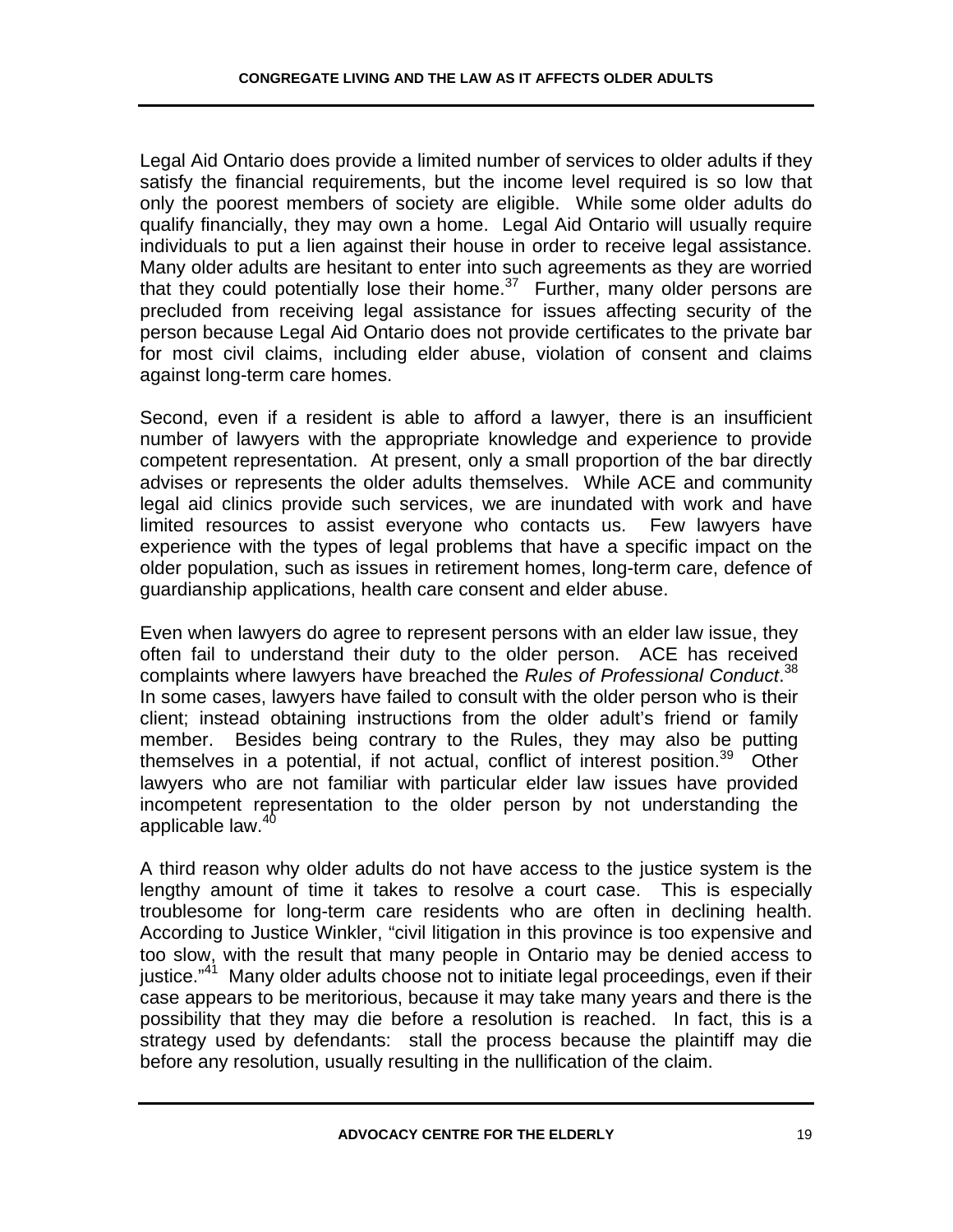Fourth, older adults are reluctant to pursue a civil case because there is a lack of an established body of law respecting lawsuits against retirement and long-term care homes. Based on our own research, ACE could find very few reported cases involving actions against long-term care homes or retirement homes by residents.

Fifth, an extra disincentive for older persons in seeking access to justice is the lack of monetary awards in successful cases. ACE generally does not recommend that older adults commence lawsuits where they are primarily seeking financial compensation because very few types of damages options are available and the amounts awarded are small.

Actions for wrongful death are not permitted in Ontario. If an older adult were to die, dependents of the older adult could only bring a derivative action for the loss of care and companionship pursuant to the *Family Law Act*. 42

Older persons usually cannot claim damages for loss of income because they are no longer working. As well, the courts have narrowly interpreted damages for loss of companionship. In a British Columbia case where a 77-year old woman died due to the negligence of an aide in a nursing home, the court refused to award any damages to the woman's children because "their mother had long ceased to be a companion for she had been physically, mentally and emotionally incapacitated for a considerable time before her death. $43$  This judgment is alarming as it infers that a person can harm an older person with impunity and not be held accountable by the civil justice system.

#### Criminal Penalties

Alleged perpetrators of crimes against older adults can be charged with a myriad of offences under the *Criminal Code of Canada*. There are several provisions applicable in cases of possible abuse of older adults, including: theft; theft by a person holding a power of attorney; criminal breach of trust; extortion; forgery; fraud; failure to provide the necessities of life; criminal negligence causing bodily harm; assault; sexual assault; forcible confinement; criminal harassment; uttering threats; intimidation; and harassing phone calls.

There are challenges in using the criminal justice system to seek redress for crimes that take place in congregate settings. Staff at a congregate setting may fail to identify that a crime has occurred and, consequently, fail to report incidents to the police. Some operators may choose to address an issue internally as a matter of staff discipline because they do not want the adverse publicity that may result from criminal proceedings. If staff do report the alleged crime, the police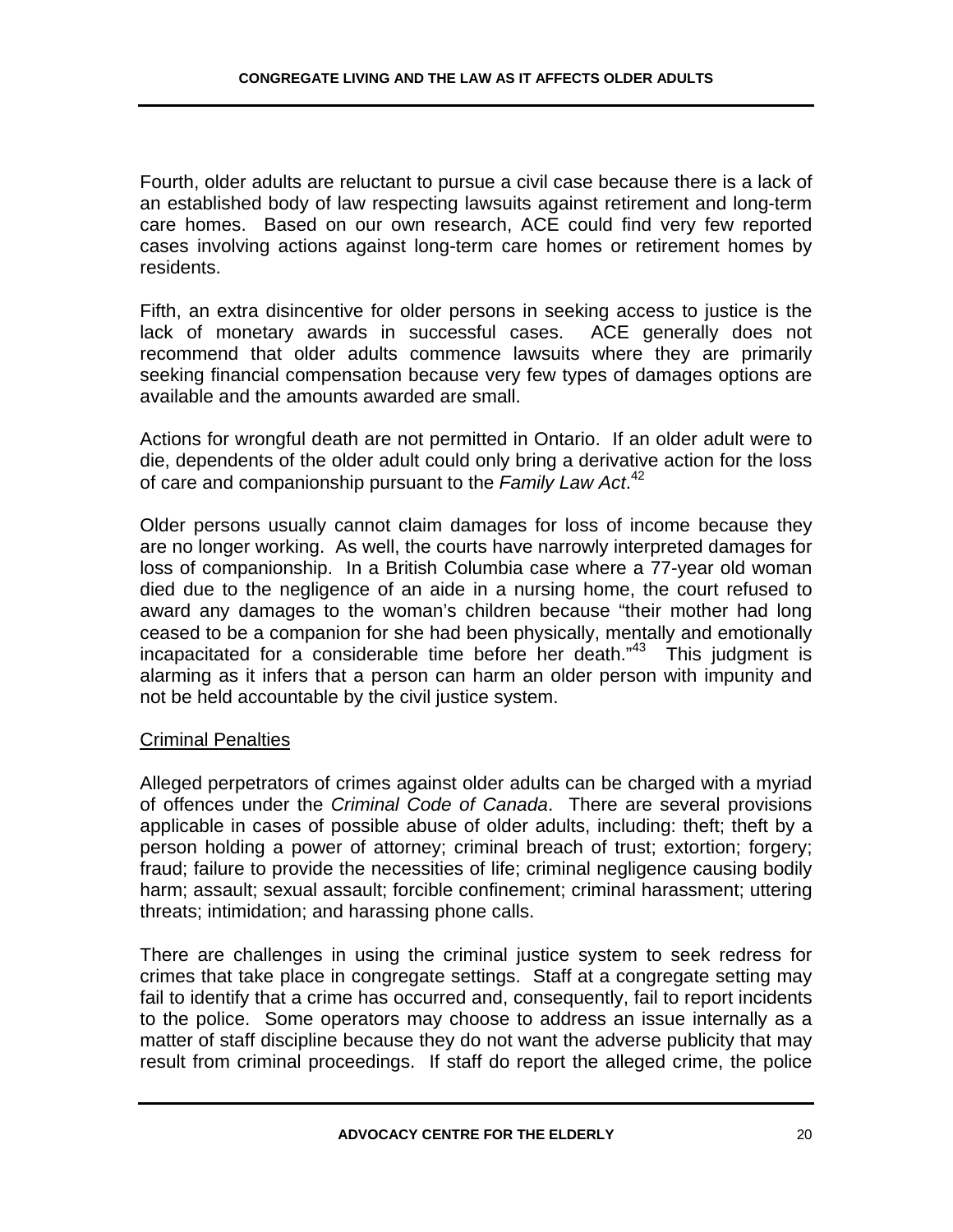may not understand the institutional environment or the rules and regulations that apply in these settings. This lack of knowledge may hamper the appropriate investigation of crimes. Police may be uncomfortable in investigating alleged crimes within a facility as they may have limited understanding and appreciation of mental capacity and physical disability and how this may impact on the ability of witnesses to testify and make statements. The police may assume that a resident lacks capacity when in fact that person, although cognitively impaired or diagnosed as having Alzheimer's disease or a related disorder, may still retain the capacity to be an effective witness. Even if they lay charges, the police may face the challenge of a reluctant Crown attorney who feels there is insufficient evidence to proceed to a successful prosecution, despite the results of the police investigation.

For older adults, delays in the administration of justice can mean that the victims are deceased or incapable by the time their case goes to trial. In a Supreme Court of Canada decision, *R. v. Khelawon*, the manager of a retirement home was accused of assaulting five different residents.<sup>44</sup> By the time of trial, four of the victims had died, and the remaining victim was incapable of testifying because he was no longer competent. This delay ultimately resulted in an acquittal for the accused. Since none of the victims were able to testify on their own behalf, the only form of evidence consisted of videotaped statements made by the victims after the assaults, which were later ruled inadmissible in court. The Supreme Court upheld this decision on appeal from the Crown because of the unreliability of the videotaped statements.

*R. v. Campoli* was another case where charges of assault against an elderly person were difficult to pursue because the victim was not able to testify on her own behalf.45 Here, a personal support worker employed at a retirement residence was accused of assaulting an elderly woman under his care. By the time the case went to trial, the victim had passed away. The Ontario Court of Justice held that a videotaped statement made by the victim some three weeks after the first allegation was hearsay and therefore inadmissible in court. This case has not yet been resolved, so it remains to be seen whether there is sufficient evidence for a conviction to be obtained without the victim's testimony.

#### Informed Consent

Ontario has comprehensive legislation, namely the *Health Care Consent Act, 1996*46 and *Substitute Decisions Act, 1992*, 47 governing decision-making for all people in the province. The law requires that health practitioners obtain informed consent to treatment from all individuals who are capable. Where the person is incapable, informed consent must be obtained from the person's substitute decision-maker. However, these requirements continue to be ignored and are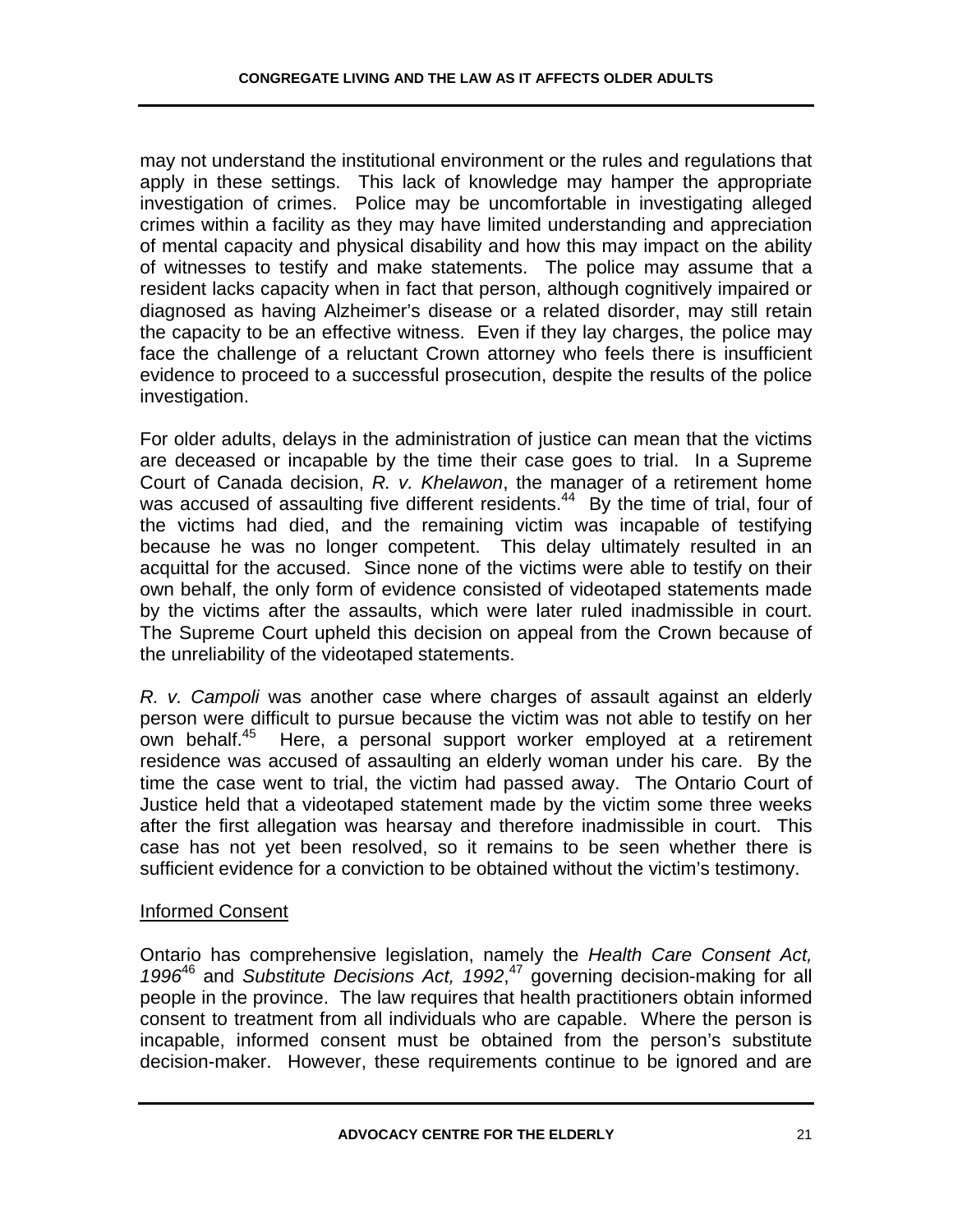often the focus of complaints at ACE by both residents and their substitute decision-makers. We are frequently contacted by substitute decision-makers who have discovered that a mentally incapable person has been given a medication about which the substitute decision-maker knows nothing, and it is often not until they call us do they learn of the health practitioner's legal obligation to obtain informed consent prior to commencing treatment**.** This scenario is more common in long-term care homes as the substitute decisionmaker may not be aware of or present during the resident's appointment with the physician who provides care to the home, whereas in the community, the older adult often would have been accompanied by the substitute decision-maker.

Usually, but not always, the complaints are about the prescribing of antipsychotic medication, which have the potential for serious side-effects or may, in fact, be contraindicated for use in the elderly. Antipsychotic drugs were initially developed in the 1950s to treat conditions such as schizophrenia but have become widely used in long-term care homes to manage behavioural disturbances and agitation associated with dementia. By 2000, in addition to the known side-effects (e.g., sedation, falls and hip fractures, cardiac complications, weight gain, metabolic complications, neuroleptic malignant syndrome and cognitive decline), studies showed that the use of antipsychotic medications for older adults with dementia is associated with a slight increase in the risk of death.<sup>48</sup> The United States Food and Drug Association and Health Canada subsequently issued regulatory warnings, with the Food and Drug Association also requiring certain medications to be packaged with a "black box" warning describing the risks associated with use of these medications to treat dementia in the elderly.<sup>49</sup>

According to the Canadian Institute for Health Information, in 2006-2007, 37.7% of residents residing in long-term care homes on public drug programs were prescribed antipsychotics versus only 2.6% of older adults living in the community.<sup>50</sup> During this same time period, 52.2% of residents with claims for anti-dementia drugs also had claims for atypical antipsychotics, compared to 21.3% of older adults living in the community. As a result:

The higher rate of antipsychotic use among seniors using antidementia drugs in nursing homes may suggest that there are factors in addition to differences in prevalence of dementia that contribute to variation in the rates of antipsychotic use.<sup>51</sup>

Studies indicate that older adults residing in long-term care homes in Canada are more likely to use atypical antipsychotics than those living in the community. The data from the studies of Hagen *et al.* and Conn *et al*., suggest that "Canadian rates of antipsychotic use in long-term care facilities may be among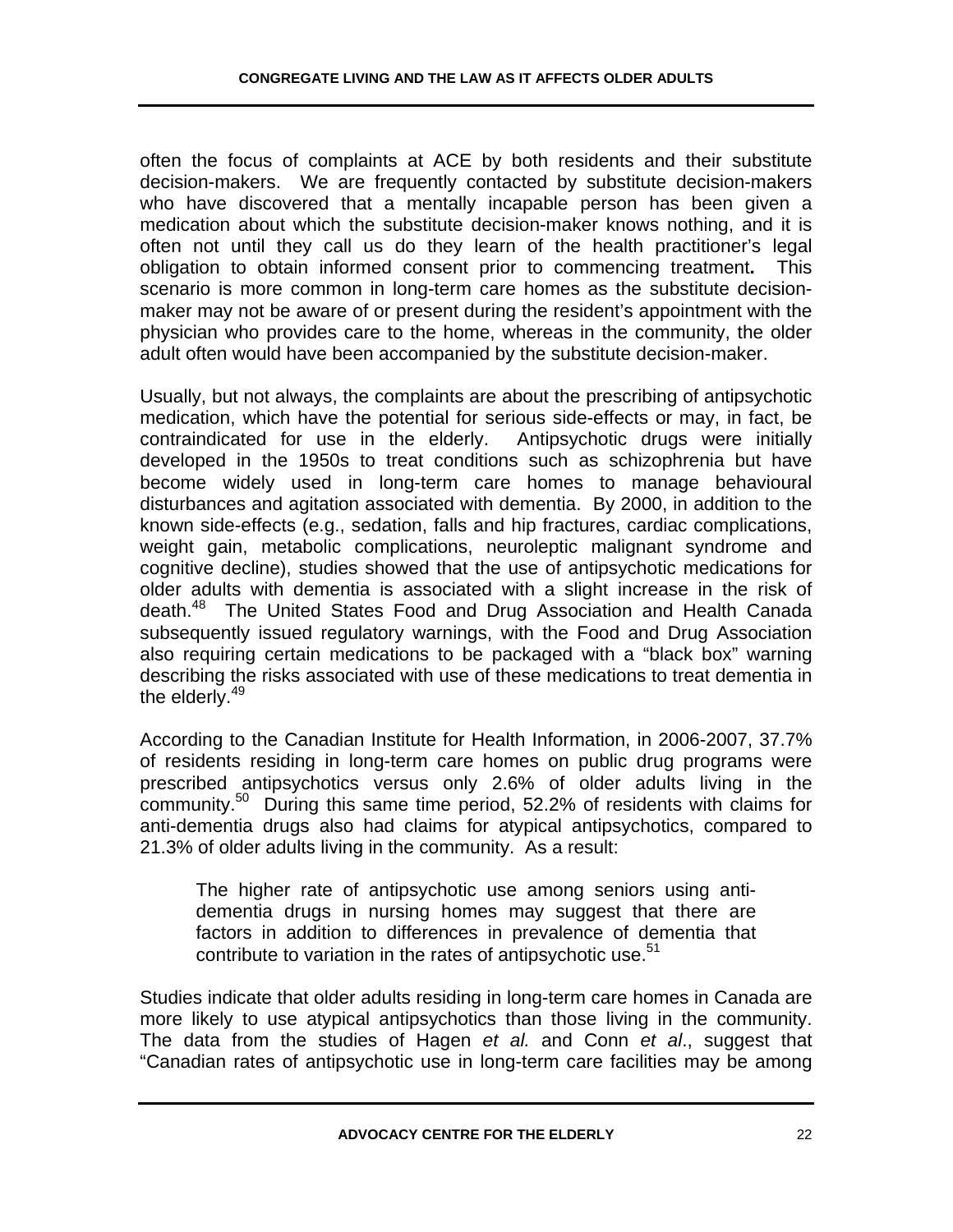the highest in the developed world."52 It was also noted by Hagen *et al.* that there is a tendency to keep residents on antipsychotics once they are taking antipsychotics. This is despite the fact that the risk of side-effects rises dramatically over time and other studies have demonstrated that the majority of long-term care residents receiving antipsychotics for behavioural problems can have these medications safely and effectively withdrawn without an increase in difficult behaviours.53 Bronskill *et al.* found that a quarter of residents were prescribed antipsychotic agents within a year of admission.<sup>54</sup> Further, 86% of residents were prescribed neuroleptic medications without any specialist contact while 10% of the neuroleptic therapies were dispensed at a dose higher than the recommended threshold.55 Rochon *et al*. found that residents with a diagnosis of psychoses or dementia were the most likely to be given antipsychotic therapy if they lived in a facility with a high antipsychotic prescribing rate. In the words of the researchers:

These results suggest that antipsychotic therapy is not being prescribed based on their clinical indication. Rather, the decision to prescribe an antipsychotic therapy appears to be related to the nursing home environment, with some environments being more permissive about antipsychotic use.<sup>56</sup>

Many long-term care homes routinely fail to obtain consent to treatment at all. Other homes attempt to obtain "blanket" consents at the time of admission which purportedly apply to all treatments that might be prescribed during the course of their stay. This is not legal as it in no way meets the requirements of "informed" consent as defined by the *Health Care Consent Act*. 57 In some homes, treatment will be started, and some time thereafter a staff member will contact the substitute decision-maker to "advise" them that the resident is now taking the medication, leaving no option open for "consent."

In addition to the requirements of consent, the current legislation governing longterm care homes requires a resident's plan of care to be reviewed at least quarterly by the multidisciplinary team.<sup>58</sup> The licensee of the home has an obligation to ensure that the resident and, where applicable, their substitute decision-maker, have an opportunity to participate.<sup>59</sup> Care conferences are an important right as they are often the only time that the resident and/or their substitute decision-maker are provided with information about the resident's care and given an opportunity to ask questions. According to the Ontario Health Quality Council, only two-thirds of residents and their family or friends were encouraged to be involved in decisions about the resident's care. The rest were not encouraged, or only occasionally, to get involved.<sup>60</sup>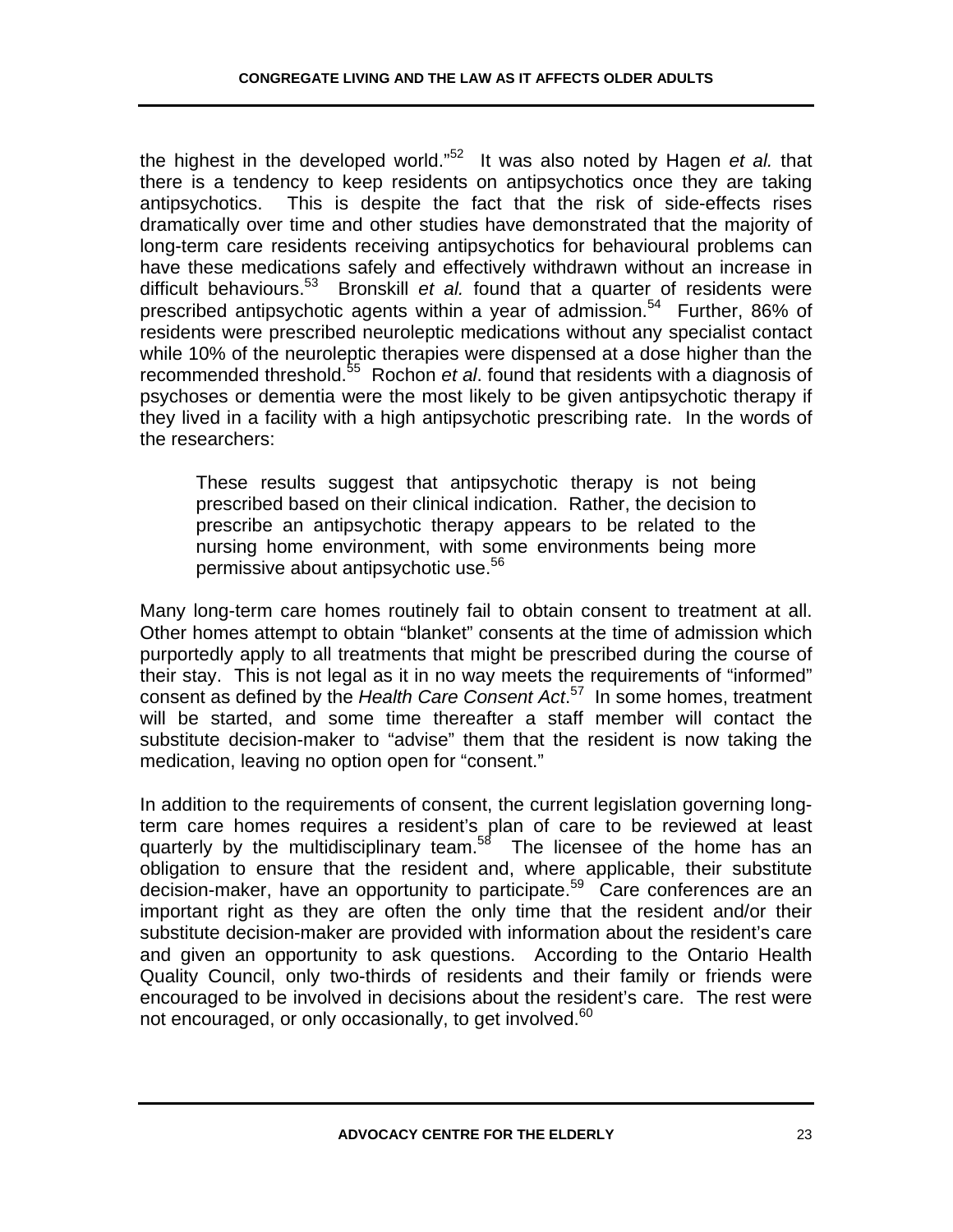### Complaints against Regulated Health Professionals

If a capable person or their substitute decision-maker wishes to hold a regulated health care practitioner accountable for their failure to obtain valid consent, a complaint must be made to the regulated profession responsible for overseeing the particular health profession (e.g., College of Physicians and Surgeons of Ontario and College of Nurses).

It is ACE's experience that the complaints process is lengthy and, if legal counsel is retained, expensive. Some of our clients opt not to make a complaint because it will take too long to address a problem that needs to be addressed immediately.

In the past, ACE represented a substitute decision-maker in a case where a physician in a long-term care home prescribed a medication to a resident without obtaining consent. The physician claimed it was standard practice in nursing homes throughout Canada to make treatment decisions and to let the staff at the home "inform" the family of the treatment after the fact. A complaint was made to the College of Physicians and Surgeons of Ontario and the decision of the Complaints Committee was appealed to the Health Professions Appeal and Review Board on two occasions. Eventually, the Committee obtained an expert opinion confirming "it is a long-standing practice for physicians to give orders for patients' medications, and for families, if they have concerns, to discuss these with the attending physician (albeit after the fact of the medication having been prescribed)." Neither the Committee nor the Board disagreed with this opinion, despite what we would argue would be a blatant disregard for the law. Therefore, it can be concluded that even regulatory colleges and administrative tribunals may not promote compliance or enforcement of the existing law.<sup>61</sup> However, it must be emphasized that this case should not stand for the proposition that the requirement for consent should be changed. Instead, it flags the need to look at how the regulatory Colleges ensure compliance with the law, how basic requirements for consent are being operationalized within health facilities and whether the lack of compliance within settings, such as long-term care homes, are reflective of institutionalized discrimination on the basis of age and disability.

It should be noted that the workers who provide the bulk of the hands-on care in long-term care and retirement homes are personal support workers (also known as health care aides). These workers are not regulated and must work under the supervision of a regulated health professional, which is usually a registered nurse. Therefore, when issues arise regarding the quality or competency of these staff members, the only way to bring a College complaint is to bring it against the supervising staff member. While they are ultimately responsible, it is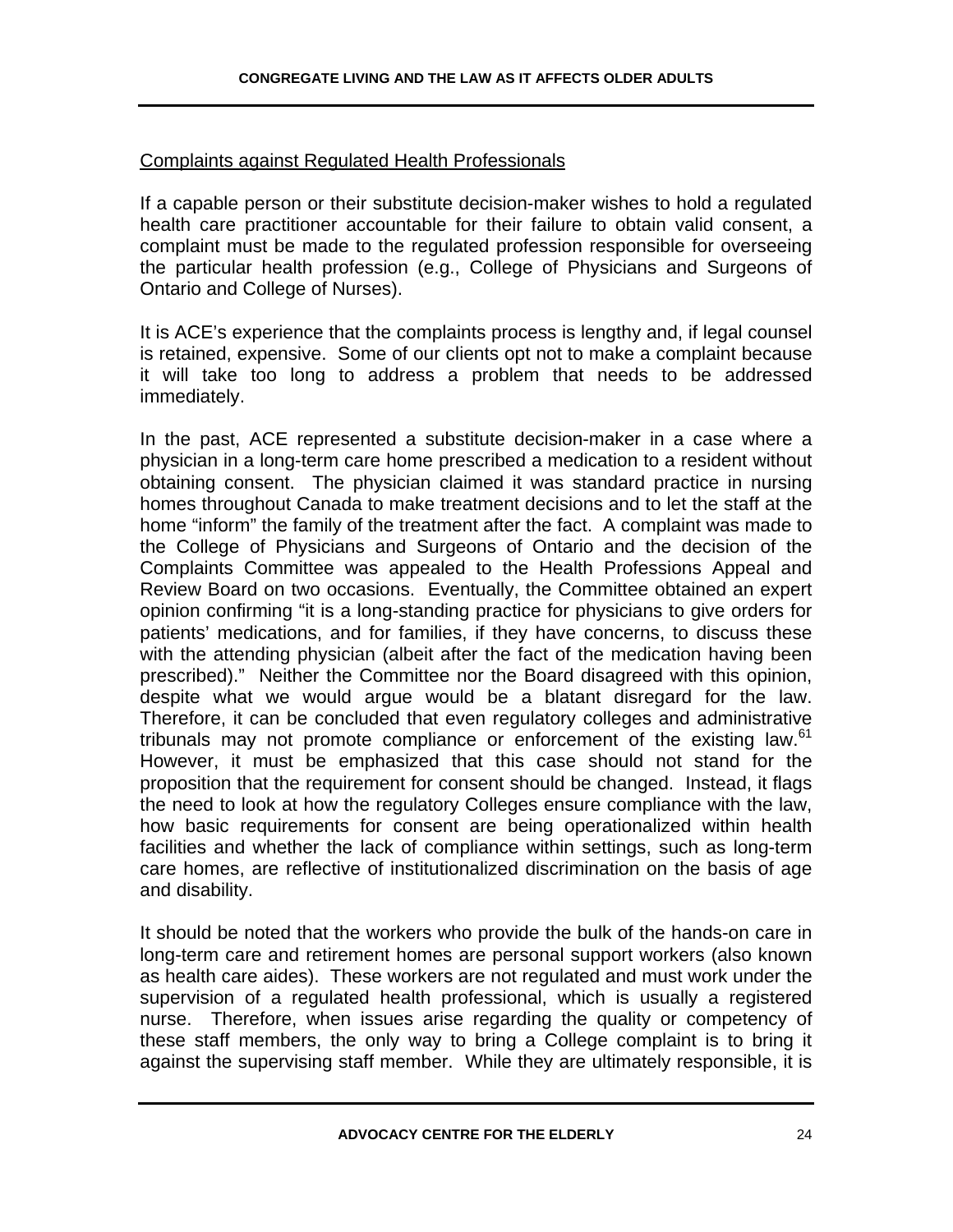often felt not to be appropriate to take action against this person. It also means that it is difficult to hold unregulated staff members accountable for their actions, as there is no independent College to complain to, and the institutions themselves are often reluctant or unable to properly discipline these employees.

Finally, the legislation governing long-term care homes requires that consent be obtained.62 It would therefore appear that the lack of informed consent could be the basis for complaint to the Ministry of Health and Long-Term Care and be enforceable by their compliance advisors. This would be a quicker and potentially more effective way of dealing with the issue. However, our experience has been that despite this statutory requirement, the standard response is that it should be dealt with by the various professional Colleges.

#### Consent and Capacity Board Proceedings

Individuals who have been found incapable with respect to treatment, property, personal health information and admission to long-term care may apply to the Consent and Capacity Board to challenge these findings. For persons found to be treatment incapable who are not in-patients at psychiatric facilities, rights information is supposed to be provided to them. Health care practitioners have an obligation to provide information to the incapable person in accordance with the requirements set out by their profession's governing body.<sup>63</sup> There are no legislative requirements for any specific paperwork to be completed.

Unfortunately, many health care practitioners fail to satisfy even the minimal requirement of providing rights information to individuals: residents are not informed when they are found incapable nor are they made aware of their statutory rights and the procedures available to exercise these rights.

There are also problems with the policies of the various health Colleges respecting rights information. By requiring health practitioners to follow the policies of their Colleges, they could be subject to discipline proceedings if they fail to provide rights information. However, the policies of the Colleges do not necessarily ensure that the patient would have the information necessary for the purpose of due process. As well, it is questionable at to whether the Colleges enforce this requirement or discipline practitioners who fail to comply.

One illustration of this problem is the rights information policy of the College of Physicians and Surgeons. Physicians are directed by the College of Physicians and Surgeons of Ontario to inform the incapable person that a substitute decision-maker is responsible for making treatment decisions. $64$  Where the patient disagrees with the need for a substitute decision-maker or disagrees with the involvement of the present substitute, the physician "must advise the patient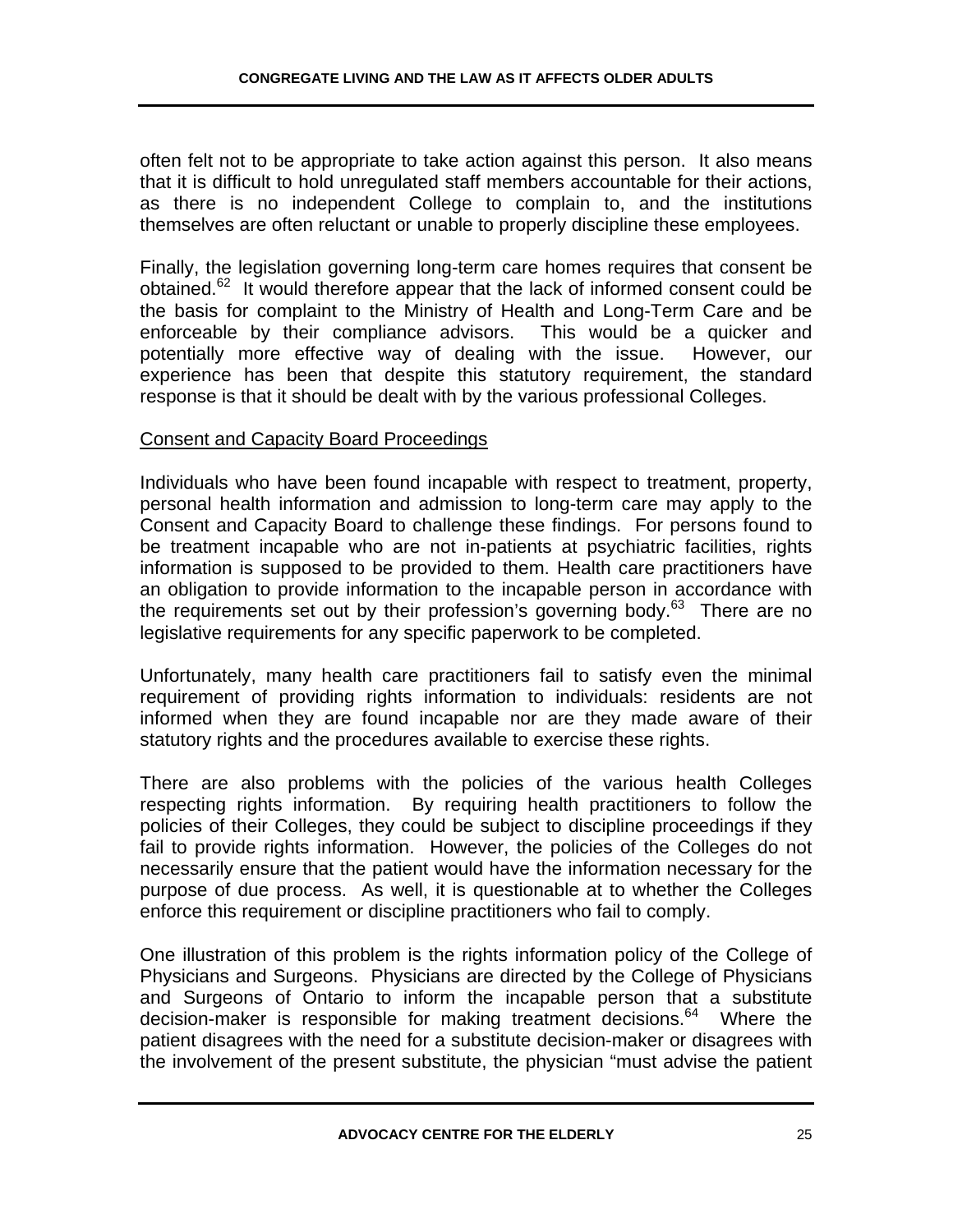of his or her options" which "include finding another substitute of the same or more senior rank, and/or applying to the Consent and Capacity Board for a review of the finding of incapacity."<sup>65</sup> A physician has a duty to "reasonably" assist the patient if he or she expresses a wish to exercise these options. This policy does not go far enough to ensure that the alleged incapable person can exercise their rights or that the patient is informed of the process to challenge the finding of incapacity. The policy is too narrow, as it suggests that the physician does not have a duty to provide patients with information about their rights before the Board if they disagree with the finding of incapacity (as opposed to having a substitute decision-maker) or if they do not explicitly voice their disagreement.

The *Health Care Consent Act* contains similar requirements for consent to admission to a long-term care home. However, it does not specifically require evaluators, a specified category of health practitioners, to provide rights information to the individuals they find incapable of consenting to admission a care home. $^{66}$  The practice of most evaluators is to give a rights information sheet to incapable individuals, although the information may be unclear and misleading. There is no guarantee that the person will be assisted by the evaluator in obtaining legal assistance or contacting the Consent and Capacity Board to initiate the process to challenge the finding of incapacity.

Statistics obtained from the Consent and Capacity Board indicate that only 61 people in 2007 and 81 people in 2008 had a hearing to dispute the finding of  $\frac{1}{2}$  incapacity respecting admission to long-term care.<sup>67</sup> Considering that there are approximately 76,000 long-term care residents in the province and such a small number of applications, it leads us to speculate that many older adults are not receiving rights information.

# Office of the Public Guardian and Trustee

According to its website, the Office of the Public Guardian and Trustee "delivers a unique and diverse range of services that safeguard the legal, personal and financial interests of private individuals and estates."68

Included amongst its responsibilities is a statutory duty to investigate any allegations that a mentally incapable adult is suffering, or at risk of suffering, serious adverse effects.<sup>69</sup> It has been ACE's experience, however, that the Public and Guardian and Trustee has interpreted its duties very narrowly, saying it is an "service of last resort," and does not use its authority to intervene and investigate often enough. Friends, family members and health practitioners concerned about the welfare of an older person often call ACE in frustration after being told by the Public Guardian and Trustee that an investigation will not be completed. These people often feel powerless to help the older person because one of their few legal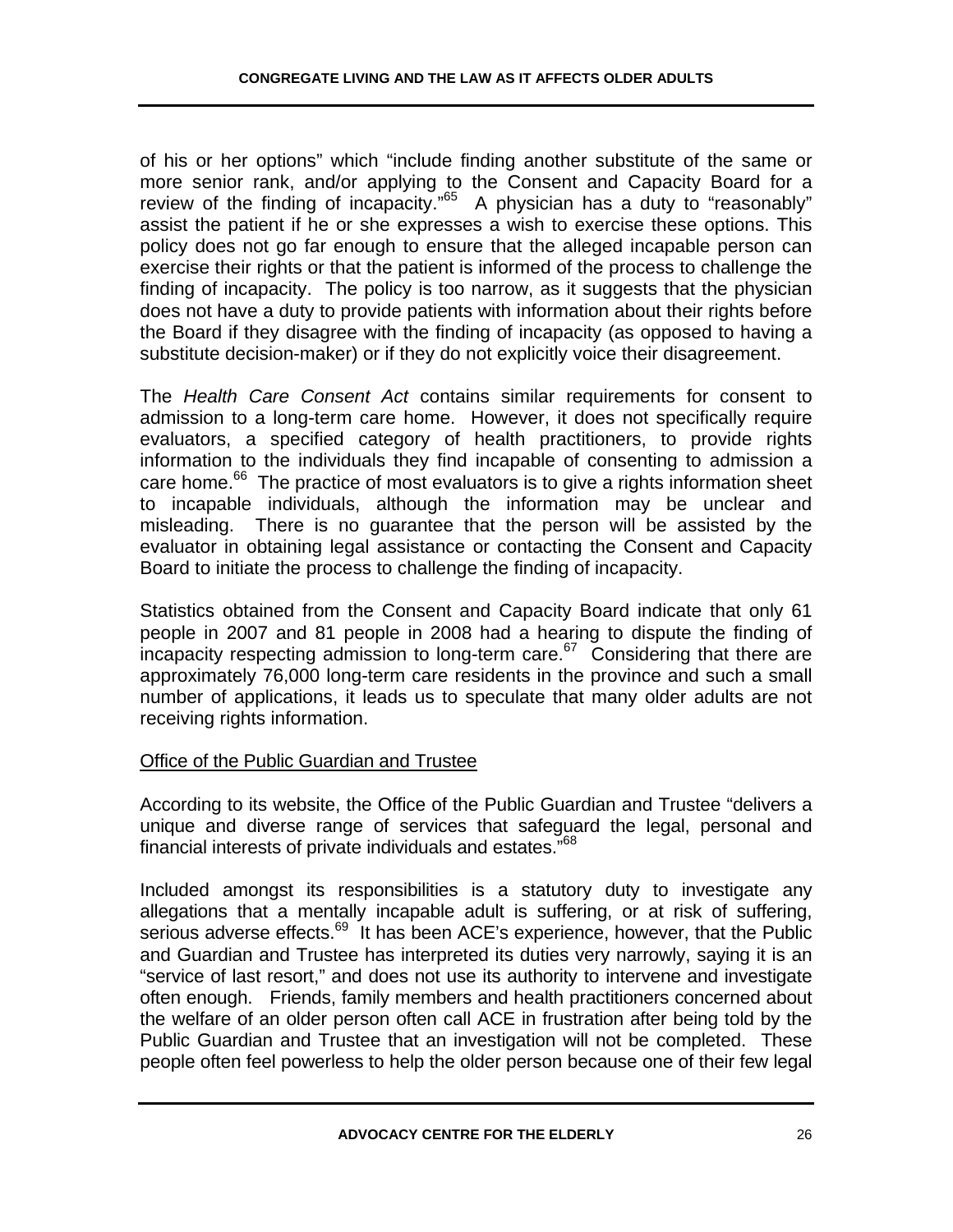options is to make a court application for guardianship. This is a lengthy and expensive process which is inaccessible for the average person.

#### Landlord and Tenant Board Hearings

Pursuant to the *Residential Tenancies Act*, residents of retirement homes can file an application with the Landlord and Tenant Board to dispute certain actions of the landlord. For instance, if there is no written tenancy agreement, or if the agreement does not set out what has been agreed to for care services and meals, the tenant can file an application with the Board for an abatement of rent.

ACE has been involved in several cases where homes ostensibly appear to satisfy the statutory criteria to be a care home but they do not self-identify as such. Consequently, these homes do not abide by the special provisions in the *Residential Tenancies Act* governing care homes, meaning residents are either not made aware of their rights or are denied their legal entitlements.

One of the protections enshrined in the *Residential Tenancies Act* is the obligation on the landlord of the retirement home to give the new tenant a copy of a "care home information package" (also known as a CHIP) before entering into a tenancy agreement. $70$  If the landlord does not provide the care home information package, the landlord cannot increase the rent or any charges for meals or care services until the required information is given to the tenant.<sup> $1$ </sup>

While it is laudable that landlords are required to provide a CHIP, it is logical to assume that if the residents are not given a CHIP, they would not be made aware of their rights under the law, such as the aforementioned abatement of rent application. Further, if the landlord does not comply with this simple legal requirement, one wonders whether they would be in compliance with others.

Residents are often intimidated by the landlord and fear that they will be viewed as a trouble-maker or asked to leave the retirement home if they challenge the landlord. They will therefore not attempt to enforce their rights as they are afraid of the possible implications if they do so. While retirement home residents cannot be evicted without due process, they are often led to believe they can be, and residents are sometimes threatened with immediate eviction or they witness the unlawful eviction of a fellow tenant.

Another requirement under this legislation which is unique to care homes is that residents can be "transferred" from a care home if they no longer need the care required or where their needs are higher than the level the home provides. However, the landlord cannot do this unilaterally: they must obtain an order from the Landlord and Tenant Board. There have only been a small number of these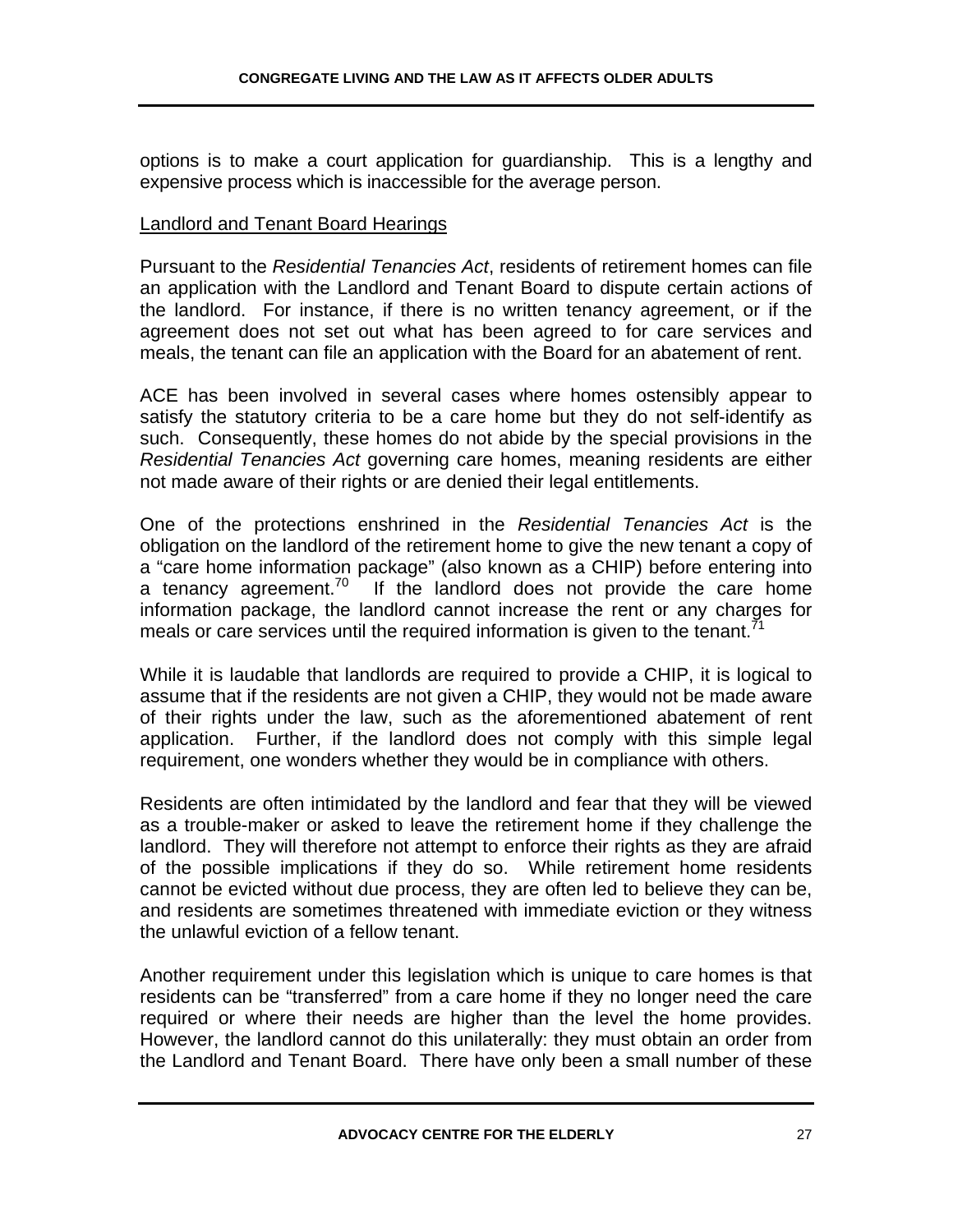applications – 12 since June 1998 – to the Board.<sup>72</sup> Regrettably, it is all too common for landlords to tell residents they have to leave, or to refuse to allow residents to return from hospital, telling them they have been "discharged", without going to the Board. Residents, as well as hospital staff and other professionals, are often unaware that care homes cannot simply refuse to have residents return, or that they cannot discharge without lawful authority, and therefore simply comply with whatever they are told.

# Human Rights Complaints

A person who believes they have been discriminated against on the basis of an enumerated ground(s) in the *Human Rights Code* can file a complaint with the Human Rights Tribunal of Ontario where the discrimination occurs with respect to employment, housing, contracts, services, goods or facilities.

The human rights system was overhauled in June of 2008. Previously, discrimination claims were made to the Ontario Human Rights Commission which investigated complaints before making a decision whether or not to refer the case to the Tribunal. Long delays ensued and it was not uncommon for complaints to take in excess of five years to be determined. Consequently, ACE would not normally recommend that its clients file human rights complaints due to the inordinate delay and the reality that many of our clients would not live to see a resolution. ACE has had little experience with the new system so we are unable to comment on its effectiveness at this point in time.

# Community Care Access Centres

A Community Care Access Centre (CCAC) is a non-profit agency, funded by its Local Health Integration Network (LHIN) through the Ministry of Health and Long-Term Care. It is responsible for providing eligible people in a particular geographic area with publicly-funded in-home and community care, as well as to manage the placement process for those requiring long-term care homes. There are 14 CCACs in Ontario and there is no user fee for their services. With regards to long-term care homes, CCACs perform the following functions: completes applications; determines eligibility for admission; authorizes admission; maintains the waiting list for admission to all long-term care homes; and offers placement in the homes.

While outside the purview of our paper, it is important to note that complaints about the placement process are one of the most common calls that we receive at ACE. While the process would appear to be heavily regulated, issues arise daily regarding the actions of both the CCAC and the hospital. The present apparent lack of long-term care home beds, as well as hospital overcrowding,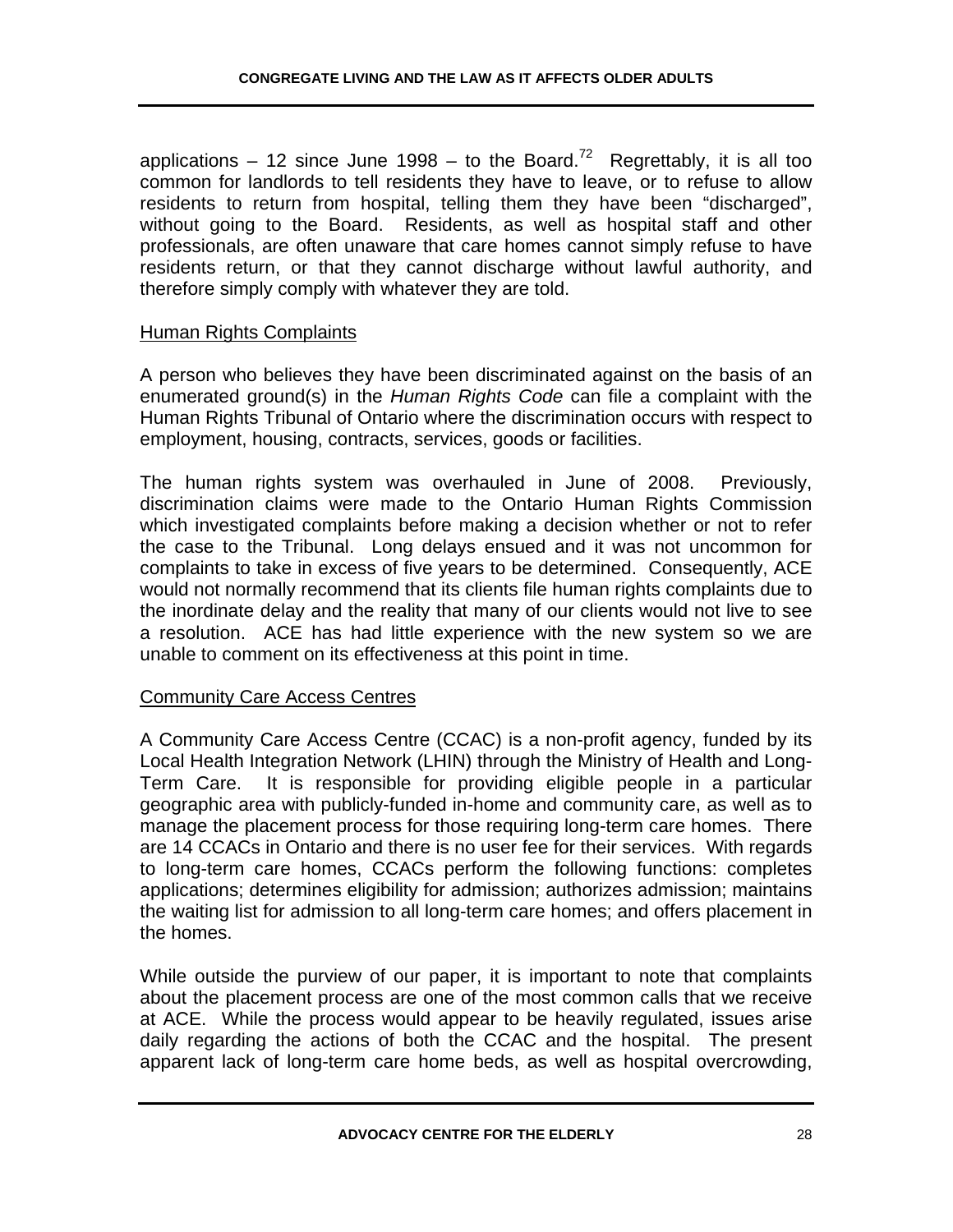has led to continued problems in the placement sector which often results in the failure to ensure that the applicant's rights are being respected.

# ACTION Line, Compliance and Enforcement in Long-Term Care Homes

The Ministry of Health and Long-Term Care operates a telephone service, known as the ACTION Line, primarily for residents of long-term care homes to report any concerns about their care and the services provided by the long-term care home. Between 2004 and 2008, 19,347 calls were made to the ACTION Line.<sup>73</sup> An operator assesses the urgency of the situation and forwards the information to a compliance adviser to complete an investigation. Between 2004 and 2008, 2,895 calls to the ACTION Line were referred to a compliance advisor.<sup>74</sup> The Ministry also conducts regular annual reviews of all long-term care homes.

ACE is regularly advised by its clients about problems with the Ministry's investigation process, including the following:

- The failure to investigate allegations;
- The inability to conduct a proper investigation and substantiate a claim;
- The inconsistent quality of investigation by individual compliance advisors; and
- The inability of compliance advisors to make a determination about the complaint.

In our practice, ACE has heard about residents who do not have calls returned by the ACTION Line. Furthermore, we are aware of some situations where compliance advisors will not intervene despite the importance of the issue to the resident and the lack of options available to the resident, claiming that the Ministry does not provide assistance for the specific type of issue. For instance, access to residents (visits) is sometimes prohibited by the care providers on the instructions of a third party, despite the existence of the Resident's Bill of Rights which states: "Every resident has the right to communicate in confidence, to receive visitors of his or her choice and to consult in private with any person without interference."<sup>75</sup> While a third party may have some legal authority to make decisions for the person through a power of attorney or other legal mechanism, these powers are not all-encompassing. The capacity to decide who may visit or what contact an older person may wish to have is one that may remain intact long after other types of capacity have been lost. A senior may continue to enjoy contact with relatives and acquaintances long after the senior has stopped being able to manage property, to make treatment decisions or to retain recent memory. The comfort derived from human contact is a very basic comfort which can have a large impact on an individual's quality of life, and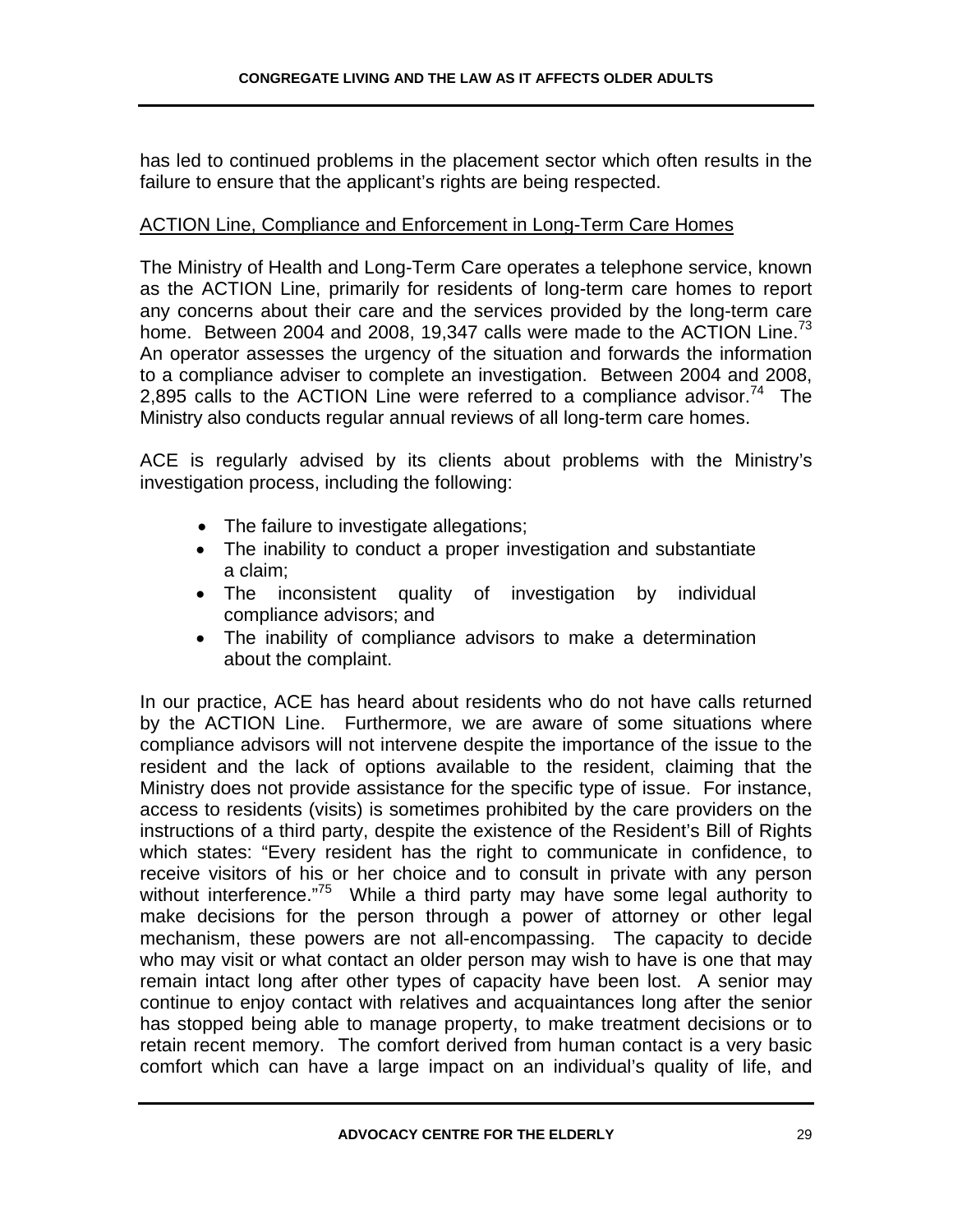requires a low level of capacity-making ability. Even where the person lacks this capacity, there may be nobody with the authority to prevent visitors from attending, as this is not an area for which there is always statutory authority to make a decision. However, if the visitor is harming or attempting to harm the resident, a guardian or attorney for personal care may have authority to restrict visitors under their authority to make "safety" decisions in the *Substitute Decisions Act.* Despite the restrictions on substitute decision-makers in making such decisions, and the right of a resident to have visitors, compliance advisors will generally refuse to take action when this issue is brought to their attention.

It should also be understood that most complainants do not receive a copy of the detailed report of the results of the investigation. The information provided to the complainant is usually only whether the complaint was verified, not verified or unable to verify and perhaps a little information about what may have been done to correct the issue. To obtain a copy of the detailed report, one must make a formal freedom of information request.

The Ministry makes it mandatory for long-term care homes to post their inspection reports in a public place in the home.<sup>76</sup> While potential residents and their families are entitled to receive a copy of the inspection report from the home upon request, they often meet with resistance in exercising this right. The Ministry also posts general information about those reports on its website and encourages those considering admission to a long-term care home to check the reports. Many people are unaware of the existence of the website, nor are they advised that the information is only a small snapshot at the point in time when the inspection was conducted, and is not the detailed inspection report which is, in fact, publicly available. Older adults grew up in a different technological generation and many are not accustomed to using the internet or other electronic resources.

According to information from the Ministry itself, there is "considerable evidence that the current compliance system is not meeting public expectations for ensuring safety and well-being of our seniors."<sup>77</sup> A study by the Canadian Press analyzed inspection reports from April 2007 to March 2008 and found that almost three-quarters of homes were not meeting provincial standards.<sup>78</sup> At one home, it was reported that were 16 residents who had restraints applied incorrectly. Despite this, potential residents and families looking for homes are often pressured to apply for admission to homes with lengthy lists of unmet standards and criteria, citations under the legislation, and verified complaints. Residents of homes with these lengthy lists of violations continue to have to reside there. Even when homes are closed to admissions because of serious deficiencies, residents continue to have to reside in these homes.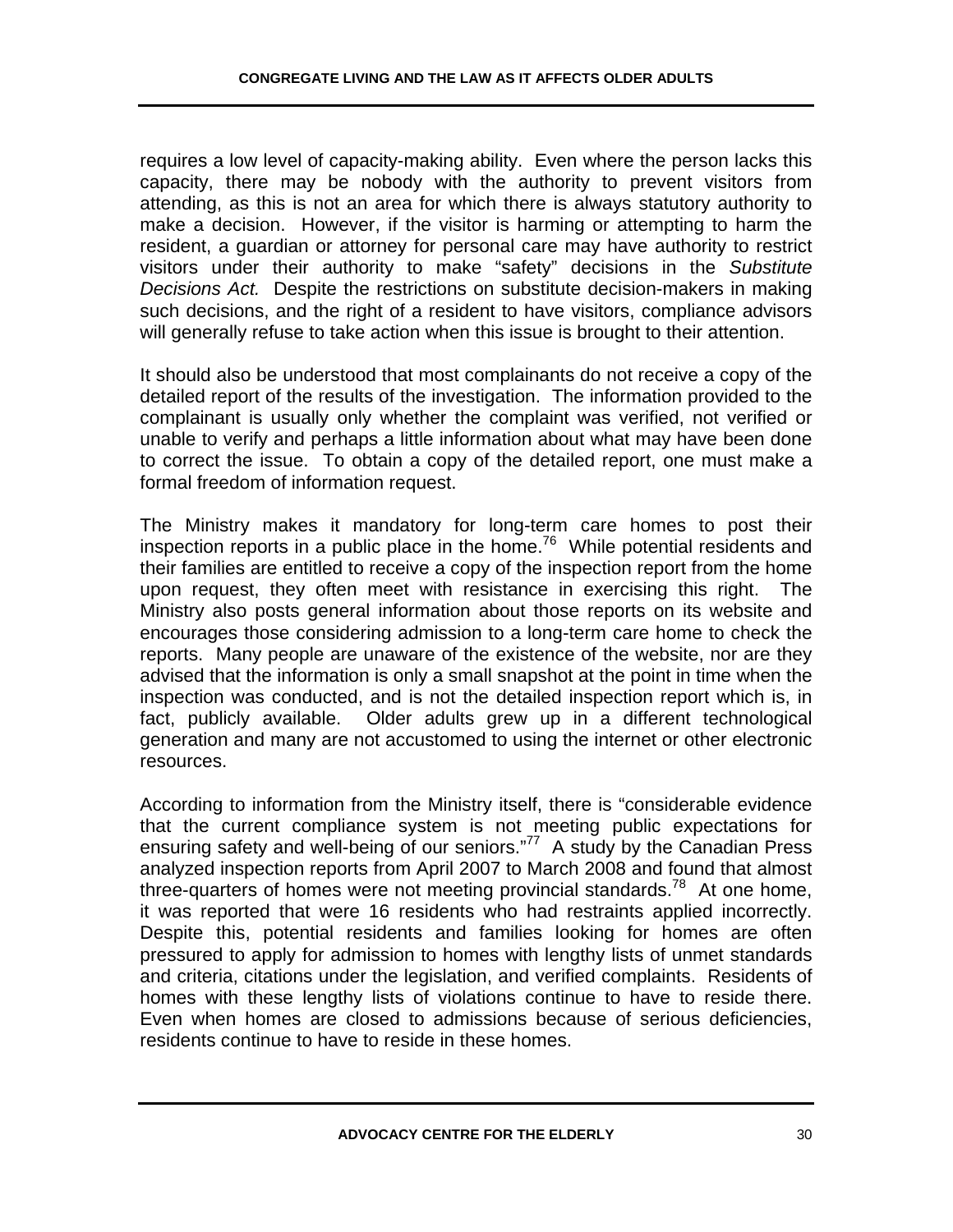Recognizing the need to improve the current system, coupled with the new *Long-Term Care Homes Act, 2007* the Ministry is in the process of transforming its compliance inspection program. The Ministry claims that the new inspection process will be resident-outcome focused rather than process driven. Compliance inspectors will gather information through interviews with residents and family members, as well as visual observations. Information will be collected using clinically validated survey methodology. Inspectors will not be continuing their current practice of inspecting against the more than 400 standards which exist.<sup>79</sup> Until this process is in place, ACE can not comment on the effectiveness of this system.

Section 25(1) of the *Nursing Homes Act* requires that any person other than a resident who believes that a resident has or may suffer harm as a result of unlawful conduct, improper or incompetent treatment or care or neglect must report it to the Director. While the *Homes for the Aged and Rest Homes Act* and the *Charitable Homes Act* do not include a similar section, reporting is required in those homes as a matter of Ministry of Health and Long-Term Care policy. There is to be no penalty against someone who makes such a report unless it is done maliciously or without reasonable grounds.<sup>80</sup> This applies to both employees of the home as well as visitors. Unfortunately, this requirement is unknown to most staff and visitors. Despite regulations to the contrary, there are often repercussions against those who have made complaints. Employees have reported being fired, contractors have had their contracts terminated, and family members have been barred from homes for making complaints. In our experience, the Ministry has not taken steps to rectify these situations. Furthermore, in cases where family members are barred by the home under the *Trespass to Property Act*, the Ministry has not acted, although such restrictions do not have a solid legal basis.<sup>81</sup>

# Complaints Response and Information Service (CRIS Line)

The Ontario government provides funding to the Ontario Retirement Communities Association (ORCA), a voluntary trade organization that sets professional operating standards and accredits retirement residences, to maintain a hotline described as a "Complaints Response and Information Service" (otherwise known as the CRIS Line). Tenants may call to get information about retirement homes services and accommodation options and to obtain help resolving complaints about a retirement home. If complaints against particular homes are not resolved, the date of the complaint, the name of the home, and information as to the nature of the complaint may be posted on the ORCA website. Since its inception on September 1, 2000, the CRIS line has not had any unresolved complaints.<sup>82</sup>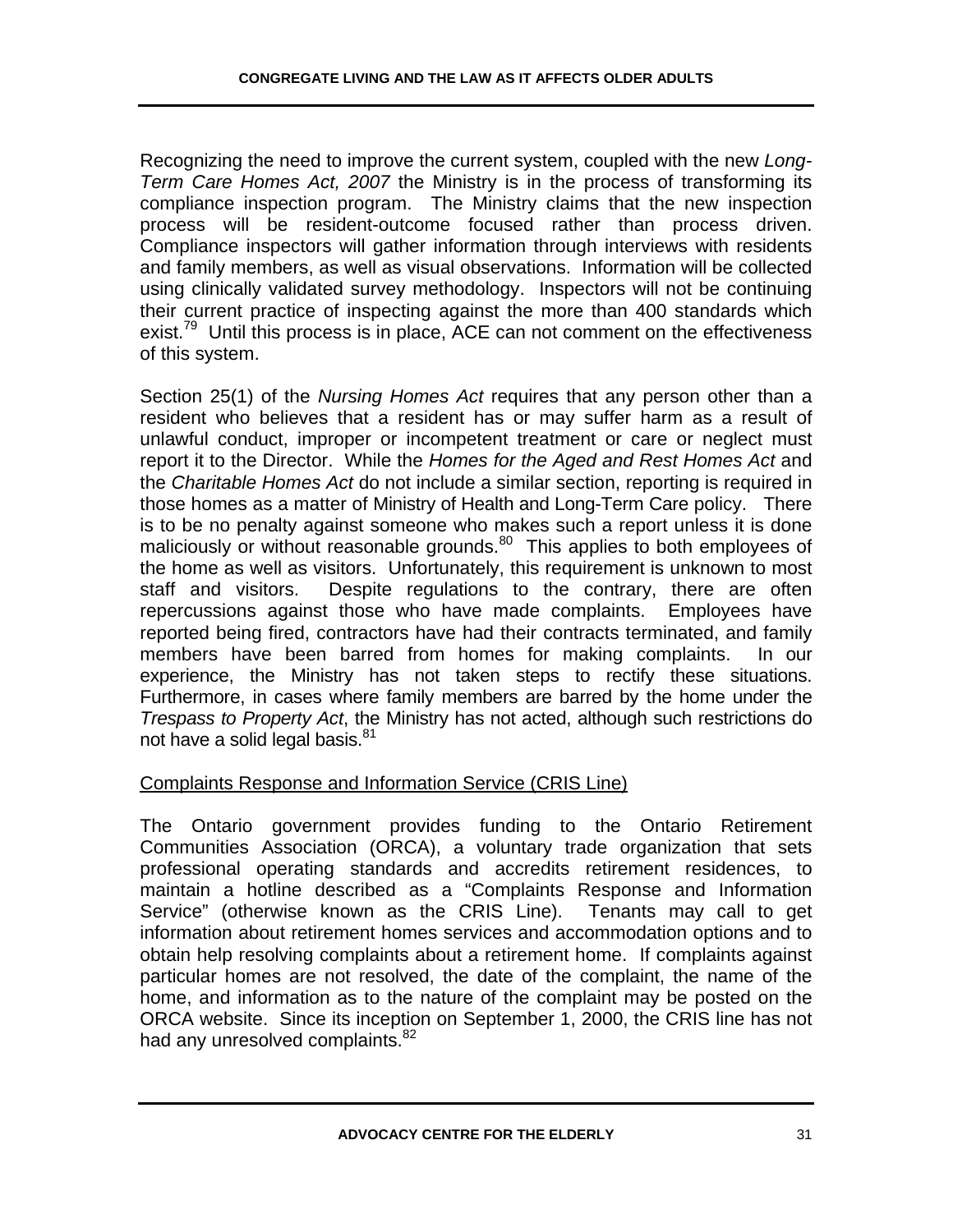While the funding for the CRIS Line requires it to attempt to resolve complaints about both ORCA and non-ORCA homes, ORCA does not have the authority to force non-member homes to change in response to complaints. Member homes may be threatened with loss of membership if they fail to comply with ORCA standards. Older adults who know about and have used the CRIS Line have expressed concerns to ACE that is not independent as it is operated by an industry organization.

Based on our focus groups with residents and conversations with clients, many older adults do not seem to know about the existence of the CRIS Line.

#### Ombudsman of Ontario

The Ombudsman does not presently have jurisdiction over hospitals and longterm care homes although he does have authority over government services and the actions of government employees. Thus, if residents of long-term care homes or their representatives are dissatisfied with the way in which the Compliance Adviser or the Ministry of Health and Long-Term Care deals with their issue, a complaint can be made to the Ombudsman of Ontario.

At present, the Ombudsman's Special Ombudsman Response Team (SORT) is reviewing the ability of the Ministry of Health and Long-Term Care to monitor longterm care homes and its effectiveness in ensuring the homes meet government standards. This report is due at the end of the summer 2009.

#### Information and Privacy Commissioner of Ontario

Any person can seek assistance from the Information and Privacy Commissioner if there are issues regarding privacy or access to personal health information. Some examples where recourse may be sought from the Information and Privacy Commissioner include: a breach of a resident's privacy (e.g., a hospital gave personal information to a third party without consent); refusal by a long-term care home to allow the resident or their substitute decision-maker access to the resident's records; and cost issues involving access of resident's records.

One of the overarching purposes of the *Personal Health Information Protection Act* is to provide individuals with a right of access to their personal health information. However, it is our experience at ACE that the public either does not know about the existence of the *Personal Health Information Protection Act* or that it is not well understood (by either health information custodians or the public), leading to a misunderstanding of the law. People are often not advised of their legal rights and, in fact, face numerous barriers when they attempt to do anything connected to their records of personal health information. It is very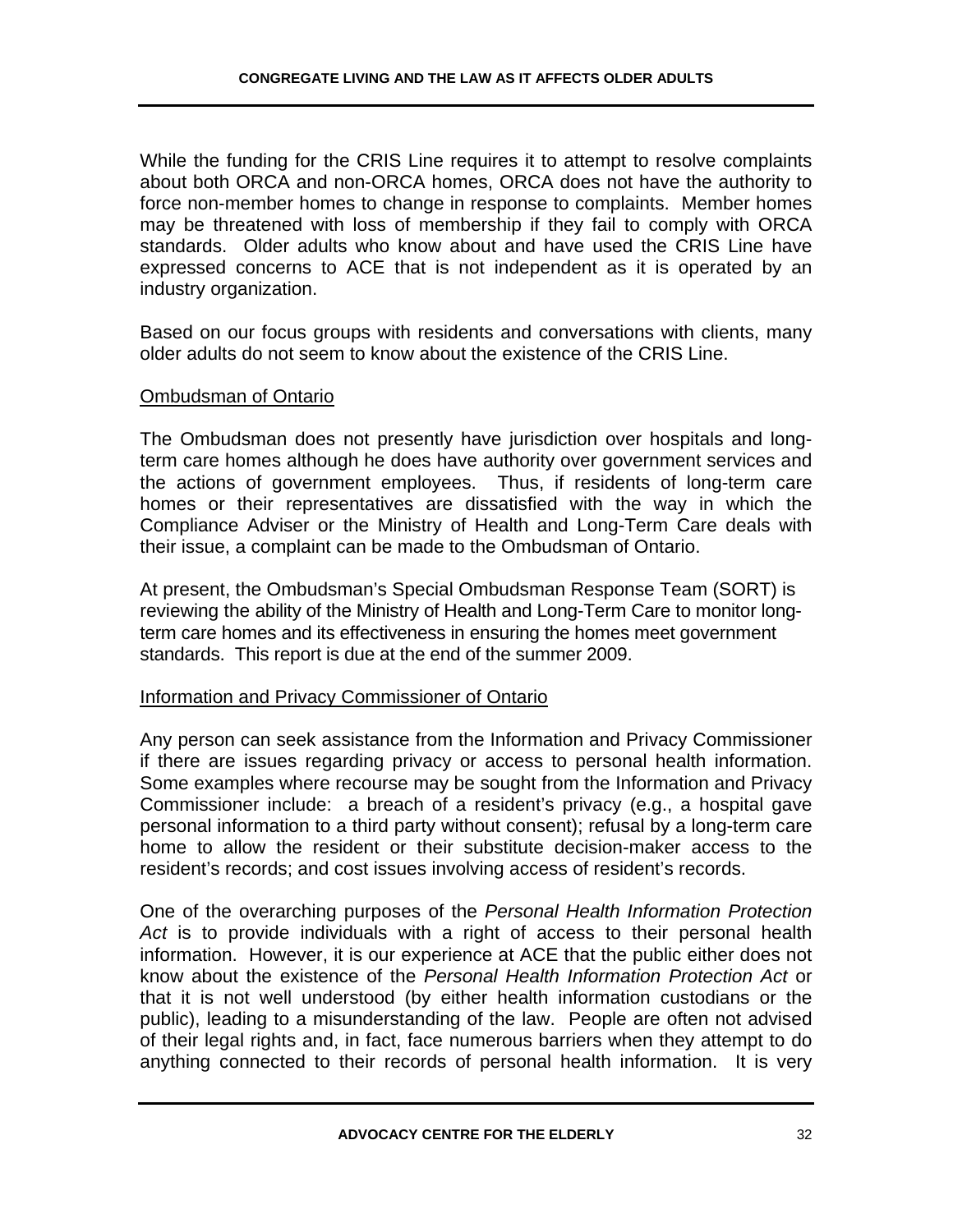common for residents and their substitute decision-makers to be denied access to the resident's health records because of an utter lack of knowledge by the employees of that institution of the rights and requirements under the *Personal Health Information Protection Act.*

As previously discussed, since health practitioners consistently fail to obtain informed consent or even inform older adults about their treatment, it is crucial that they have easy access to their own information.

Another barrier, especially for older adults on a fixed income, is the cost of obtaining copies of health records. Many institutions charge a cost recovery fee for providing access to an individual's personal health record (although the legislation specifically permits a custodian to waive all or part of the fee associated with an access request). The amount being charged varies widely across the province. Clients of ACE, for example, have been asked to pay as much as \$150 for a few pages.

Such discrepancies prompted Ann Cavoukian, the Information and Privacy Commissioner, to ask the government to address the issue of fees through regulation. The Ministry of Health and Long-Term Care published a proposed regulation concerning fees, as well as other matters, in the Ontario Gazette on March 11, 2006. To date, however, there is no regulation in place. The Office of the Information and Privacy Commissioner has mediated several complaints regarding the excessive fees being charged to obtain copies of health records. Generally, the matters were resolved and the parties agreed to pay 20 cents per page for a copy of the record. While residents can ask the Information and Privacy Commissioner to decide whether a fee is reasonable or not, they must be aware of this mechanism and be willing to go through the process.

#### Residents' Bill of Rights

Upon admission to a long-term care home, a person or their substitute decisionmaker must be provided with a copy of the Residents' Bill of Rights. This document is part of the law governing long-term care homes.<sup>83</sup> The 19 enumerated rights are as follows:

- Every resident has the right to be treated with courtesy and respect and in a way that fully recognizes the resident's dignity and individuality and to be free from mental and physical abuse;
- Every resident has the right to be properly sheltered, fed, clothed, groomed and cared for in a manner consistent with his or her needs;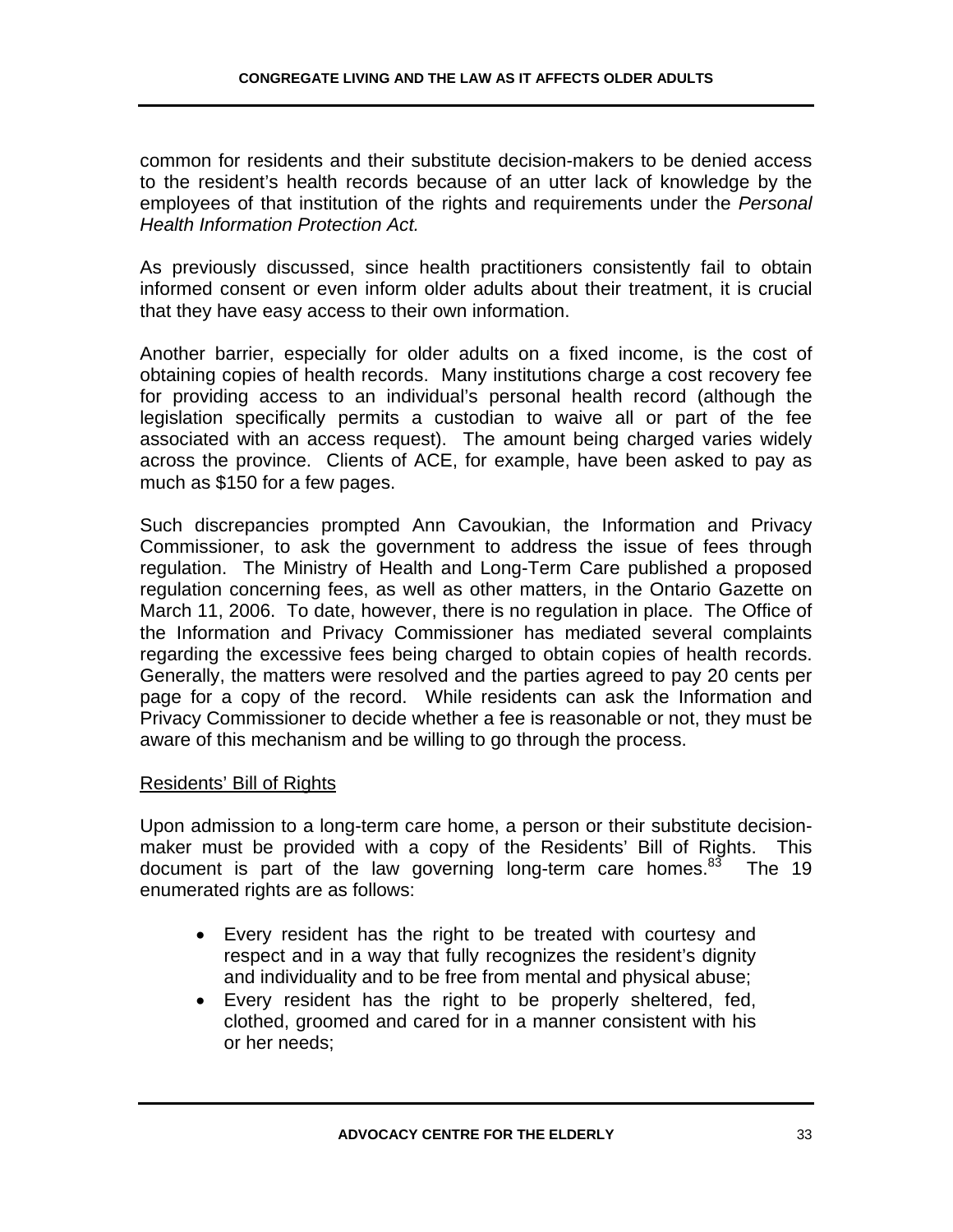- Every resident has the right to be told who is responsible for and who is providing the resident's direct care;
- Every resident has the right to be afforded privacy in treatment and in caring for his or her personal needs;
- Every resident has the right to keep in his or her room and display personal possessions, pictures and furnishings in keeping with safety requirements and other residents' rights;
- Every resident has the right,
	- o to be informed of his or her medical condition, treatment and proposed course of treatment,
	- o to give or refuse consent to treatment, including medication, in accordance with the law and to be informed of the consequences of giving or refusing consent,
	- o to have the opportunity to participate fully in making any decision and obtaining an independent medical opinion concerning any aspect of his or her care, including any decision concerning his or her admission, discharge or transfer to or from a nursing home, and
	- o to have his or her records of personal health information within the meaning of the *Personal Health Information Protection Act, 2004* kept confidential in accordance with the law;
- Every resident has the right to receive reactivation and assistance towards independence consistent with his or her requirements;
- Every resident who is being considered for restraints has the right to be fully informed about the procedures and the consequences of receiving or refusing them;
- Every resident has the right to communicate in confidence, to receive visitors of his or her choice and to consult in private with any person without interference;
- Every resident whose death is likely to be imminent has the right to have members of the resident's family present twenty-four hours per day;
- Every resident has the right to designate a person to receive information concerning any transfer or emergency hospitalization of the resident and where a person is so designated to have that person so informed forthwith;
- Every resident has the right to exercise the rights of a citizen and to raise concerns or recommend changes in policies and services on behalf of himself or herself or others to the residents' council, nursing home staff, government officials or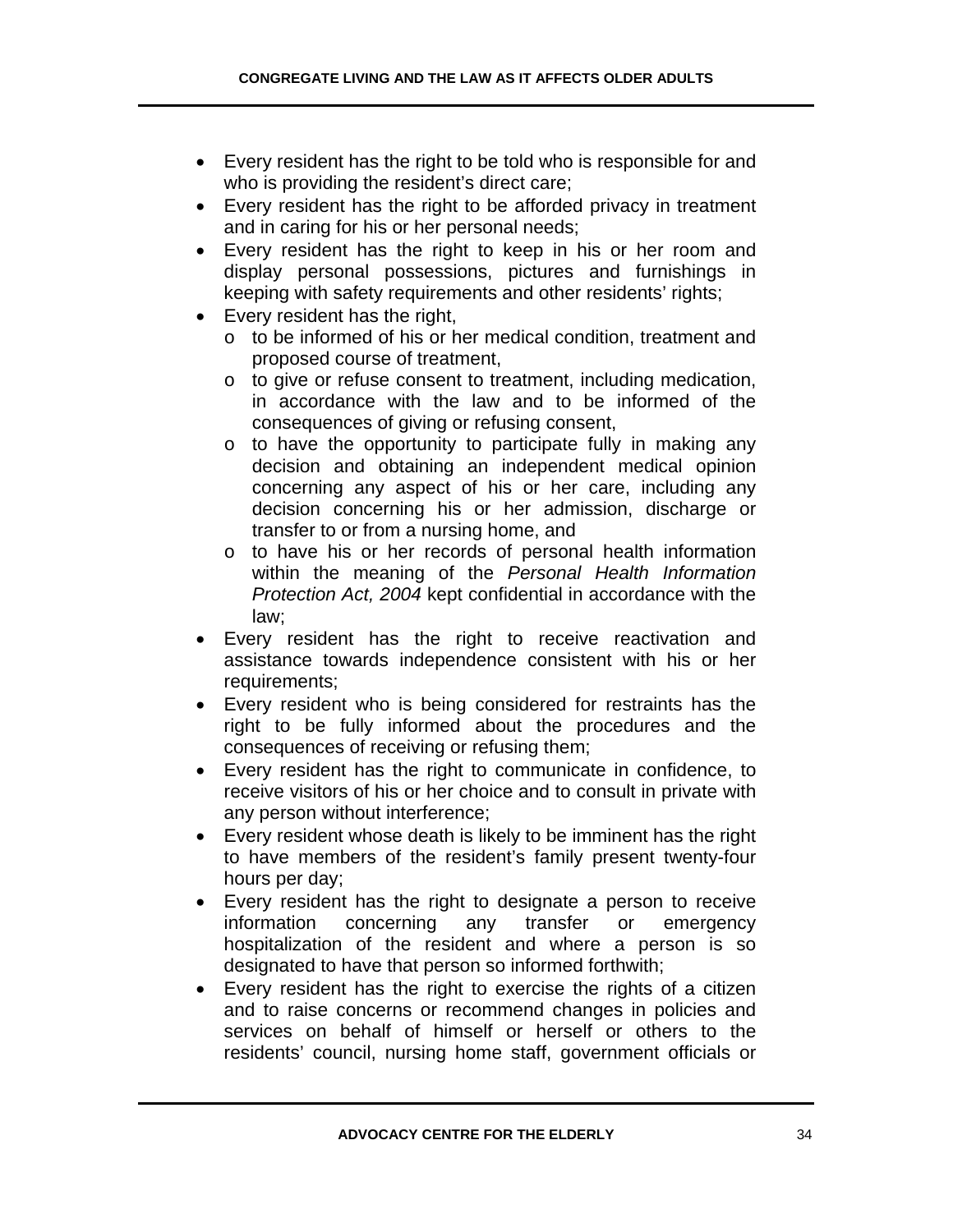any other person inside or outside the nursing home, without fear of restraint, interference, coercion, discrimination or reprisal;

- Every resident has the right to form friendships, to enjoy relationships and to participate in the residents' council;
- Every resident has the right to meet privately with his or her spouse in a room that assures privacy and, where both spouses are residents in the same nursing home, they have a right to share a room according to their wishes, if an appropriate room is available;
- Every resident has a right to pursue social, cultural, religious and other interests, to develop his or her potential and to be given reasonable provisions by the nursing home to accommodate these pursuits;
- Every resident has the right to be informed in writing of any law, rule or policy affecting the operation of the nursing home and of the procedures for initiating complaints;
- Every resident has the right to manage his or her own financial affairs where the resident is able to do so, and where the resident's financial affairs are managed by the nursing home, to receive a quarterly accounting of any transactions undertaken on his or her behalf and to be assured that the resident's property is managed solely on the resident's behalf;
- Every resident has the right to live in a safe and clean environment; and
- Every resident has the right to be given access to protected areas outside the nursing home in order to enjoy outdoor activity, unless the physical setting makes this impossible.

Although the *Long-Term Care Homes Act, 2007* contains 27 rights in the Bill of Rights, there are very few areas of substantial change. Instead, rights which already existed or were expressed in another form were included or expanded upon in the Bill of Rights.

A licensee is deemed to have entered into a contract with each resident of the home, agreeing to respect and promote the rights of the resident.  $84$ Unfortunately, there are no concrete enforcement mechanisms available to the resident in the legislation. The *Long-Term Care Homes Act, 2007* stipulates that "a resident may enforce the Residents' Bill of Rights against the licensee as though the resident and the licensee had entered into a contract under which the licensee had agreed to fully respect and promote all of the rights set out in the Residents' Bill of Rights."<sup>85</sup> It also states that regulations can be passed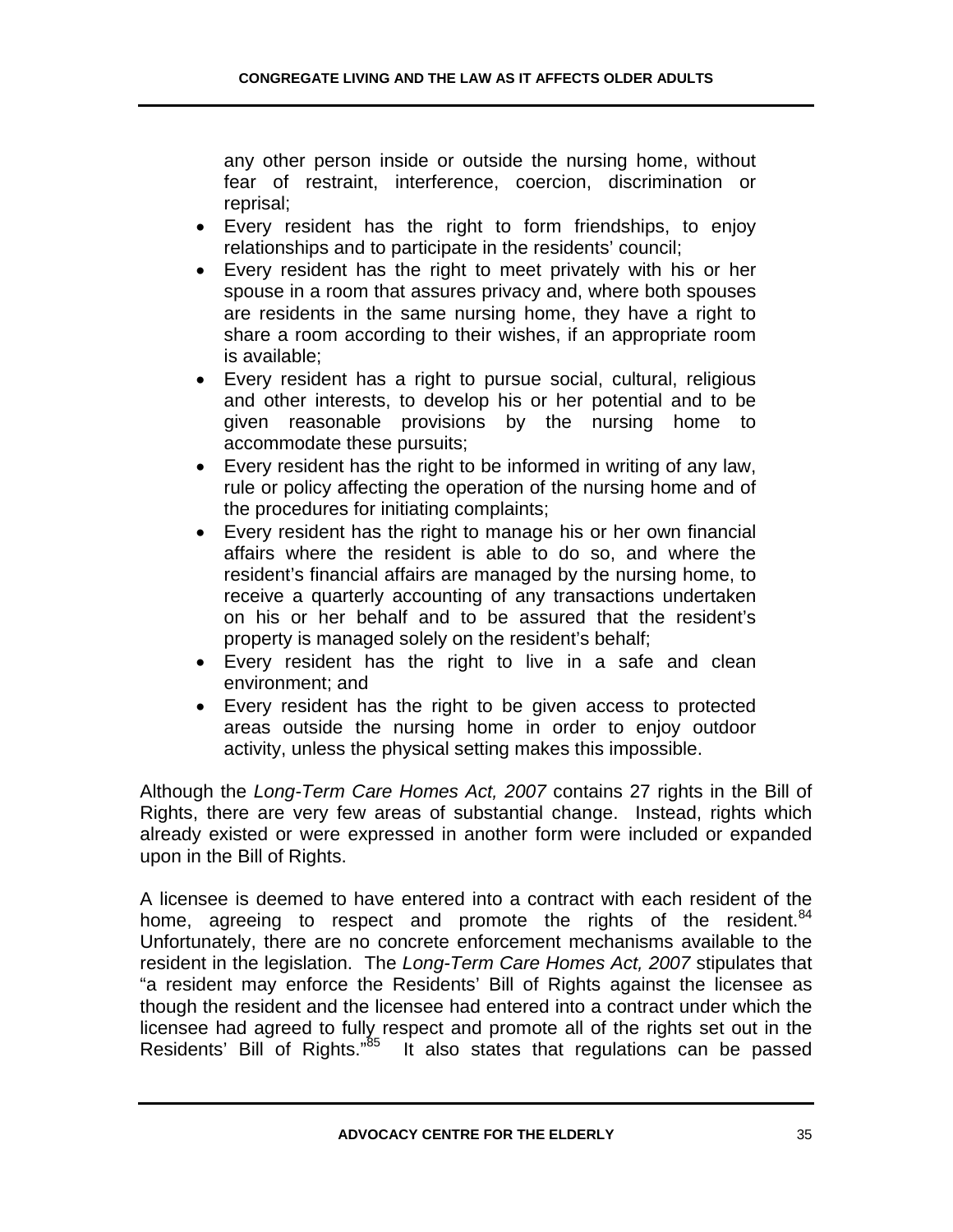governing how rights set out in the Bill of Rights shall be respected and promoted by the licensee, but is unclear whether there will be any such regulations.  $86$ 

Many administrators and operators are supportive of the Bill of Rights but they express concerns about its interpretation in a collective environment where many residents are living together. How are the rights of an individual to be interpreted in relation to the collective when individual actions may impact on the group and vice versa? Homes have a legal duty to respond to the care needs of all residents but are challenged to do so by funding and staff limitations. When complaints are made to homes about the lack of appropriate care, they are told that is "just the way things are," or that they do not receive enough funding to provide appropriate care.

Some of the rights involve a degree of subjectivity, such as the right to be treated with dignity and respect. Residents may interpret the rights in a different manner than staff, as they are interpreting these rights through the lens of the long-term care home being their "home." Meanwhile, staff may have a different view as the long-term care home is their workplace. For instance, one of the rights of residents is to know who is providing them with care but it is not unusual for this request to be refused. Another manifestation of the subjectivity of the interpretation of the Bill of Rights is when residents sometimes encounter difficulties regarding their right to have visitors without interference. As noted earlier in this paper, homes will, on occasion, issue trespass notices against residents' visitors without lawful authority, usually because the visitor is considered to be too demanding or a "complainer." ACE lawyers have also frequently had difficulty meeting in private with residents or are questioned about the purpose of their visit by staff members.

Although meant to protect and create a culture within a long-term care home, many of the rights are challenging to enforce in practice.

# Residents' and Family Councils

The majority of long-term care homes have a Residents' Council. The current legislation says the home must assist residents to create a council if a request is made.<sup>87</sup> If there is no residents' council, the home must hold a meeting at least annually to advise the residents of their right to form a council.<sup>88</sup> Under the new legislation, each home will be required to establish a Residents' Council.<sup>89</sup>

Residents' Councils in long-term care homes have legislated powers, including:

• Advising residents respecting their rights and obligations;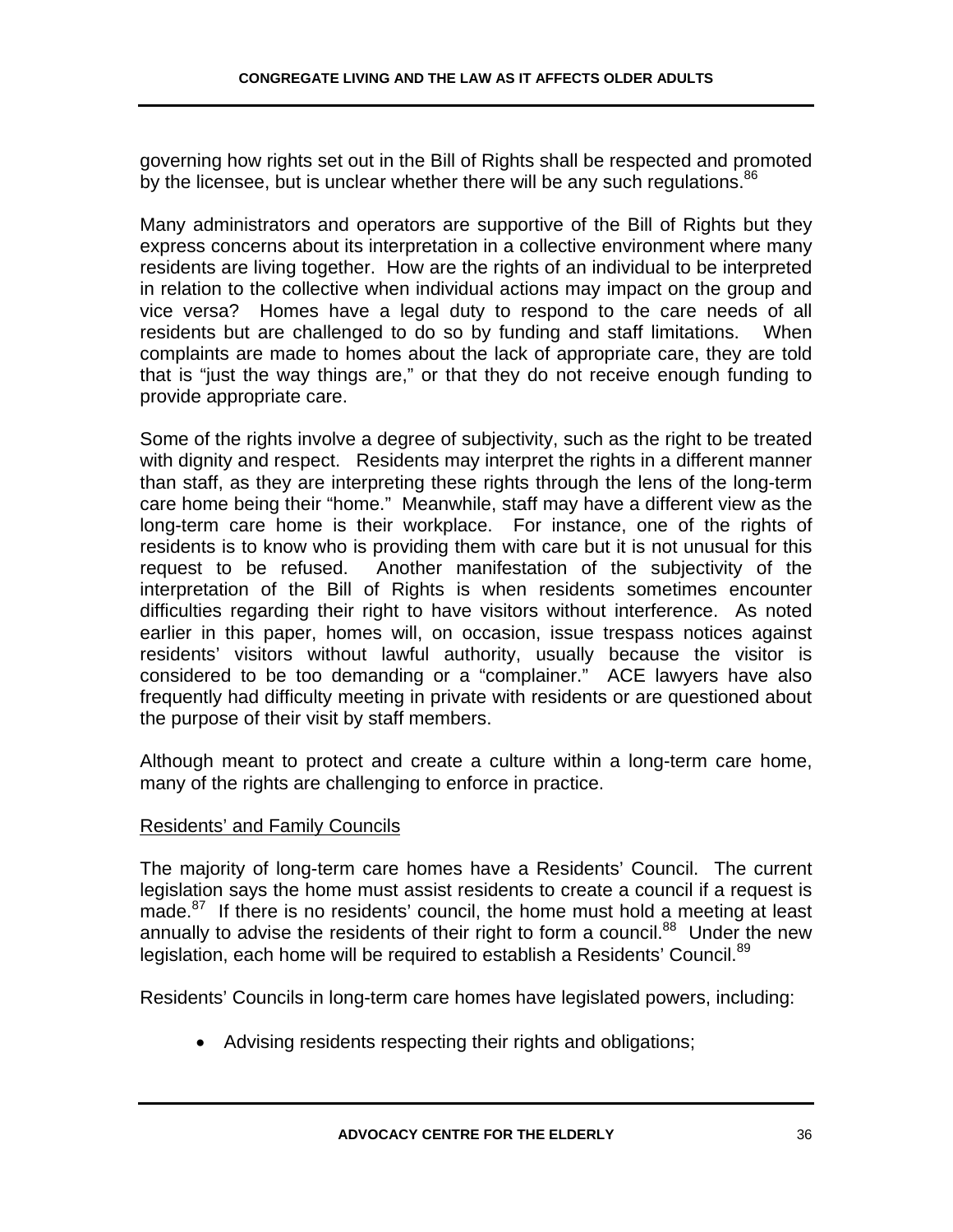- Reviewing certain documentation of the home, such as financial information;
- Attempting to mediate and resolve disputes between residents and a licensee; and
- Reporting any concerns or recommendations to the Minister. $90$

An increasing number of homes have active Family Councils. Although Family Councils are not mentioned in the current legislation, this will change once the *Long-Term Care Homes Act, 2007* is enacted and they will have powers similar to Residents' Councils.<sup>91</sup>

The administration and staff at many homes view both these Councils as having a significant function in bringing issues to their attention. While they serve an important role, their actual authority is limited. For instance, Residents' Councils have the legislative authority to report concerns or bring recommendations to the Minister $92$  but this does not appear to happen in practice.

The power and success of a Council is dependent upon several factors, including the level of engagement of its members and the willingness of the home to listen. Residents Councils are also dependent upon the staff that assist them.

Based on information received from industry stakeholders at our focus group, some, but not many, retirement homes have Residents' Councils and none, or very few, have Family Councils.

### Patient Representatives or Advocates

Some hospitals, long-term care homes and retirement homes will hire patient advocates to assist patients and residents. One must be wary of this type of advocate because their objectivity may be compromised as they are paid by the institution itself. Furthermore, many of these advocates would appear to have no power and are there merely to placate those who complain when problems arise. Although these advocates can be a source of support and assistance, where there are real difficulties involving serious conflicts with the institution, it is unlikely that they will be able to advocate as strongly as most people would like, or as strongly as an advocate who is not connected with the institution due to a potential conflict of interest. In fact, we have had cases where the patient advocate has threatened the patient on behalf of the hospital!

An increasingly large number of older persons or their substitute decision-makers contact ACE with respect to first available bed policies. Essentially, these policies attempt to force hospital patients or their substitute decision-makers to accept placement at a long-term care home they would not have chosen had it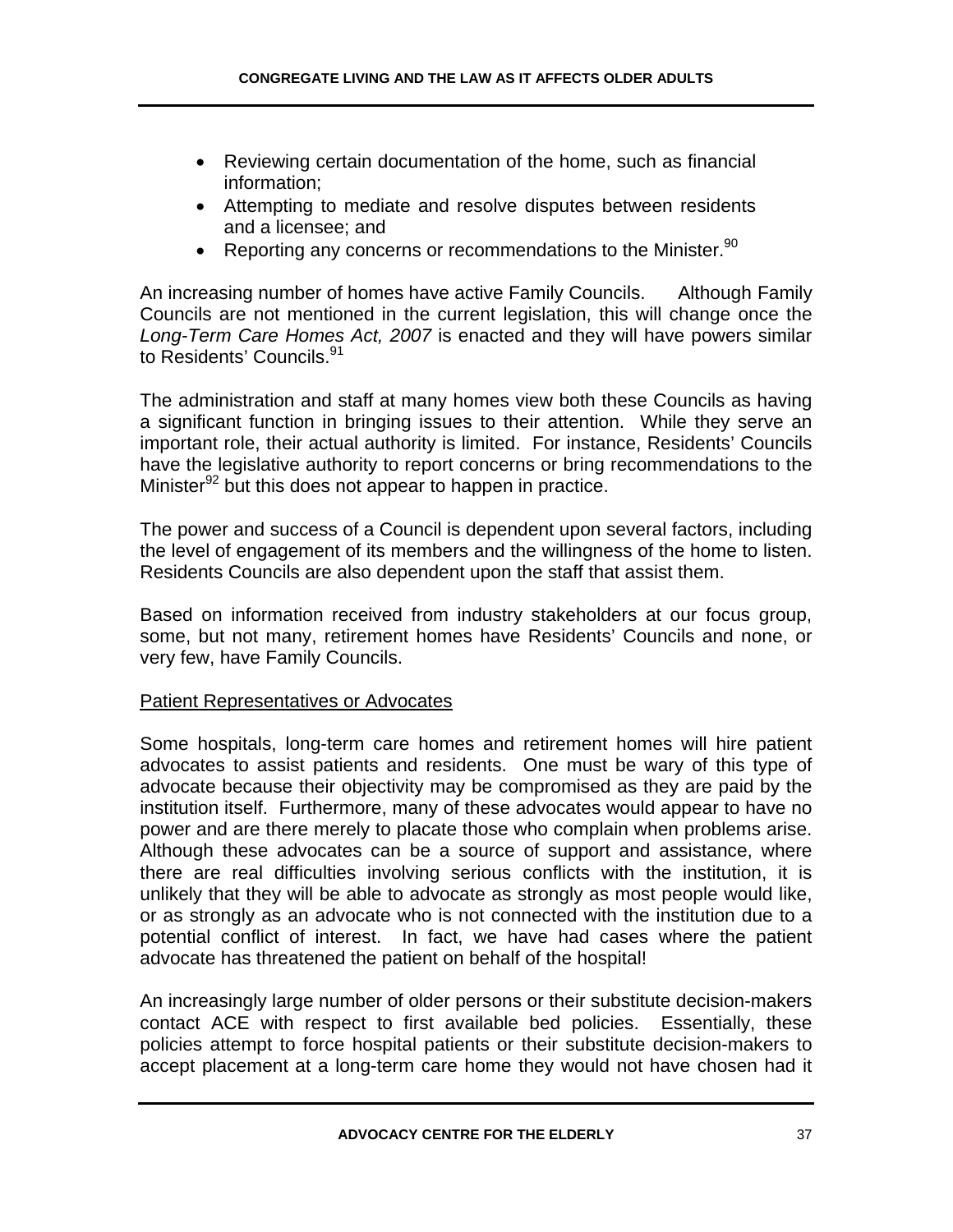not been forced upon them, contrary to the *Health Care Consent Act* and the long-term care legislation.<sup>93</sup> Although employees of Community Care Access Centres are legally responsible for the placement process, in most instances, the hospital also has a social worker or discharge planner who is the older adult's primary contact regarding placement. One must appreciate that these people are hospital employees who are expected to enforce hospital policy, whether or not it is lawful. Although it is possible that patient advocates assist patients to contest these unlawful first available bed policies, this is generally not ACE's experience.

#### Legal Clinics and Advocacy Organizations

Legal Aid Ontario funds 79 legal clinics located in communities across the province whose mandate is to provide poverty law services to low income residents of Ontario. Although only one legal clinic, ACE, specifically focuses on the representation of older adults, a number of other general legal clinics provide assistance to residents of congregate settings living within their catchment area. However, these general clinics have a high demand for service in their core practice areas (e.g., landlord and tenant and social assistance law) so the amount of time they can spend on issues affecting older adults is restricted.

Although ACE has some cross-provincial jurisdiction, its funding is limited. ACE is only funded for eight staff and has insufficient resources to provide comprehensive representation to people outside the Greater Toronto Area. Demand for individual services greatly outstrips resources. ACE's ability to offer education sessions to groups beyond Toronto is dependent on the group covering out-of-pocket expenses to permit ACE staff to travel to a particular location. ACE also receives many calls for assistance on legal issues that are not limited to congregate settings and cannot devote all our resources to only these matters.

In addition to ACE, a small number of advocacy organizations for residents exist across the province. Perhaps the most well-known organization is Concerned Friends of Ontario Residents in Long-Term Care Facilities. Founded in 1980, Concerned Friends is dedicated to the reform of the long-term care system and improvement of quality of life for residents. The organization is supported by membership and donations without government funding and its activities are undertaken entirely by volunteers.<sup>94</sup>

Over the years, Concerned Friends has been influential in having residentcentred amendments added to the long-term care legislation. They advocated for the creation of ACE, Residents Councils and Family Councils, as well as the mandatory posting of compliance review reports in each home. Concerned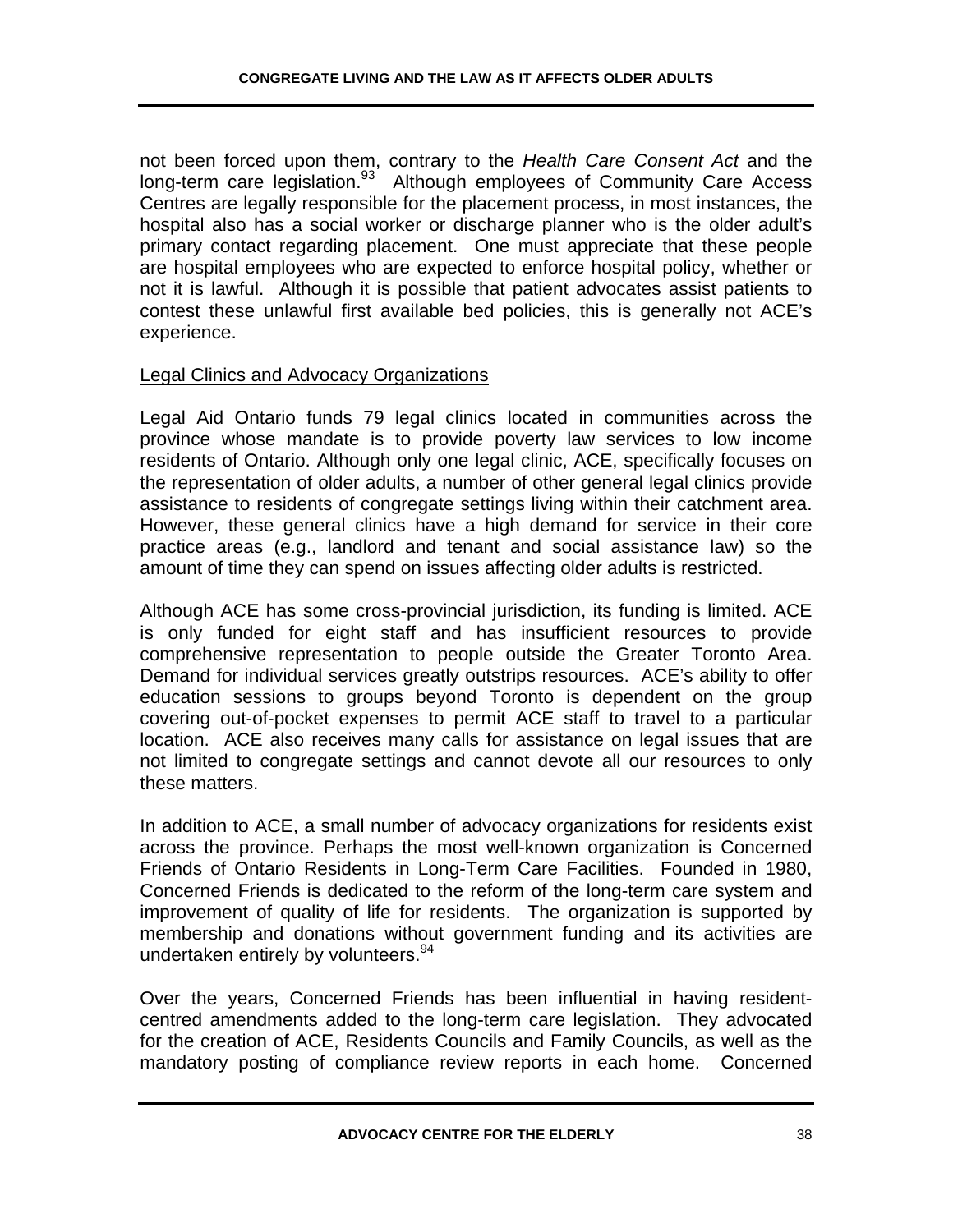Friends also reviews all compliance review reports and prepares report cards analyzing the overall performance of long-term care homes.<sup>95</sup>

Concerned Friends is hampered by its small size and lack of permanent funding in respect to the scope of assistance and advocacy it can perform. Its focus is also limited to long-term care issues, not issues impacting residents in retirement homes or hospitals.

## **Common Concerns from Focus Group Participants**

ACE heard several common concerns during our meetings, not only from residents of retirement homes and long-term care homes, but from their representatives and stakeholders in the industry. Many of these concerns were overlapping and interrelated. The identification of some of these issues provides a better understanding of the problems facing older adults and highlights the necessity of effective access to justice mechanisms.

It should be emphasized that the majority of residents who attended our meetings expressed general satisfaction with the retirement or long-term care home where they resided. This is consistent with a recent study by the Ontario Health Quality Council where one out of nine residents felt they were not free to speak to staff when they were unhappy with care.<sup>96</sup> Having said that, the people who attended our focus groups tended to be the more competent and vocal residents, as opposed to the incapable and non-verbal residents who are at an increased risk of having their rights ignored. Further, as many residents were unaware of their rights, they were not aware that their rights were being infringed: in fact, they believed that they lost many of their rights upon admission to longterm care.

#### Resident and Family Concerns

The following section will outline, in no particular order, some examples of resident and family concerns.

### a) *Power Imbalance*

The power imbalance between older adults and the staff or health care providers in congregate settings is one of the most significant factors contributing to an environment where older people are reluctant to complain and seek justice. Residents are "captives" of the home in which they live: that is, they cannot do without the help that is provided, have little or no say about who provides that care, and cannot leave and go elsewhere if they are unhappy with the care they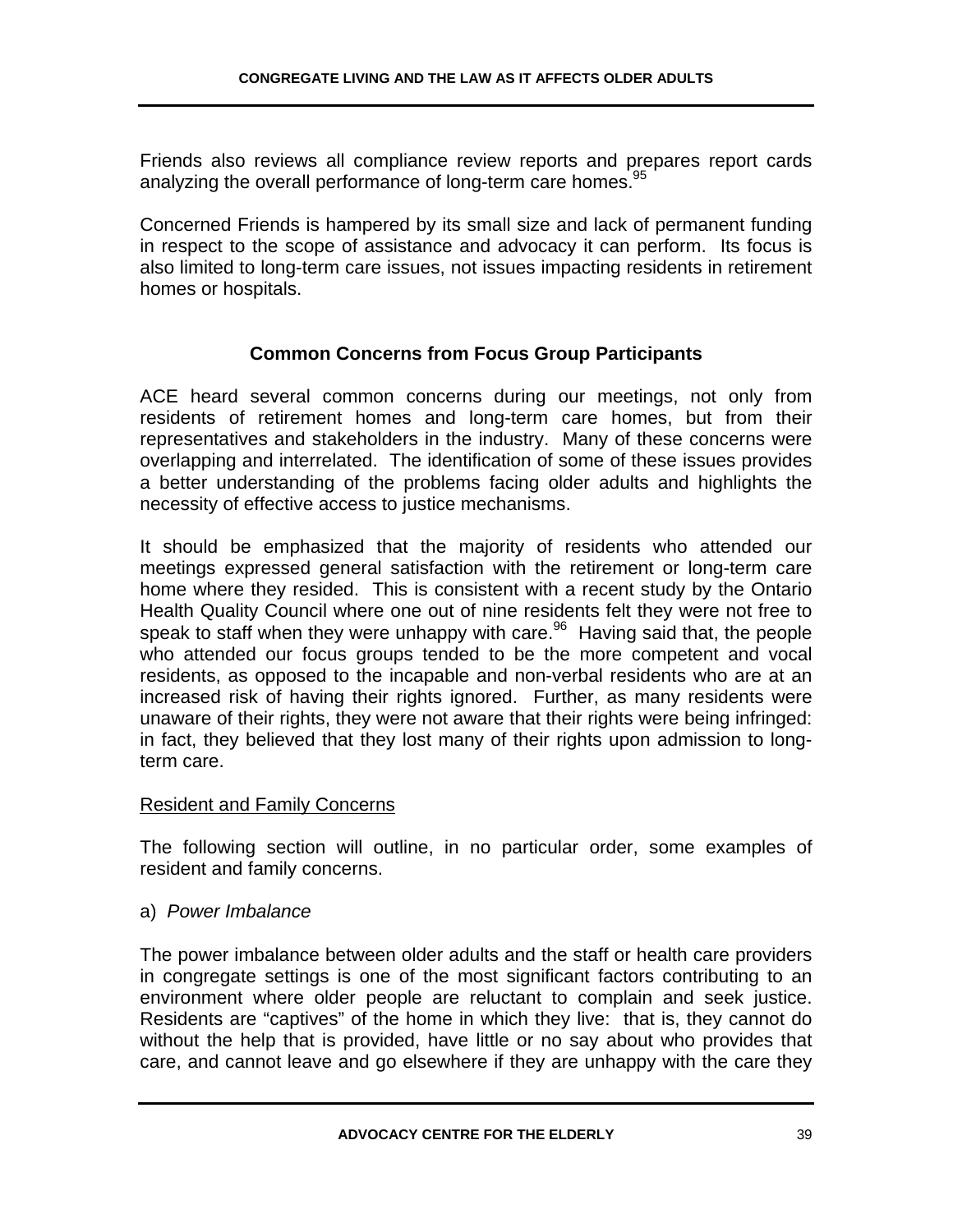receive. We heard from residents at our focus groups that they do not complain due to fear of retribution by staff members and concerns about eviction. Also, residents expressed a reluctance to "make a fuss" or "cause trouble." Some residents feared they would be "evicted" from the retirement home or long-term care home if they did not comply with the "rules." In our experience, older generations tend to be more deferential to authority figures while newer generations are less inclined to be so and they feel entitled to assert their rights. For instance, residents advised that their children often want to complain to outside parties or write demand letters, while their mothers or fathers do not want to "rock the boat."

## b) *Family/Friend Involvement*

Long-term care home residents advised us that they need to enlist the involvement of family or friends in their life to observe and liaise with staff, as well as to ensure compliance with the law. One resident told us that her questions and concerns go unanswered but the home will respond to her daughter's emails. Family members explained that, in their opinion, the care of their loved ones is adequately provided only if they visit the home every day or on a regular basis.

## c) *Staff Attitudes*

Residents and family members complained about paternalistic and infantilising attitudes of staff. A long-term care home resident who appeared to be quite competent advised us of a situation where she chose to do something that a staff member apparently felt was unsafe. Instead of speaking to her about it, one of her children was contacted about her "behaviour." Another resident was told by staff that she was not allowed to push her husband in his wheelchair because she might harm herself. Instead of allowing these apparently competent residents to choose to do something which might have some risk attached, they were not given a choice and treated like children.

# d) *Privacy and Dignity*

Many long-term care home residents felt that there was a lack of privacy and dignity conferred by service providers. For safety reasons, doors in residents' rooms in long-term care homes have no locking mechanisms. Residents told us that staff members frequently failed to knock before entering their room or bathroom, even when the door was closed. While this may appear to be a minor infringement of one's right to privacy, it does not foster positive relationships nor does it contribute to the facility feeling like a "home" environment. Statistics from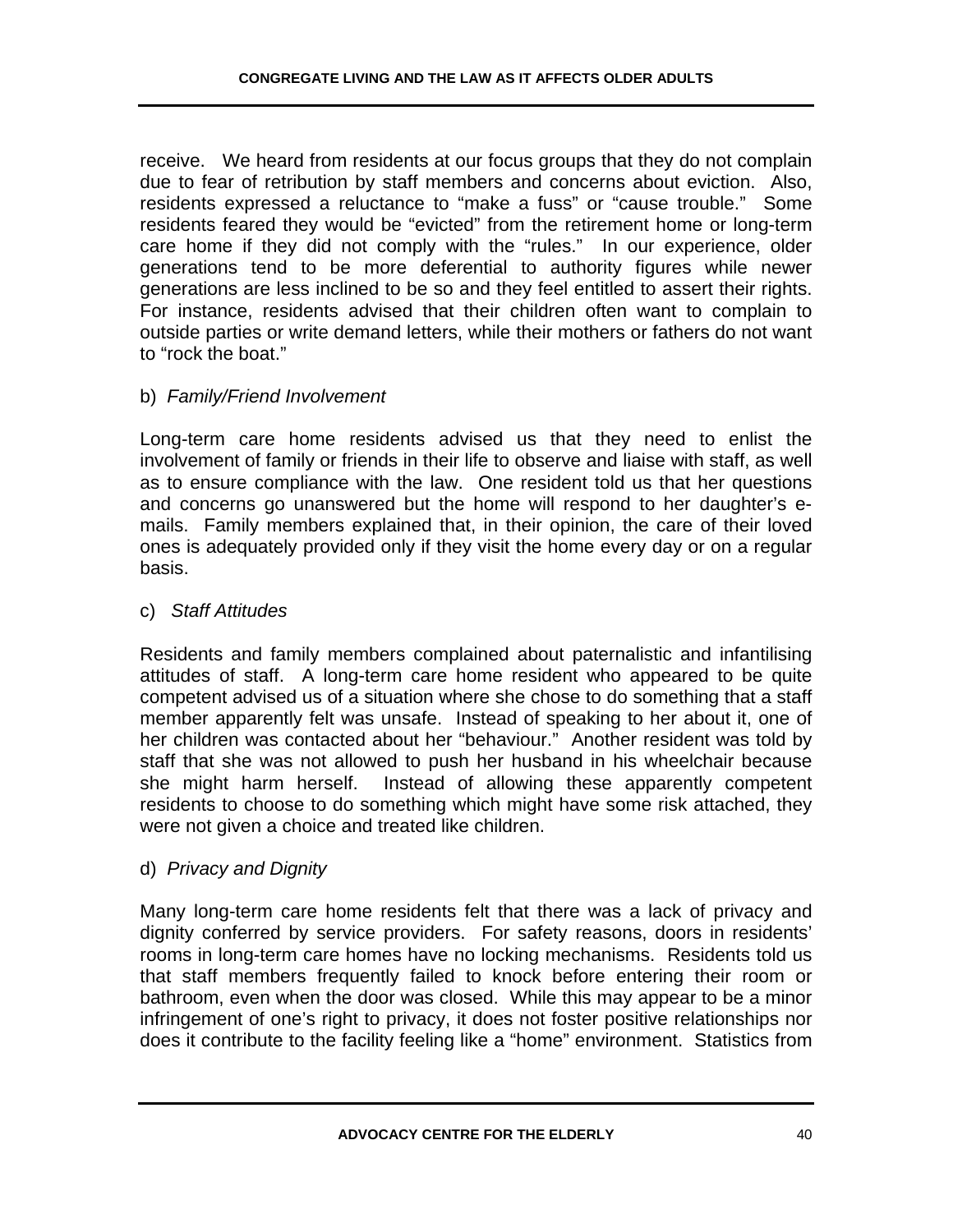the Ontario Health Quality Council show that over 20% of residents do not believe a facility feels like home to them. $97$ 

## e) *Rights Education*

Both residents and families said they required education about their rights in congregate living. Examples abound of situations where residents had no information, or misinformation, about their rights. For instance, during one focus group, ACE was told by the administrator of a home that each resident must have a power of attorney in order to be admitted. Despite being advised that this was not legal, the administrator insisted that it must be done. There are no laws requiring powers of attorney for residents of either long-term care or retirement homes but it is not uncommon to encounter these requirements. While these documents may be helpful in many situations, there are many good reasons why a person should not have such legal documents in place. However, when administrators have these beliefs and insist on these documents, it is difficult for potential residents to disagree with them.

It was also noted that many residents and families did not feel properly prepared for the transition to either a retirement or long-term care home. Participants at our meetings indicated that residents were provided with a vast amount of information, including details about rights and complaint mechanisms, on the day of admission. Many residents and family members described this day as a "blur" and stated they did not retain any of the information provided to them on that day.

Residents and families acknowledged that they also needed to learn about their personal role as a resident, or a friend or family member of a resident, living in a congregate setting. One of the realities of congregate living is that it is a group environment where residents have different personalities – not everyone is going to get along with each other. Compromises will sometimes be necessary. For instance, residents sharing rooms in long-term care homes are placed in whatever room is available and have no choice about roommates.

# f) *Specialized Staff Training*

Some family members felt that staff require more specialized training. They commented that while it would be beneficial to have increased levels of staffing, "more care doesn't necessarily mean better care." It was noted that the number of staff was not as important as having properly trained staff. Where there were poorly trained staff or a lack of proper staff supervision, it would not matter how many staff were available: they still would not provide the special care that the residents required.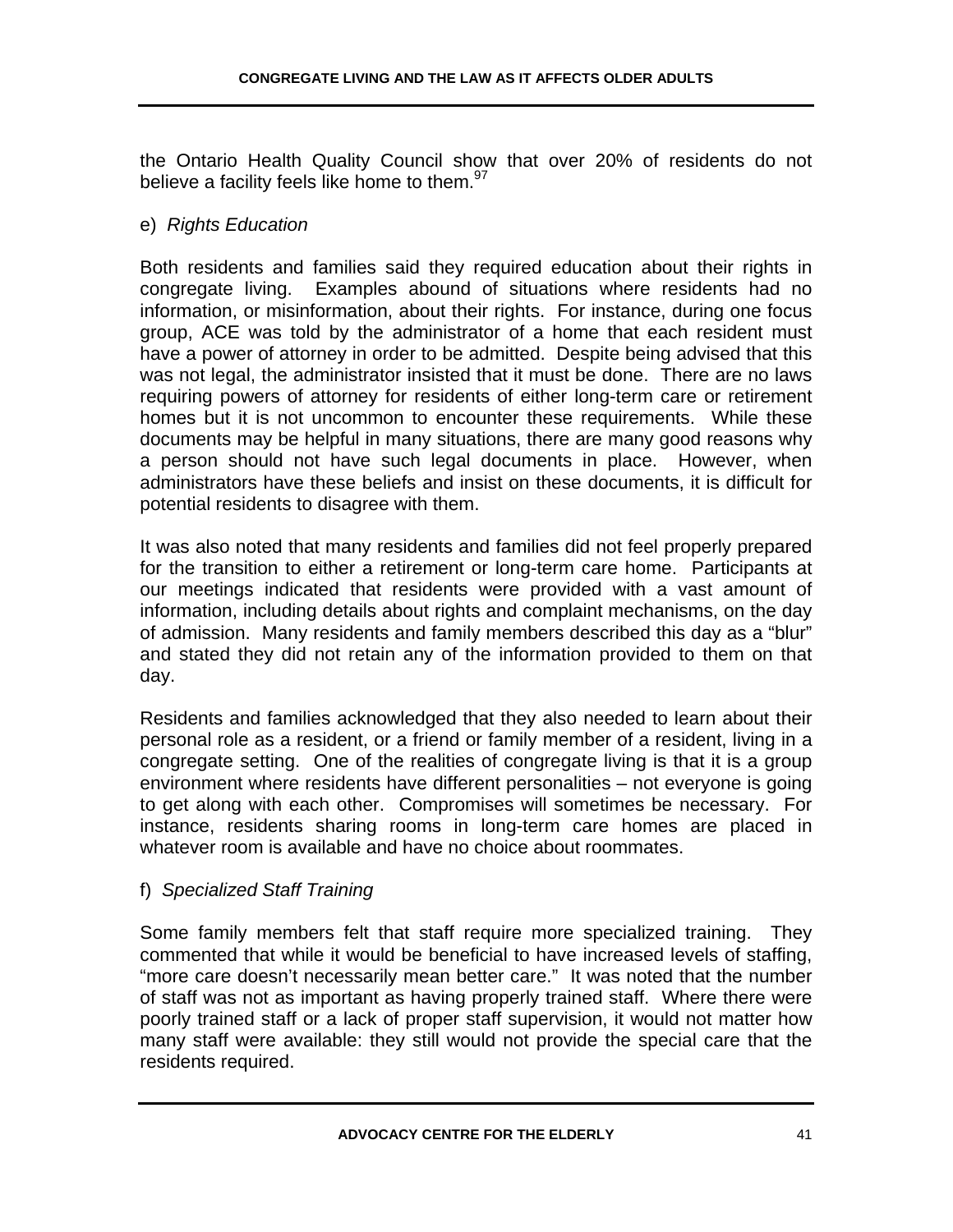# g) *Detention*

It was widely reported that homes were restricting residents' from going outside the long-term care home except in accordance with restrictive rules. While ACE has dealt with many of these types of cases, we were surprised at the pervasiveness of these rules. Almost every long-term care home's Residents' Council spoke of the fact that residents were not permitted to leave the home without an escort or family member. A social worker at one home confirmed that residents are presumed not capable to leave on their own unless proven otherwise. Long-term care homes are just that - homes, not prisons. There is nothing in law authorizing a long-term care home to prevent residents from leaving the home.<sup>98</sup> In fact, long-term care homes do not have any detention authority unless there is an immediate threat to the resident, at which time common law duties of restraint apply. $99$  It is often assumed that if the resident is found incapable with respect to placement, this gives the long-term care home or substitute decision-maker authority to prevent the resident from leaving the facility. This is not true. If a person wants the authority to detain another person, one would have to go to court to obtain authority to do so. Most of these residents expressed a wish to be able to go to local stores or coffee shops without a family member or paying for an escort. Even when ACE advised residents that they were in fact permitted to leave, several residents did not believe us because it was contrary to common practice.

### h) *Barriers to Accessibility*

Residents of long-term care homes and family members expressed concerns about the accessibility barriers affecting residents with physical disabilities. One resident felt that different rules and standards existed for residents with physical disabilities who require wheelchairs. Due to insufficient staffing to provide individual assistance, he is unable to get out of bed or use the bathroom as he sees fit. Instead, he must rely on staff and abide by their schedule. Another resident reported that she is not allowed out of her wheelchair during the day due to inadequate staffing levels. In one home, family members noted that the carpeting makes it difficult to push residents in their wheelchairs. At a different home, residents with wheelchairs have difficulties entering the public washrooms located near the common areas because there are no push buttons to open the doors.

i) *Programming and Staffing Levels*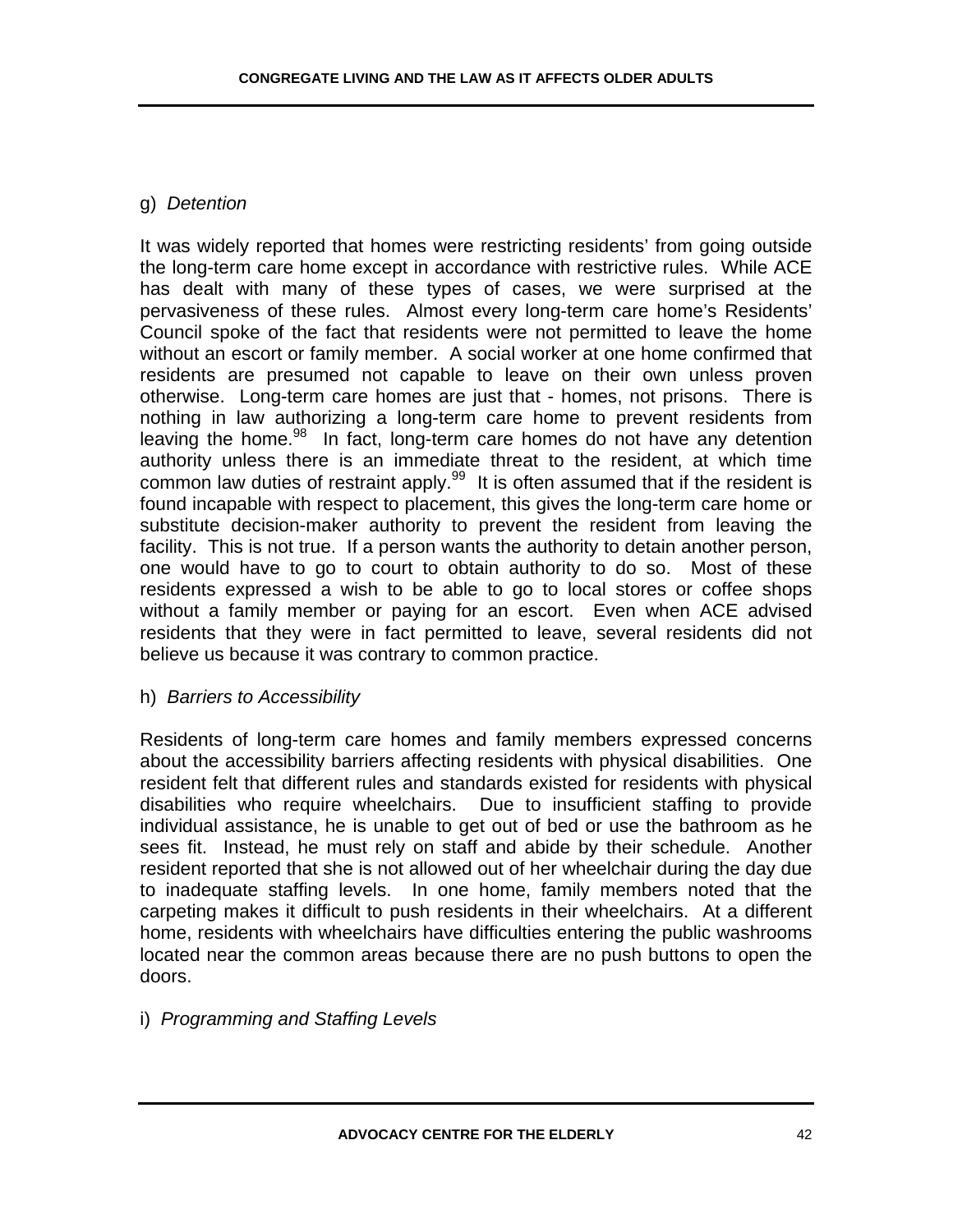Many residents said there are insufficient activities, programs and staffing levels at long-term care homes. Reported problems caused by a lack of staff include: prolonged waits or no response after ringing the call bell for assistance; use of diapers instead of assisting the resident to the washroom; minimal assistance at meals; and one staff member providing a service, such as transferring, where two persons are required. This leads to poor quality of care and unsafe conditions for residents.

#### j) *Access to Physicians*

Residents at long-term care homes were dissatisfied with their limited interaction with the physician providing care to them in the home. While residents are theoretically allowed to have their own physician provide care, the requirements placed on the physician by the home make this almost impossible, since most physicians in the community will not agree to these stipulations. The resident, therefore, must accept the services of the physician who is contracted by the home. Physicians typically visit the home once a week, although there may be more than one physician servicing a larger home. A number of residents noted that it often takes several weeks to see the doctor. At one home, residents said the doctor is reluctant to make referrals to specialists although they feel it may be appropriate. Staff are often reluctant to contact the physician in "off hours" despite the expectation that the home is always to have the services of a physician if required.

Similar concerns about access to physicians were also expressed by some retirement home residents.

#### k) *Informed Consent*

The failure of health practitioners to obtain informed consent for medical treatment was rampant in both retirement and long-term care homes. Residents and family members reiterated many of the same complaints that ACE has heard from its clients, such as doctors only providing minimal, if any, information about treatments and residents and/or their substitute decision-makers learning about prescribed medications after the fact. One family member commented that "doctors are God but long-term care doctors are higher than God." At one of our consultations at a long-term care home, a resident who had lived at the home for a number of years asked us if she had the right to attend her own care conference. The home had invited her daughter but did not even inform the resident of the meeting despite the fact that she is competent to make her own treatment decisions.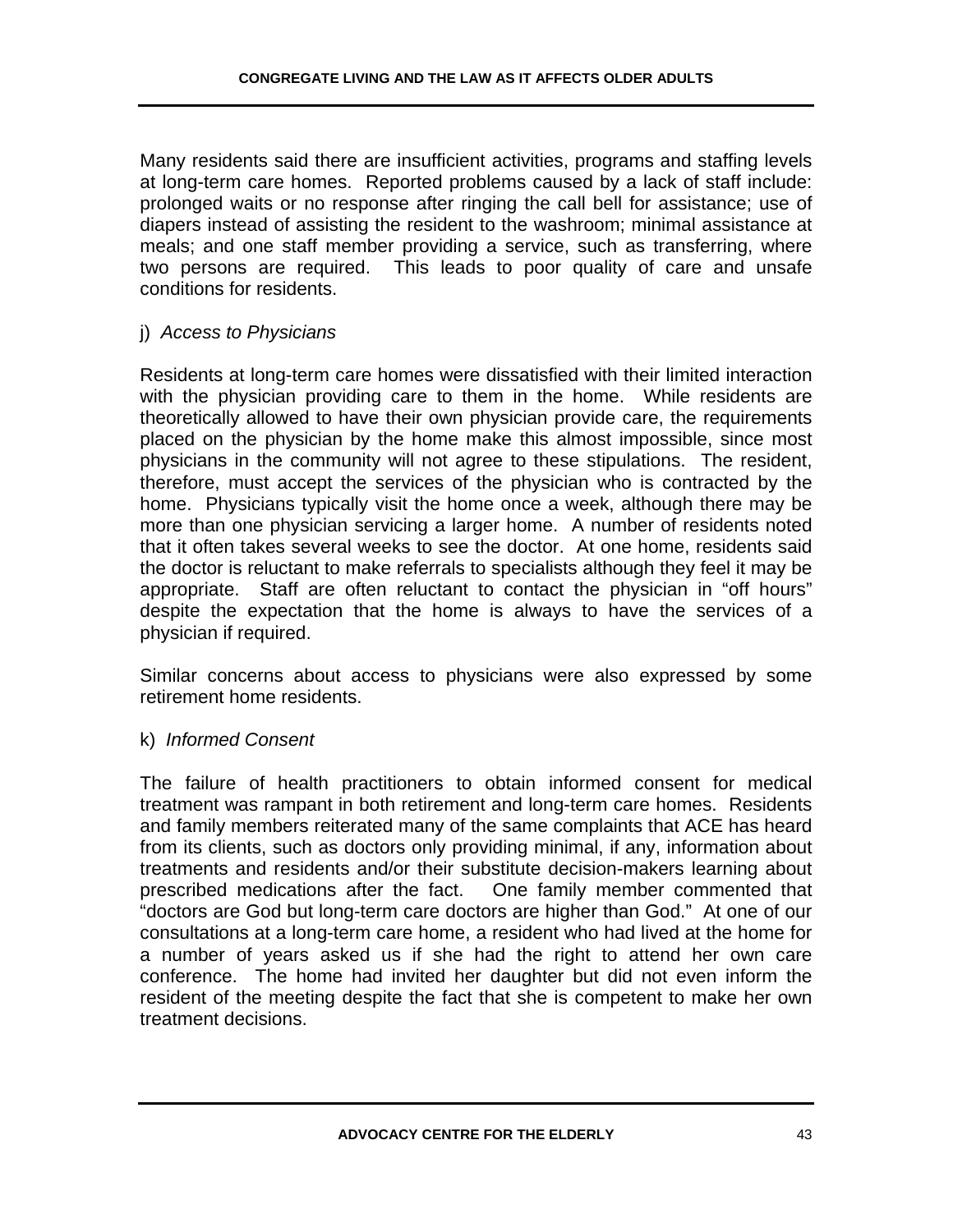#### Industry Concerns

Industry stakeholders spoke about the following constraints they experience with regards to respecting and upholding the rights of residents:

- Homes contend that they have insufficient resources. As a result, they cannot afford to hire as many staff or provide as much training as they would like;
- Industry stakeholders were forthright about the need to not only teach, but to emphasize, the importance of residents' rights to administrators and senior management, as it is sometimes difficult for them to balance their corporate obligations with the rights of residents. A representative of one trade organization pointed out that some staff were trained in an era when paternalistic, not resident-centred, views were the norm. It was acknowledged that without the support and leadership of senior management, the current culture will not change;
- Retirement and long-term care homes consist of a diverse group of residents with unique needs, presenting challenges in ensuring that residents understand their rights;
- Residents and families have unrealistic expectations about congregate living;
- Homes are wary of liability and potential litigation. For instance, a stakeholder presented a fairly frequent scenario where a diabetic resident wants to eat birthday cake but the family forbids it and threatens to notify the government or sue if the resident is allowed to eat the cake;
- Fear of the Performance Improvement and Compliance Branch of the Ministry of Health and Long-Term Care; and
- Disputes with labour unions and grievances contribute to difficulties in resolving issues.

### **Conclusion**

As is evident from the personal experiences of stakeholders, in addition to ACE's work for the past 25 years, inherent in the current legal regime are barriers which prevent older adults residing in congregate settings from accessing justice. In applying the Law Commission of Ontario's principled framework, one can analyze the barriers to determine why they impede the older adult's access to justice.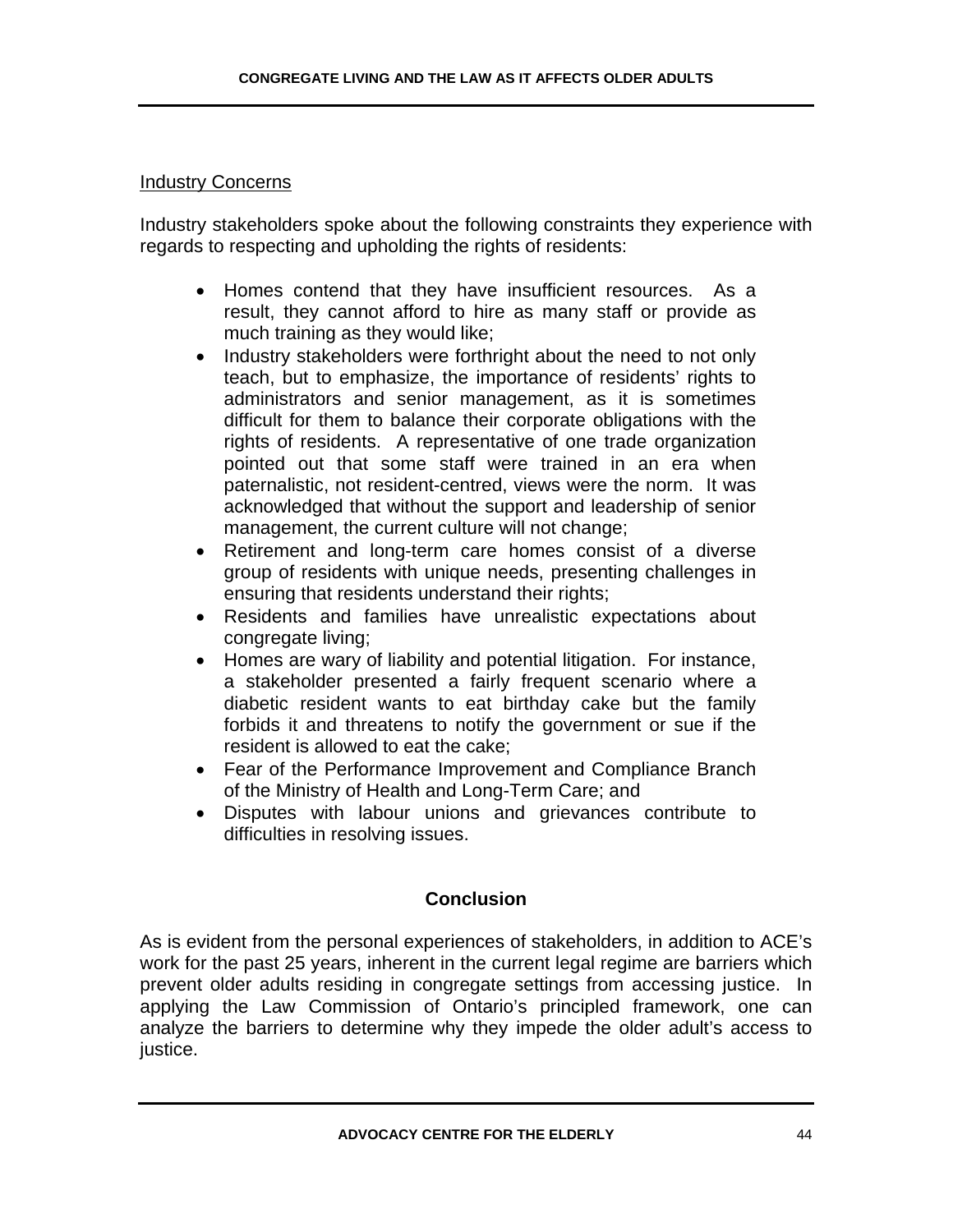A major impediment for older adults residing in congregate settings – ageism – is often the underlying cause or contributor to other barriers. ACE adopts the Law Commission of Ontario's definition of ageism:

Ageism may be defined as any attitude, action or an institutional structure which subordinates a person or a group because of age, or any assignment of roles in society purely on the basis of age. Most often in our society, ageism reflects a prejudice against older persons, a negative bias toward the aging. As such, ageism is broader than stereotyping, although stereotyping may lead to and support ageism.<sup>100</sup>

A simple example of ageism is the automatic assumption that older people are incapable of making a decision due to their age. Although there is a presumption in the *Health Care Consent Act* that a person is capable, the onus is often on the older person to prove their capacity.<sup>101</sup> Another common example of ageism is the attitude that seniors must be "protected" by restricting their activities because it is in their "best interests."

In retirement and long-term care home settings, as exemplified by the responses of residents at our focus groups, this ageist approach can include:

- Preventing capable residents from leaving the premises, even for short lengths of time, unless accompanied or if family members give consent;
- Requirements that all residents execute powers of attorney for property and personal care prior to admission, despite the fact that the senior may not want or need to execute such documents; and
- Discussing care issues with the resident's family instead of the competent resident.

A second barrier for older adults is that while legislation which is more often applicable to older adults generally sets out a positive structure, it is either misapplied, usually in a paternalistic fashion, or simply ignored. Simply stated, the law is good but the practice is bad.

Due to a general misunderstanding of the law within the industry, principles of independence, participation, security and dignity are often not implemented. As already noted in detail, non-compliance with the law is rampant in the area of capacity, substitute decision-making and health care consent, disproportionately impacting older adults living in hospitals and long-term care homes. When health practitioners fail to obtain informed consent, older adults are not afforded dignity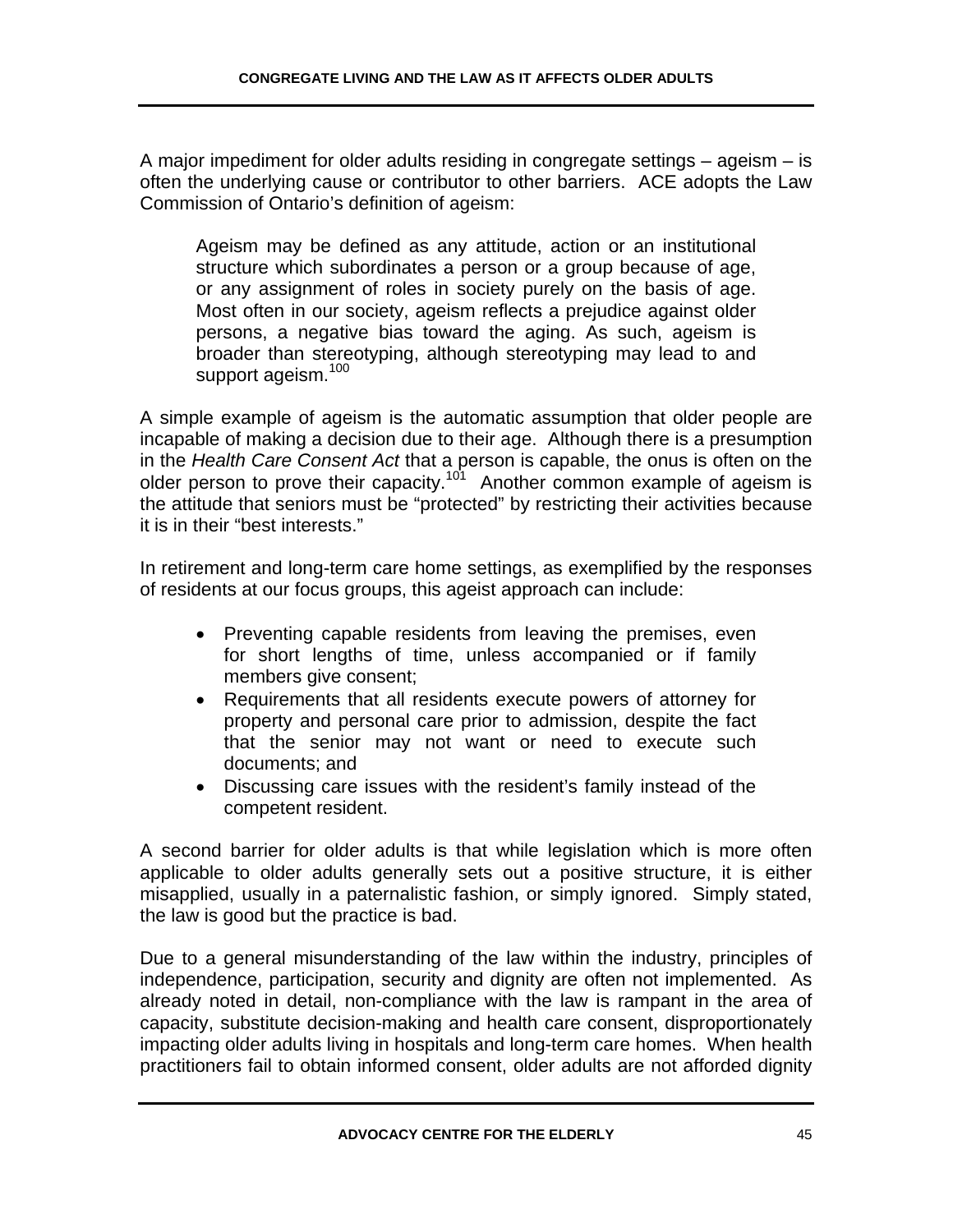as they are not able to exercise personal autonomy in health care decisionmaking. Older adults are also precluded from actively participating in their treatment plans although the decisions are about their own bodies. Further, older adults are not afforded security of the person if health practitioners administer treatment without consent. According to the Supreme Court of Canada in *Ciarlariello v. Schacter:*

It should not be forgotten that every patient has a right to bodily integrity. This encompasses the right to determine what medical procedures will be accepted and the extent to which they will be accepted. Everyone has the right to decide what is to be done to one's own body. This includes the right to be free from medical treatment to which the individual does not consent. This concept of individual autonomy is fundamental to the common law...<sup>102</sup>

To combat the phenomenon of "good law, bad practice," it is important to encourage adherence with the law by increased education and training, as well as minor modifications to relevant legislation. ACE is of the opinion, however, that good laws should not be overhauled merely because there is resistance to comply. We envision law reform in these scenarios as including the entrenchment of special supports and additional protections for older adults (e.g., expansion of the Ombudsman's jurisdiction and the provision of independent advocacy services for residents).

A third obstacle for older adult residents is the lack of awareness of legal rights on the part of both residents and service providers. While information about rights may be provided upon admission, it is often buried amongst the administrative paperwork. This, plus the fact that the day of admission is a difficult one for the resident and their family and friends, means that the information is often not digested. If older adults, their substitute decision-makers and family members do not have information about residents' rights, their independence, security and dignity are jeopardized. Living in a group environment is inherently full of compromises; without the necessary knowledge about rights and expectations, the resident will not know what is and what is not acceptable. Lack of knowledge perpetuates the myth that older adults are helpless, as they do not know they can seek resolutions to their problems.

Fourth, the legal options available to older adults to have their rights respected are insufficient. Examples of ineffective legal mechanisms include:

- Complaints to self-regulated health professional Colleges;
- A civil justice regime that discourages older adults or their representatives from initiating lawsuits; and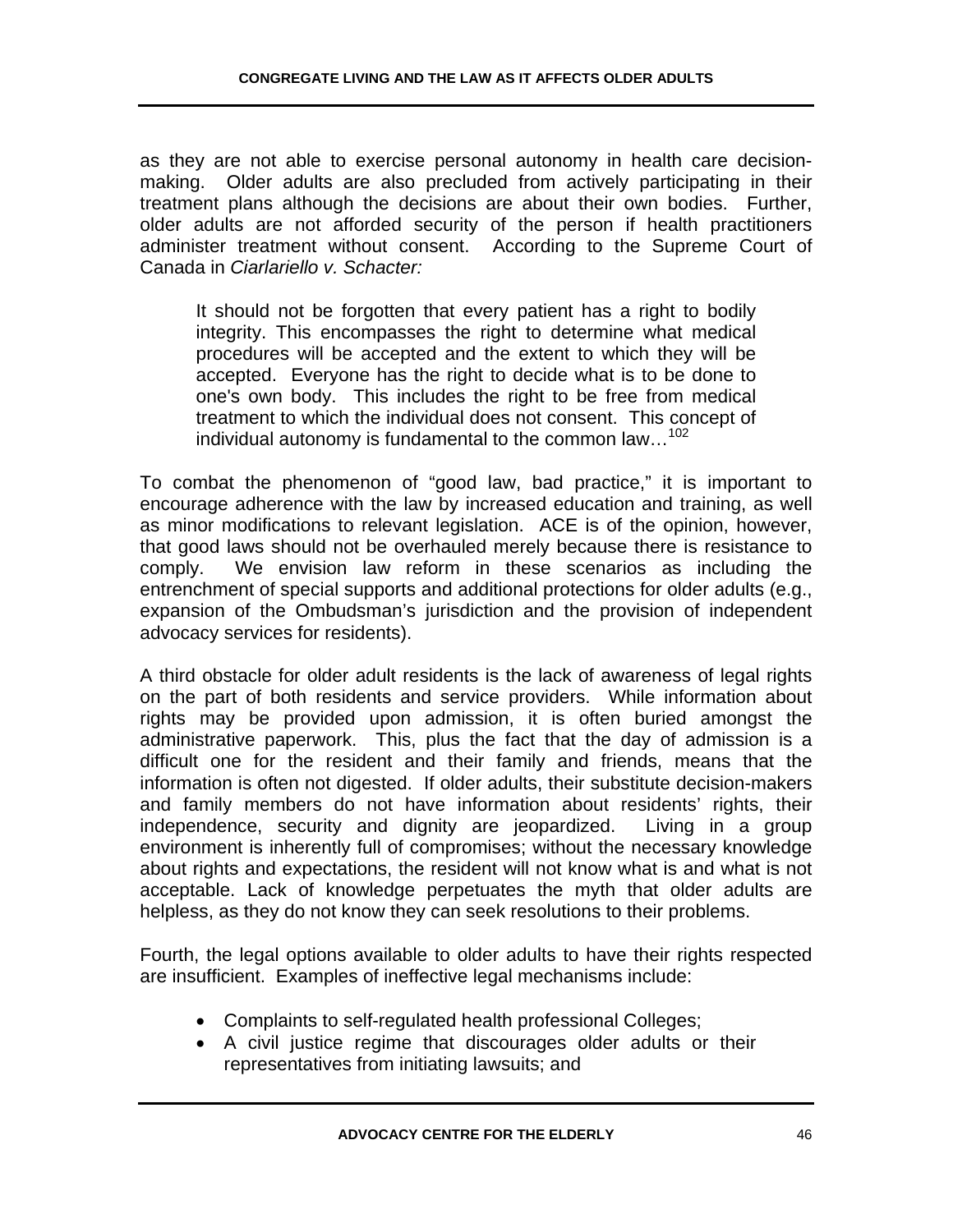• A Residents' Bill of Rights for long-term care residents that is lacking in a tangible method of enforcement.

Due to the ineffectiveness of these mechanisms, the security of older adults is at risk because they are not able to receive even basic support from the available legal services.

A fifth barrier facing older residents is the power imbalance that exists between older adults and staff in congregate settings which often discourages residents from lodging a complaint and asserting their rights. This power imbalance is exacerbated because many service providers know there is limited and/or ineffective oversight in the current legal framework.

Another obstacle for older adults in congregate settings is limited resources. There is no dispute that the cost of living in congregate settings is expensive and there is competition for the allocation of scarce health care dollars. However, the government, local health integration networks and service providers must be cognizant of adequately providing for residents.

In our focus groups, residents complained about deficiencies in the level of programming and staffing. Due to the financial diversity of older adults, more affluent individuals are able to purchase extra care services and supports which permit them to enjoy a better quality of life than residents with fewer financial resources. While we recognize that there are certain things that a publiclyfunded system can never provide, the system should be sufficient to provide adequate resources for all its residents.

Emerging from our research are several key priorities for law reform with regards to encouraging access to justice for older adults residing in congregate settings: education; independent and systemic advocacy; and increased oversight of congregate living environments. Each topic will be thoroughly examined in this report.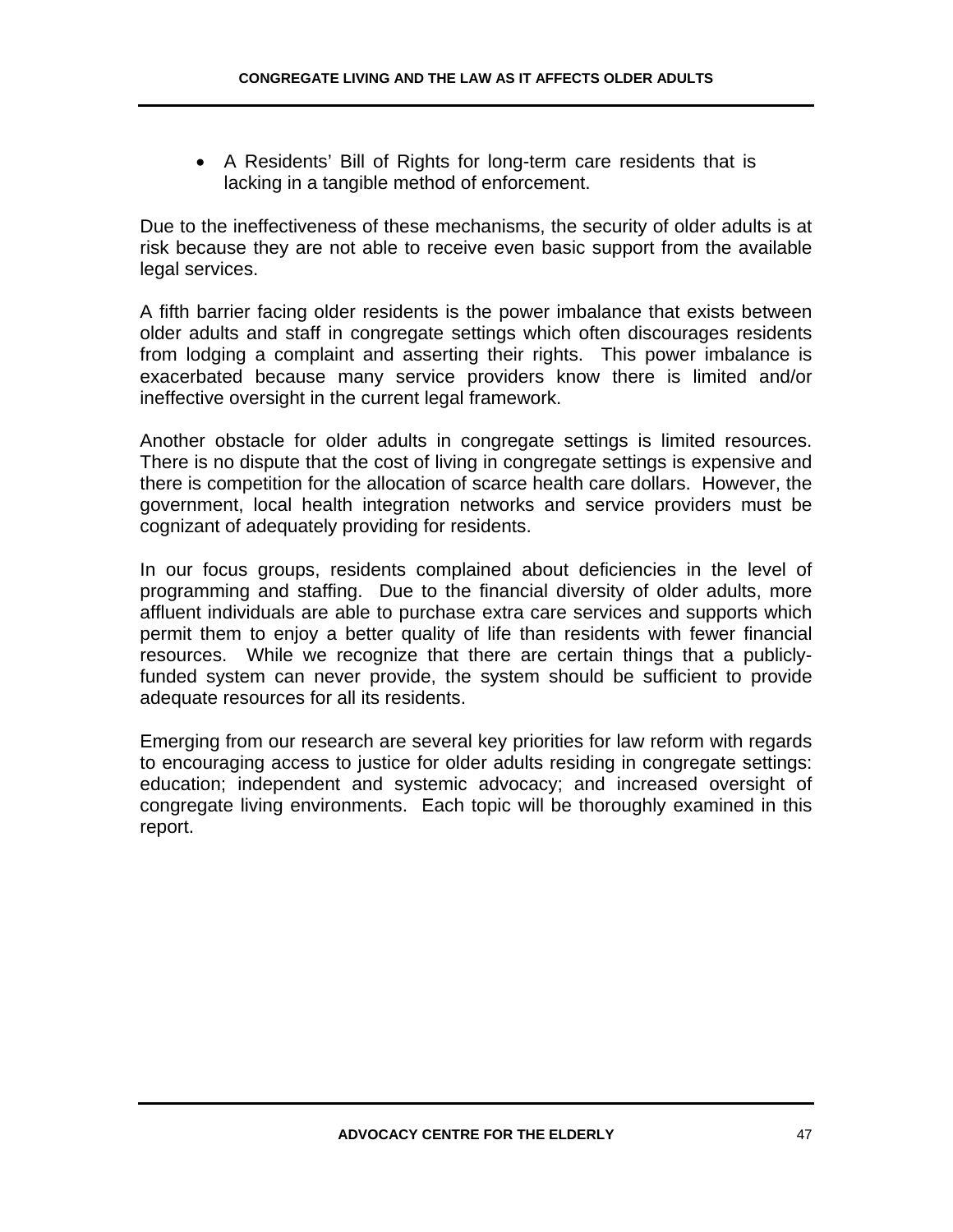### **CONGREGATE SETTINGS AND LEGAL PROTECTIONS: A NATIONAL AND INTERNATIONAL REVIEW**

This section of the paper provides a national and international overview of the laws and structures governing congregate living for older adults in selected jurisdictions. Within Canada, we examined four provinces: British Columbia, Alberta, Nova Scotia and Newfoundland. Outside Canada, we studied Wales, Australia and the United States of America.

The purpose of this section is to facilitate a basic understanding of the governance systems of other jurisdictions in order to discern innovative approaches to access to justice which could potentially be replicated or adapted in Ontario. Each jurisdiction employs different language to describe its various types of congregate settings and we have chosen to use their own terminology, as no two types of settings are exactly the same between jurisdictions. Please keep in mind that it is beyond the scope of this report to provide an exhaustive review and analysis of the laws and practices of these jurisdictions.

# **BRITISH COLUMBIA**

## **Regulation of Congregate Settings**

#### **Hospitals**

Some beds in private hospitals and extended care units in hospitals are also considered to be long-term care facilities in British Columbia. As per the *Hospital Act,* a "private hospital" or "hospital" means a house, in which two or more patients (other than the spouse, parent or child of the owner or operator) are living at the same time, and includes a nursing home or convalescent home, but does not include a regular non-profit hospital.<sup>103</sup> It is estimated that there are about 10,500 seniors and people with disabilities living in 23 private hospitals and 94 complex care facilities.<sup>104</sup> Provincial consultations were held in 2005/2006 to bring these long-term care units under the long-term care legal regime and to harmonize the regulation of all residential care facilities but this has not yet occurred.105

### Assisted Living

Assisted living facilities in British Columbia have some similarities to retirement homes in Ontario. They are governed by the *Community Care and Assisted Living Act*106 and the *Adult Care Regulations*<sup>107</sup> with respect to health and safety issues.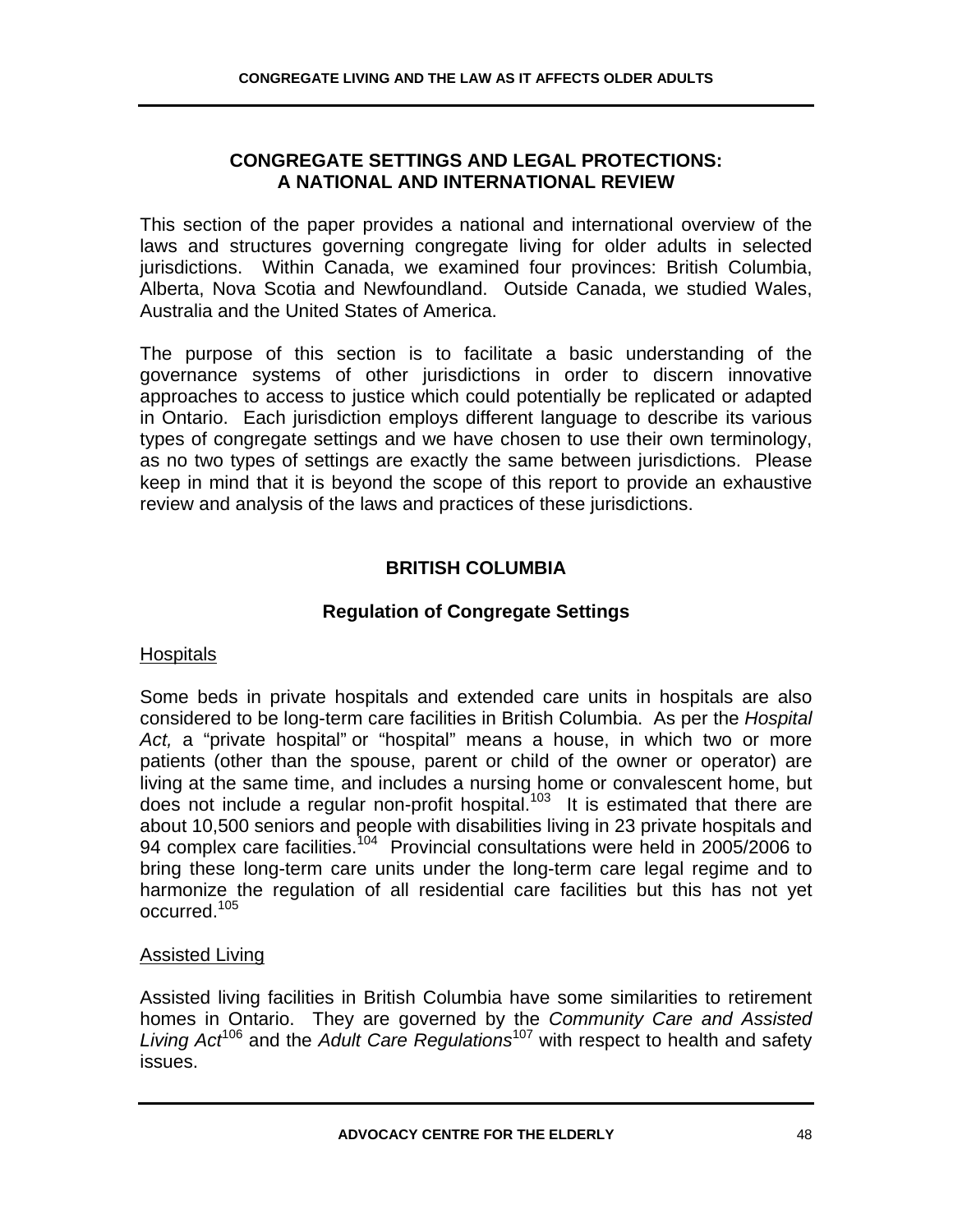Assisted living is defined as "a premises or part of a premises in which housing, hospitality services, and at least one but not more than two prescribed services are provided by or through the operator to three or more adults who are not related by blood or marriage to the operator."108 Prescribed services means the following:

- Regular assistance with activities of daily living, including eating, mobility, dressing, grooming, bathing or personal hygiene;
- Central storage of medication, distribution of medication, administering medication or monitoring the taking of medication;
- Maintenance or management of the cash resources or other property of a resident or person in care;
- Monitoring of food intake or of adherence to therapeutic diets;
- Structured behaviour management and intervention; or
- Psychosocial rehabilitative therapy or intensive physical rehabilitative therapy.<sup>109</sup>

The types of assisted living residences are varied; they can range from apartment-style buildings to a bedroom in a home with a lockable door and an en-suite or shared bathroom. All residences include common dining and recreational space.<sup>110</sup>

Residents cannot continue to reside in assisted living facilities if:

- They are no longer able to make decisions related to key areas of function unless a spouse lives with the resident and is willing and able to make decisions on their behalf;
- They are no longer able to express their wishes so as to be understood by staff or by a spouse living with them who can communicate with staff on their behalf;
- They behave in a way that jeopardizes the health and safety of others; or
- Their needs exceed what can be provided in assisted living.<sup>111</sup>

This legislation has been criticized "for trying to regulate based on an inaccurate picture of who is actually in assisted living homes in BC."<sup>112</sup> The legislation was originally designed for a demographic group 15 years younger and more physically active than the actual residents who tend to be older and frailer. As residents are supposed to be able to make decisions (unless the incapable person is living with their spouse who can make decisions on their behalf), the "governing legislation is quite strict on exiting assisted living if more than two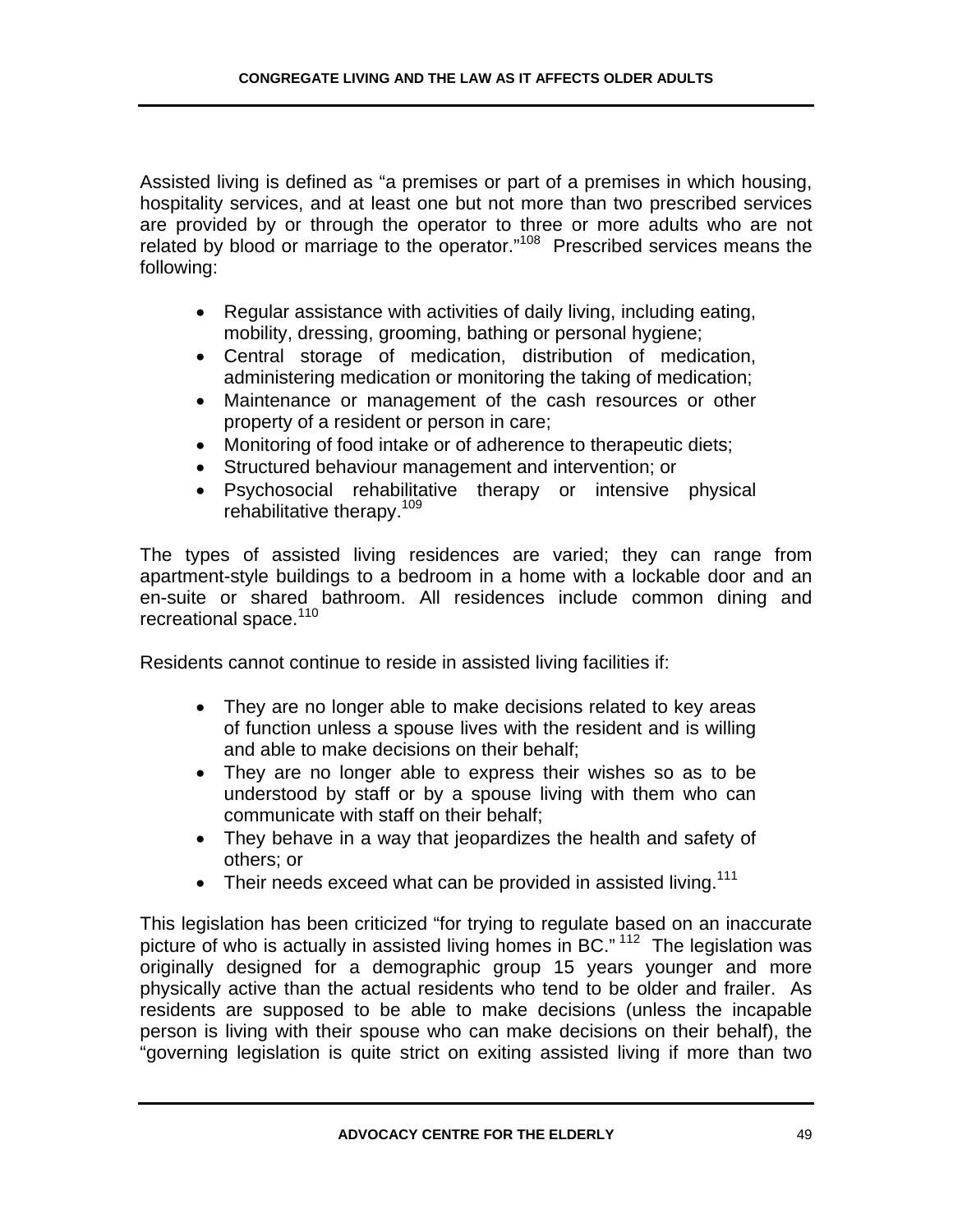prescribed services are needed by a resident." This has resulted in "a serious break in the health/housing continuum, as entry to residential care has a very high bar of need."<sup>113</sup> Consequently, some residents no longer qualify for assisted living yet do not qualify for a community care facility.

Currently, the "renter" of an assisted living unit has few legal tenancy rights as there are no specific consumer protection rights or coverage in British Columbia's legislative scheme for assisted living arrangements.<sup>114</sup> In 2006, the British Columbia legislature passed Bill 27, the *Tenancy Statutes Amendment Act, 2006* to include assisted living facilities, as well as a dispute mechanism for assisted living in the *Residential Tenancy Act.*<sup>115</sup> However, it was never proclaimed and various stakeholders believe that this dispute mechanism will likely never come into effect, thereby leaving a gap for residents.<sup>116</sup>

### **Community Care Facilities**

Community care facilities – also known as residential care homes or facilities, or complex care facilities – are similar to Ontario's long-term care homes. These facilities provide residential care to three or more persons who are dependent on caregivers for continuing assistance or direction for three or more prescribed services.<sup>117</sup>

The *Community Care and Assisted Living Act* also governs this type of facility and the standards of care are set out in the *Adult Care Regulations.*  Amendments to this regulation, which will be effective October 1, 2009, contain a provision which provides for an internal dispute mechanism.<sup>118</sup> The licensee will be required to "establish a fair, prompt and effective process" for residents or their representatives "to express a concern, make a complaint or resolve a dispute" without fear of retaliation. If the internal dispute mechanism fails to resolve an issue, the complaint can then be escalated to the Community Care Licensing Branch of the Ministry of Healthy Living and Sport.

The Community Care Licensing Branch is also responsible for the development and implementation of legislation, policies and guidelines to protect the health and safety of people being cared for in both public and private licensed facilities.<sup>119</sup>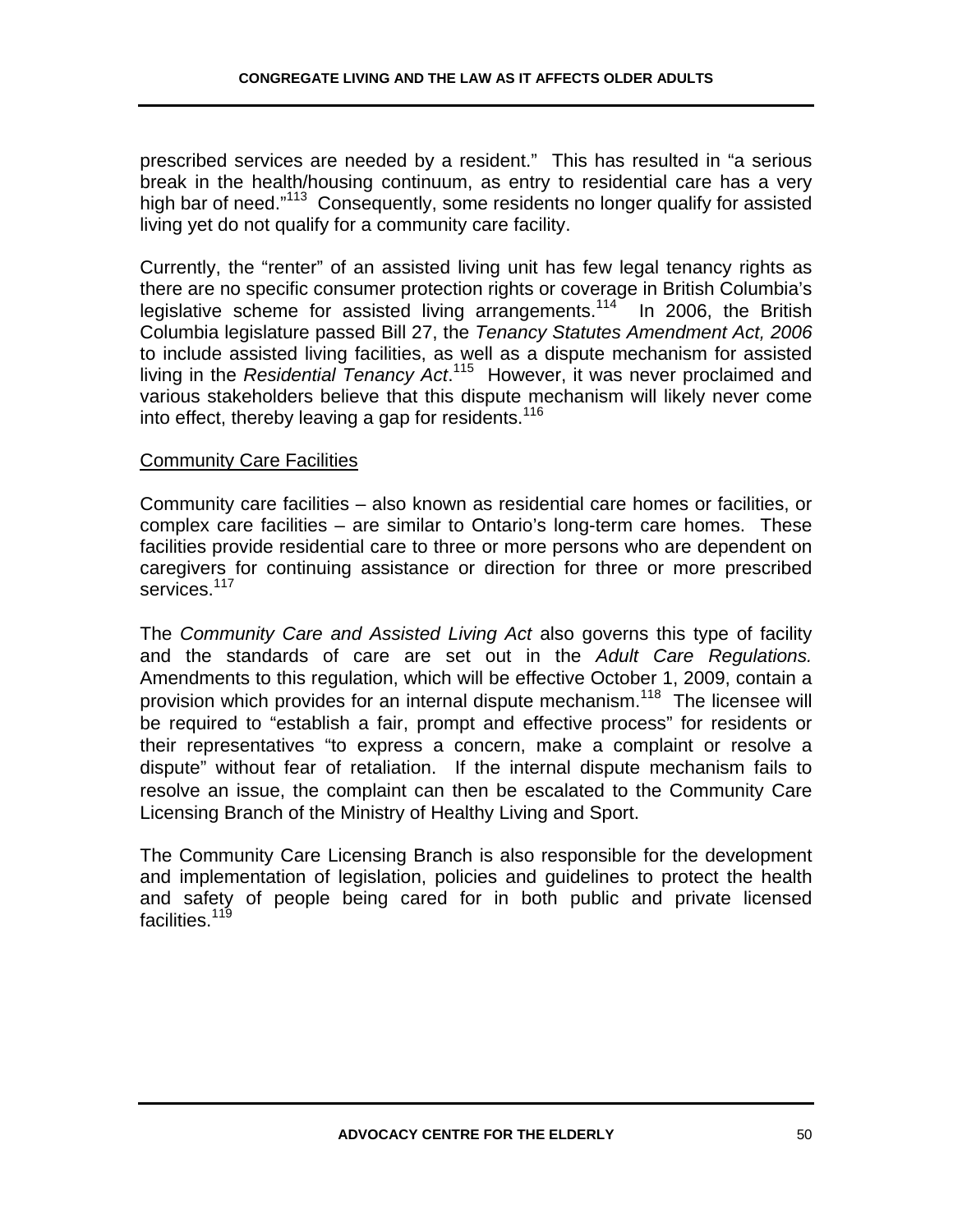## **Legal Protections**

#### Office of the Assisted Living Registrar

If a resident has a problem about an assisted living residence, they can lodge a complaint with the home since all operators are expected to establish an internal complaint manners results and operators are only the transmission complaint resolution process.<sup>120</sup> If the internal dispute process is inadequate, residents can bring a complaint to the Office of the Assisted Living Registrar. The Registrar has jurisdiction over health and safety standards in assisted living residences.<sup>121</sup> It will use either education or mediation to resolve disputes.<sup>122</sup> The Registrar has a system of progressive enforcement consisting of education, changes to registration conditions, fines and/or license suspension or cancellation if its requirements are not met.

The Registrar also has authority to:

- Register residences that meet the definition of an assisted living residence in the legislation;
- Enter and inspect any premises related to the operation of an assisted living residence where the Registrar has reason to believe that an unregistered assisted living residence is being operated;
- Inspect and make a copy of or extract from any book or record at the premises, or make a record of anything observed during an inspection;
- Apply conditions to registrations, vary conditions, and suspend or cancel registrations; and
- Fine operators of unregistered assisted living residences.<sup>123</sup>

The Registrar is required to reconsider any actions it intends to take against an operator.<sup>124</sup> After reconsideration, operators are advised of the right to appeal final decisions about registration to the Community Care and Assisted Living Appeal Board.<sup>125</sup>

There are several limitations on the Registrar as it cannot investigate complaints related to the following: tenancy issues; operating issues; and case manager assessments respecting eligibility for publicly subsidized assisted living.<sup>126</sup>

The Registrar does not have jurisdiction over community care facilities.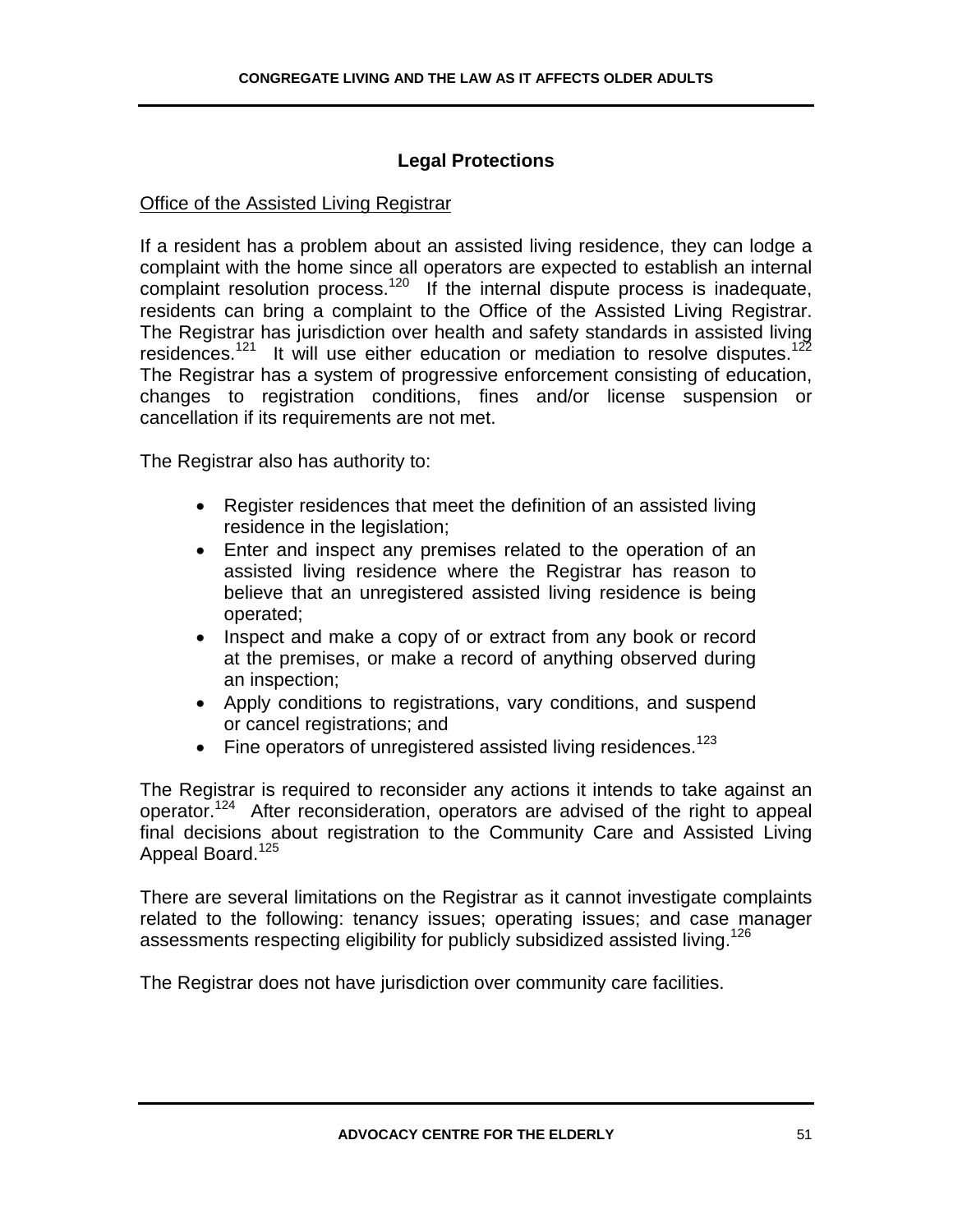### Ombudsman

Further recourse to the British Columbia Ombudsman is available if a resident of an assisted living facility believes the Office of the Assisted Living Registrar did not deal fairly with their complaint.<sup>127</sup> The Ombudsman also has jurisdiction over public hospitals, regional health boards (including any community care facilities they own) and regional hospital districts.

# Medical Officer of Health

Investigations concerning licensed community care facilities are the responsibility of the Medical Health Officer of the local health authority.<sup>128</sup> Facilities are also inspected regularly to ensure compliance and inspection results are published online.<sup>129</sup> Either the Medical Officer of Health, or, more commonly, a Licensing Officer who has been delegated the authority, may suspend or cancel a licence, attach terms or conditions to a licence or vary the existing terms and conditions of a licence if the licensee is not complying with the legislation or has contravened a term or condition of the licence.<sup>130</sup>

## **ALBERTA**

# **Regulation of Congregate Settings**

### Supportive Living

Alberta's system of supportive living is relatively new. In response to a call for improved accommodations and health care for adults in institutions, the government approved the "Supportive Living and Long-Term Care Standards" and the "Supportive Living Framework" in 2006. The following year, supportive living facilities were being licensed and being monitored by the aforementioned standards.<sup>131</sup>

The Government of Alberta describes supportive living as follows:

Supportive living means a philosophy and an approach for providing services within a housing environment. It provides a home-like setting where people can maintain control over their lives while also receiving the support they need. The Government of Alberta has defined four levels of supportive living: residential level, lodge level, assisted living, and enhanced assisted living. These facilities offer increasing levels of hospitality and personal care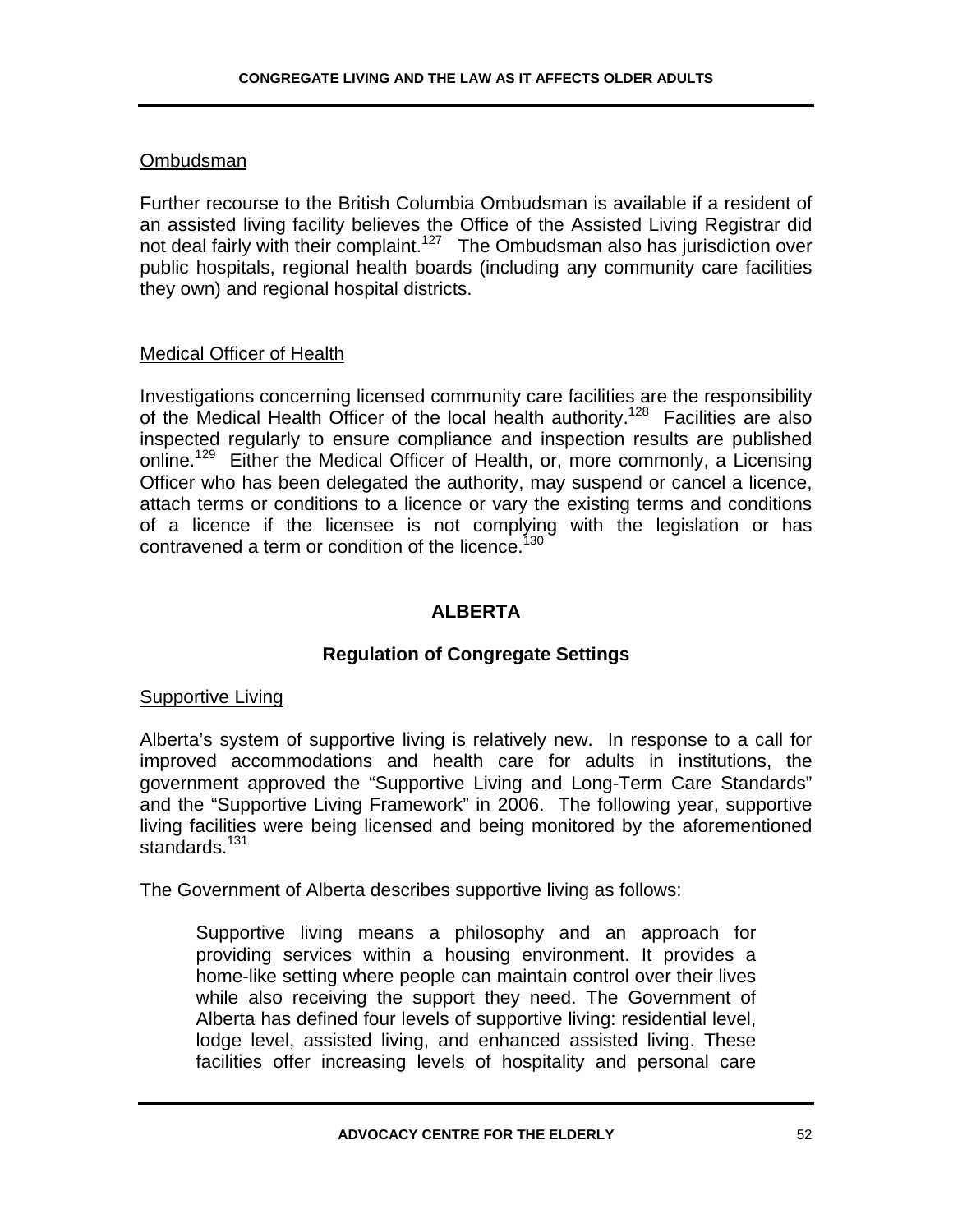support services to match the needs of residents. The buildings are specifically designed with common areas and features to allow individuals to "age in place." Building features include private space and a safe, secure and barrier-free environment. Supportive living promotes residents' independence and aging in place through the provision of services such as 24-hour monitoring, emergency response, security, meals, housekeeping, and life enrichment activities. Publicly funded personal care and health services are provided to supportive living residents based on their assessed, unmet needs.<sup>132</sup>

Examples of types of supportive living accommodation are lodges, enhanced lodges, designated assisted living, group homes, adult family living and family care homes.<sup>133</sup> The four levels of supportive living are described according to their building features, hospitality services, health and wellness services, and resident needs.<sup>134</sup> Approximately 22,000 people live in about 600 supportive living facilities throughout Alberta.<sup>135</sup>

Residents enter into contracts with the individual supportive living facility. The cost of residing in supportive living is set by the developer or residential operator depending on services, activities and amenities.<sup>136</sup>

All continuing health care services (which includes supportive living facilities) in receipt of public funding must abide by the Continuing Care Health Service Standards.<sup>137</sup> These standards address personal care and health care services provided to individuals. Alberta Health and Wellness, a government ministry, provides funding to Alberta Health Services (formerly the regional health  $a$ uthorities)<sup>138</sup> for the provision of health care services. Alberta Health Services must take all necessary steps to ensure that operators comply with these standards if it directly provides or contracts with outside operators to provide services. The Continuing Care Health Service Standards are monitored and enforced by Alberta Health Services.

Supportive living facilities are licensed pursuant to the *Social Care Facilities Licensing Act*139 and the corresponding Supportive Living Accommodation Standards. Social care facilities include places of care for persons who are aged or infirm or who require special care. There are eight broad themes and detailed standards within the Supportive Living Accommodation Standards: physical environment; coordination and referral services; hospitality services; residential services; safety services; human resources; personal services and management and administration.<sup>140</sup>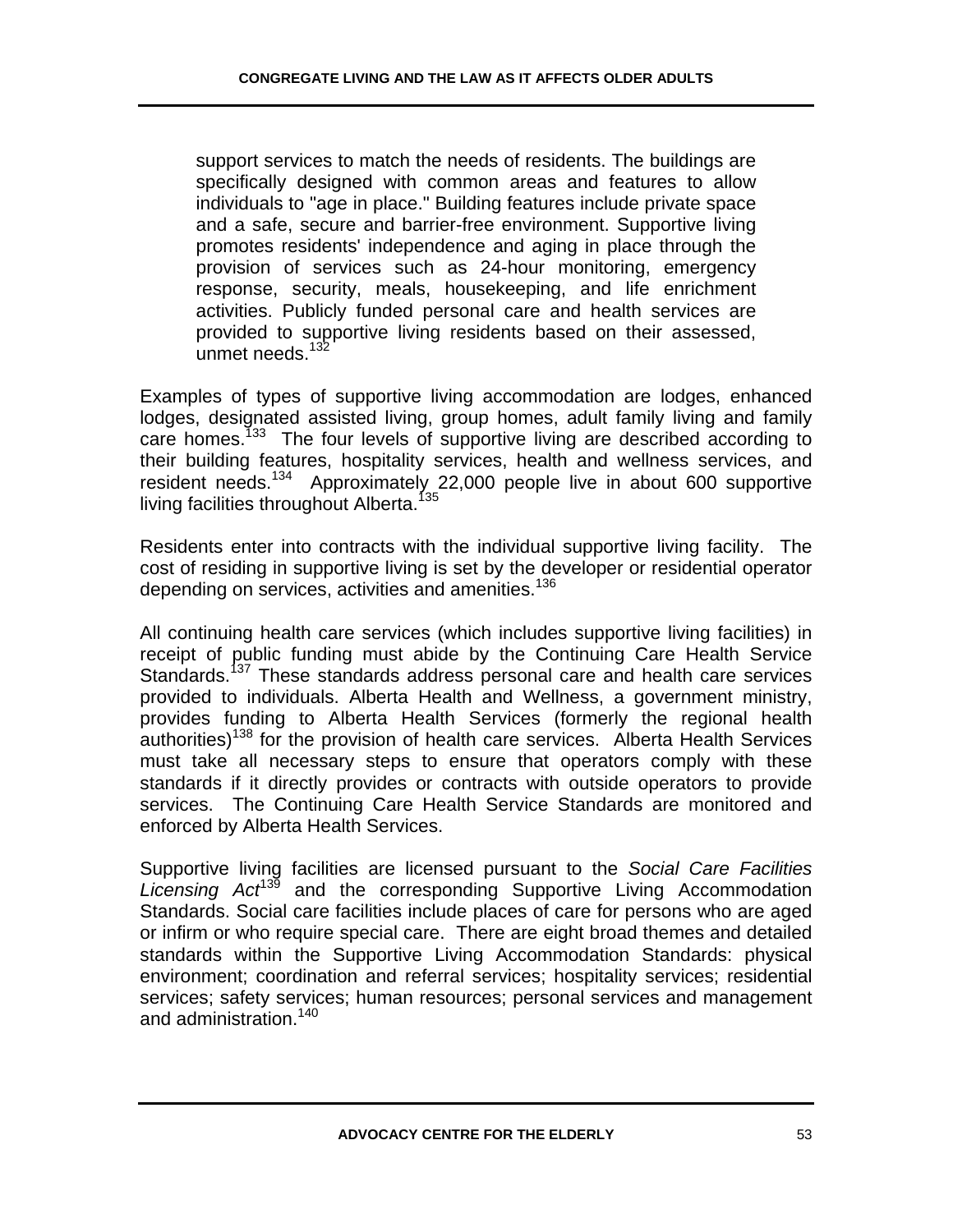The *Social Care Facilities Licensing Act* also sets out inspection powers for social care facilities. The Supportive Living Accommodation Standards are monitored and enforced by Alberta Seniors Community and Support, a government ministry. In addition to suspending or cancelling a license, a director appointed by the Minister may close a facility if it is felt that there is an immediate danger to the safety of residents.<sup>141</sup> However, the only regulations related to reviewing social care facilities apply to facilities providing child day care, not those dealing with adult care. $142$ 

Seniors lodges are not licensed under the *Social Care Facilities Licensing Act*; however, they are subject to the Supportive Living Accommodation Standards. Lodges are operated under the *Alberta Housing Act* and designed to provide room and board for seniors who are functionally independent or functionally independent with the assistance of community based services. Applicants are prioritized on the basis of need, which takes into consideration housing need, level of support required and income. Funding is provided by municipalities and/or the province.<sup>143</sup>

Enhanced lodges are a new type of lodge where additional levels of care are provided. Some enhanced lodges have developed specialized areas within the facility to provide services for persons with Alzheimer's disease and other dementias.<sup>144</sup>

### Facility Living

Facility living differs from supportive living in that it:

- Cares for residents with medical conditions that may be serious, chronic and/or unpredictable and require access to registered nursing services on a 24-hour basis;
- Provides 24-hour registered nursing care from nursing staff who are able to respond immediately and on a sustained and unscheduled basis;
- Has health professionals that are able to respond to the need for unscheduled assessments and prescribe interventions;
- Has specialized physical design and infrastructure to address highly complex needs; and
- Is governed by the *Nursing Homes Act* or the *Hospitals Act*. 145

Facility living includes nursing homes and auxiliary hospitals (a hospital for the treatment of long-term or chronic illnesses, diseases or infirmities).<sup>146</sup> The provincial government estimates that there are approximately 14,400 people living in approximately 200 long-term care facilities.<sup>1</sup>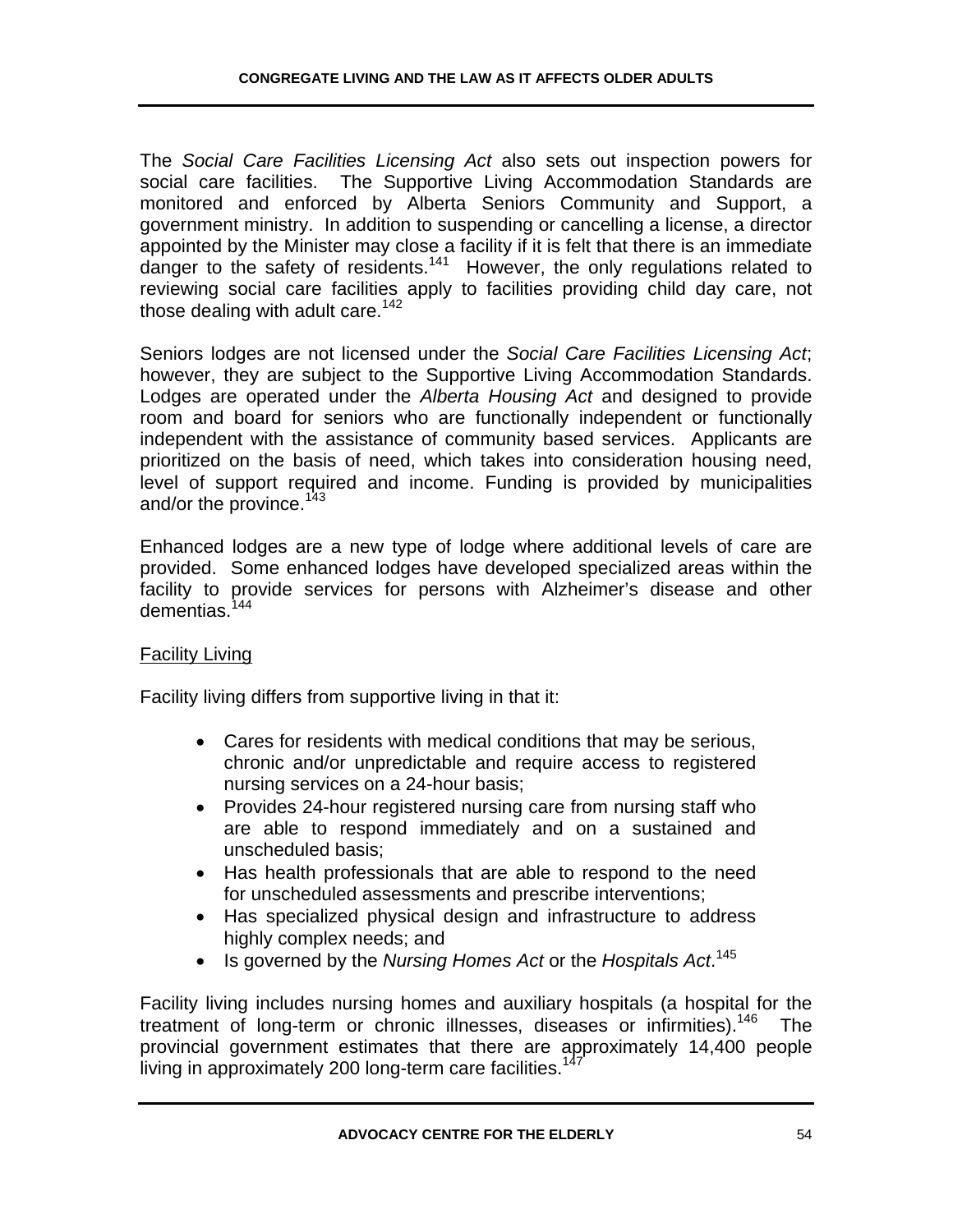All long-term care facilities are subject to the provincial Long-Term Care Accommodation Standards. Similar to the Supportive Living Accommodation Standards, there are eight broad themes and detailed standards within the Long-Term Care Accommodation Standards: physical environment; coordination and referral services; hospitality services; residential services; safety services; human resources; personal services and management and administration.<sup>148</sup>

All long-term care facilities receiving public funding must also follow the Continuing Care Health Service Standards.

The cost to a resident for facility living is \$54.25 for a private room, \$47.00 for a semi-private room and \$44.50 for a standard ward room.<sup>149</sup> The provincial government pays the health-associated costs.

# **Legal Protections**

## *Protection for Persons in Care Act*

The *Protection for Persons in Care Act*150 applies to all adults in publicly funded care facilities, including hospitals, seniors' lodges and nursing homes. Private supportive living operators (e.g., where the residents do not receive public funds) are not covered by the *Protection for Persons in Care Act*. However, all supportive living operators are required to develop and maintain policies and procedures requiring all employees to receive education on identification, prevention and reporting of abuse or suspected abuse of residents.

Pursuant to this legislation, every individual or service provider who has reasonable and probable grounds to believe that there is or has been abuse against a client shall report such abuse.<sup>151</sup> A telephone hotline is available to report abuse cases.<sup>152</sup>

Complaints are investigated by individuals who are not government employees but are hired under contract and are external to the agencies involved in the allegations. The investigators come from various backgrounds, such as criminology, nursing and social work, and have expertise in areas such as longterm care, mental health, law enforcement and experience working with seniors or persons with developmental disabilities.<sup>153</sup>

After completing an investigation, the investigator will make recommendations to Alberta Seniors and Community Supports, which may include reviewing the facility's funding, recommending that an employee be disciplined or dismissing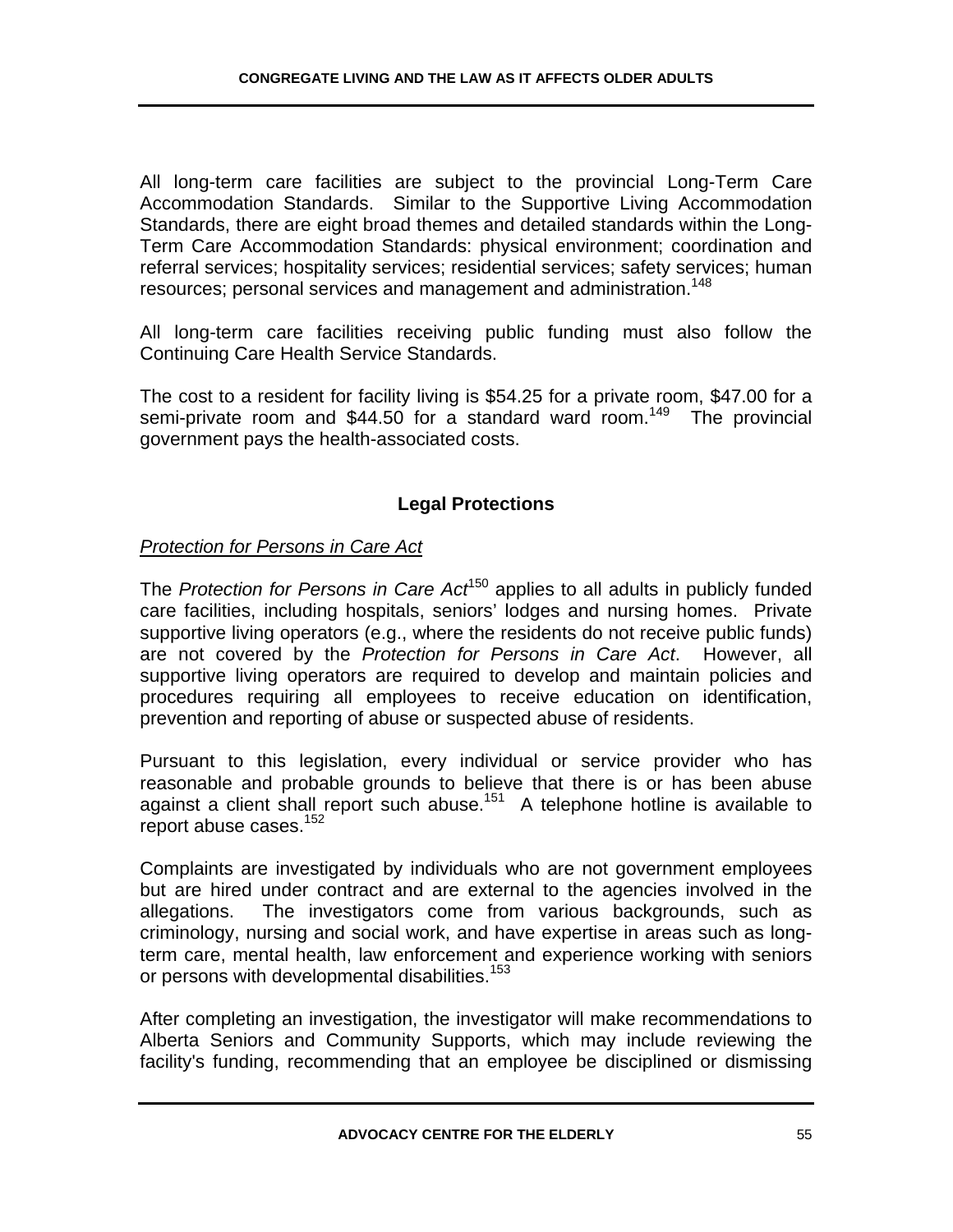the report if there is no reason to believe abuse has occurred.<sup>154</sup> Alberta Seniors and Community Supports will then make a decision based on these recommendations.

The definition of abuse in the *Protection for Persons in Care Act* requires intent.<sup>155</sup> Consequently, many reported complaints do not meet this high legislative threshold.<sup>156</sup> The Legislative Review Committee studied the The Legislative Review Committee studied the legislation in 2003 and recommended removing the requirement of intent. While the issue of intent is important, they noted that it "should not be the critical component in the definition of abuse" but should "instead focus on the harm or potential harm to the client, rather than the apparent state of mind of the alleged abuser."157 No such changes have been initiated.

#### Health Facilities Review Committee

The *Health Facilities Review Committee Act* establishes a committee responsible for regularly reviewing and inspecting long-term care facilities and investigating complaints or concerns about care, treatment and standards of accommodation in facility living.<sup>158</sup> However, "the Committee does not have the mandate to determine whether a facility is in compliance with or in contravention of standards set out in the *Nursing Homes Act* and Regulations, or to enforce the standards or to impose sanctions.<sup>"159</sup>

The Committee is comprised of two members of the Legislative Assembly and ten private citizens. The positions are part-time and members are not employees of the provincial government.<sup>160</sup>

The Committee performs surprise inspections but, in practice, they only inspect each facility approximately every three years.<sup>161</sup> If a complaint involves personal health information, the Committee's rules require permission from the complainant or their legal guardian to investigate complaints.<sup>162</sup> Consequently, many complaints about facilities are never investigated, although they may be considered during the next routine review.<sup>163</sup> The Committee also restricts its investigations to those made by or on behalf of a specific patient, not complaints involving more than one person.

After its investigation, the Committee sends a report to the relevant parties, as well as the Minister of Health and Wellness. The homes are asked to respond in writing within 90 days, indicating the actions undertaken to address the recommendations. The Committee will follow-up if the response is not satisfactory.<sup>164</sup>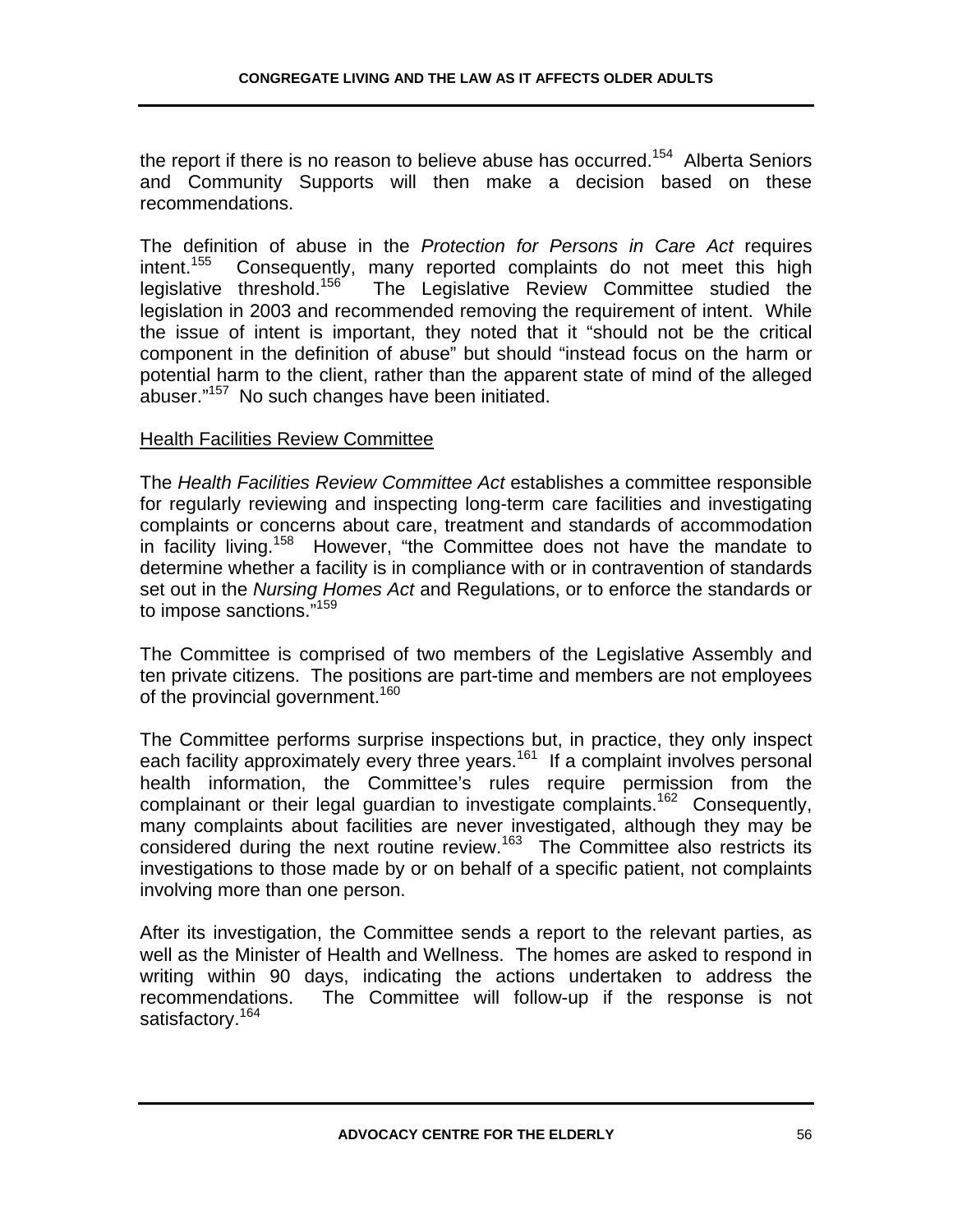Spencer summarized the impact of the Committee's rules on its work:

As a result of these rules, between 2003 and 2006, almost seventy percent of the private complaints made were not investigated because the forms were not returned. In 2003/4, the investigation process took over a year in each of the 6 private complaints heard. In 2004/5, only one private complaint was conducted and concluded in the year, and in 2005/6 only three complaints for long term care (out of eighteen complaints) were conducted and concluded.<sup>165</sup>

#### Ombudsman

The Ombudsman in Alberta has jurisdiction to investigate complaints about the patient concern resolution processes of hospitals, as well as long-term care facilities.<sup>166</sup>

## **NOVA SCOTIA**

### **Regulation of Congregate Settings**

#### Assisted Living Facilities

Assisted living facilities, or "enriched living," are privately owned facilities where residents are independent older adults who do not require substantial care but may be in need of some services (e.g., meals, housekeeping). Residents must be cognitively capable and have the ability to make informed, voluntary decisions regarding care requirements and living arrangements (or, if living with a spouse, the spouse must be able to do so). Some enriched housing units fall under the auspices of the Housing Services Branch of the Department of Community Services.<sup>167</sup> No legal right exists to inspect these facilities.

Residents of assisted living facilities enter into a rental contract or lease agreement with an operator. However, the *Residential Tenancies Act* is silent on the issue of jurisdiction with regard to assisted living facilities.<sup>168</sup>

#### Residential Care Facilities, Community Based Options and Nursing Homes

Three types of long-term care facilities exist in Nova Scotia: community based options; residential care facilities; and nursing homes/homes for the aged. Both community based options and residential care facilities can fall under the jurisdiction of either the Department of Community Services or the Department of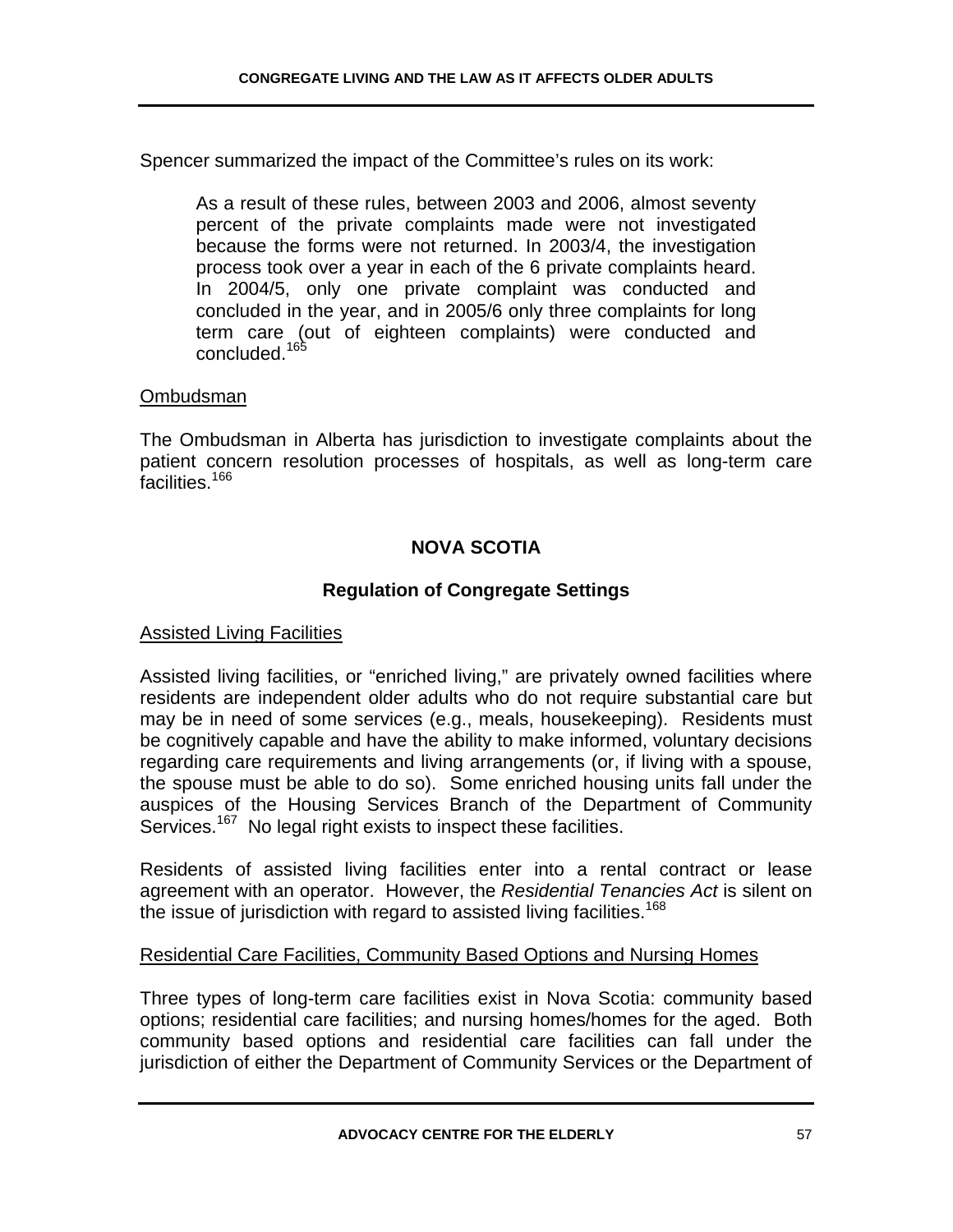Health, while the Department of Health has exclusive jurisdiction over nursing homes. The *Homes for Special Care Act*169 and its regulations govern long-term care facilities that are licensed (i.e., residential care facilities and nursing homes).

Community based options are small homes owned and operated by private individuals or organizations for a maximum of three residents who need some supervision and limited help with personal care. Although community based options are unlicensed, they are inspected and approved by the Department of Health.<sup>170</sup>

Residential care facilities are similar to community based options but they provide services to more than three residents. They are also licensed and inspected annually by the Department of Health.171 Operators have a duty to permit an inspector at all reasonable times to enter and inspect the residential care facility, its records and equipment, and if required, to have any resident examined by a medical practitioner or registered nurse for the purposes of the *Homes for Special Care Act*. 172

Nursing homes, sometimes known as homes for the aged, provide accommodation and skilled nursing care to older adults. Residents are referred to this level of care if they: require assistance from a registered nurse; cannot ambulate on their own; have no physical/cognitive ability to evacuate independently; or they need more than 1.5 hours of one-on-one care per day.<sup>173</sup> These facilities are inspected twice a year by inspectors at the Department of Health.<sup>174</sup> As with residential care facilities, operators of nursing homes have a duty to permit an inspector at all reasonable times to enter and inspect the nursing home, its records and equipment, and if required, to have any resident examined by a medical practitioner or registered nurse for the purposes of the *Homes for Special Care Act*. 175

There are approximately 5,835 licensed beds in 70 nursing homes across Nova Scotia. Statistics show that 22 nursing homes are municipally owned, 21 are private-non profit, 20 are private for-profit and 7 are based in hospitals.<sup>176</sup>

The government pays the health care costs for resident care while residents are responsible for accommodation charges and personal expenses. The daily accommodation charges are \$47.50 for community based options, \$52.00 for residential care facilities and \$86.50 for nursing homes.<sup>177</sup>

A June 2008 report on the status of persons with disabilities in residential care homes found that the residential sector operates in silos. No standards other than licensing requirements are in place for residential care facilities. Inconsistencies exist across the province with respect to infrastructure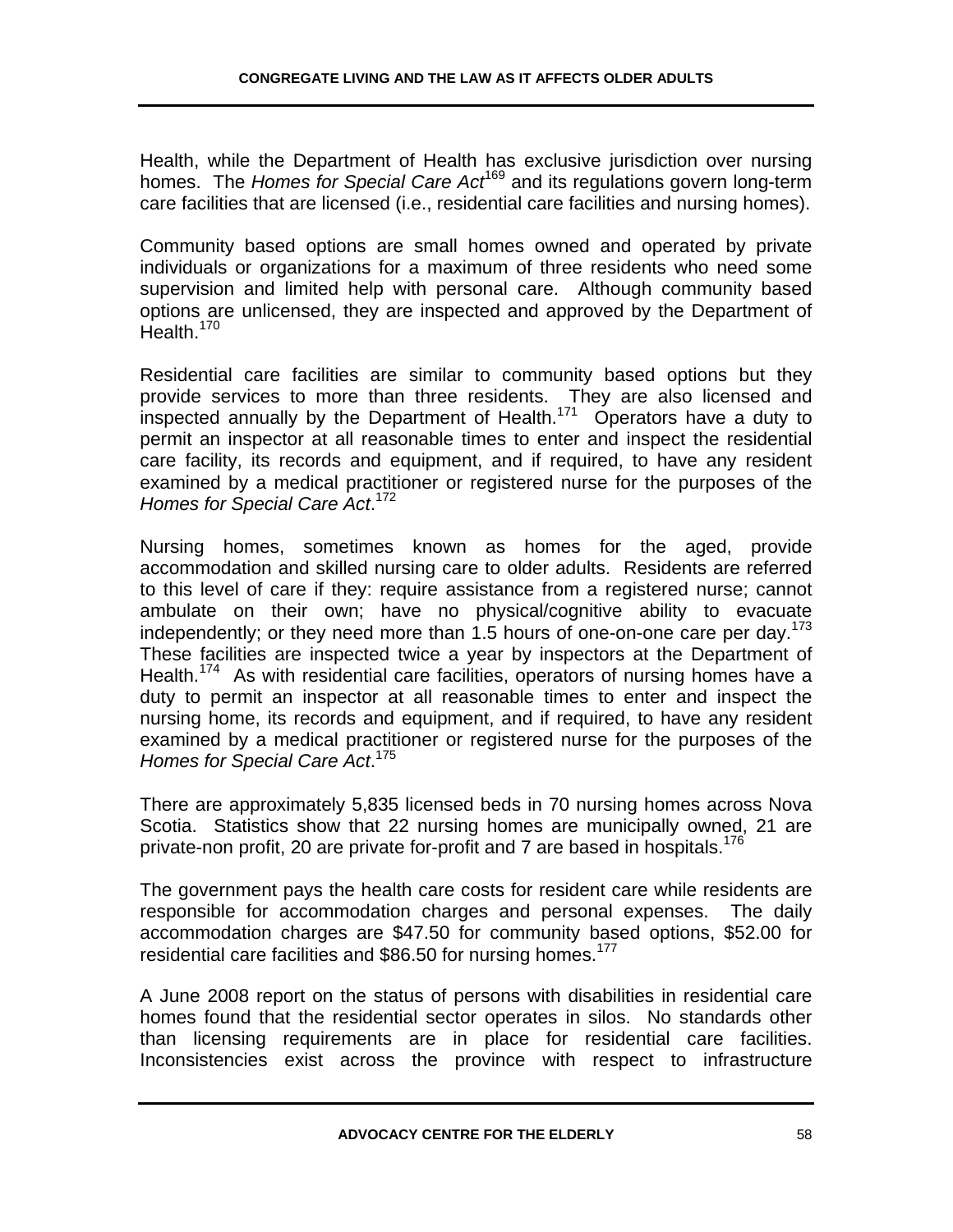maintenance, the availability of social, vocational and recreational opportunities, as well as bedroom and common area furnishings and aesthetics. The report recommended converting all unlicensed community based options to licensed homes. $178$ 

# **Legal Protections**

#### Residents' Rights in Long-Term Care Homes

The *Homes for Special Care Act Regulations* sets out a number of requirements for licensed long-term care homes that help to respect the social rights, freedoms and interests of residents.<sup>179</sup> Generally speaking, the legislation is silent about the mechanisms available to enforce these rights.

### *Protection for Persons in Care Act*

The *Protection for Persons in Care Act*180 applies to residents as defined by the *Homes for Special Care Act* and patients under the *Hospitals Act*. 181 Section 4 of the *Protection for Persons in Care Act* places a duty on the facility operator to protect the patients or residents of the facility from abuse and to maintain a reasonable level of safety for the patients or residents. People operating within the care facilities have an obligation to report any abuse. For all other persons, reporting is voluntary.

The Minister is required to make an inquiry into any abuse report received and, depending on the circumstances, may investigate the allegations. The report is then given to the facility with a time limit in which it must comply. Any employees or residents who lodge an abuse report are protected from retaliation under the legislation.

#### Ombudsman

The Nova Scotia Ombudsman has the authority to investigate complaints about hospitals, residential care facilities for seniors and nursing homes.<sup>182</sup> The Ombudsman has no jurisdiction over assisted living facilities.

The Ombudsman may launch an "own motion investigation" to examine government service delivery if it receives a number of complaints about a particular department or agency. Interestingly, the Ombudsman can also initiate its own motion investigation even if no complaint has been received.<sup>183</sup>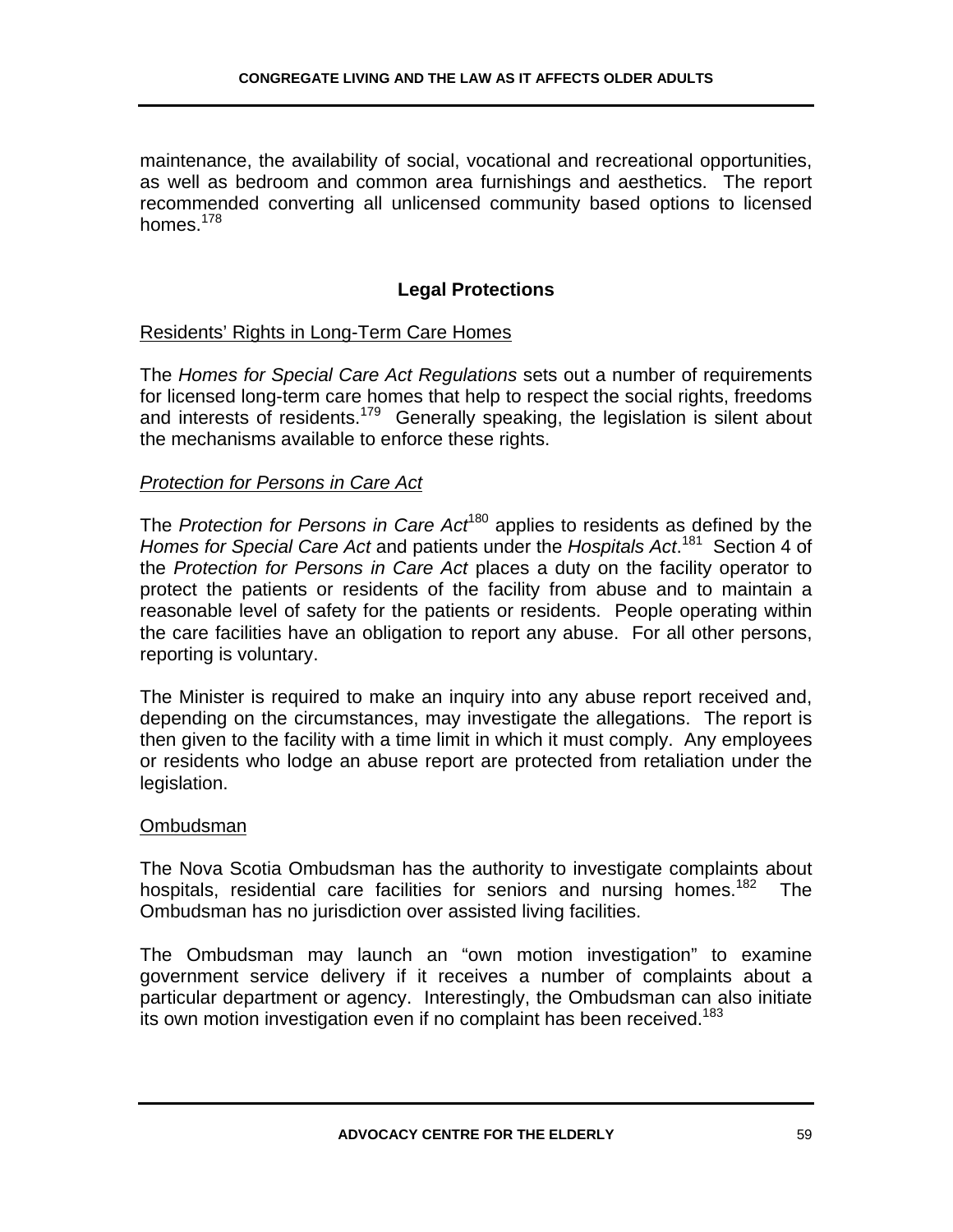The website for the Ombudsman indicates that it utilizes "a regular visitation process" in residential care facilities and nursing homes.<sup>184</sup> Representatives of the Ombudsman dedicated to seniors issues "visit the facilities, explain the role and function of the office and discuss any concerns the seniors may have."<sup>185</sup> As necessary, representatives "will assist seniors in navigating through government processes, advising them of avenues of appeal and participate on committees relating to seniors issues."186 The Ombudsman hopes this "proactive approach will provide an avenue to ensure seniors' voices are heard and their issues addressed."<sup>187</sup>

# **NEWFOUNDLAND AND LABRADOR**

# **Regulation of Congregate Settings**

# Personal Care Homes

Personal care homes, also known as community care residences, are governed by the *Health and Community Services Act*188 and the *Personal Care Home Regulations*. 189 These homes provide accommodation for five or more older adults who need minimal assistance with care or activities of daily living. Admissions to personal care homes are controlled through a single entry system by each regional board of health.

Although personal care homes are privately owned, they are licensed and highly regulated by the government. Regional boards of health issue the licenses and monitor compliance with the Long-Term Care Operational Standards.<sup>190</sup> The Standards describes itself as the government's expectations, rather than requirements, for long term care facilities.<sup>191</sup>

The Department of Health and Community Services provides monies to the regional health boards to distribute to personal care home residents if they are eligible for financial assistance. The maximum subsidy is \$1,500.00 per month.<sup>192</sup> As of late November 2004, 59% of personal care home residents were subsidized.<sup>193</sup>

The provincial Auditor General identified a number of concerns respecting basic safeguards and standards in personal care homes in a 2005 audit, stating the following: the monitoring of care standards required improvement; fire safety standards were not met; there was a failure to ascertain that policies were followed; and that it questioned whether residents were receiving a consistent and adequate level of care.<sup>194</sup>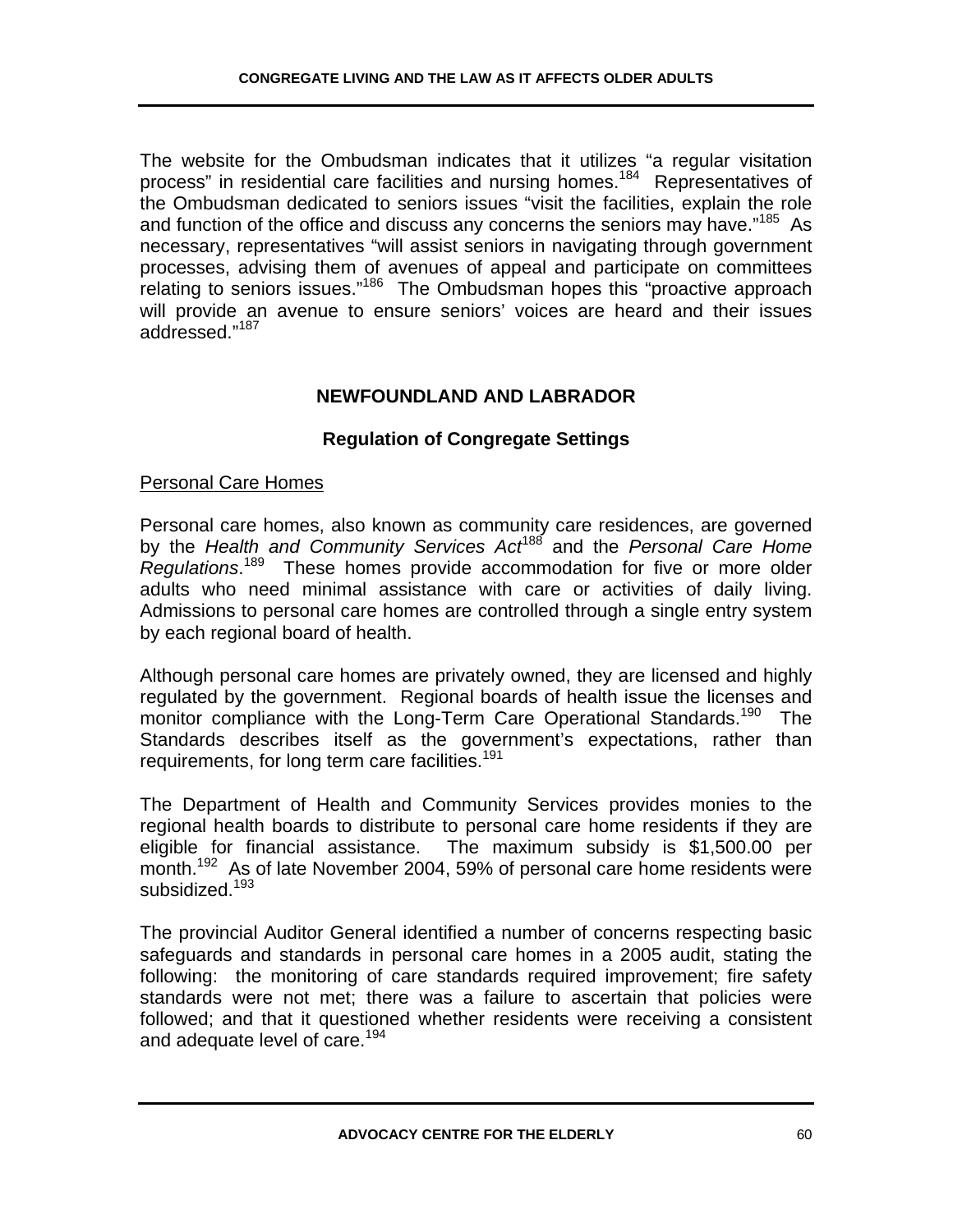Residents of personal care homes are precluded from protection under the *Residential Tenancies Act*. 195

#### Nursing Homes

Nursing homes provide residential care and accommodation to residents who have high care needs and require on-site professional nursing services.<sup>196</sup> Up until the recent repeal of the *Hospital Act*, nursing homes were identified as "scheduled hospitals." Nursing homes are now primarily administered by regional health boards pursuant to the *Regional Health Authorities Act*. 197

The cost of living in a nursing home depends on the resident's ability to pay. The maximum monthly amount is \$2,800. If a resident is unable to pay, the government will cover the difference between the resident's income and the cost of the nursing home, leaving \$115-\$125 per month for spending money.<sup>198</sup>

Nursing homes are not licensed but they must be accredited through Accreditation Canada, a not-for-profit, independent organization that provides health care organizations with a "voluntary, external peer review to assess the quality of their services based on standards of excellence."<sup>199</sup> This process involves self-assessments by facility management in combination with surveyors (doctors, nurses and other health care practitioners working on behalf of Accreditation Canada) who provide feedback. $200$  The report identifies areas of excellence, as well as opportunities for improvement.<sup>201</sup>

Nursing homes are also expected to abide by the Long-Term Care Operational Standards.

The same complaints procedure for personal care homes applies to nursing homes.

### **Legal Protections**

#### Residents' Bill of Rights

Section 5 of the Long-Term Care Operational Standards is entitled "Empowering the Resident" and deals with residents' rights and responsibilities. There are also 38 personal, legal and human rights and freedoms contained in the Performance Measures found within the Operational Standards. According to the Operational Standards, when taken together, these rights form a Residents Bill of Rights.<sup>202</sup>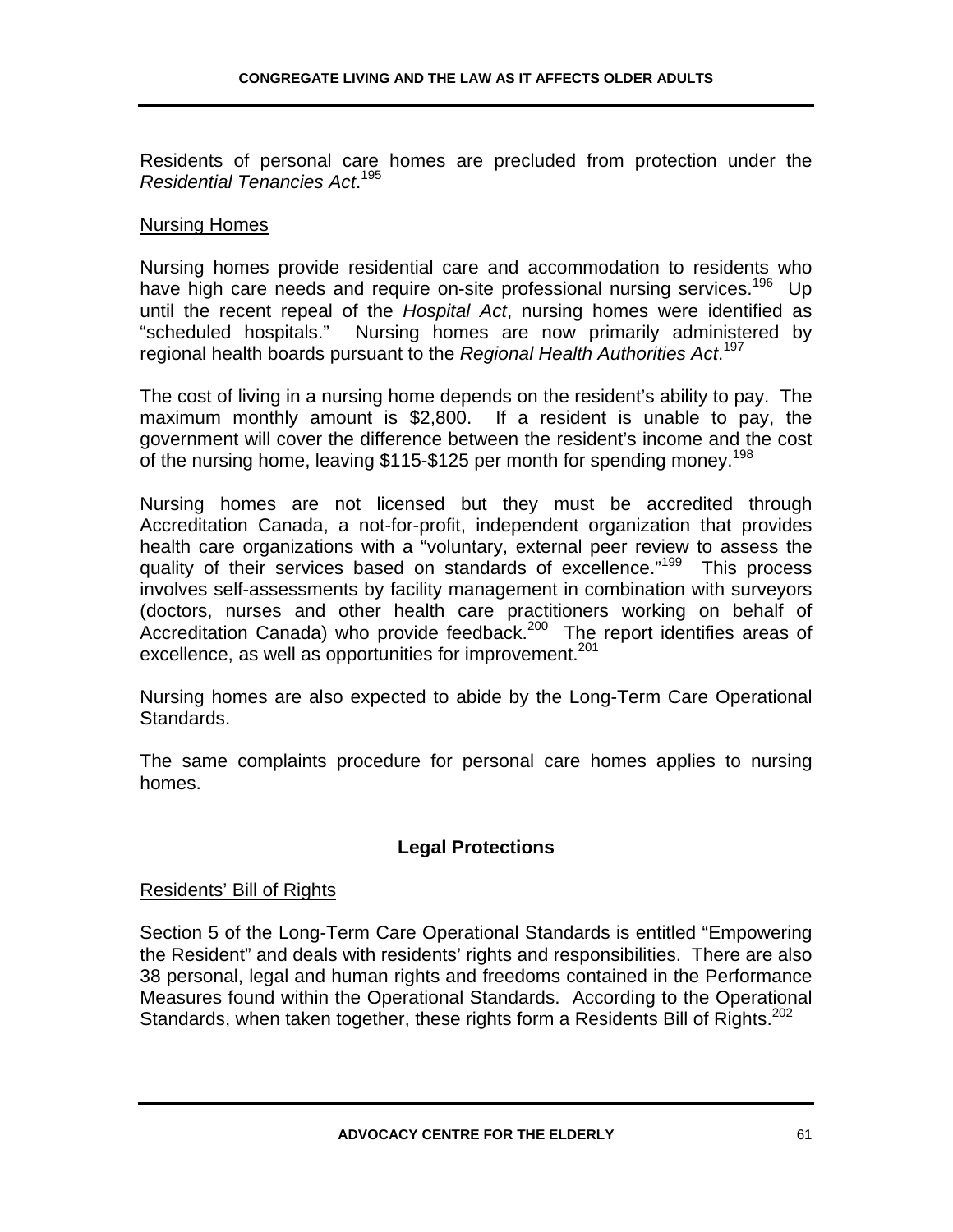In the opinion of Professor Charmaine Spencer, "there is no uniform adherence to the standards set out in the Operational Manual."<sup>203</sup> She reviewed a sample of nine nursing home handbooks and discovered: one handbook referred to its listed rights as "commitments" to residents; three specifically mentioned rights; two included plain language but very truncated versions of residents' bill of rights; and some failed to even mention a resident's bill of rights.

#### Internal Complaints System

An internal complaints system is delineated within the Long-Term Care Operational Standards. Confirmation of receipt of the complaint must be provided within two business days while a post-investigation reply must be supplied within one month. The Canadian Centre for Elder Law has commented that "the complaints system is quite complex" whereby people with concerns have to report them to "a confusing myriad of authorities." $204$ 

#### Ombudsman

Known as a Citizens' Representative, this body has the power pursuant to the *Citizens' Representative Act* to enter and investigate any government department or agency with the exception of the legislature or the courts.<sup>205</sup> The jurisdiction of the Citizens' Representative to investigate complaints about publicly funded longterm care homes flows from its authority over the Department of Health and Community Services and the four regional health authorities who are charged with funding, administering and maintaining these homes. Similar to Nova Scotia, the Citizens' Representative can also instigate investigations at his or her own initiative.206

#### **WALES**

#### **Regulation of Congregate Settings**

In Wales, two separate bodies regulate health and social care. The Care and Social Services Inspectorate Wales is responsible for regulating and inspecting establishments and agencies providing social care services in Wales. The Healthcare Inspectorate Wales promotes improvement in the quality and safety of patient care within the National Health Service (NHS) Wales and is the regulator of independent health care in Wales.

#### Sheltered Housing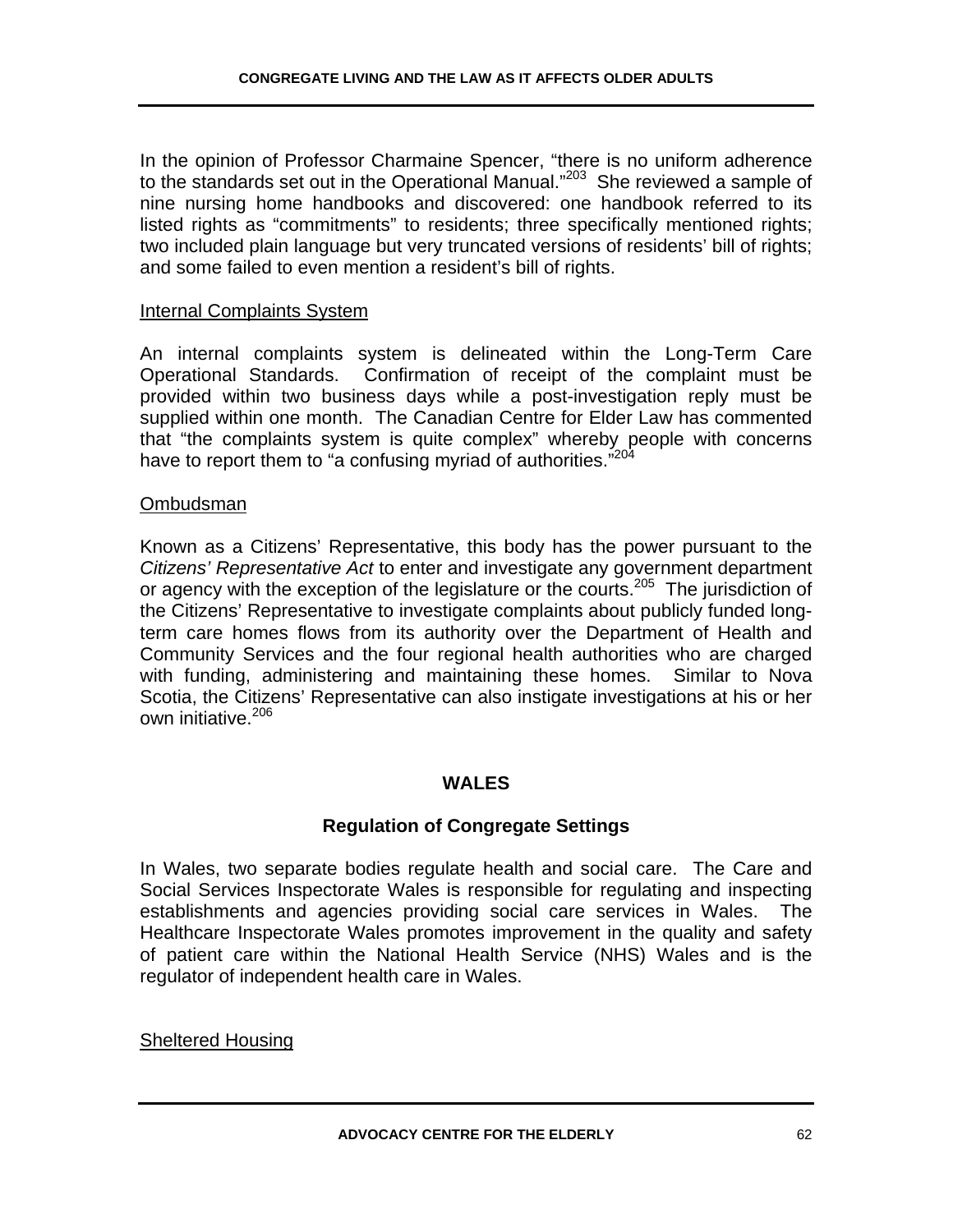Typical sheltered housing schemes are comprised of 30 or 40 apartments and/or bungalows with an emergency alarm system and some communal facilities. Onsite support is often provided by a "scheme manager." Sheltered housing does not normally provide care but residents may obtain care and support from social services.<sup>207</sup>

Although no one definition exists for extra care sheltered housing, a type of sheltered housing, it can be described as "housing with the full legal rights associated with being a tenant or home owner in combination with 24 hour onsite care which can be delivered flexibly according to a person's changing needs."<sup>208</sup> Extra care housing is also known as close care, very sheltered housing, assisted living, retirement housing or easy living.

The payment for or ownership of sheltered housing includes rent, outright sale, part ownership or mixed tenure combining homes for sale and rent.<sup>209</sup> Four main organizations provide sheltered housing: local councils; housing associations (non-profit organizations, the majority of which receive public money, that provide and manage homes for people who cannot afford to buy a home on the open market); the voluntary sector; and private sheltered housing developments.<sup>210</sup>

Laws against harassment and illegal evictions, such as the *Protection from Eviction Act 1977*<sup>211</sup> and the *Housing Act 1988*,<sup>212</sup> are applicable to tenants in all forms of sheltered housing. However, there is no formal complaints procedure for tenants renting privately and a tenant may have to go to court to enforce their rights.<sup>213</sup> Residents of sheltered housing provided by local councils and most housing associations may make a complaint to the Public Service Ombudsman.

### Care Homes

Care homes provide accommodation, together with nursing or personal care, for persons who are or have been ill, disabled, infirm, dependent on drugs or alcohol or mentally disordered.214 The *Care Standards Act, Care Homes (Wales) Regulations 2002*<sup>215</sup> and *Registration of Social Care and Independent Health Care (Wales) Regulations 2002*<sup>216</sup> form the foundation of the regulatory framework for care homes.

Government-run care homes have been steadily decreasing in numbers and now over 91% of private companies or the voluntary sector runs care homes in the United Kingdom and Wales.<sup>217</sup>

The NHS provides for the full cost of care in a care home for residents whose primary need for being in care is health based. $218$  Otherwise, services in care homes are available to residents through a complicated scheme of means-testing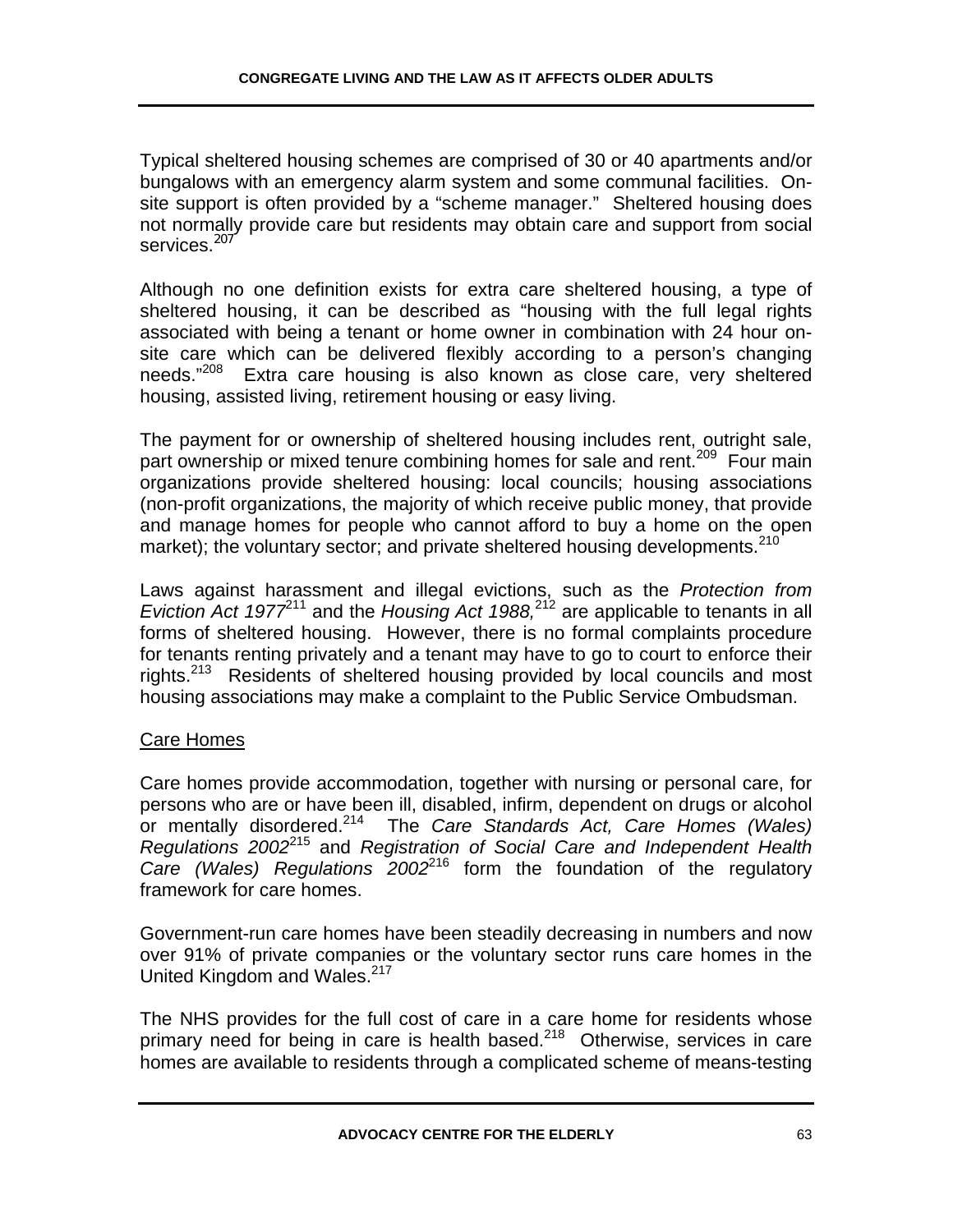– one of the most criticized aspects of health care in Wales and England.<sup>219</sup> In November 2008, the Welsh assembly government launched a consultation to debate the future of adult care funding.<sup>220</sup> Advocacy groups have asked the government to consider the Scottish model where people aged 65 and over living in either their own homes or care homes are entitled to receive free personal care, subject to an assessment of their needs, not their means.<sup>221</sup>

The *Care Standards Act* empowers the Welsh assembly to set detailed minimum standards for care homes. Wales responded by creating the National Minimum Standards for Care Homes for Older People which contains 40 standards.<sup>222</sup> The standards are fairly detailed and cover such matters, including: staffing levels; quality of care; and protection of legal and civic rights. These standards are used by the Care and Social Services Inspectorate Wales when determining whether care homes are "providing adequate care, meeting the needs of the persons who live there and otherwise being carried on in accordance with regulatory requirements."223 However, the standards are not legally enforceable but are merely guidelines for providers, inspectors, commissioners and users to judge the quality of a service, but can be used as evidence in prosecutions for failure to comply with regulations.<sup>224</sup>

# **Legal Protections**

# Residential Property Tribunal

The Residential Property Tribunal is an independent statutory body established under the *Rent Act 1965*. The Tribunal's main responsibilities are to form Rent Assessment Committees and Rent Tribunals to consider appeals about rent levels and to fix an appropriate rent where there are disputes between landlords and tenants in the private sector. $225$  The Tribunal also sets up Leasehold Valuation Tribunals to settle certain disputes between leaseholders and freeholders.<sup>226</sup>

# Internal Complaints Procedure for Care Homes

The *Care Homes (Wales) Regulations 2002* requires care homes to prepare and follow a complaints procedure, ensure that any complaint made is fully investigated, and within 28 days from receipt of a complaint, inform the complainant of the action (if any) that is to be taken.<sup>227</sup> The Welsh National Minimum Standards sets out a home's responsibility to provide a "simple, robust and accessible complaints procedure" under which complaints are dealt with "promptly and effectively."<sup>228</sup> The service provider is expected to supply information on the internal complaints procedure to the resident, in addition to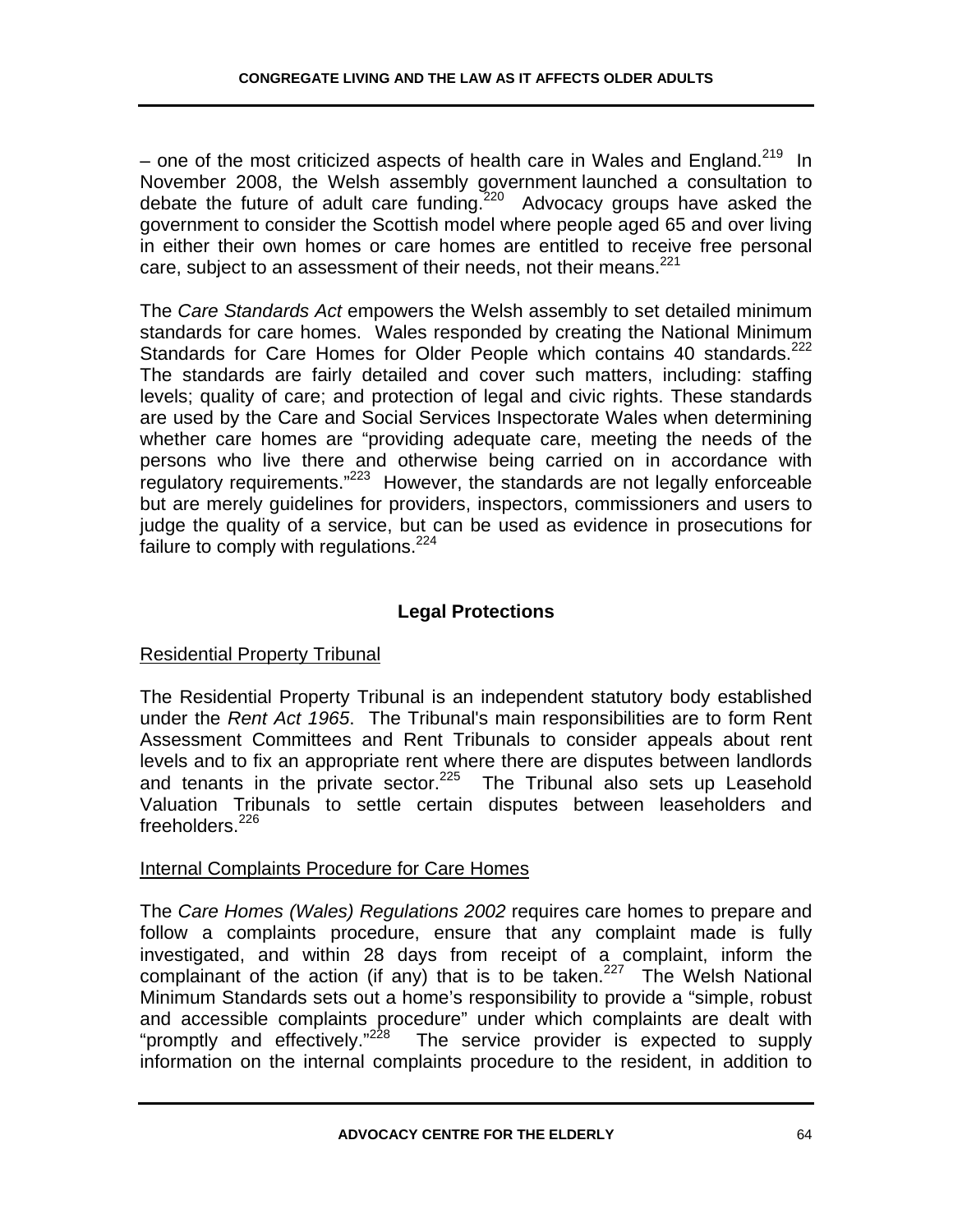information on how to raise a complaint directly with the Care and Social Services Inspectorate for Wales and local health and social service authorities.<sup>229</sup>

#### Care and Social Services Inspectorate for Wales

The Care and Social Services Inspectorate for Wales (CSSIW) is an operationally independent division of the Welsh Assembly Government. It ensures that social care meets the regulatory requirements and the National Minimum Standards. The CSSIW regulates more than 6,000 settings and agencies, including care homes for adults.<sup>230</sup>

The CSSIW may deal with complaints that have been previously unresolved by a care home or, in certain instances, where the first stage was bypassed (e.g., the complainant is not prepared to follow the internal complaints process first or the issue appears to be serious enough to warrant police involvement). $^{231}$  Residents funded by the local government authority or the NHS also have recourse to their complaint procedures. In such cases, the CSSIW will inform the relevant agency and agree on who is best placed to deal with the complaint. Joint investigations can also take place.<sup>232</sup>

The outcome of each investigation is sent to the complainant, normally within 42 days, including reasons for any decisions made and the proposed action. Complainants are then given the opportunity to discuss the findings with the Regional Director if they are dissatisfied with the outcome. If the complainant is dissatisfied with the way in which the CSSIW conducted the investigation, they may use the Assembly Complaints procedure and utilize the Public Services Ombudsman for Wales.<sup>233</sup>

The CSSIW has recourse to a range of regulatory requirements or recommendations as a result of a complaint investigation. Serious complaints may result in prosecution and/or cancellation of a care home's registration.<sup>234</sup>

#### Healthcare Inspectorate Wales

The Healthcare Inspectorate Wales "undertake[s] reviews and investigations into the provision of NHS funded care either by or for Welsh NHS organisations in order to provide independent assurance about and to support the continuous improvement in the quality and safety of Welsh NHS funded care."<sup>235</sup> It reviews and investigates independent health care settings (e.g., acute hospitals, mental health establishments, hospices, private medical practices and specialized clinics) as well as NHS bodies and services (e.g., NHS trusts, local health boards and National Public Health Service).<sup>236</sup> The Healthcare Inspectorate Wales inspects services against the requirements of the *Care Standards Act,* the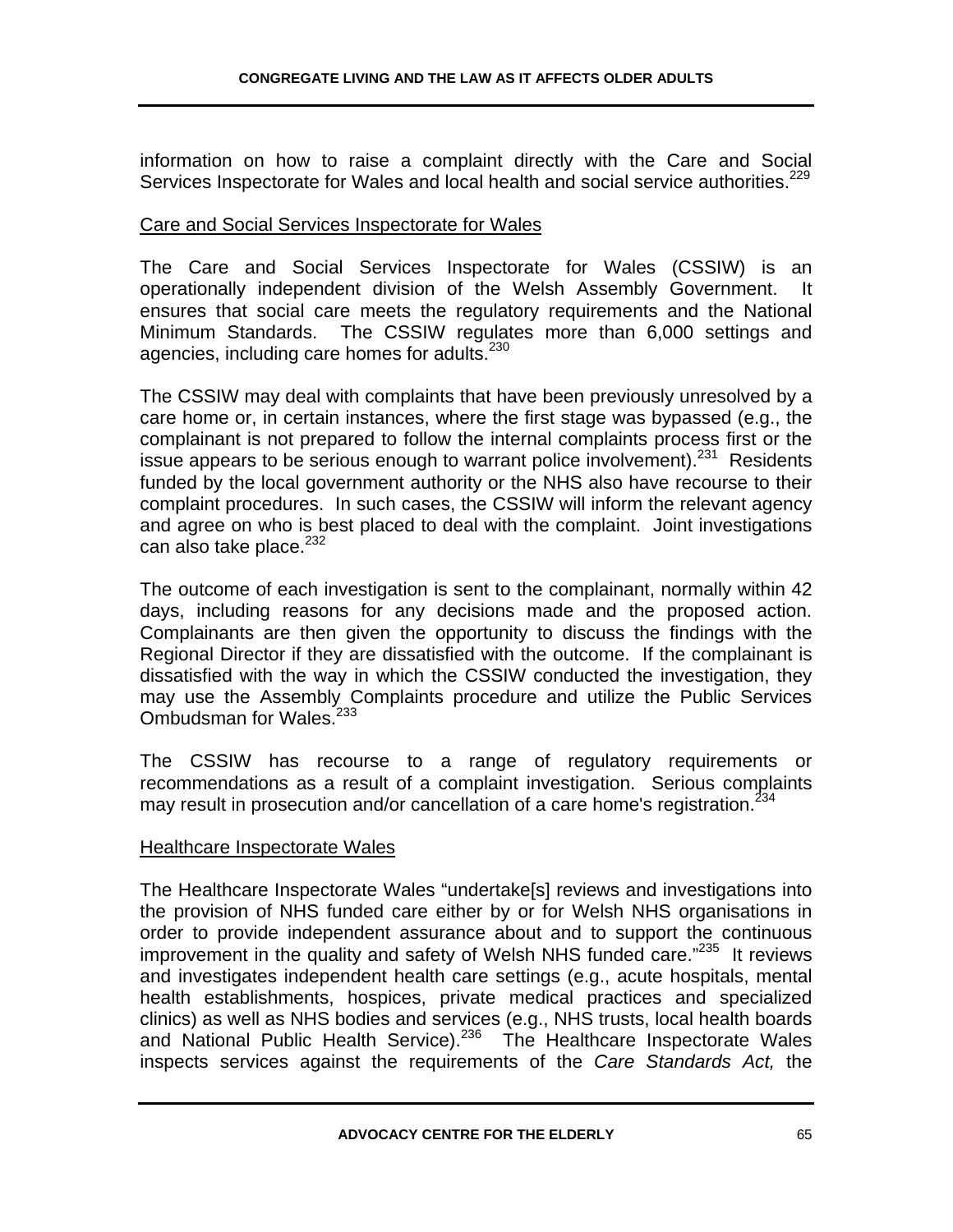Private and Voluntary Healthcare Regulations and the National Minimum Standards.

#### Older People's Commissioner for Wales

Wales is the only country in the world to have established a statutory, independent Older People's Commissioner. The *Commissioner for Older People (Wales) Act 2006*<sup>237</sup> was passed in 2006 and the first appointed Commissioner started in April 2008.

The Commissioner is not considered to be a servant or agent of the Crown but a "watchdog charged with promotion, consultation, review, advocacy, education and investigative functions."<sup>238</sup> The Commissioner can review, and make recommendations about the adequacy and effectiveness of the law for the protection of vulnerable older people and ask the Assembly Government to consider making changes if she thinks they are needed.

The Commissioner can also examine the way public bodies discharge their functions and their effect on older people, as well as review a failure to discharge a function. Following each of these reviews, the Commissioner can publish a report containing her recommendations for change and take follow-up action to establish whether the recommendations made in that report have been acted upon. $^{239}$ 

The Commissioner can issue guidance on best practices to providers of regulated care services and review their arrangements for whistle blowing, complaints and advocacy to ensure that these are effective in safeguarding and promoting the interests of older people.<sup>240</sup>

With regards to its investigative functions, the Commissioner is similar to an Ombudsman but her involvement in investigating individual cases is restricted. The Commissioner may only examine the case of an older person where she: (1) considers the representation made about an older person raises a question of principle which has a more general application or relevance to the interests of older people in Wales than in the particular case concerned; (2) she has taken into account whether the issues involved have been or are being formally considered in any way by other persons; and (3) if they have not or are not whether, in the Commissioner's opinion, they are more suitable for consideration by other persons.<sup>241</sup>

In cases where other public bodies, such as the Public Services Ombudsman, provide a more suitable forum for addressing individual complaints, but the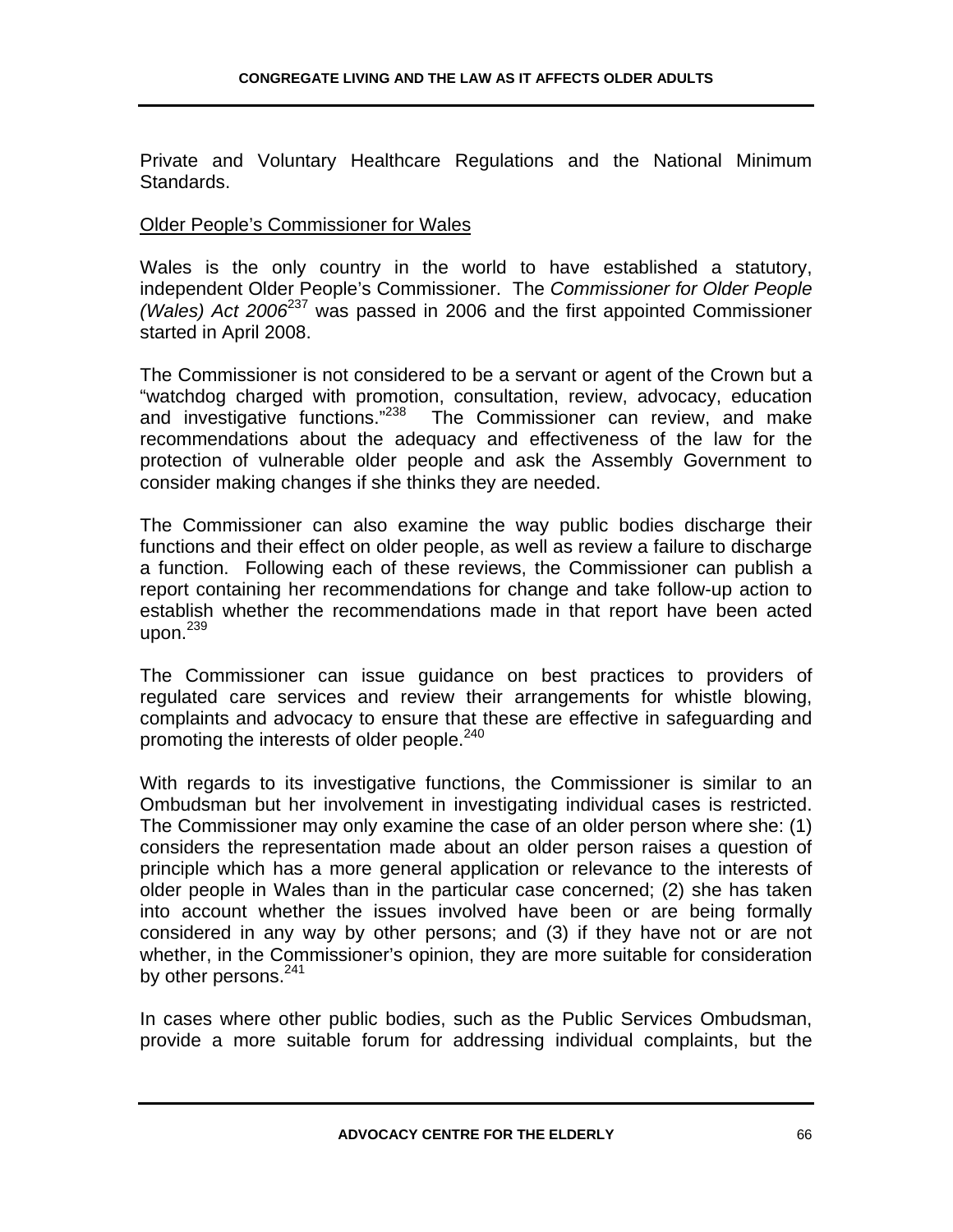Commissioner proceeds with an investigation, she must inform the Ombudsman, and where appropriate, they should conduct a joint investigation.<sup>242</sup>

The Commissioner may also offer assistance, including of a financial nature, to individuals who are: making a complaint to the provider of a regulated service (e.g., private care homes); pursuing a complaint before the CSSIW; or taking a case to a court or tribunal in certain circumstances. She is also able to give help of a "more general kind" (e.g., providing information and referrals). $243$ 

## Public Services Ombudsman for Wales

The Public Services Ombudsman for Wales can provide assistance if any older person has been treated unfairly or has received poor service from a public body, including local health boards and National Health Service trusts managing a hospital or other facilities.<sup>244</sup>

# **AUSTRALIA**

# **Regulation of Congregate Settings**

## Retirement Villages

Independent living units, known as retirement villages, offer supportive communities with a range of services for older people. Retirement villages are complexes containing residential premises that are predominantly or exclusively occupied by retired persons (e.g., people over the age of 55 years who have retired from full-time employment). Residents enter into village contracts with the operator of the complex. Retirement villages operate on the basis of residents caring for themselves and being self-funded.<sup>245</sup>

State and territory governments regulate retirement villages. They can have different legal structures for ownership/use, such as loan/license, lease, strata, purple title and company title. Each has its own advantages and disadvantages, as well as its own applicable legislation. $^{246}$ 

In New South Wales, for example, the *Retirement Villages Act 1999* and the *Retirement Villages Regulation 2000* set out the rights and obligations of residents and operators. Together, for example, they explain the type of information that must be given to prospective residents; provide for the establishment of Residents Committees; and explains how and when a contract can be ended. Recent amendments to the *Retirement Villages Act* received assent in December 2008 but they are not yet in effect.<sup>247</sup> One of the new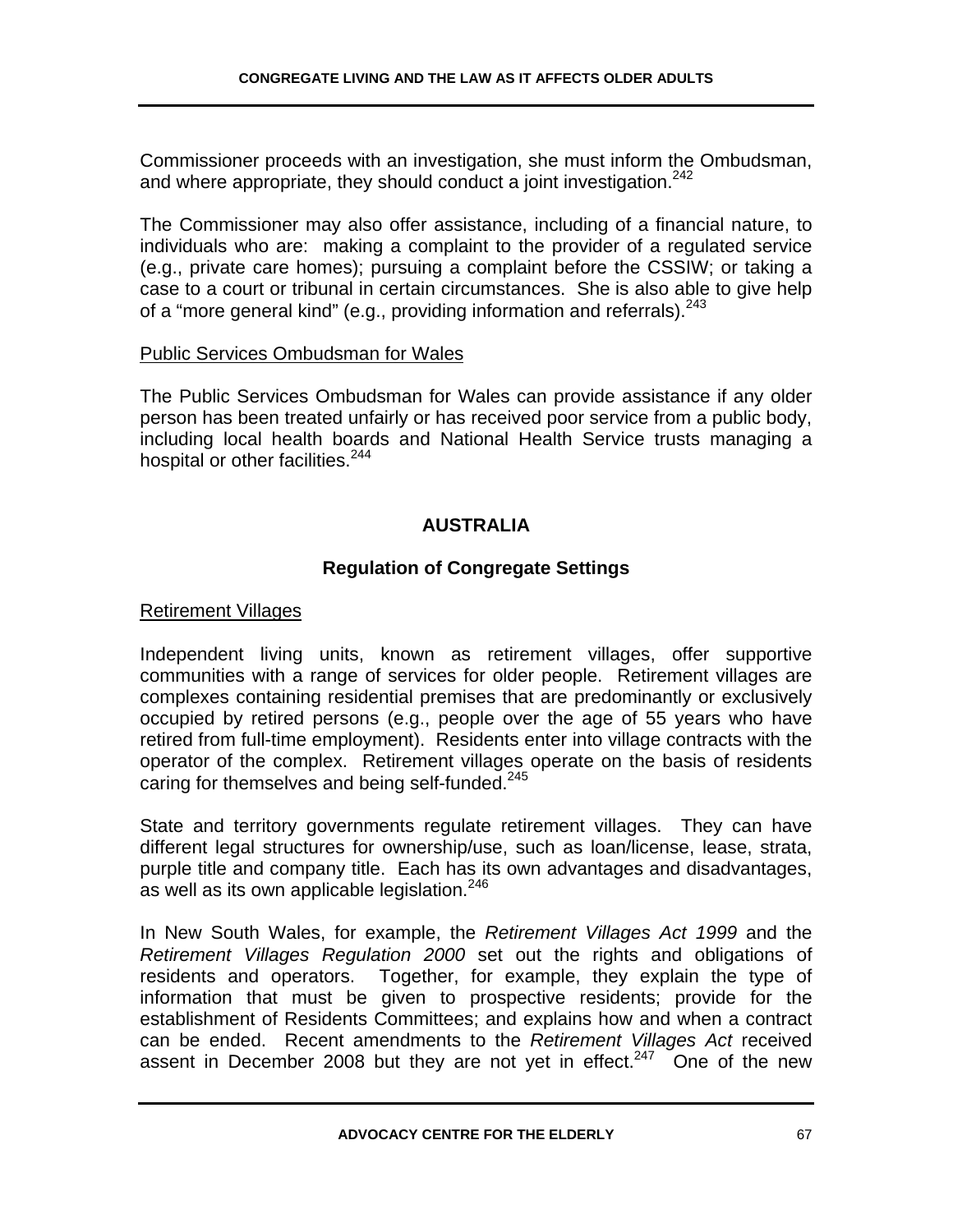provisions will be the creation of a 90-day settling-in period, during which time, residents may choose to terminate their resident contract.

#### Aged Care Facilities

The planning, funding and regulation of residential aged care facilities is the responsibility of the Commonwealth government. There are two levels of residential care. Low level care homes (previously known as hostels) generally provide accommodation, personal care and occasional nursing care. High level care homes (previously known as nursing homes) care for people with a greater degree of frailty who often need continuous nursing care.<sup>248</sup>

Residential care policy in Australia is administered through the *Aged Care Act 1997.*<sup>249</sup>The *Aged Care Act* sets out matters relating to the planning of services, the approval of service providers and care recipients, payment of subsidies and responsibilities of service providers. According to Sue Field, the inaugural Public Trustee New South Wales Fellow in Elder Law at the University of Western Sydney: "The *Act* is a voluminous tome comprising parts, divisions, chapters, sections, schedules and, in place of regulations, there are 22 sets of *Principles,*  which also incorporate the standards to be met by approved providers of aged care."250 The *Principles* "not only address each aspect of the provision of care that is to be received by the resident but also set out the requirements to be met by the approved provider in areas such as approval, charges to the resident, accreditation, certification, sanctions and advocacy (for the resident)."<sup>251</sup>

One of the *Principles* is the *User Rights Principles* 1997<sup>252</sup> which outlines the responsibilities of an approved provider to users and proposed users of the provider's services (e.g., security of tenure, complaint resolution).

Contained within the *User Rights Principles* is the *Charter of Residents' Rights and Responsibilities*. It covers issues of dignity and respect, individual choice, personal privacy, freedom of speech, culture and religion, safety and security, quality care and independence.<sup>253</sup> The *Charter* also outlines the responsibilities of residents to: care for their own health and well-being as much as possible; provide adequate information about their medical history and current health; respect the rights and needs of other residents; and respect the rights of staff to work in a harassment-free environment.

The *Aged Care Act* establishes a national quality assurance framework for residential aged care. It is comprised of three parts: accreditation; monitoring of approved providers for compliance with the accreditation standards and other specific responsibilities to protect resident safety; and a complaints investigation scheme and support for users' rights.<sup>254</sup>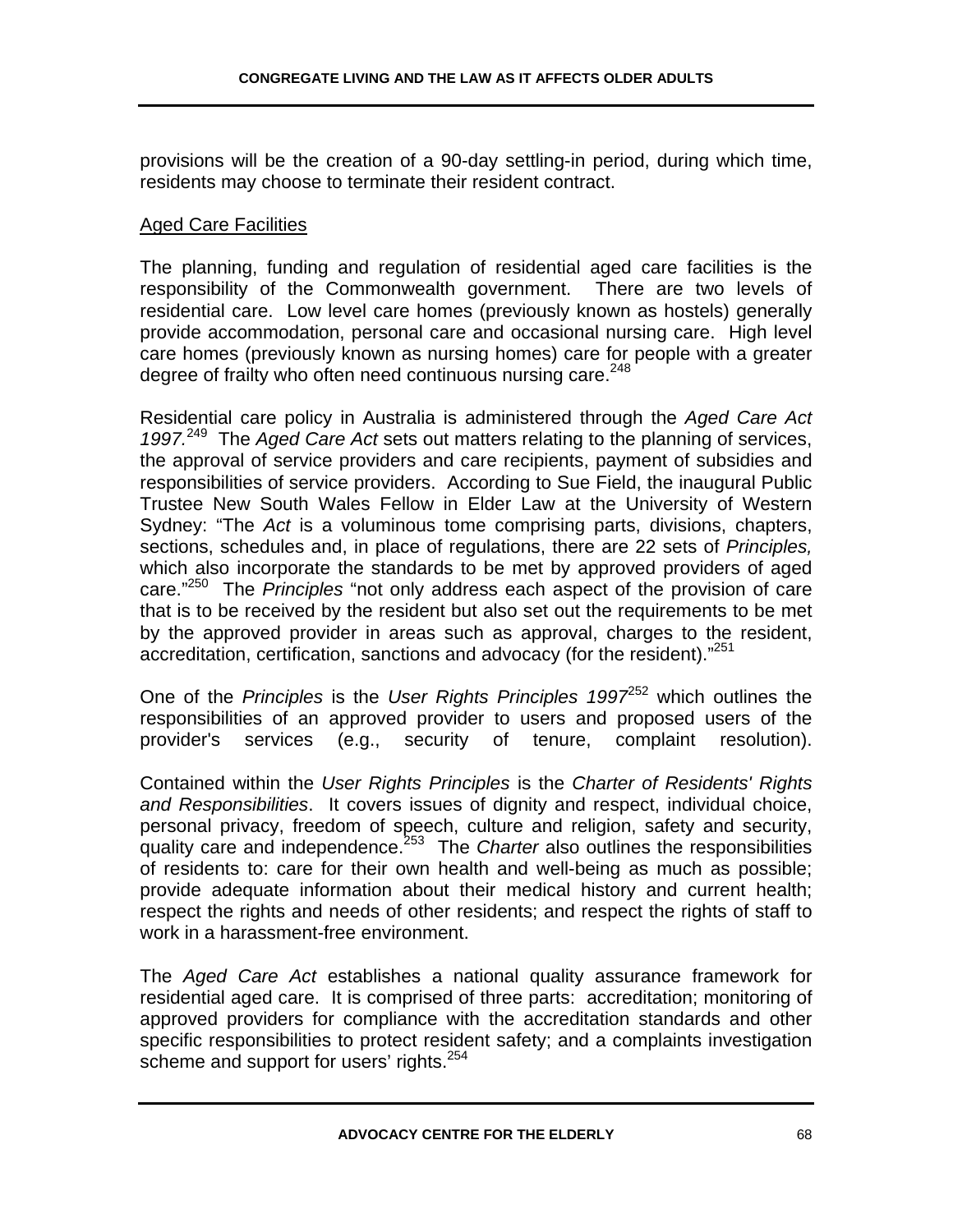To be eligible for continued government funding, aged care providers are assessed against a list of standards established by the Aged Care Standards and Accreditation Agency, an independent body appointed by the Department of Health and Ageing. The Agency also monitors facilities through surprise visits, responds to complaints and imposes sanctions if the standards are not met. The accreditation process is voluntary, the incentive being that aged care homes have to be accredited to receive federal funding.

Prior to the 1997 accreditation scheme, Australia had a system of legally enforceable outcome standards.<sup>255</sup> Commentators contend that services for the aged have been privatized under the new regime at the expense of the interests of the residents. For instance, accreditation now places greater demands on staffing, resulting in low staff levels, which directly affects quality of care. They also point out that the *Aged Care Act* system was devised in response to the effective lobbying by the service provider industry who found the older system to be adversarial and intrusive.<sup>256</sup>

# **Legal Protections**

## Consumer, Trader and Tenancy Tribunal

Each state has an administrative tribunal which adjudicates cases involving retirement villages. We will examine New South Wale's tribunal as a standard example. The Consumer, Trader and Tenancy Tribunal is an independent decision-making body which hears and decides applications for orders from both residents and village operators. The Tribunal has a Retirement Villages Division that specializes in retirement village matters. There is an application fee of \$32 although pensioners receiving other Government benefits, or Seniors Card holders, only pay \$5.<sup>257</sup>

Tribunal orders to settle a dispute can include:

- Compliance with the retirement village laws, the terms of a village contract, or a village rule;
- Varying or setting aside a term of a village contract if it conflicts with the retirement village laws;
- The re-instatement of a reduced or withdrawn service or facility;
- The payment of compensation;
- The termination of a residence contract;
- The payment of an amount of money;
- That steps be taken to remedy a breach of any village contract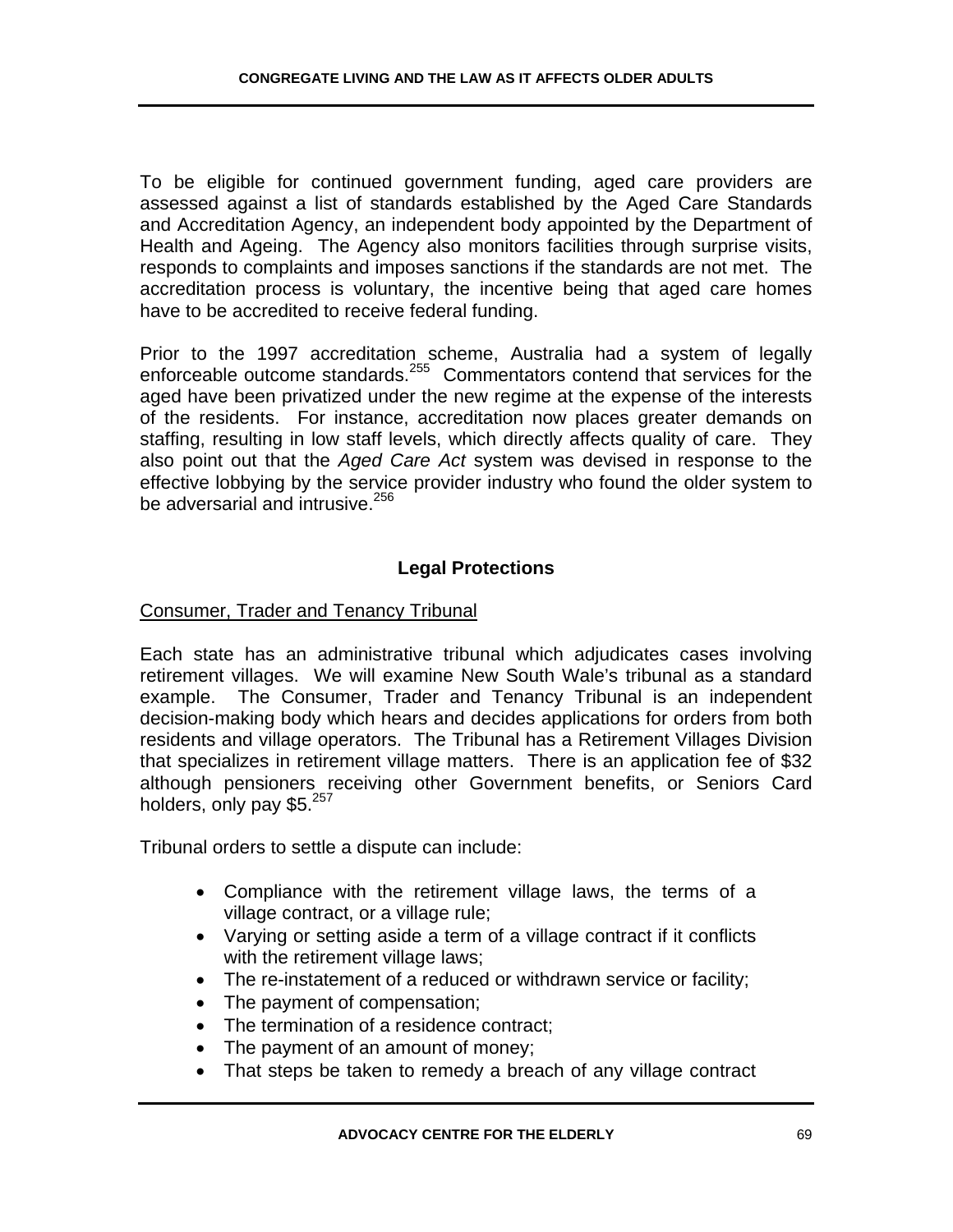or rule;

- The performance of any village contract or rule; and
- The restraint of any action in breach of any village contract or rule. $258$

### Health Care Complaints Commission

New South Wales has an independent Health Care Complaints Commission which "acts to protect public health and safety by resolving, investigating and prosecuting complaints about health care."259 Complaints can be made about any health service provider in New South Wales, including registered practitioners and health service organizations (e.g., hospitals). Any person can make a complaint to the Commission, including the patient, parent or other concerned person. After making a complaint, the Commission has 60 days to assess the complaint. If the Commission finds that a health organization provided inadequate care, the Commission can make comments and/or recommendations. All recommendations are monitored.

### Aged Care Complaints Investigation Scheme

Australia has both an internal and external system for the resolution of complaints about aged care services. All government subsidized aged care services are required to have an internal complaints system.<sup>260</sup> However, if people are not comfortable with making an internal complaint, or the complaint cannot be resolved within the facility, they can contact the federal Aged Care Complaints Investigation Scheme.

Anybody can make a complaint about any aspect of a person's care (e.g., food, nursing care, security, financial matters, hygiene, activities, choices, comfort and security) that may be a possible breach of the provider's responsibilities.<sup>261</sup>

The Complaints Investigation Scheme has the power to require the service provider, where appropriate, to take action within a prescribed time frame or refer issues to other appropriate resources (e.g., police, nursing and medical registration boards).

Critics claim that while the complaints scheme sounds effective on paper, it is flawed in practice. For example, the investigation process rarely substantiates the submitted complaints unless the investigator can point to a "smoking gun."<sup>262</sup> Further, while the Complaints Investigation Scheme verifies the degree to which the facility's systems and processes are in compliance with the Aged Care Standards, it does not investigate the actual complaints.<sup>263</sup> The Aged Care Commissioner has stated that half of the Complaints Investigation Scheme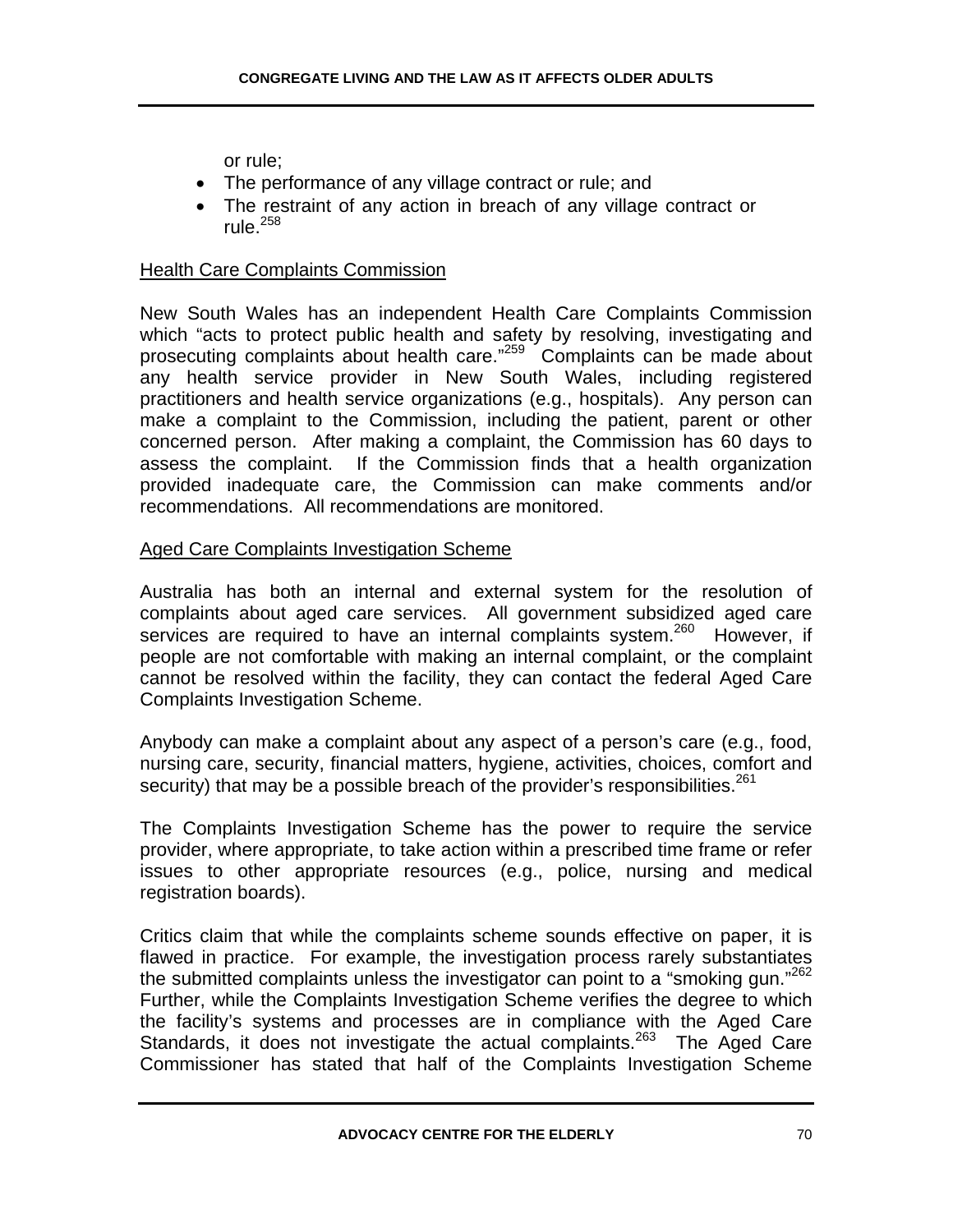decisions that come to her office are flawed for failing to give reasons for rejecting complaints, poor investigative procedures and denials of natural justice.<sup>264</sup>

#### Aged Care Commissioner

The Aged Care Commissioner, a body independent from both the Department of Health and Ageing and the Aged Care Standards and Accreditation Agency, was recently established to examine complaints made about the Aged Care Complaints Investigation Scheme. The Commissioner may also examine complaints about the conduct of the Aged Care Standards and Accreditation Agency and persons carrying out audits, or making support contacts, under the *Accreditation Grant Principles 1999*. Finally, the Commissioner has the power to examine particular matters on its own initiative.<sup>265</sup>

Detractors of the Commissioner point to the limited powers of the Commissioner. Although the Commissioner is able to review Complaint Investigation Scheme decisions, the recommendations are not binding and can be rejected by the Department of Health and Ageing.<sup>266</sup>

#### Aged Care Advocacy Agencies

The *Aged Care Act* directs the Department of Health and Ageing to fund independent advocacy services in each state or territory through the National Aged Care Advocacy Program (NACAP). The services provided are free and confidential. The independent advocacy services are community-based organisations, which give advice about the exercise of the rights of older adults. Advocacy services also work with stakeholders in the industry to encourage the development of policies and practices which protect consumers.<sup>267</sup>

A NACAP Service Charter outlines the standard of advocacy service that clients can expect.<sup>268</sup> Advocacy services can: provide clients with information and advice about their rights and responsibilities; support clients to be involved in decisions affecting their life; assist clients to resolve problems or complaints in relation to aged care services; and promote the rights of older people to aged care providers. The Service Charter is based on principles of autonomy and independence. It defines an "advocate" as "someone who works solely on behalf and at the direction of the client."

According to the *Charter of Residents' Rights and Responsibilities*, service providers cannot deny a resident's right to an advocate and the provider cannot assume they can handle residents' problems on their own.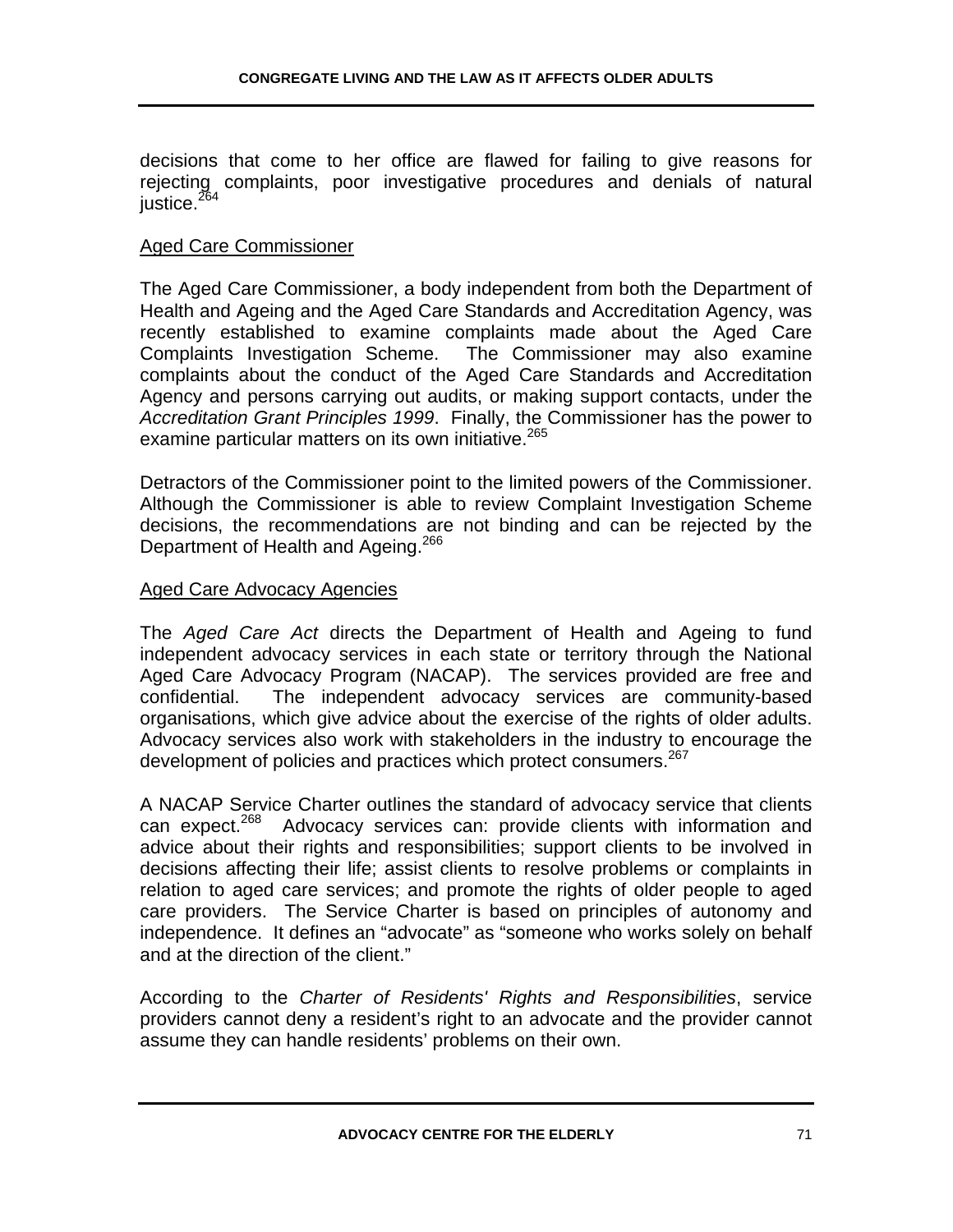### Community Visitors Scheme

The Australian Government also funds a Community Visitors Scheme that is managed by approximately 160 approved community based organisations in each state or territory.<sup>269</sup> It is available to all recipients of aged care services, not just residential aged care and provides funding for the training of volunteers who act as community visitors. The recipients are usually identified by their aged care home as at risk of isolation or loneliness, due to disability or social or cultural reasons.<sup>270</sup> The scheme is deemed to have "wide acceptance in the community and the aged care sector." In 2007-08, funding for the Community Visitors Scheme was approximately \$8.85 million, with 7,500 funded visitors.<sup>271</sup>

Community visitors add to the quality of life of the aged care home resident by providing friendship and companionship and minimizing the isolation that residents feel from the general community.<sup>272</sup> They visit the resident matched to them at least once every two weeks and undertake to do something together, which can be as minimal as watching television together. Community visitors can be from any background and are trained and matched by a local community service organization.<sup>273</sup>

# **UNITED STATES OF AMERICA**

# **Regulation of Congregate Settings**

### Assisted Living Facilities

"The definition of 'assisted living' is far from clear" but it tends to be a loosely defined term which combines some aspects of both housing and care. $274$ Typically, assisted living facilities house residents cannot live independently but do not require nursing facility care. Assisted living is known by many different names, including senior housing complexes, residential care, board and care or personal care homes. It is estimated that there are between 20,000 and 36,000 assisted living facilities in the United States with approximately one million residents.275

The federal government does not set any quality standards for assisted living facilities. Instead, each state enacts their own laws and licensing requirements resulting in disparity between facilities in different states.<sup>276</sup> For instance, in one state, an assisted living facility may offer "around-the-clock nurse staffing with the capacity to handle a resident with significant health care needs" while an assisted living facility in another state may be a "glorified board and care home, with few services beyond meals and housekeeping."<sup>277</sup> Facility operators also have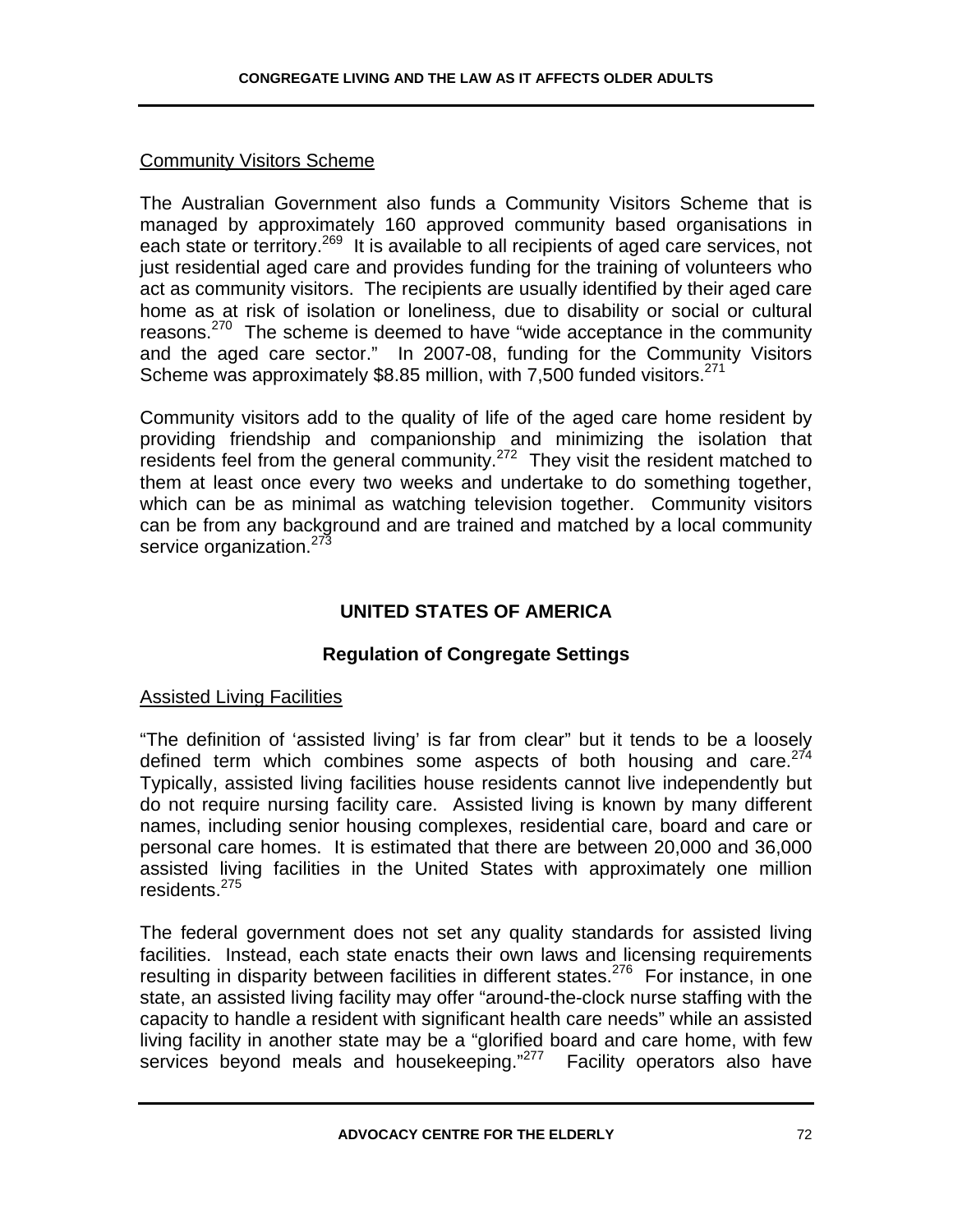considerable discretion respecting discharges. The majority of state laws permit involuntary discharge when a facility cannot meet a resident's needs and it is the facility who decides whether particular needs can be met. In the words of one well-known elder law lawyer, "depending on the observer's perspective, the malleability of assisted living is either its greatest virtue or its most glaring weakness.<sup>"278</sup>

The advantages of assisted living include: increased attention to residents' individual needs; fewer restrictions for operators (which, in theory, means that there is freedom to provide better care); and residents can stay longer and age in place since the facility can accommodate a wide variety of medical conditions. The disadvantages include: relatively flimsy quality of care standards due to a regulatory assumption that service provision will be determined by contract; the care or quality of life of residents may be reduced because the facility has to accommodate a wide range of medical conditions; and prices tend to be high and subject to unpredictable increases.<sup>279</sup>

#### Nursing Homes

Nursing homes, or nursing facilities, provide room, board, nursing services and assistance with activities of daily living.<sup>280</sup>

In response to increasing scandals about poor quality of care and a high incidence of elder abuse, Congress passed the *Nursing Home Reform Law* as a part of the *Omnibus Budget Reconciliation Act of 1987*. The objective of the legislation is to ensure that nursing home residents receive quality care that will result in their achieving or maintaining the "highest practicable physical, mental and psychosocial well-being."<sup>281</sup> It applies to every nursing home that is certified to accept payment from the Medicare or Medicaid programs, or both, even if the resident is not eligible for either program and is paying privately.<sup>282</sup> Further, the legislation includes a Bill of Rights which sets out the minimum requirements for the care of residents. The law also requires each state to maintain an inspection agency (which is often part of the state's Health Department) to certify nursing homes, issue state licenses and monitor compliance. Inspectors issue deficiencies when federal law violations are found and this can result in a range of sanctions. It has been said that "the long-term care industry is one of the most heavily regulated industries in the United States."<sup>283</sup>

## **Legal Protections**

Enforcement of Federal Law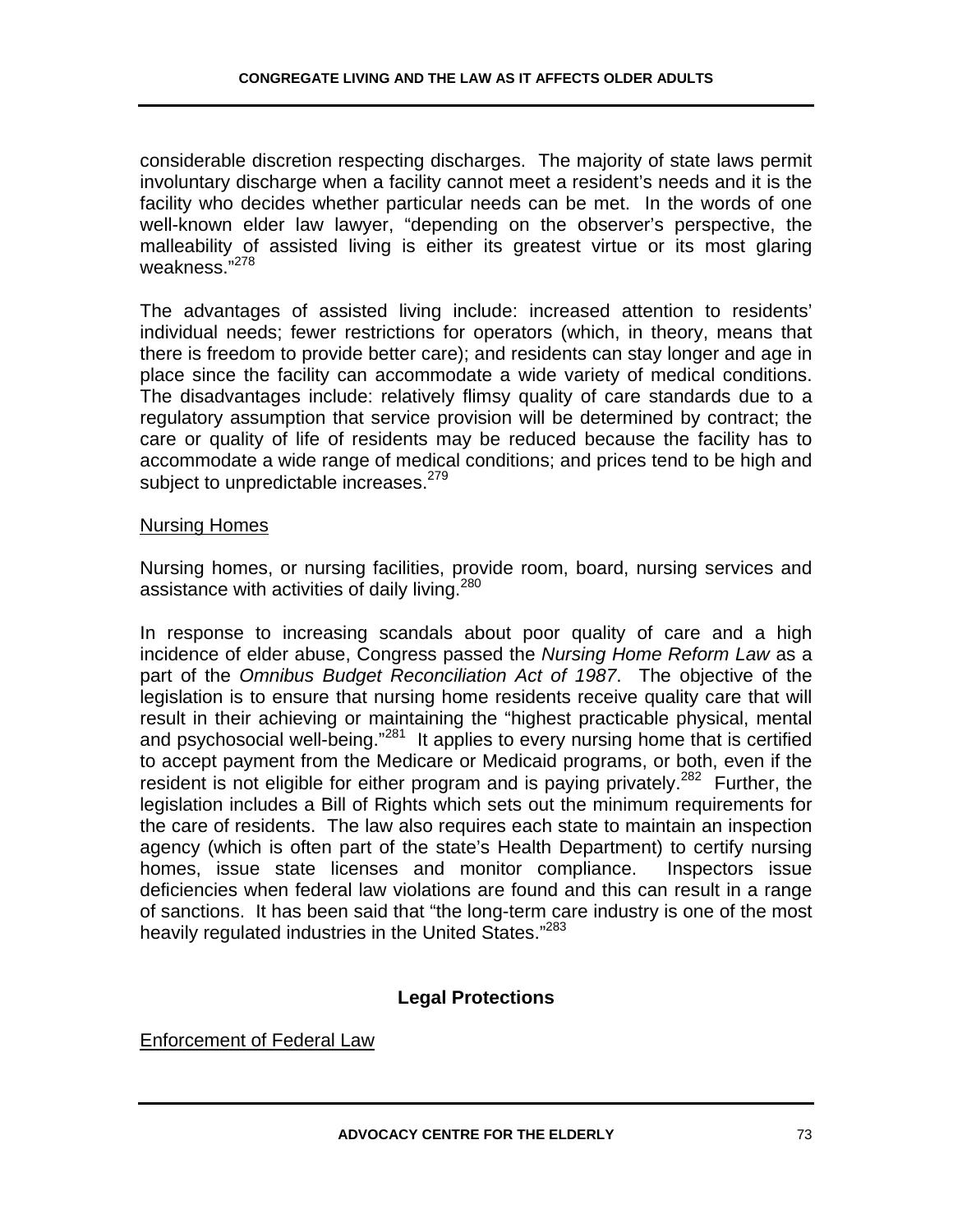Compliance with federal nursing home law is generally monitored by state survey agencies. These agencies are also responsible for enforcing state law, including the issuance of state licenses, inspections and complaint investigations.

Federally-certified nursing homes must be inspected at least once every five years. The survey team is comprised of a multi-disciplinary team of professionals, including at least one registered nurse. The Centers for Medicare and Medicaid Services conduct follow-up validation surveys in at least five per cent of a state's nursing homes to ensure the state survey agency did an adequate job. If a regular survey indicates a "substandard quality of care" (meaning that there are concerns about individual or widespread harm to residents), state survey agencies must also complete an extended survey within 14 days. Each resident's attending physician must also be notified if an extended survey is completed.<sup>284</sup>

Whenever a state or federal surveyor observes a federal law violation, the deficiency is noted and the facility must submit a detailed plan of correction. All statements of deficiencies and plans of correction must be made available to the public by the state survey agency. It has been opined that a "'plan of correction' is often a misnomer for what is actually a facility's unsubstantiated promise to do better in the future."285

Allegations of an immediate and serious threat to resident safety must be investigated by a state agency within two working days, while allegations of actual harm must be investigated within 10 days.<sup>286</sup>

The following remedies are available to enforce federal nursing home law: termination of the facility's participation in Medicare and/or Medicaid; denial of payment by Medicare and/or Medicaid for new admissions; temporary management; civil money penalties; transfer of residents; closure of facility and transfer of residents; and state monitoring.<sup>287</sup>

## Five-Star Quality Rating System

The federal Centers for Medicare and Medicaid Services launched a rating system in late 2008 in which each nursing home in the country receives a rating from one to five stars.288 One star means "much below average" while five stars signifies "much above average." $289$  The system is intended to be a tool for consumers and caregivers to compare nursing homes more easily.

The ratings are based on three sources of data: inspection reports; staffing levels; and quality measures. The Centers for Medicare and Medicaid Services concedes that each source has limitations. For instance, there are variations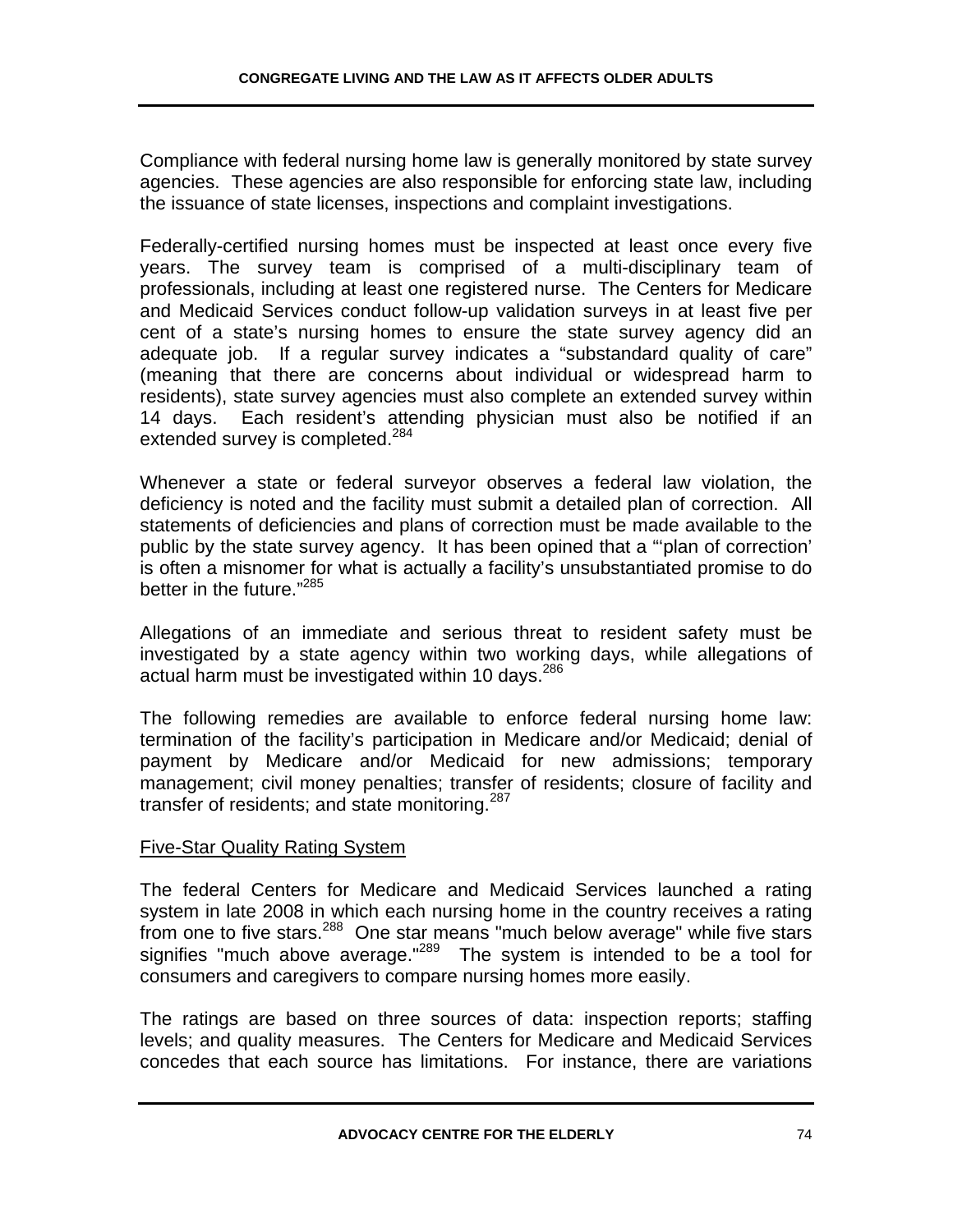between states in the way inspection results are carried out. Also, both the staffing data and quality measures are self-reported by the nursing home rather than being reported by an independent agency.

The recommendation of the National Senior Citizens Law Center is for consumers to "use the new rating system with caution, and only as an aid while also pursuing other information and strategies."290 The quality of a nursing home can shift from one month to the next so the rating system only represents a snapshot at one particular time.

Based on the rating system, almost half of nursing homes are "critically deficient" in the areas which are being measured.<sup>291</sup>

### Regulations respecting Antipsychotic Treatment

In response to the prevalence and misuse of antipsychotic therapies in nursing homes, regulations to the *Omnibus Budget Reconciliation Act of 1987* were passed to improve the quality of care in nursing homes. Based on a comprehensive assessment of a resident, nursing homes must ensure the following:

- 1. Residents who have not used antipsychotic drugs are not given these drugs unless antipsychotic drug therapy is necessary to treat a specific condition as diagnosed and documented in the clinical record; and
- 2. Residents who use antipsychotic drugs receive gradual dose reductions, and behavioural interventions, unless clinically contraindicated, in an effort to discontinue these drugs.<sup>292</sup>

Antipsychotic drug use declined by 30% to 36% after the implementation of these regulations but newer studies indicate prescription rates are on the rise.<sup>293</sup>

#### Long-Term Care Ombudsman Program

Each state must establish a Long-Term Care Ombudsman Program if it wishes to receive federal funds under the *Older Americans Act.*294 Every state has done so. The purpose of the Ombudsman Program is to respond to the needs of residents facing difficulties in long-term care homes, including nursing homes and assisted living facilities. Due to limited resources in many states, assisted living facilities are left relatively under-serviced by the Ombudsman Program.<sup>295</sup> While the classic ombudsman model endorses neutrality, the Ombudsman Program was "designed for active democracy and representation of residents' interests over those of other parties."296 The Ombudsman Program has several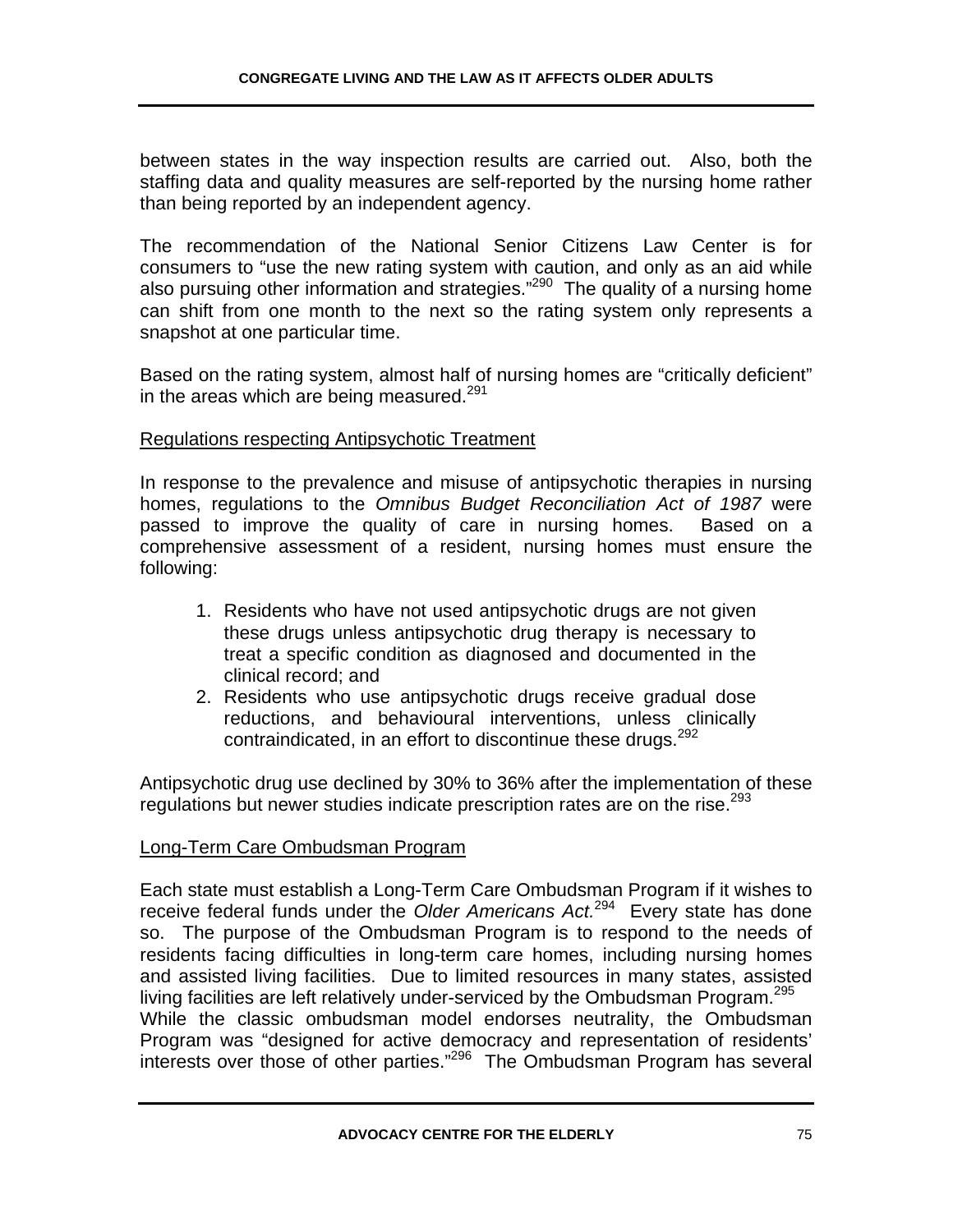responsibilities, such as: identifying, investigating and resolving resident complaints; protecting the legal rights of residents; advocating for systemic change; and providing information to residents and their families.<sup>297</sup> Additionally, the state may designate local ombudsmen who are considered to be representatives of the Office. The Ombudsman Program relies heavily on volunteer ombudsmen. In 2006, nine out of every ten staff were volunteers.<sup>298</sup> State ombudsman programs also accept monetary donations from the public.

In 2006, the Ombudsman Program investigated over 285,000 resident complaints. The largest numbers of complaints received were about: unheeded requests for assistance; problems with discharge planning or eviction notification and procedures; lack of respect for residents by staff; inadequate care plans that did not reflect residents' conditions or did not involve families; and improper handling of residents that resulted in unexplained bruises or cuts.<sup>299</sup>

The National Long Term Care Ombudsman Resource Center provides support, technical assistance and training to the 53 State Long Term Care Ombudsman Programs<sup>300</sup> and their state-wide networks of almost 600 regional (local) programs. The Center is funded by the Administration on Aging but operated by the National Citizens' Coalition for Nursing Home Reform in cooperation with the National Association of State Units on Aging.<sup>301</sup>

The quality of the ombudsman programs varies greatly from state to state and even county to county. We will briefly examine the programs in Wisconsin and the District of Columbia as they are considered to be among the most successful in the country.  $302$ 

The Long-Term Care Ombudsman in Wisconsin provides advocacy services and outreach to persons age 60 and older who are receiving long-term care services in nursing homes, assisted living facilities, the homes of older adults and alternate settings. There are 14 Ombudsmen who serve Wisconsin's 72 counties.303 Besides providing traditional services (e.g., investigating complaints, mediating issues and providing information to residents), the Ombudsman also: assist individuals with choosing a nursing home or residential facility; working with enforcement agencies; assists residents with obtaining financial assistance; and provides individual support during a care planning conference, a facility closure or other event adversely affecting one or more long-term care residence.304 The Ombudsman also relies heavily on Volunteer Ombudsman who makes unannounced weekly visits to an assigned nursing home. At the end of each visit, the Volunteer Ombudsman talks to the staff about their observations. The Volunteer Ombudsman program was recently expanded whereby volunteers now make visits to residential facilities as well.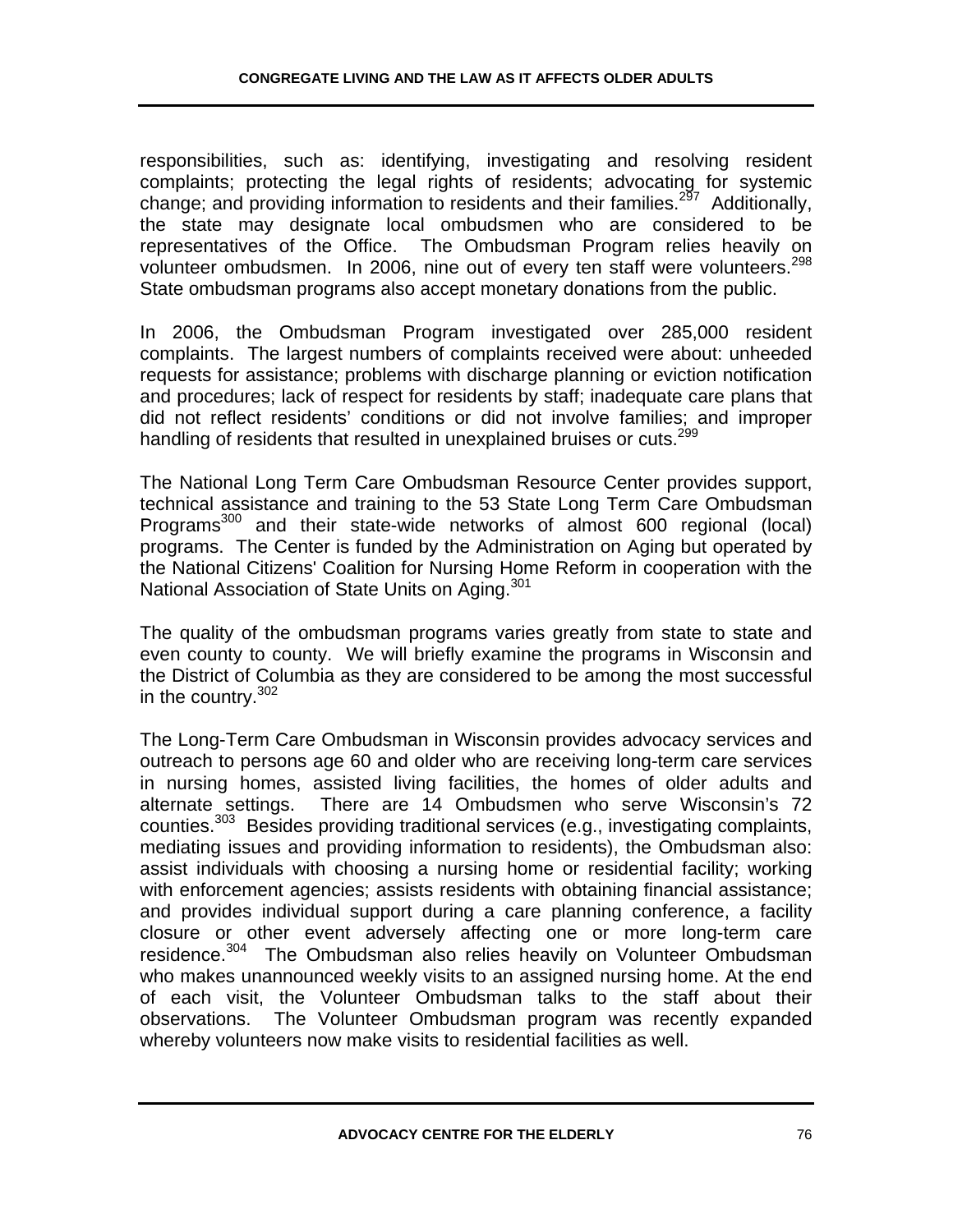The Inspector General of the United States Department of Health and Human Services ranked the Office of the District of Columbia's Long-Term Care Ombudsman as one of the two best ombudsman programs in the nation.<sup>305</sup> This office contracts its ombudsman services from a community-based senior service agency, the Emmaus Services for the Aging. Emmaus has two full-time local Ombudsmen who advocate and investigate complaints on behalf of residents in nursing homes. Both local Ombudsmen are responsible for having a cadre of trained volunteer advocates to maintain a continuous community presence in the nursing facilities in their service areas.<sup>306</sup> The District of Columbia Ombudsman Program uses an aggressive style of advocacy on a more frequent basis than is characteristic of other programs.

According to Sara Hunt, a consultant to the National Long-Term Care Ombudsman Resource Center, the successful ombudsman programs have all or some of the following characteristics:

- Using the ombudsman program complaint data as the basis for identifying and pursuing systemic advocacy;
- Tenaciousness, even if it takes several years to achieve change on behalf of residents;
- Whenever possible, working with other agencies and organizations, including other advocacy organizations, to gather support and to assist with developing strategies;
- Participation in several state level work groups, task forces, and committees to achieve change and to represent the needs of residents;
- Working with the media and issuing press releases to further their advocacy. The media often use the reports issued by the Ombudsman to identify issues for further in-depth reporting;
- Interaction with elected officials at the local, state and federal level;
- A history of continuity (low turnover and longevity) in the person who is the State Ombudsman and in the advocacy direction and management philosophy of the Ombudsman Program; and
- Retain legal counsel available as needed. Wisconsin and the District of Columbia have full-time legal counsel positions working with the program. The Washington State program has legal counsel that provides necessary support via a contractual arrangement. The other programs access counsel as needed. The Oregon and Georgia State Ombudsmen are attorneys.<sup>307</sup>

Eric Carlson, a leading American elder law lawyer, made the following observations about the strengths and limitations of the program: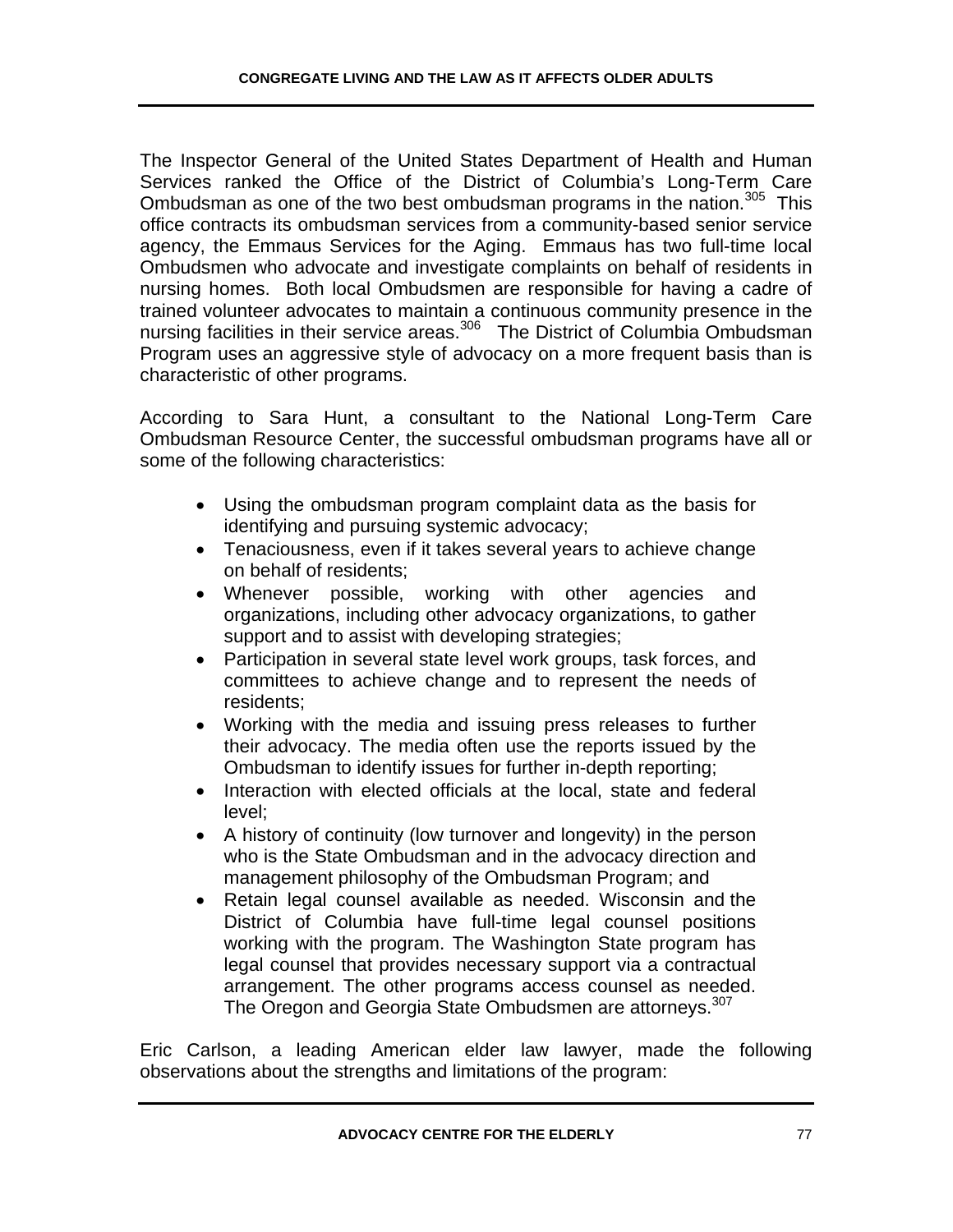The local Long-Term Care Ombudsman Program can be a valuable ally in a dispute with a nursing facility. Because Ombudsman Programs are designed to advocate on behalf of residents, Ombudsman Program representatives generally are more receptive than government surveyors to complaints against facilities. In addition, Ombudsman Programs often have an on-going relationship with facilities that give the Ombudsman Program leverage in coercing a facility into appropriate action.

On the other hand, Long-Term Care Ombudsman Programs have significant limitations. Unlike government survey agencies, Ombudsman Programs have no authority to assess penalties. Ombudsman Programs often are underfunded, and frequently rely on volunteer assistance. In addition, because Ombudsman Programs frequently operate within state government, they are vulnerable to political pressure.

In general, Long-Term Care Ombudsman Programs do a tremendous service for residents, but do not have nearly the resources to carry out all of their statutory duties. Too frequently, the nursing facility industry and (to a lesser extent) the federal government exaggerate the power of the Long-Term Care Ombudsman Program, in order to justify some relaxation in the substance or enforcement of nursing facility law. The Long-Term Care Ombudsman Program is a complement to – but not a replacement for – government survey agencies and private advocacy.308

#### Mediation

Mediation is a relatively new and growing dispute resolution technique which tends to be used most frequently in the context of guardianship applications. In the mid-1990s, the American Bar Association undertook a three year project respecting elder law mediation in nursing homes. The final report concluded that mediation has the "potential to give voice to residents, to improve their lives in nursing homes."309

#### Legal Assistance

The *Older Americans Act* mandates states to provide "assurances that area agencies on aging will give priority to legal assistance related to income, health care, long-term care, nutrition, housing, utilities, protective services, defense of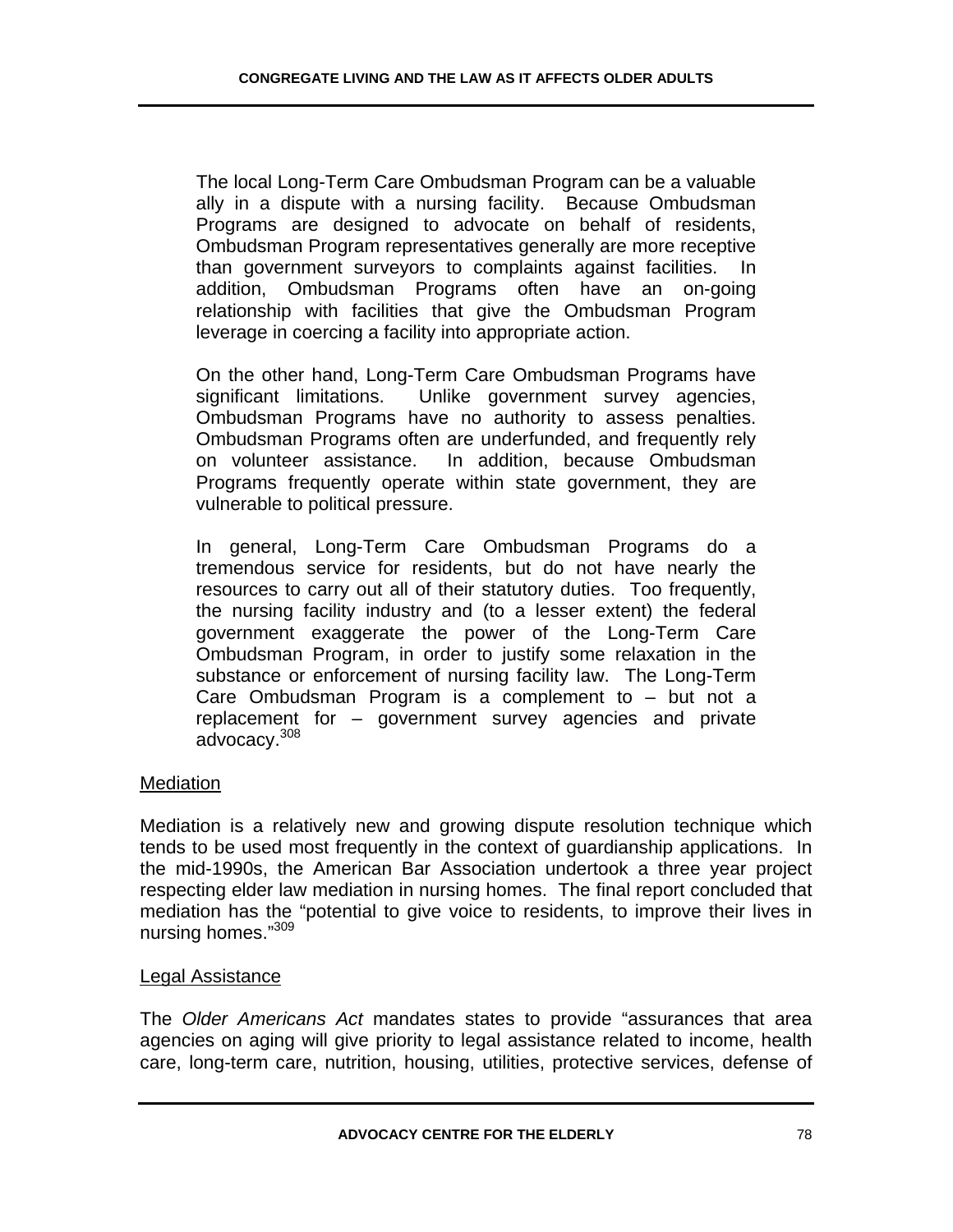guardianship, abuse, neglect, and age discrimination."<sup>310</sup> Services are also to be targeted at older individuals with economic or social needs. The legislation requires each state to appoint a Legal Assistance Developer who is responsible for developing and coordinating the state's legal services and elder rights programs. This means that the specific legal services offered in each state can vary widely.

### Litigation

Nursing home litigation is considered to be one of the fastest-growing areas of health care litigation in the United States. It has been said that "private litigation can be a counterweight to the power held by long-term care facilities, particularly given the frequently limited efficacy of government enforcement."<sup>311</sup>

Consumer protection statutes exist in every state and are used to create a private right of action.<sup>312</sup> These statutes are particularly effective in supporting claims based on unethical financial practices or deceptive advertising and agreements.<sup>313</sup> However, courts in some states have held that these laws are only applicable to cases involving fraud or deception, and are unavailable for cases of negligence and malpractice. $314$  Also, because nursing-home agreements are often regulated by state law, consumer protection laws from the same state may have specific exemptions for those agreements.<sup>315</sup>

Probably the most common fact pattern in nursing home litigation are injuries arising from simple falls, either from a bed or wheelchair, or transfers from one to the other. Depending on the specific circumstances of the case, fall cases may be treated either as ordinary negligence or medical malpractice. The distinction will hinge largely on what the facility has outlined as its duties, and whether that includes medical assistance, as well as, on whether the fall occurred during medical treatment or some more mundane aspect of caring for the resident.<sup>316</sup> One factor that has seemed particularly relevant to the decisions in these cases has been the previous history of falls suffered by the resident, and the awareness of the facility of the risk posed by falling.<sup>317</sup>

The award of damages varies considerably from state to state and from case to case. A national survey of nursing home litigators found that the average recovery for a claim is high  $-$  \$406,000  $-$  twice the normal amount in medical malpractice cases. There are several cases where the court has awarded compensatory damages as high as half a million dollars.<sup>318</sup> At the same time though, other plaintiffs who have suffered similar injuries have been awarded substantially lower judgments, based on the fact that cognitive and emotional impairments may have impeded the ability of the plaintiff to understand or appreciate the injuries that were inflicted.<sup>319</sup> In one case causing death, the jury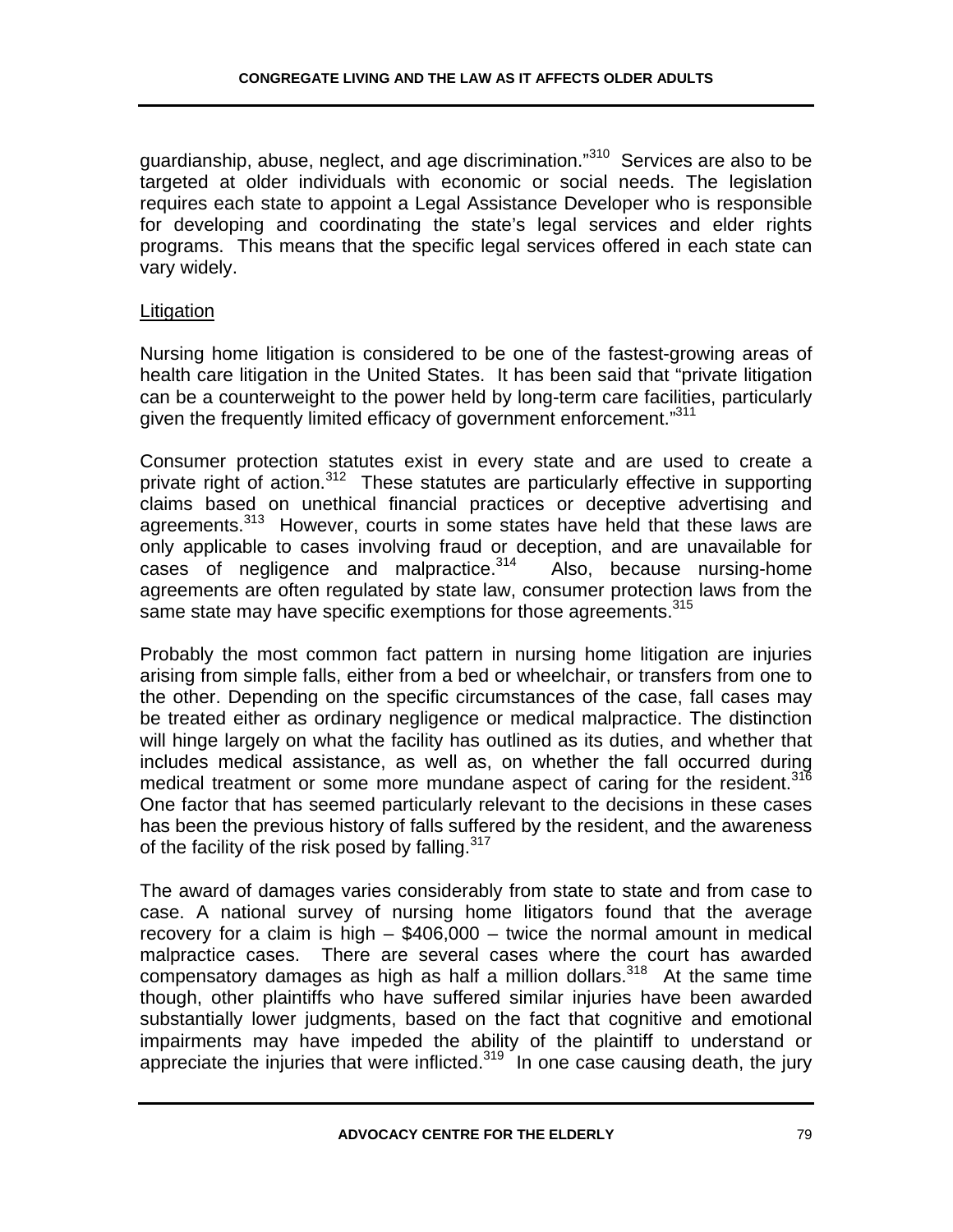awarded two million dollars, a verdict that was upheld on appeal, to compensate a son for the loss of his mother's companionship and as compensation for the pain she must have felt before death.<sup>320</sup> In Texas, a plaintiff was awarded three million dollars for physical pain and another seven million for physical impairment, even though the plaintiff's daily routine remained largely unchanged.<sup>321</sup> Punitive damages have been even higher. In Arkansas, in the case of *Advocat, Inc. v. Sauer*, the jury awarded \$78.4 million (although it was reduced to \$26.4 million on appeal) on the basis of negligence where a nursing home resident suffered dehydration and malnutrition.<sup>322</sup>

Several states have enacted elder abuse statutes to encourage litigation pertaining to older adults. In California, if a defendant abuses an older adult and is guilty of recklessness, oppression, fraud or malice, the plaintiff may be entitled to enhanced remedies, including damages for pain and suffering, even after death, as well as attorney's fees. Further, elder abuse causes of action against nursing facilities are not subject to the three year limitation period that applies to other health care malpractice actions.

### Bill of Rights and Private Rights of Action

As previously noted, the federal *Nursing Home Reform Law* establishes a comprehensive Bill of Rights for nursing home residents. In addition to the rights afforded by the federal government, individual states may enact their own Bill of Rights to enhance the protections afforded to residents.

Some states also provide for private rights of action for residents. For example, New York permits residents of residential care facilities to seek compensatory damages in an amount sufficient to compensate a resident who has been deprived of a right or benefit with minimum damages fixed at 25% of the daily per-resident rate of payment.<sup>323</sup> Residents are also entitled to seek legal fees and punitive damages where the deprivation is wilful or in reckless disregard of the lawful rights of the resident. In Florida, residents of both residential care facilities and nursing homes have private rights of action. Each statute permits the awarding of damages for actual and punitive damages, plus legal fees, if the resident's rights have been violated by the facility.<sup>324</sup> If the actions of the facility have allegedly caused the death of the resident, plaintiffs must choose between wrongful death damages or damages based on the pain and injury suffered by the resident before their death. A resident's right of action does not prohibit a separate cause of action for negligence. In New Jersey, violation of nursing home statutes can result in special verdicts, such as treble damages (where twice or three times the amount of damages that would normally be recoverable is awarded to the plaintiff).  $325$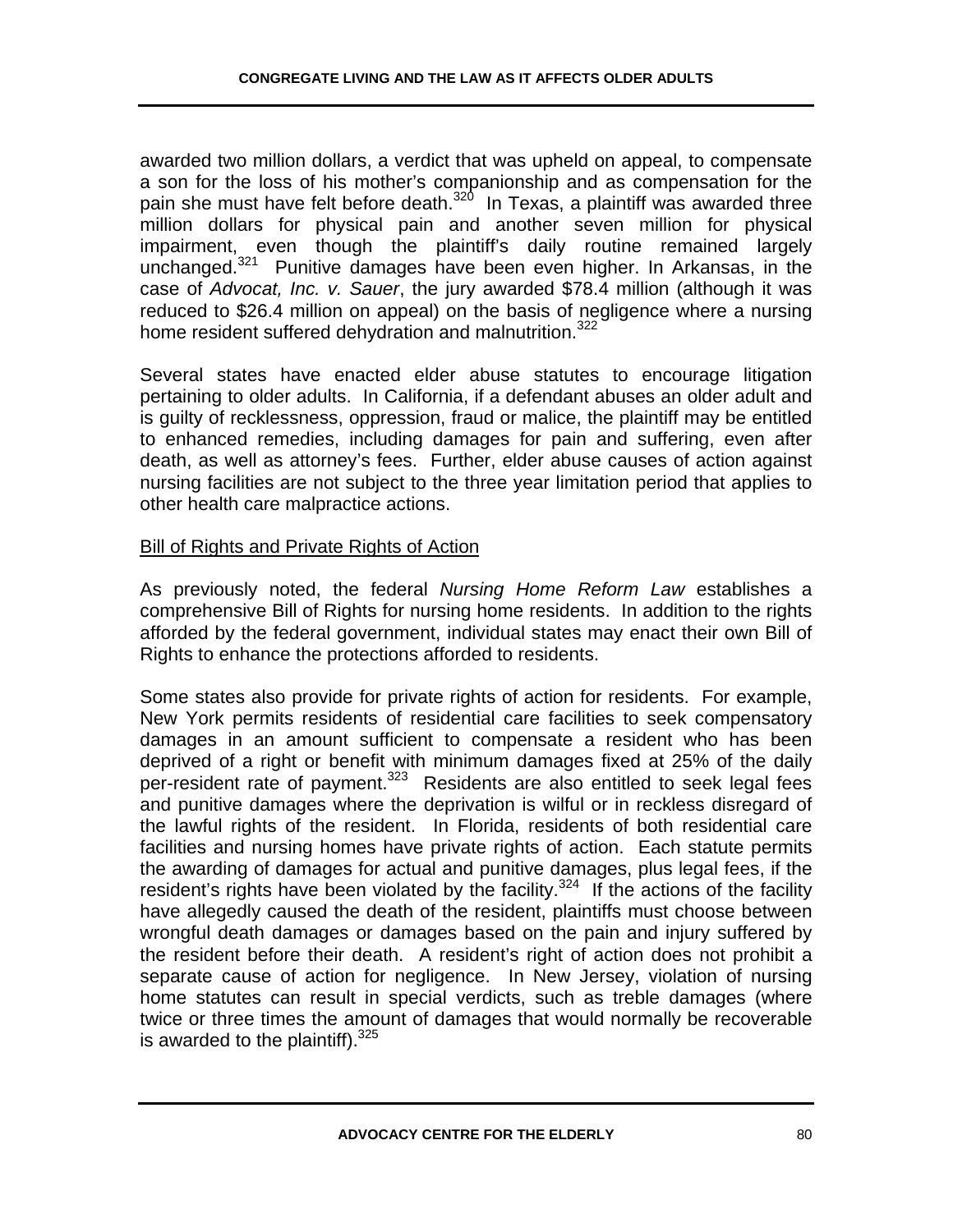# **CONCLUSION**

There are numerous similarities, nationally and internationally, respecting both the regulation of congregate settings for older adults and residents' rights. In fact, Ontario may have a better developed system in some areas than many other jurisdictions. However, our system is not perfect and we should not be complacent.

Hospitals in Ontario have limited oversight as compared to the other jurisdictions we examined. Although complaints can be made about an individual health practitioner to their respective College, complaints cannot be made to a third party about the hospital as a whole or the care provided by the treatment team. Outside Ontario, recourse against hospitals can be sought from the Ombudsman (i.e., British Columbia, Alberta and Nova Scotia), Citizens' Representative (Newfoundland), Health Care Inspectorate Wales or Health Care Complaints Commission (Australia). The only other jurisdiction without an independent oversight body for hospitals is the United States. Given the amount of public funding for hospitals, we find this both remarkable and troubling. Furthermore, the ability of the average citizen to complain about issues in hospitals is precluded by the dearth of independent avenues to which to complain. Even the Ministry of Health and Long-Term Care will not deal with individual complaints about care in hospitals, despite being the funder. The only option is litigation, which may be either inappropriate, or out of financial reach for most complainants.

Turning to retirement homes, we studied four jurisdictions which employ a system similar to Ontario where there is no government funding or regulation unique to retirement homes (i.e., Nova Scotia, Wales, Australia and the United States). Three provinces (i.e., British Columbia, Alberta and Newfoundland) provide monies to residents of retirement homes and/or regulate these facilities although the types of regulation do not focus on the rights of residents in those settings or seem to provide effective remedies that the residents themselves can pursue to address residents' issues. Tenancy rights are not included in the legislation nor are there specific consumer rights protections.

Although mechanisms to provide oversight of this type of congregate living may exist in other jurisdictions, it is important to look at their limitations to determine whether it addresses residents concerns. For example, the British Columbia Registrar of Assisted Living cannot investigate complaints related to many issues of particular concern to assisted living residents including tenancy issues and assessments for eligibility for publicly subsidized assisted living. While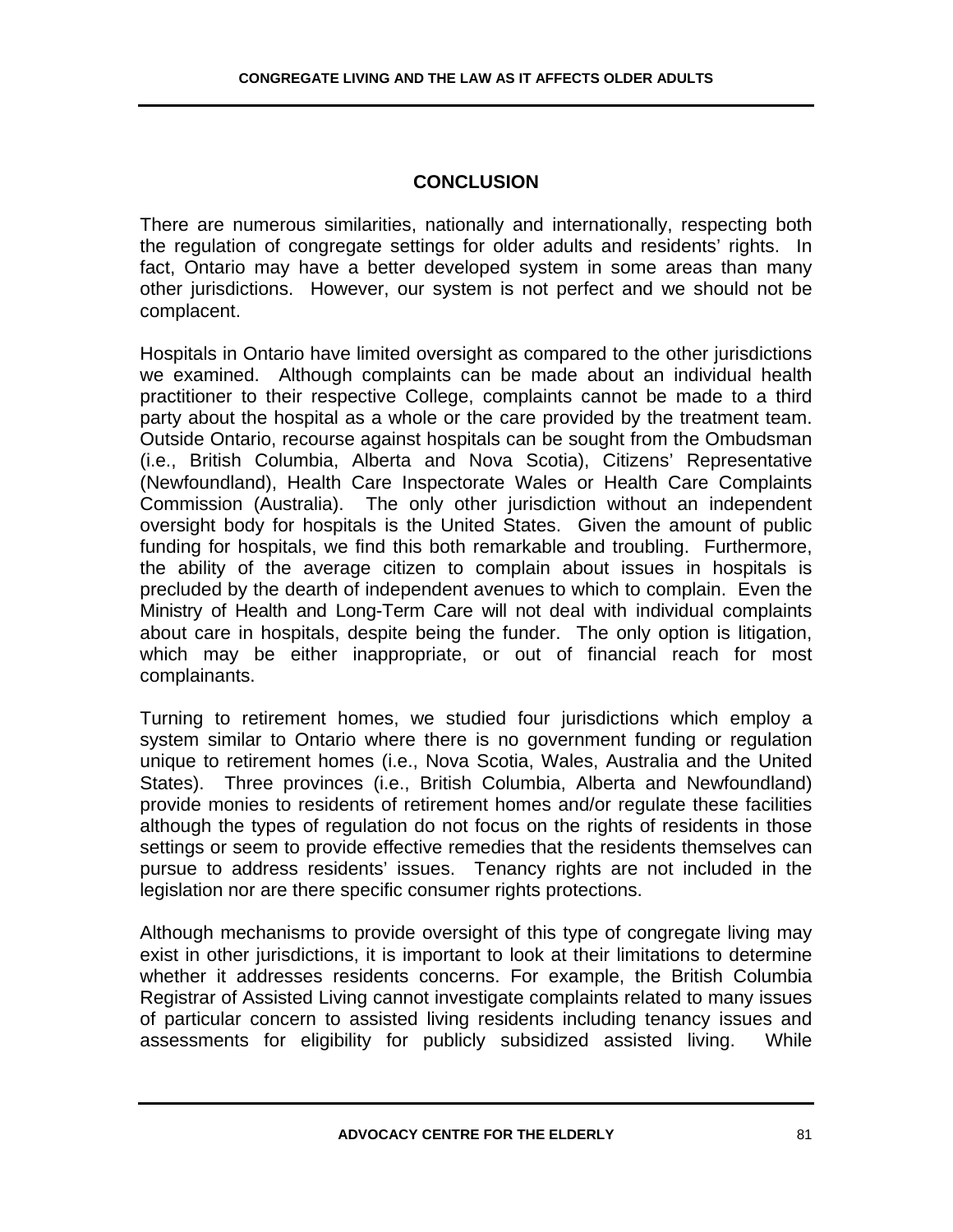Newfoundland has a licensed and highly regulated system, the Auditor General has identified several areas requiring improvement.

Facilities comparable to long-term care homes in jurisdictions outside Ontario also receive partial government funding and are highly regulated. Although Ontario appears to be one of the few places to have a telephone hotline to report concerns (Alberta has a hotline but only for reporting abuse), or a clearly articulated Residents' Bill of Rights, it is lacking in oversight independent of the Ministry of Health and Long-Term Care. In contrast, if a person is dissatisfied with the way in which a complaint was handled by the Aged Care Complaints Investigation Scheme in Australia, a complaint can be made to the Aged Care Commissioner. In the Canadian provinces we studied, the Ombudsman has jurisdiction over the majority of long-term care homes.

Ontario does have independent advocacy resources, such as ACE and Concerned Friends and other non-governmental organizations, but there is no independent government agency which helps individuals navigate this complex system or examines systemic issues. The existing organizations, which can be highly effective, are limited in their scope and ability to handle complaints due to limited staffing and volunteer levels and geographic restrictions. Meanwhile, there is an Older People's Commissioner for Wales who examines systemic (but not individual) concerns. The Australian Aged Care Commissioner has the authority to examine certain matters on its own initiative, as does two provincial Ombudsmen in Canada (i.e., Nova Scotia and Newfoundland). The Ombudsman in British Columbia and Alberta can launch systemic investigations respecting areas within its jurisdiction for which it has received complaints. Although the United States has a Long-Term Care Ombudsman Program, state ombudsmen tend to not to be an office of last resort but more comparable to an advocacy program.

One area which is lacking in Ontario is the ability of residents or their families to be awarded compensation if the resident is harmed. It would appear that when it comes to litigation for negligence and malpractice in long-term care homes, the United States is the jurisdiction which makes it most worthwhile to pursue these cases. While we do not necessarily recommend the same huge punitive damage awards in Canada, we must acknowledge the utility of a civil litigation system which recognizes the inherent value of its citizens.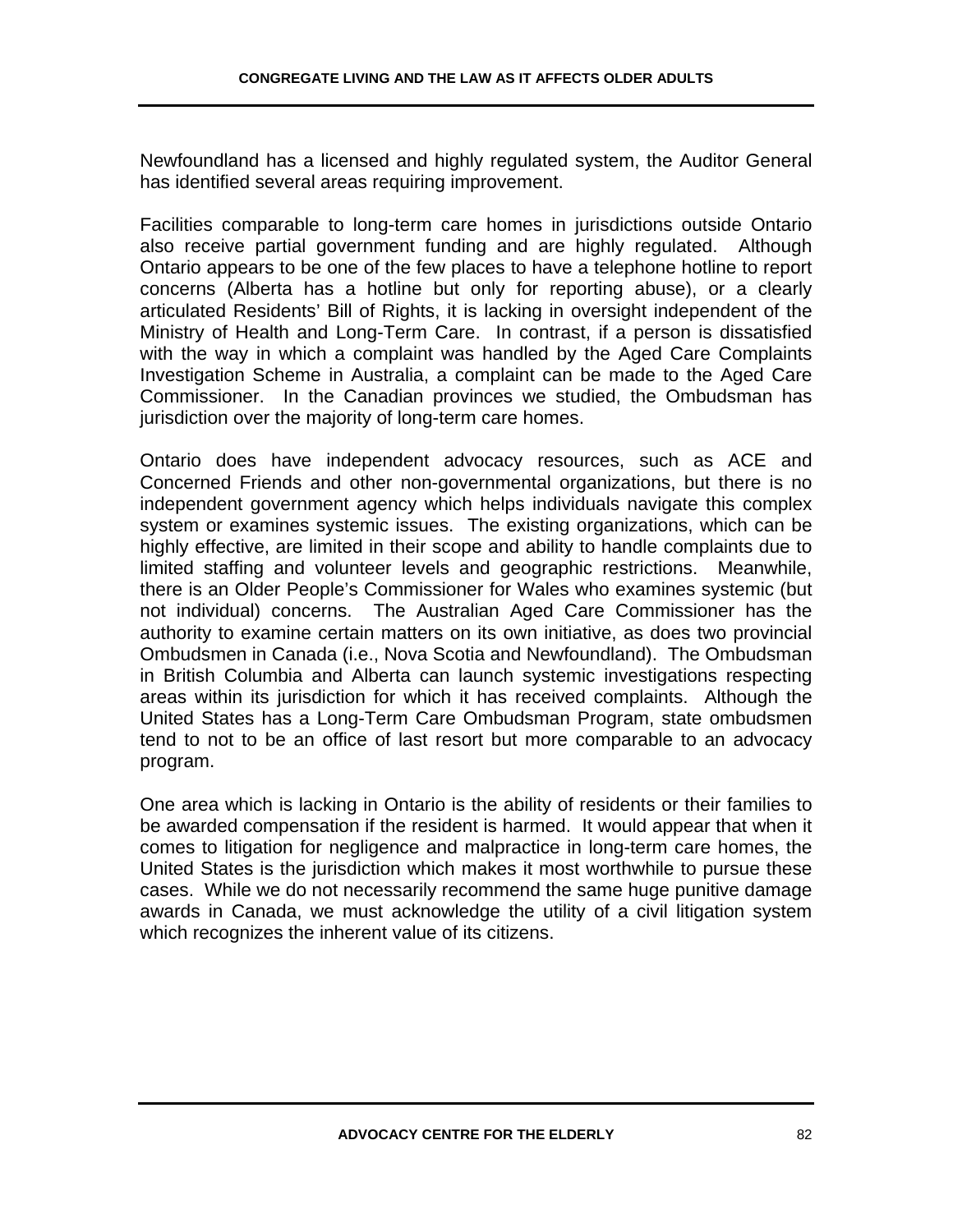# **ACCESS TO JUSTICE: A MODEL FOR ONTARIO**

Building on our experience and research, supported by the input of stakeholders, ACE submits that the failure to respect and protect the rights of older people residing in congregate settings occurs due to three primary factors: the power imbalance between older adults and service providers; the limited awareness of legal rights by both older adults and service providers; and ageism. To overcome these barriers, ACE recommends a multi-pronged access to justice model which is consistent with both our expansive interpretation of access to justice and a principled framework, as follows:

- 1. The independence, participation and security of older adults residing in congregate settings must be encouraged by providing them with the necessary information to understand their rights. As well, enhanced education must be delivered to staff and service providers across the province to ensure they: understand the rights of residents; respect those rights in their daily practice and facility policies; and disseminate the correct information to residents, family members and new staff.
- 2. An independent Health Care Commission responsible for the provision of education, individual advocacy and systemic advocacy in hospitals, long-term care homes and certain retirement homes $326$  should be created. By having an independent third party assist residents with their questions and concerns, the Health Care Commission would promote the dignity and security of older adults. Individual advocacy would also foster the increased participation of older adults in their own decision-making about their care and accommodation. The education and advocacy functions of the Health Care Commission would also support respect for diversity by breaking down stereotypes and challenging discriminatory practices.
- 3. The jurisdiction of the provincial Ombudsman should be expanded to include hospitals, long-term care homes and certain retirement homes. ACE anticipates that the increased level of education and the assistance of advocates from the Health Care Commission would reduce the number of complaints to the Ombudsman. Nevertheless, oversight by the Ombudsman would provide an extra level of review for a population that is often otherwise marginalized.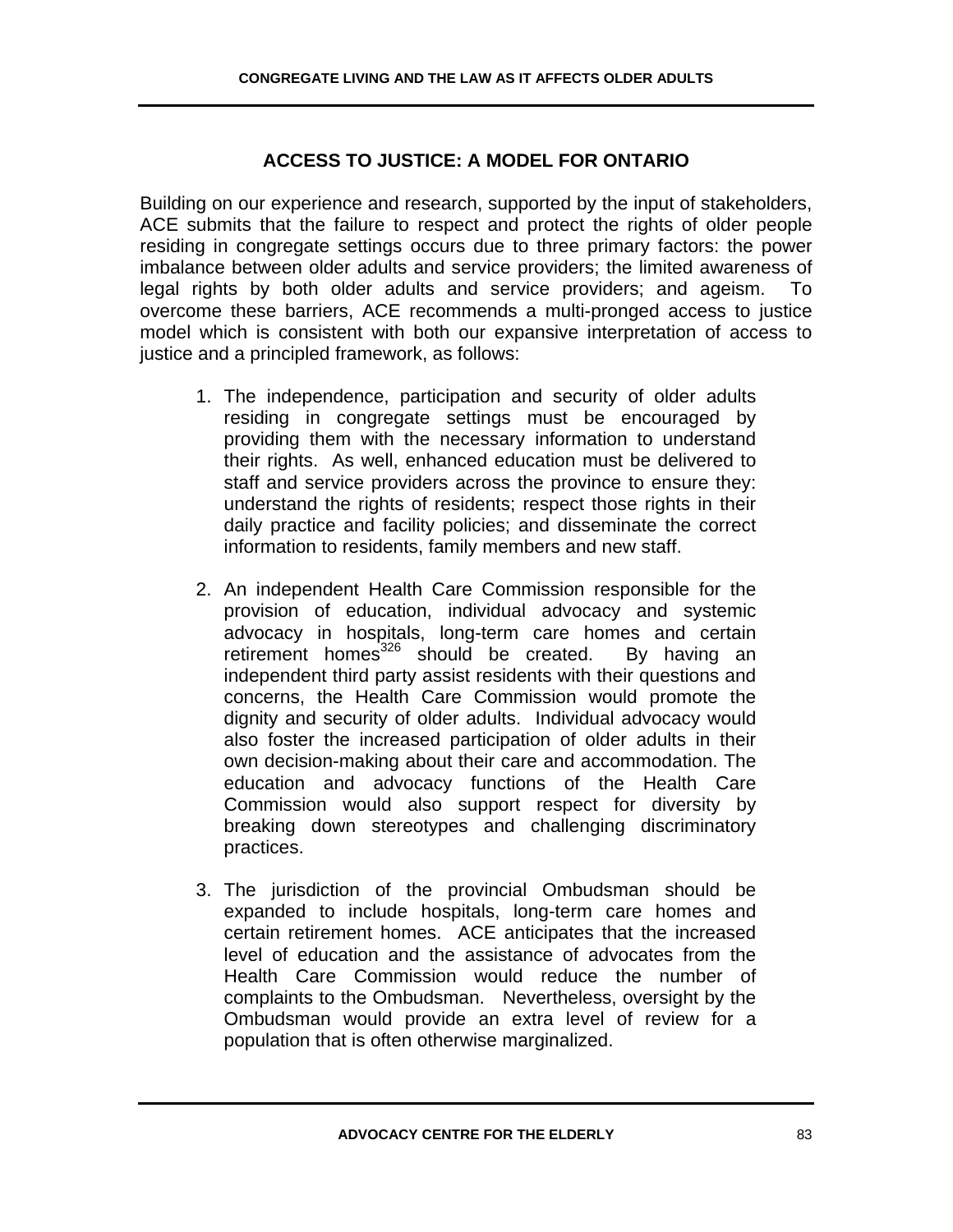- 4. The regulation of the retirement home industry is necessary to ensure that quality care is provided to residents, as well as creating effective mechanisms to enforce residents' rights. Retirement homes that offer the same level of care services as long-term care homes should be regulated under the same legislation as long-term care homes, while all other retirement homes should be licensed in accordance with the levels of care services they make available. Included in this scheme would be a government-run complaints system to enforce the regulation of retirement homes.
- 5. The government needs to hear the voices of residents and their representatives to make certain that regulations and policies are meeting their needs. To accomplish this, the government should be required to form provincial advisory groups comprised of residents and their representatives and to meet with them on a regular basis.
- 6. Older adults must be afforded security of the person and be made aware of their legal rights in the event of findings of incapacity. The law governing capacity should be amended to require health practitioners to provide more detailed information on regulations to persons found incapable respecting treatment and admission to long-term care.
- 7. The transparency of the compliance and enforcement regime needs to be improved by strengthening the education, skill-sets and qualifications of compliance advisors. Detailed inspection reports should be made easily accessible to the public, by posting them on the internet and providing a central office from which hard copies can be obtained. Complainants should be provided with copies of the findings and reports of their own complaints.
- 8. To encourage meritorious litigation, the laws pertaining to damages in the civil system should be changed to permit actions without proving damages in the traditional context and allowing the court to award general damages.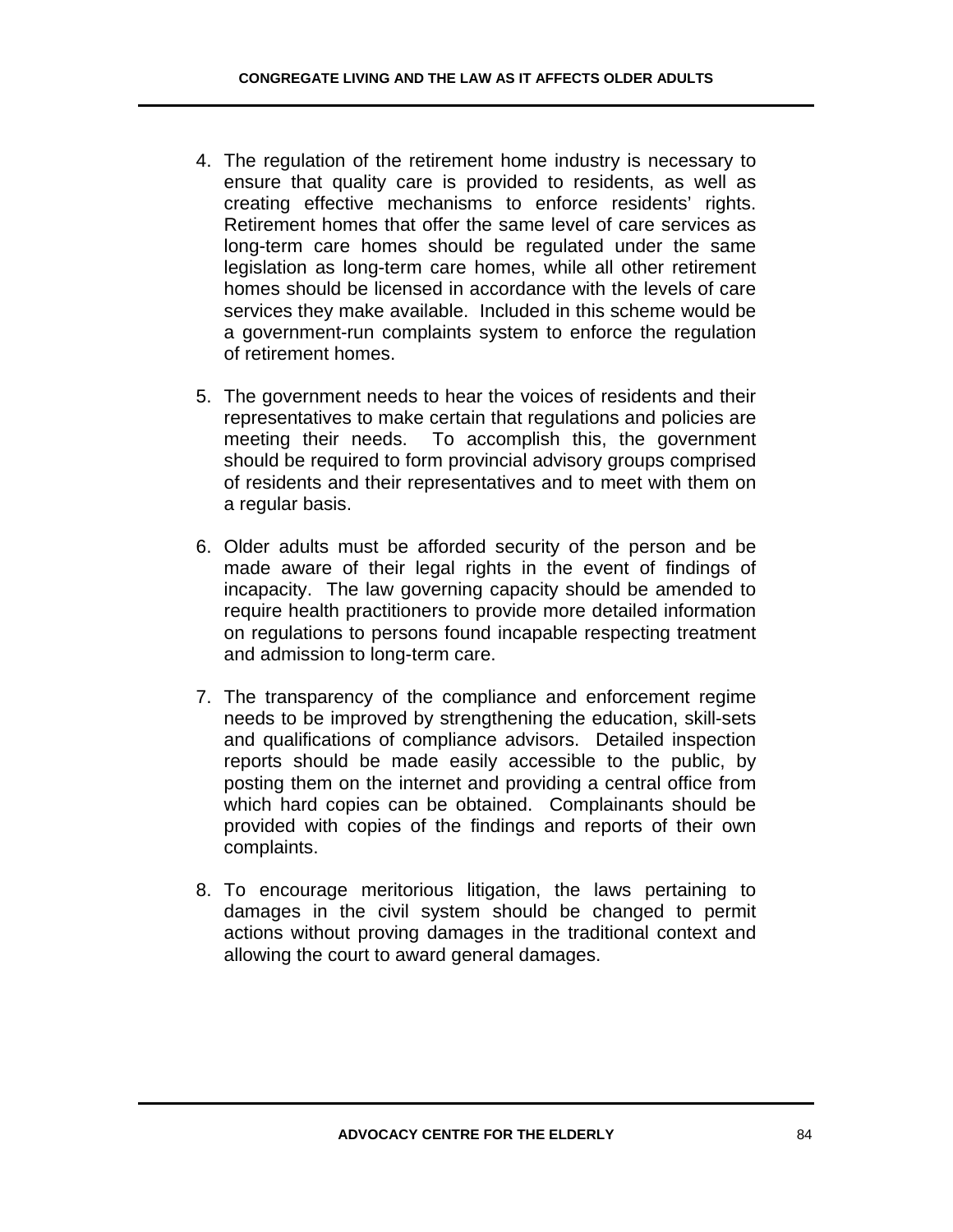### **Education**

First and foremost, we consistently heard from all stakeholders that they lacked awareness of residents' legal rights. Not only are these rights not known by the residents, their friends and family, but staff and management of the various congregate settings do not have a basic understanding of residents' rights. As a result, many policies and practices in congregate settings may either be created without reference to the law or based on a misinterpretation of the law.

Without this awareness of residents' rights by both seniors and service providers, residents are restricted in exercising their independence. The structure of congregate living settings often reinforces ageist stereotypes about older adults (e.g., all older adults in long-term care homes are sickly and incapable of making treatment decisions).

The lack of information about residents' rights, coupled with policies that fail to reflect these rights, limits the opportunities of older adults to participate in a meaningful way at both an individual and group level. In turn, this affects the security of residents, as the environment in which they live may be overly restrictive. Although the principle of security includes an element of protection, that protection and care must be balanced, as overprotection may be abusive.

As previously discussed in this paper, Ontario has good law but bad practice. One way to combat this phenomenon is to equip residents with accurate and accessible information on a regular basis. Armed with this information, residents are in a better position to exercise their rights and force "good practice."

We received several suggestions from stakeholders about ways in which to facilitate education and empower residents:

- Ensure hospital staff, especially discharge planners and social workers, are providing accurate information to older adults;
- Community Care Access Centres should be providing information about the rights and responsibilities of residents, substitute decision-makers and family members prior to admission to long-term care;
- Electronic resources, such as Youtube, should be utilized to provide information;
- Family Councils should take some responsibility for organizing information sessions about the rights and responsibilities of residents and family members;
- Standardized educational tools should be developed to save resources and to relay a consistent message;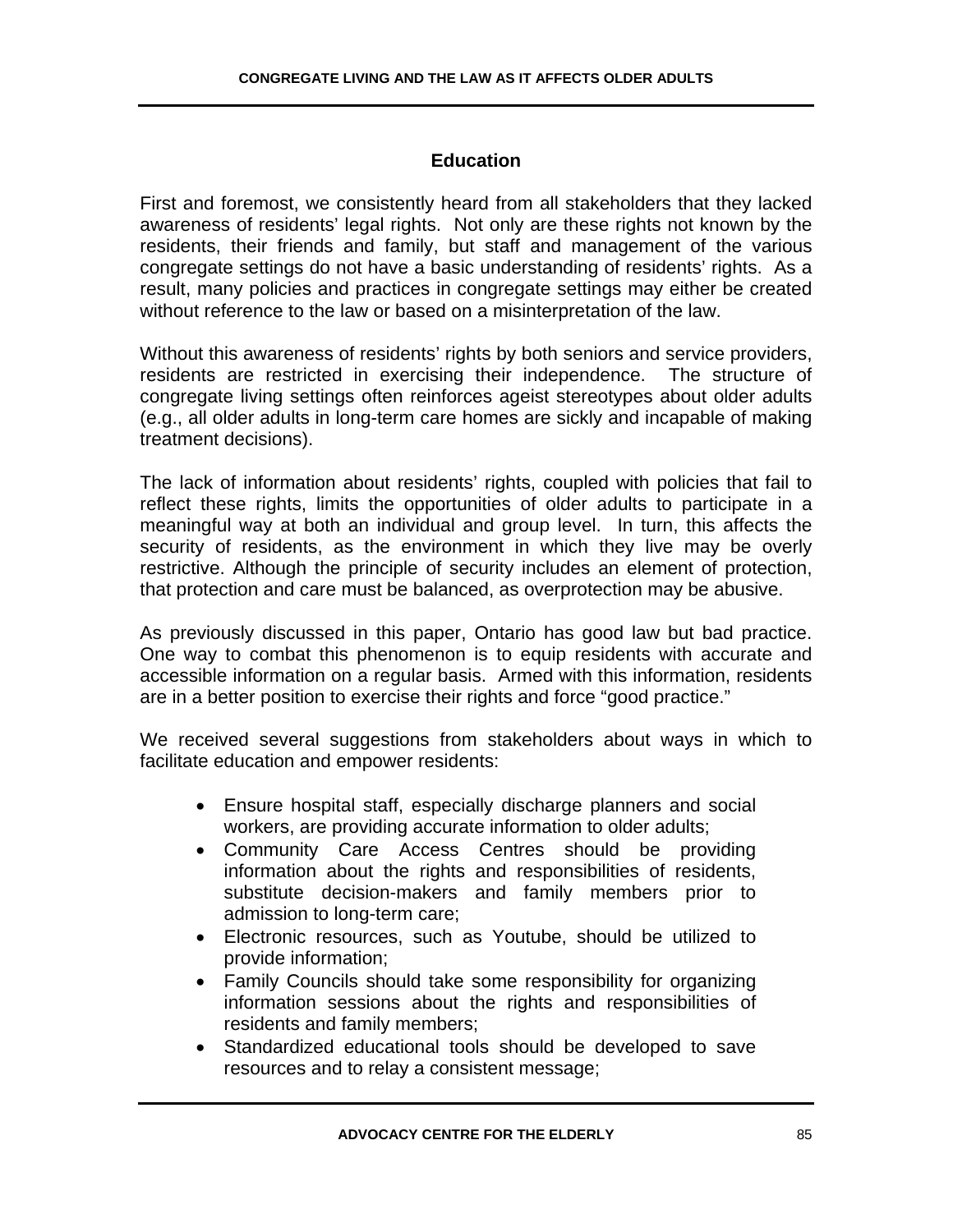- ACE should create more educational tools for residents and staff;
- Lobby law schools to offer elder law courses and expand their clinical programs to include elder law;
- Lawyers knowledgeable in the relevant areas of law should be retained to prepare and/or review educational tools;
- Information about the rights of older persons residing in hospitals should be posted in visible areas;
- Health professionals and health organizations should provide training in the area of residents' rights; and
- The educational requirements contained in the *Long-Term Care Homes Act, 2007* should be capitalized on. The Ministry of Health and Long-Term Care should develop specific educational programmes outlining the expectations in the area of training regarding residents' rights.

## ACE's Recommendations

The importance of education cannot be overstated: information is power. The source of many of the problems encountered in congregate settings is poor education and the lack of accurate information.

The most important principle that needs to be conveyed to all stakeholders is the fact that seniors are people. Older adults are presumed to be capable of making decisions, and they have the right to make foolish decisions, just as people living outside a congregate setting do. ACE is of the opinion that many staff members and some families do not understand that older adults are allowed to take risks or make foolish decisions. Educational resources need to emphasize that residents' rights are a two-way street: not only do they recognize the independence and autonomy of residents, but they protect staff from liability. For example, the fact that a capable resident is at risk of falling does not entitle staff to restrict the person from walking altogether. By resorting to unlawful actions to "protect" the resident, the staff violates the law.

ACE recommends the development of a standard curriculum, along with comprehensive training respecting residents' rights, for residents, families and staff of long-term care homes. Residents' rights information should be broadly interpreted to include information on related legal issues such as privacy rights, access to information, substitute decision-making and consent; it should not simply focus on long-term care home legal issues. The training should include segments on care issues that impact resident rights, such as dementia, mental capacity and care planning, as an understanding of this clinical information impacts the application of residents' rights. Long-term care home licensees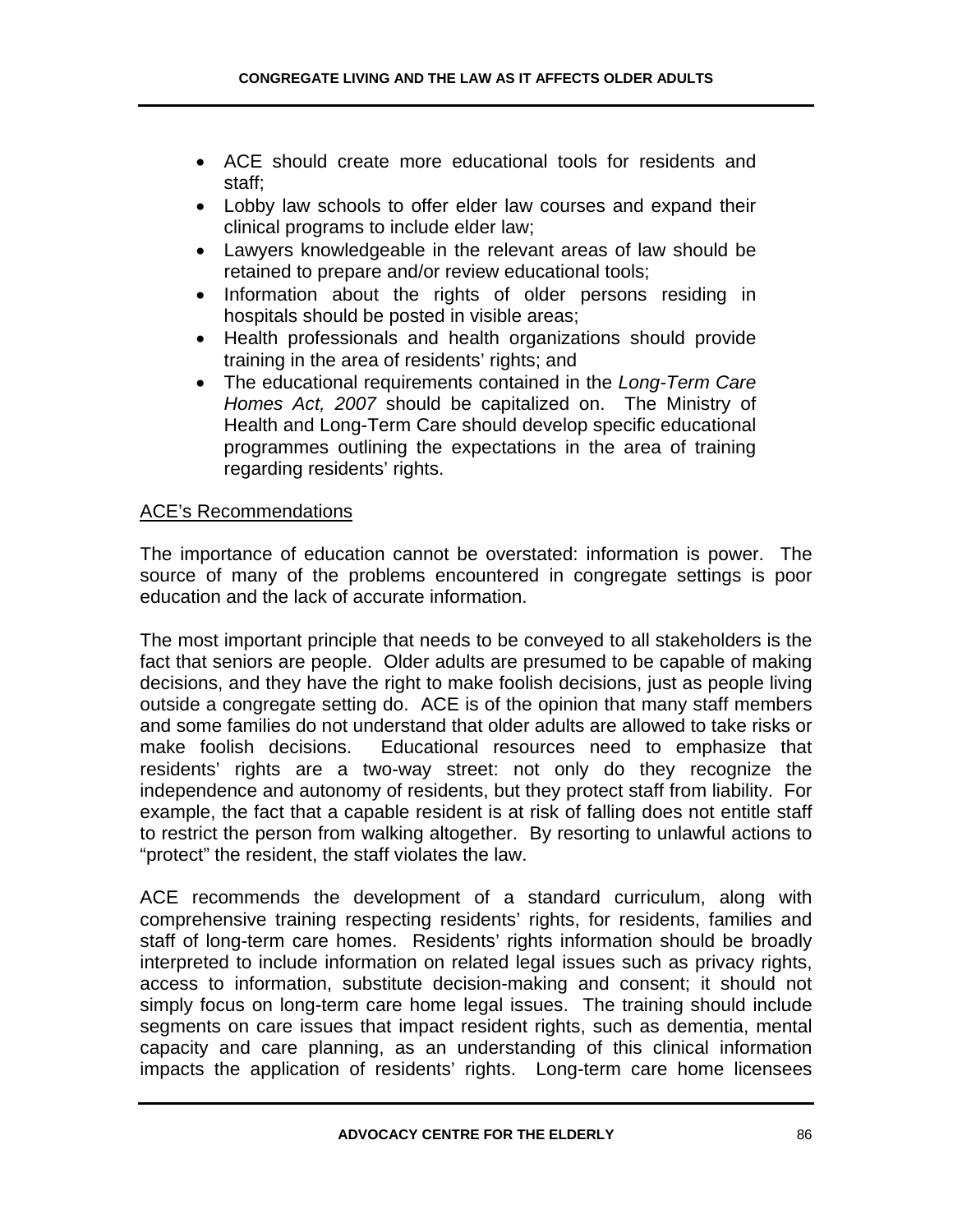should be obligated to provide and make available both training to staff and information to residents and their families about residents' rights pursuant to the *Long-Term Care Homes Act, 2007.* 

We believe the Ministry of Health and Long-Term Care should develop and design standardized training tools to ensure consistency, although this should be done in collaboration with ACE, industry stakeholders, Residents' Councils and Family Councils. This also has the benefit of not permitting any one player to selectively choose the information being relayed.

Education needs to be ongoing and held at times when individuals can properly process the information. Thus, there should be regular meetings provided by Residents' Councils, Family Councils and/or advocates for residents and families. These meetings would be voluntary so individuals could attend as frequently, or infrequently, as they please.

Similar education programs should be developed for retirement home tenants and staff, focusing on retirement home tenancy rights and obligations. ACE recommends that retirement homes offering the same levels of care as long-term care homes be subject to the provisions of the *Long-Term Care Homes Act, 2007*  (see pages 102 to 106 for a detailed explanation about ACE's proposal for the regulation of retirement homes) and, as such, the same educational programs as described above should be required. As ACE is also recommending provincial licensing of retirement homes that offer lesser levels of care services, similar education programs respecting tenants' rights for residents, families and staff of retirement homes should be developed by the Ministry responsible for licensing of those retirement homes. This should be done in collaboration with ACE, the industry and representatives of retirement home tenants. Licensed landlords of such retirement homes should be obligated to provide and make available this training to staff and information to tenants pursuant to the legislation governing retirement homes.

Professionals, such as physicians and lawyers, also need to be better educated about the rights of residents as they are gate-keepers of information. Thus, ACE recommends that medical schools revisit their curriculum to include more information about the laws pertaining to consent to treatment. Law schools should be encouraged to offer courses on elder law and consider developing clinical programs. An example of such a program is the Center for Excellence in Elder Law at Stetson Law School in Florida, which offers opportunities for specialized courses and research projects for students who wish to focus their studies on elder law.<sup>327</sup> The Law Society of Upper Canada and the legal profession should also provide more opportunities for continuing legal education respecting elder law.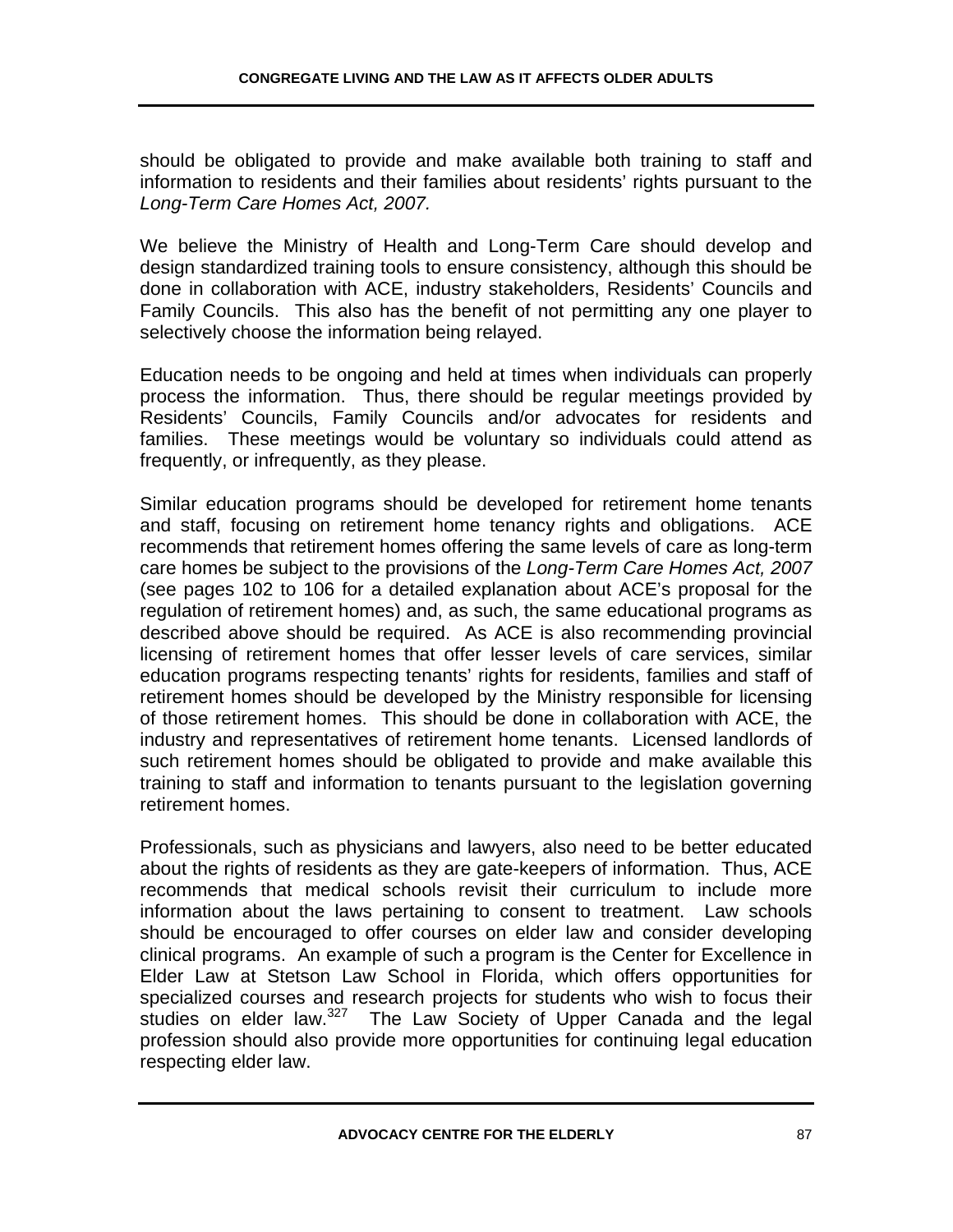Given the prevalence of paternalism and negative stereotyping, ACE is supportive of a general media campaign to combat myths and raise awareness about issues affecting older adults. As the majority of people do not think about the rights of residents living in congregate settings until it is time for themselves or a friend or family member to move into such an environment, ACE does not believe a media strategy directed at the rights of residents would be practical at this point in time. Nevertheless, issues which pertain to both areas should be incorporated into a public education campaign (e.g., the right to give informed consent to treatment, the presumption of capacity and the right for people to make their own choices).

## **The Health Care Commission**

Very often, people living in institutional settings are unable to speak for themselves. This may not be because they are mentally incapable of doing so, but rather, due to the circumstances in which they find themselves. For example, because of a medical condition, residents may rely heavily on their caregivers to assist in their activities of daily living. The resident may be afraid that if they speak up, they will lose their services or experience retaliation by the caregiver. In other instances, due to the isolation experienced in long-term care homes, residents may be unaware of their rights. Residents living in locked units are particularly vulnerable to potential injustices. The majority of residents in locked units rarely leave the unit: they eat their meals, complete their programming and see their doctors within the unit. Most residents in locked units do not have access to telephones and typically can only use the telephone at the nursing station with their permission. Thus, it is often very difficult, if not impossible, for these residents to seek outside assistance. Residents in both locked and unlocked units may accept questionable situations because they are unaware of alternatives or they feel powerless. In these instances, an advocate may be able to act on the person's behalf to seek change and protect the person's rights.

The concept of third party advocacy to assist individuals who may be vulnerable is not novel. In fact, the Ministry of Health and Long-Term Care itself recommended some form of third party advocacy for seniors in long-term care homes.<sup>328</sup> The Law Commission of Ontario's preliminary consultation revealed that a number of organizations recommended that the Law Commission "examine the desirability and feasibility of some type of individual advocacy for older adults. $"329$  For example, the Prevention of Senior Abuse Network – Simcoe County said: "Legislating the availability of Senior Advocates would alleviate some of the anxiety and help them navigate through often complex and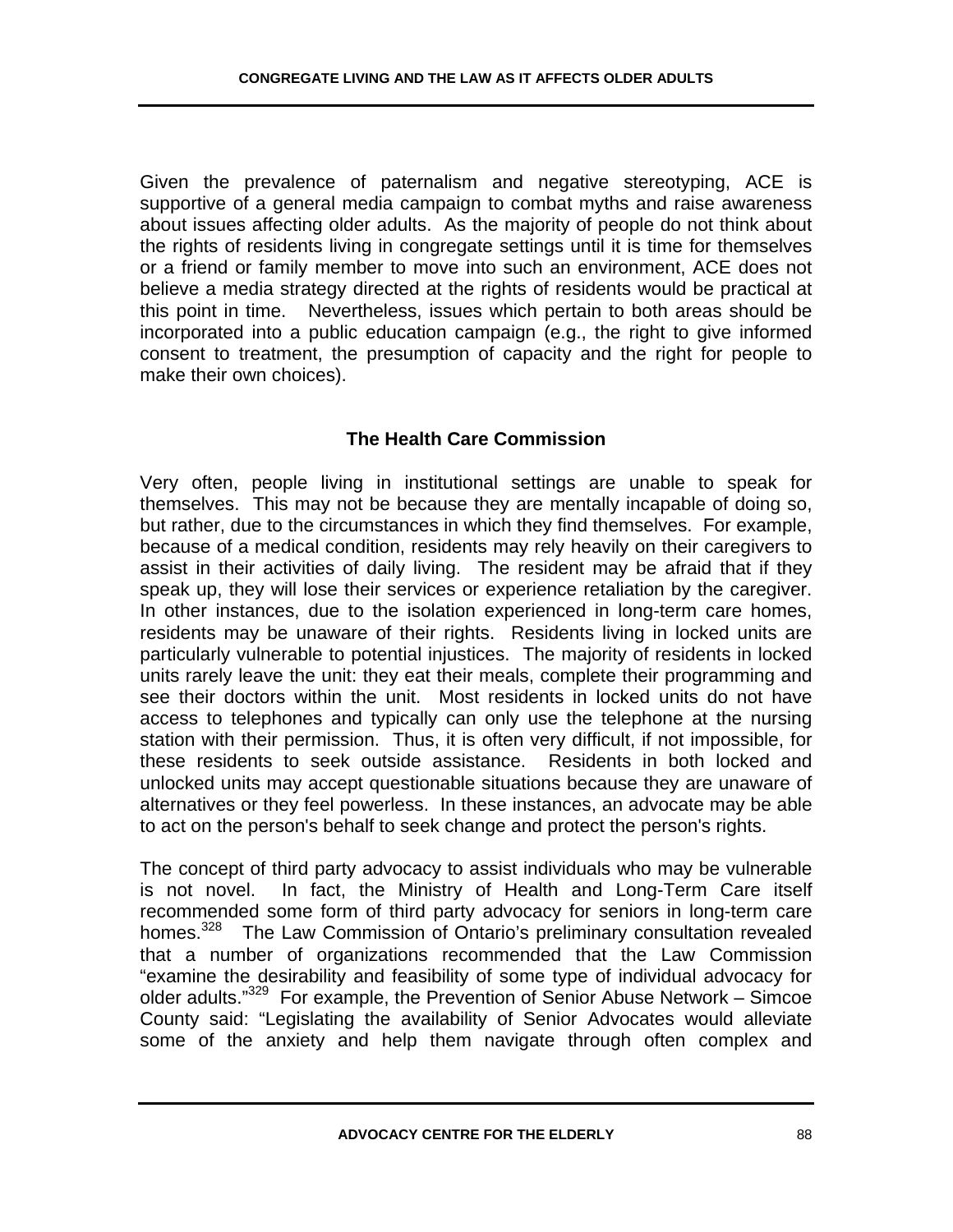intimidating systems."<sup>330</sup> The Ontario Network for the Prevention of Elder Abuse stated:

In order to secure and assert the rights of older adults, the system should establish a regulatory regime outside the civil service that will have its own director and devoted entirely to problems of elderly people…This regulator will ensure that the checks and balances are adequate and they are effectively enforced in a manner that is timely and that the assets of older adults are protected. $331$ 

Other countries have also commented on the need for advocacy for older adults, including the Office of Fair Trading in Wales:

The experience of groups who are involved with advocacy is that older people find complaints procedures more accessible when an advocate is working on their behalf. Advocacy allows them to make their voice heard more easily and they can enjoy support through difficult situations they may not otherwise have had the confidence or ability to address. Advocacy can also prevent complaints from escalating by providing a source of mediation between the care home and resident, ultimately resolving issues more quickly to everyone's benefit. By actively demonstrating that they promote and encourage the use of advocates by residents, care homes could develop an advantage over other homes less keen to do  $SO<sup>332</sup>$ 

This section of the paper will define advocacy and explain the different types of advocacy before briefly discussing Ontario's defunct Advocacy Commission. Finally, ACE will put forward its proposal to establish an independent Health Care Commission with health care advocates who will perform both individual and systemic advocacy.

#### What is Advocacy?

Advocacy is defined in the *Oxford English Dictionary* as "the function of an advocate; the work of advocating; pleading for or supporting."333Advocacy has also been defined as "an activity which involves taking up the case of an individual or group of individuals as speaking on their behalf to ensure that their rights are respected and their needs are met."334

Individual or instructed advocacy simply means acting on behalf of an individual. The advocate is instructed directly by the individual or the appropriate substitute if the person is incapable. Systemic advocacy is advocacy on behalf of a group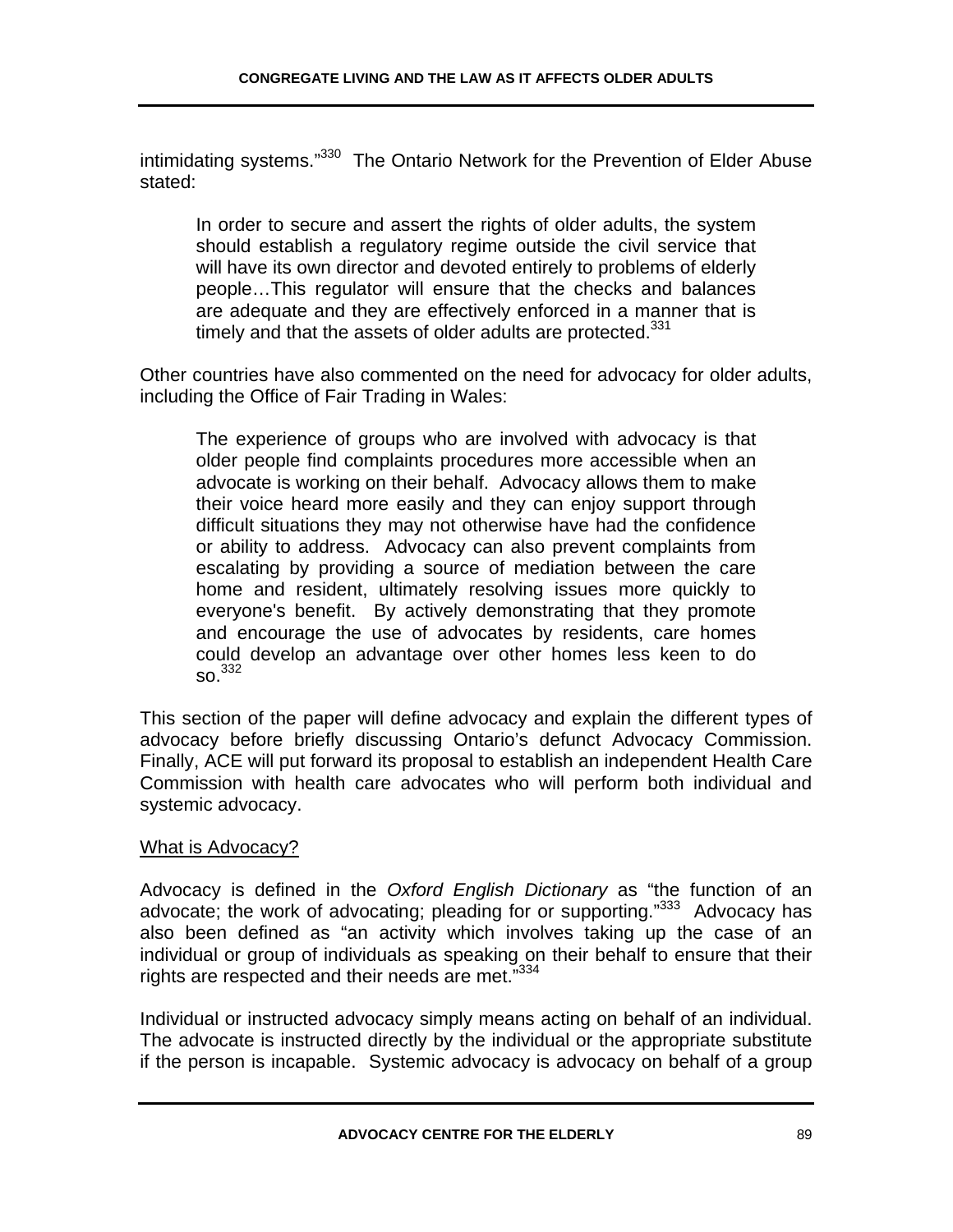of people with the same or similar interests and can include such activities as seeking changes to policies or legislation. Acting on behalf of an individual or group, in the best interests of those involved, when it is without instructions from anyone, is non-instructed advocacy.

#### The Advocacy Commission

In 1987, a government document known as the O'Sullivan Report concluded that advocacy was needed in Ontario. Two of its major findings were as follows:

The concept of "vulnerability" can create a need for advocacy as the vulnerable are often dependent on others which will leave them susceptible to abuse, neglect or abandonment. Institutionalization creates vulnerability by eroding a patient's last resident's rights to self determination and independence.<sup>335</sup>

The New Democratic Party government subsequently passed the *Advocacy Act* in 1992. In addition to increasing the number of mandatory rights advice situations to 29 (there are currently only eight situations), this legislation established a formal system of advocacy by creating an Advocacy Commission where employees would act as advocates for vulnerable people, either individually or collectively. The *Advocacy Act* was intended to cover an estimated 600,000 adult residents of Ontario who experienced either moderate or severe mental or physical disabilities and found it difficult, or were unable to, express or act on their wishes or to ascertain or exercise their rights.<sup>336</sup>

The Advocacy Commission was an independent body which administered the legislation. A majority of the members of the Commission were persons who either were, or had been, vulnerable. Selection of the members involved a complex community consultation process for nine of the members while the remaining four members were appointed directly by the Minister.<sup>337</sup> The advocates were Schedule III employees, meaning they had no direct links to the permanent civil service.<sup>338</sup>

Regrettably, the Advocacy Commission ultimately failed and the legislation was repealed by the succeeding Conservative government led by Mike Harris. It is important to review why the Advocacy Commission did not succeed so that ACE's proposal does not duplicate their mistakes. Ernie Lightman and Uri Aviram studied the Advocacy Commission and arrived at the following conclusions about its failure:

We argue that the demise of the *Advocacy Act* in Ontario resulted in part from the government's attempts to do too much. The coalition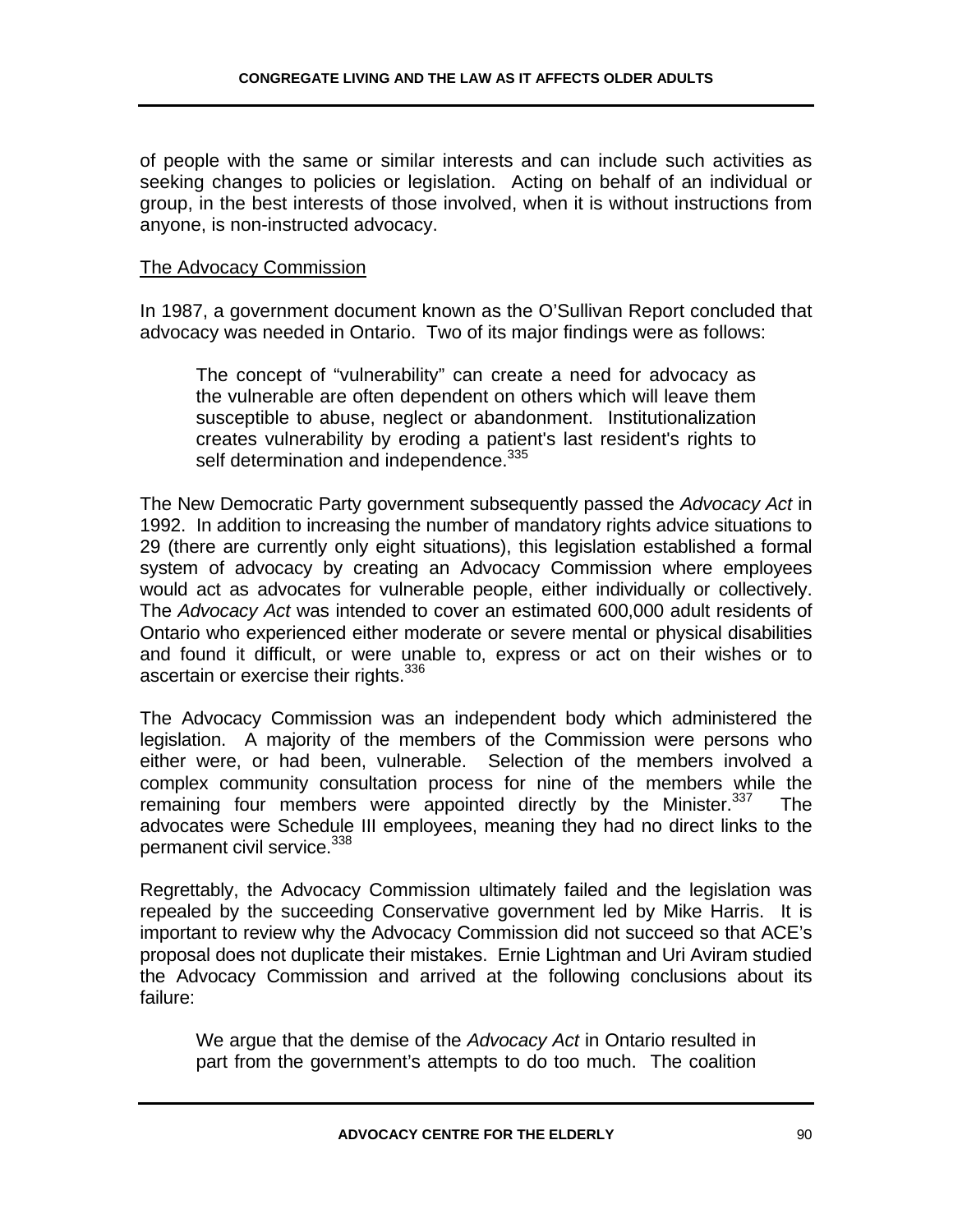that initially promoted the law tried to achieve too much in the legislation, beyond the capacity of the social, organizational, professional and political environment to absorb it. We also suggest in this paper that the government acted too late. Even if certain aspects of the legislation might have had a chance of long-term survival in some form, the government was too late in starting the implementation process of the law. The administrative, bureaucratic, and political processes associated with the passage of the bill were cumbersome and even sloppy, to the point that the legislation was present through the government's entire five-year term. Although the act received final reading in the legislature and royal assent in December 1992, it was not ultimately proclaimed until April 1995, only months before the next election, which the incumbents were certain to lose. As a result, the act never really had a chance to garner public support and show what it could do. The combined effect of "too much" and "too late" were more than a government that held limited popular support could accommodate within a deteriorating economic environment.<sup>339</sup>

The legislation was also criticized for its potentially intrusive nature. Advocates were permitted to enter private residences, on occasion, without a search warrant. The concept of uninstructed advocacy was controversial as it was unclear "who had the right to make what interpretations about the wishes of consumers who could not express themselves clearly."<sup>340</sup>

After the repeal of the *Advocacy Act*, the Conservative government commented that it was minimizing the role of government in people's lives and putting decisionmaking "back where it belongs, in the hands of individuals and their families."<sup>341</sup> Evidently, the Harris government was excluding those residents who were unable to self-advocate or did not have any friends or families to advocate on their behalf from having a role to play.

#### Stakeholder Feedback

Throughout our focus groups with residents and families of long-term care homes, ACE consistently heard that some form of third-party advocacy where advocates went directly to the homes to meet with residents would be beneficial. Many residents stated they were afraid to voice their concerns for fear of retribution or being labelled a troublemaker. A number of residents complained that their concerns were ignored until a family member became involved. Several family members explained that they were only able to notice and prevent problems if they were at the home on a daily or regular basis.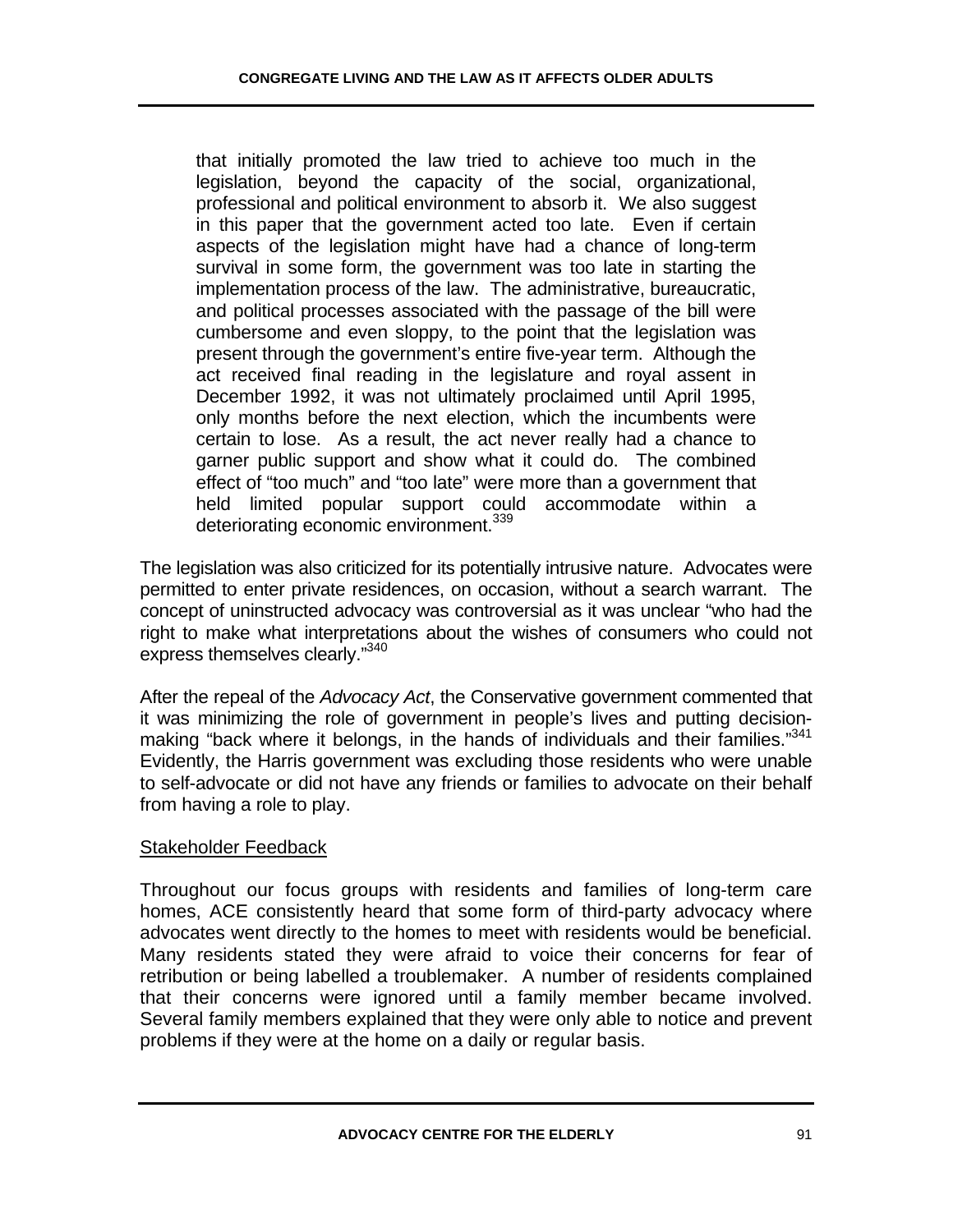One Family Council proposed that each home be required to appoint a Rights Officer who would be responsible for: (1) ensuring that the home has policies and procedures which complied with the legislation regarding the Residents' Bill of Rights; (2) ensuring that the Bill of Rights was promoted, distributed and carried out; (3) educating staff about the Bill of Rights; and (4) answering questions about the Bill of Rights from residents, staff, families and persons of importance to the resident. The Family Council also supported the appointment of a Seniors' Ombudsman.

As many long-term care home residents moved directly to a long-term care home from hospital, or previously stayed in a rehabilitation unit or other hospital-based unit, several stakeholders commented about problems experienced by older adults in hospitals. For example, patients are often not provided with accurate information about their health care options (e.g., first available bed policies). Further, it is very difficult for patients to navigate hospital rules and policies regarding admission to specialized units, such as complex continuing care and rehabilitation. Although social workers or hospital patient representatives are supposed to assist patients, they are often overworked or constrained by hospital administrations which attempt to limit the numbers of patients utilizing expensive health care beds to meet budget limitations. Social workers and hospital patient representatives are also paid employees of the hospitals and as such, often feel obligated to follow and enforce hospital policy or risk jeopardizing their employment, even if they believe that the policies conflict with patients' rights.

While the seniors groups with whom we consulted were supportive of independent advocates, industry stakeholders had some reservations about this approach. First, they disliked the terms "advocate" or "advocacy" because they felt it had an adversarial or confrontational connotation. Second, they felt that if advocates only visited homes periodically, they would not have a comprehensive understanding of the situation in the home but merely a snapshot. Third, they were of the opinion that advocacy services would duplicate the new compliance regime under the *Long-Term Care Homes Act*, where inspectors will be expected to speak directly with residents and families. Fourth, they felt that the staff at long-term care homes needed their own advocate.

## ACE's Recommendation: The Health Care Commission

ACE believes that the provincial government should establish an independent Health Care Commission to support patients in hospitals, residents of long-term care homes and residents of licensed retirement homes regulated under the long-term care home legislation. $342$  ACE also feels that the Health Care Commission's mandate should include access to home care services in the community but it is beyond the scope of this paper to discuss this issue. The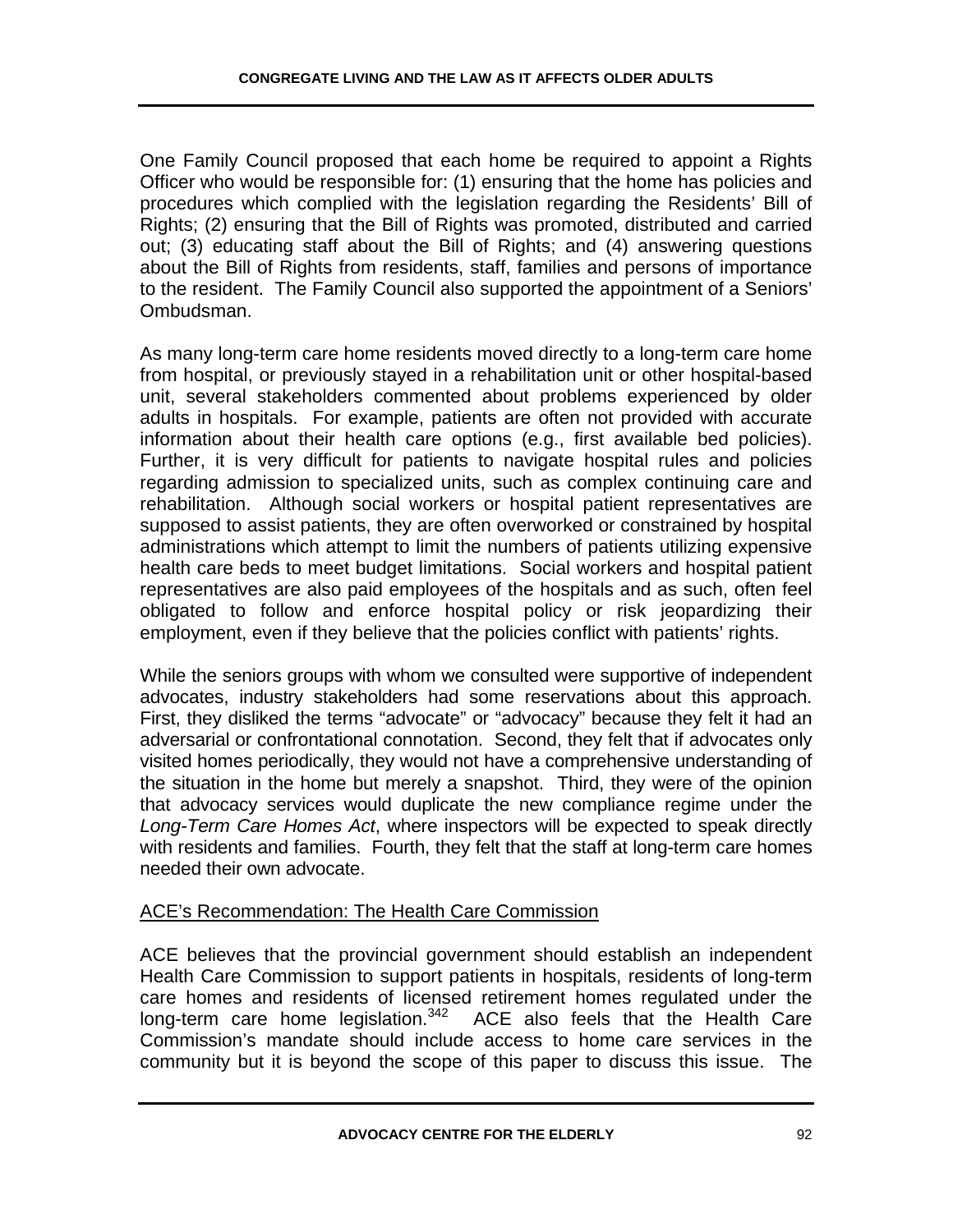Health Care Commission would be responsible for rights education, independent advocacy and systemic advocacy in health care settings.

In researching the various jurisdictions, we did not find one which had an overarching Health Care Commission with the responsibilities which we are proposing. Some models did provide support but we suggest that they do not go far enough.

British Columbia has the Office of the Assisted Living Registrar. This body takes complaints from residents of assisted living facilities but it has no role in complaints about community care facilities. The Registrar is not an advocate for residents but an educator, mediator and licensor of assisted living facilities. The fact that one of its mandates is to "mediate" issues is contrary to our proposal for the Health Care Commission.

Alberta has the *Protection for Persons in Care Act* but it is also limited. It does not investigate any complaints from private operators nor does it provide advocacy services. Investigation reports are submitted to Alberta Seniors and Community Supports who makes a determination about what action, if any, will be taken. Sanctions can only be levied in those cases involving "intent" to abuse persons in care, thereby omitting situations where abuse, although not intentional, should not have occurred. Alberta also has a Health Facilities Review Committee which has an extremely narrow mandate. Complaints are often not thoroughly reviewed due to issues of consent. Moreover, any type of systemic investigation by the Health Facilities Review Committee appears to be prohibited.

Wales is the only jurisdiction which has an Older Person's Commissioner. This office is independent of the Crown and has a broad mandate to ensure the protection of vulnerable older adults. While the Commissioner has investigative authority and can review public bodies of all types of determine whether they meet the needs of older persons, her involvement in individual claims is limited to cases of general relevance, even if there is no other body which can deal with the problem.

Finally, New South Wales in Australia has several bodies which deal with health care complaints. First, the Health Care Complaints Commission, an independent body, can accept and investigate complaints about any health service provider in the state. Second, the Aged Care Complaints Investigation Scheme has authority to investigate complaints and direct the service provider to take action. Unfortunately, as with the complaints investigation scheme in Ontario, the substantiation of complaints is difficult without indisputable evidence. A third investigative body, called the Aged Care Commissioner, was established in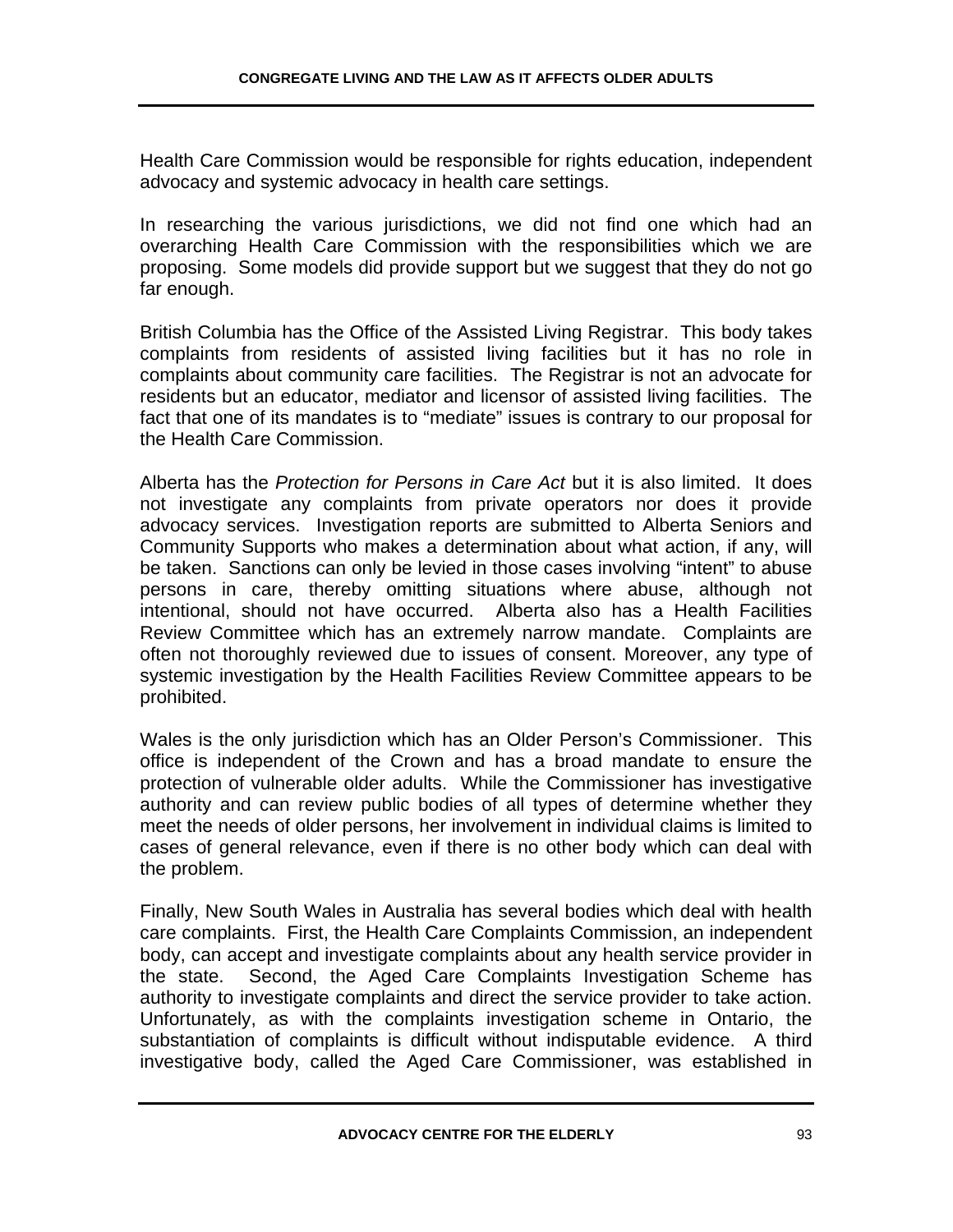response to complaints about the Aged Care Complaints Investigation Scheme. The Commissioner may review the conduct of the Aged Care Complaints Investigation Scheme and examine issues of her own initiative. However, the limited scope and non-binding authority of this body is less than ideal.

Each state in Australia has an Aged Advocacy Agency which provides free and confidential advocacy services to older adults. Further, a community visitor's scheme provides funding for visits to residents living in care, which provides support and a watchful eye for those who may not have any other support.

In the United States, each state has a Long-Term Care Ombudsman. We suggest that this system is more similar to an advocacy model than the classical Ombudsman which we have in Canada. The efficacy of each Ombudsman program differs from state to state and most programs heavily rely on volunteers.

Looking at these models from other jurisdictions, while each has its interesting aspects, none completely meets the requirements as identified in this project.

ACE does not support the creation of a specialized Seniors' Advocate. While some jurisdictions, such as Wales and Australia, have limited their services to older adults, we do not believe this is the correct approach. We discourage a framework based on the perception that older adults lack capacity and need protection. Simply stated, older adults are people. ACE believes that all people navigating the health care system could benefit from the services of an advocate, regardless of age. We want to move away from ageist stereotyping towards a rights-based approach. Moreover, as there is no generally accepted definition of an older person, younger individuals residing in long-term care homes or in hospital would be precluded from obtaining assistance from a Seniors' Advocate. For example, while many of the issues experienced in long-term care will be almost exclusively faced by elderly persons, this is not universal. The minimum age for residents in long-term care homes can be as young as 18 years of age, and it would not make sense to restrict their access to advocates on this artificial basis.<sup>343</sup> Given the lack of supportive housing, many retirement homes have also become home to younger disabled persons who should also be able to access this service.

ACE envisions a structure for the Health Care Commission similar to the Office of the Provincial Advocate for Children and Youth. According to the *Provincial Advocate for Children and Youth Act*, the Provincial Advocate is an independent officer of the Legislature whose purpose is to: provide an independent voice for children and youth; encourage communication between children and families and service providers; and educate children, youth and their caregivers regarding the rights of children.  $344$  Advocates receive and respond to concerns from children,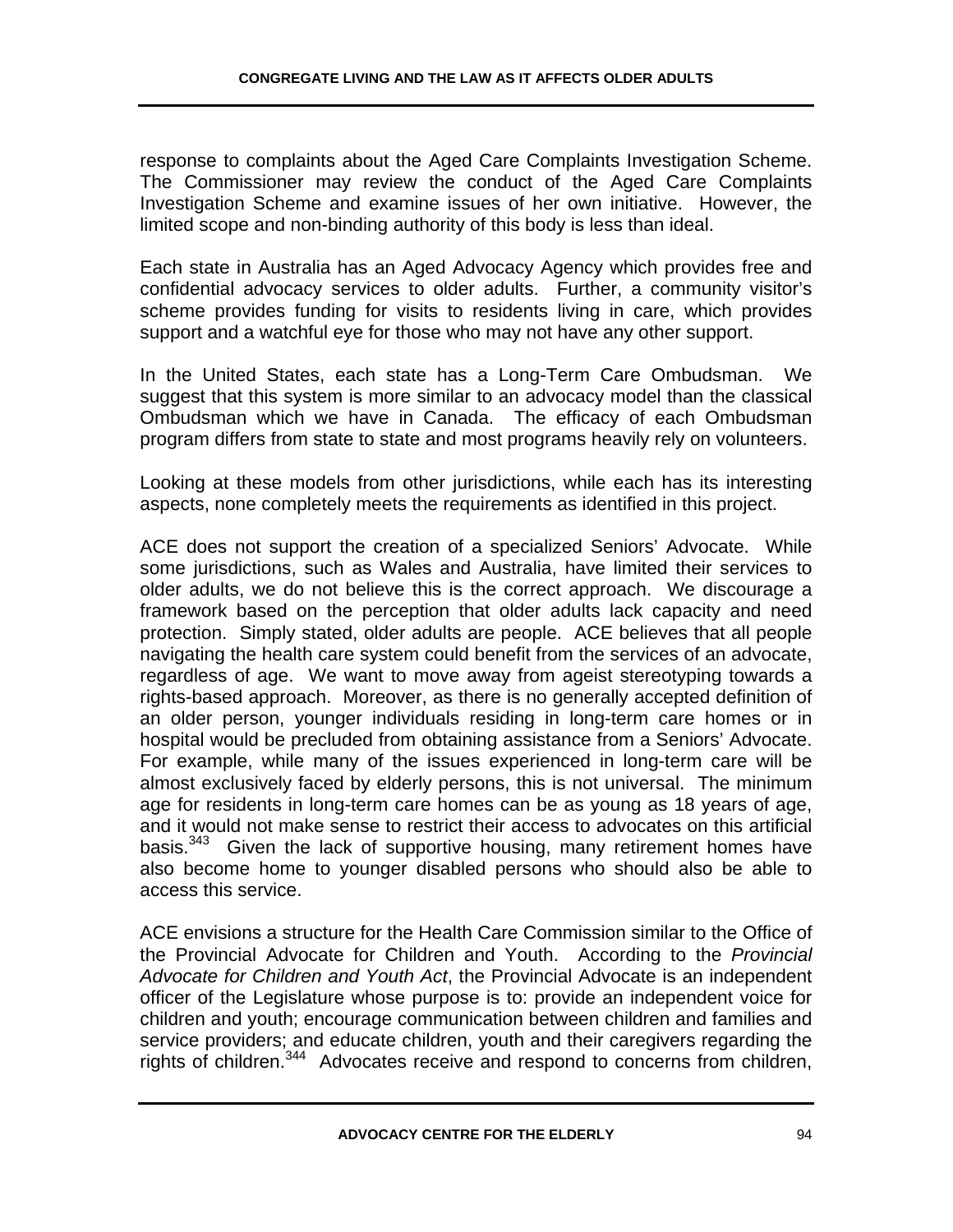youth and families who are seeking or receiving services under the *Education Act* and the *Child and Family Services Act*. 345 The Provincial Advocate is also able to: identify systemic problems involving children; conduct reviews and provide education and advice on the issue of advocacy and the rights of children.<sup>346</sup> The Provincial Advocate is obligated to present a written report about the office's activities and finances, as well as whatever he or she considers appropriate, to the Speaker of the Legislative Assembly on an annual basis.<sup>347</sup>

The Health Care Commission should also be an independent office of the Legislature to reduce any conflicts of interest. The organization would be lead by a Provincial Health Care Advocate who has significant experience in the areas of health and social justice and who does not have any financial affiliations with the hospital, long-term care and retirement home industries. The Provincial Health Care Advocate would be responsible for the oversight of health care advocates working in hospitals, long-term care homes and retirement homes providing a particular level of care. Based on the information provided by the individual advocates, the Provincial Health Care Advocate would perform systemic advocacy. Finally, the Provincial Health Care Advocate would publish annual reports for the Speaker of the Legislative Assembly, in addition to any other reports for the public that he or she felt was necessary.

Due to the fact that hospital patients and long-term care residents often have limited mobility or are unable to leave the facility, ACE believes it is imperative that advocacy services be provided directly to individuals where they are situated. ACE appreciates that it would not be economically feasible to have fulltime Health Care Advocates in each hospital, licensed retirement home providing a particular level of care or long-term care home located across the province. We suggest that an advocate be assigned a geographic area where they are responsible for a certain number of smaller hospitals and homes. The advocate would then visit the hospital or home on a regular basis (e.g., biweekly, monthly or as needed due to the circumstances of residents). A full-time advocate should be assigned to larger hospitals due to the size and constant turnover of patients.

In terms of the qualifications of Health Care Advocates, they should possess a university degree, in addition to other skills, such as experience in social justice, advocacy, conflict resolution and the advancement of human rights. It is not intended that advocates be lawyers, although lawyers are not precluded from being advocates. It will be integral, however, for the Health Care Commission to retain legal counsel to provide necessary legal advice to the organization. Further, the advocates must be employees, not volunteers. While many jurisdictions use volunteers for this purpose, we do not believe this is appropriate for a number of reasons. First, the dedication and retention of volunteers is difficult to maintain. Many volunteers start with great enthusiasm but it later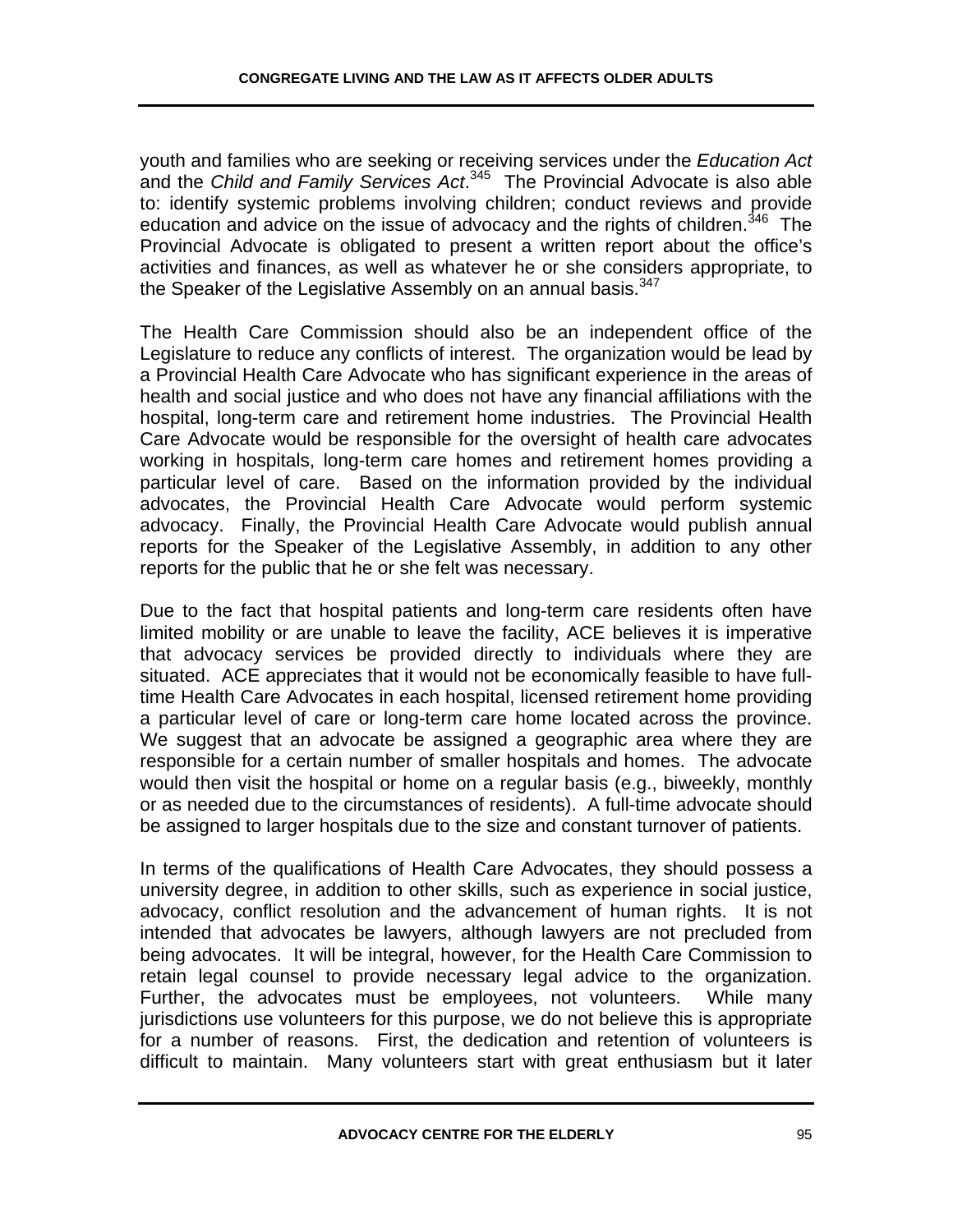fades. Second, volunteers cannot always be relied upon to perform tasks on an ongoing basis as other obligations in their lives may take priority. Finally, individuals providing advocacy services should receive appropriate remuneration commensurate with the importance of their work. ACE wants advocates to be well-educated in their area of expertise, who are dependable and can bring a wealth of knowledge and experience to their position. We believe this can only occur with paid advocates.

A key component of the work of the advocates would be education. For instance, advocates could provide information sessions for residents, families, staff and management, in addition to working with Residents' and Family Councils to design and disseminate information.

It is important to draw attention to what ACE perceives as the main principles underlying individual advocacy:

- The advocate should respect the individual as an autonomous being;
- The relationship between an advocate and a client is voluntary and consensual;
- The substitution of the advocate's own view with the "best interests" of the client in unacceptable;
- The advocate should empower the person being assisted and support self-advocacy;
- The advocate should follow the instructions of the person being assisted. It is not the role of the advocate to impose the advocate's own values or goals upon the client;
- The advocate should try to resolve issues in the least adversarial and intrusive manner possible by attempting to be non-adversarial in dealing with other parties and using the least intrusive methods possible to resolve issues; and
- The advocate must maintain confidentiality.

The advocate should assume that the person is competent to give instructions unless the advocate has reason to believe otherwise. However, in some cases, a person may be incapable of giving instructions. Where a person is not capable of giving instructions on the issue at hand, the advocate may take instructions from the substitute-decision maker. The advocate must always remember that they are still acting on behalf of the client, not the substitute decision-maker. Where the advocate suspects that the instructions given by the substitute decision-maker are not what the client would have wanted, the advocate must weigh the matter carefully. Where they believe the substitute decision-maker is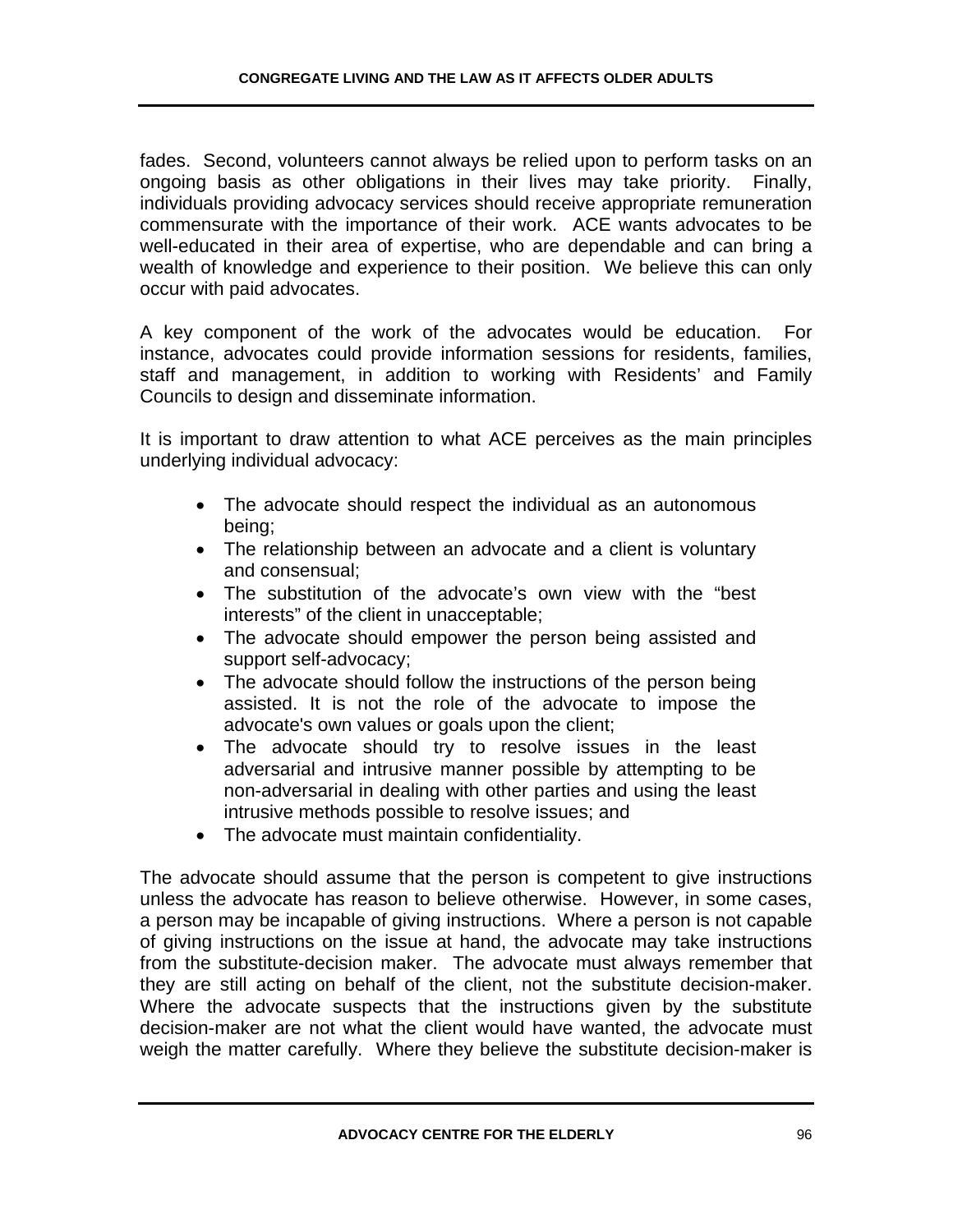not acting appropriately, the advocate should stop following the substitute decision-maker's instructions.

The issue of non-instructed advocacy tends to be contentious because the advocate might substitute their subjective beliefs for those of the resident or intervene in a situation without a full understanding of the individual's unique circumstances and care needs. Alternatively, unbeknownst to the health advocate, there may be a reasonable explanation as to why a resident is being treated in a particular way.

Having said that, non-verbal and incapable residents are the people who are at the greatest risk of having their rights trampled. The work of the local Health Care Advocates with this population would be systemic in nature to avoid the pitfalls associated with traditional non-instructed advocacy. If advocates became aware of systemic problems, they would collect statistics and provide information to the Provincial Health Care Advocate who would then publish reports to expose these issues. If the advocate determines that an incapable resident requires immediate assistance, they could make referrals to the appropriate services, such as:

- Invoking section 25(1) of the *Nursing Homes Act* which requires non-residents who have reasonable grounds to suspect that a resident has suffered or may suffer harm as a result of unlawful conduct, improper or incompetent treatment or care or neglect, to immediately report the suspicion and the information upon which it is based to the Director at the Ministry of Health and Long-Term Care;
- Calling the ACTION Line and/or a compliance advisor;
- Contacting the Office of the Public Guardian and Trustee as sections 27 and 62 of the *Substitute Decisions Act* mandates the Public Guardian and Trustee to investigate allegations that persons incapable of managing their property or personal care are experiencing or may experience serious adverse effects; and
- Notifying the police.

Opponents of the Health Care Commission in long-term care homes might argue that it is replicating the work of the Ontario Health Quality Council (which will soon be reporting on the quality of care in individual homes). However, the work of Health Care Commission can be differentiated because it is providing direct advocacy to individual complainants while the Ontario Health Quality Council is studying the quality of the entire long-term care home sector.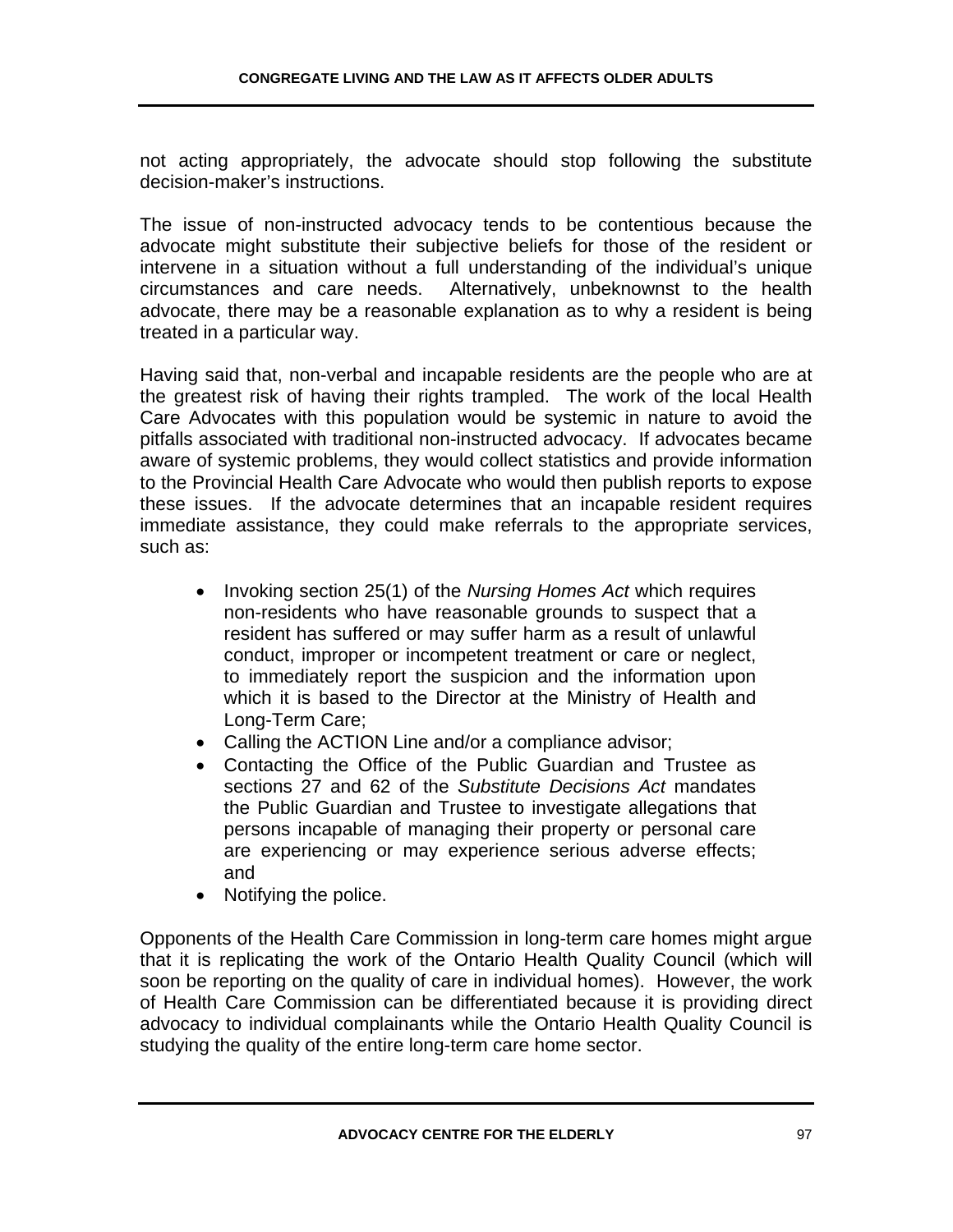Others may contend that a Health Care Commission would duplicate the Office of the Long-Term Care Homes Resident and Family Adviser. Section 37 of the *Long-Term Care Homes Act, 2007* says the Ministry "may" establish such an Office to: assist and provide information to residents, families and others; advise the Minister; and other duties as assigned or stipulated in the regulations. To date, very little is known about this Office. The government, to our knowledge, has not released any information with respect to its plans for the Office. In fact, the government is not even required to establish such an entity, as the wording of the statute is permissive, not mandatory. Even if the Ministry did establish this Office, ACE stresses that its purpose is not to provide advocacy. Further, it is not independent as it exists at the pleasure of the Minister, who could cease its operations if he or she felt threatened by the Office.

It might be argued by critics of the Health Care Commission that such an entity is an attempt to revive the Advocacy Commission. ACE contends that the Health Care Commission has a narrower mandate, focusing on providing advocacy services to those individuals who are interacting with the health care system. The Advocacy Commission, in contrast, was not limited to health care but had the authority to help any "individual vulnerable persons express and act on their wishes, ascertain and exercise their rights, speak on their own behalf, engage in mutual aid and form organizations to advance their interests."<sup>348</sup>

Industry stakeholders claim that a Health Care Commission would be unnecessary due to the transformed compliance regime under the *Long-Term Care Homes Act, 2007*. ACE disagrees because the new system is not about individual or systemic advocacy but ensuring compliance with the legislation. During our focus groups, residents and families continued to complain about a lack of knowledge about their rights and their inability to have their rights enforced. While we agree that the new legislation contains more rights, it still lacks a mechanism for residents and their families to have these rights enforced. This is where the Health Care Commission would play a vital role in assisting people in ensuring these rights are protected.

Although some stakeholders disliked the moniker "advocate," we feel it is appropriate because it accurately reflects the nature of the work. Suggested titles, such as "communicator" or "representative," do not adequately express the significance of the health care advocate's role.

ACE's recommendation to create a Health Care Commission is consistent with a principled framework for the law as it affects older adults. Advocacy is crucial to the dignity of residents living in congregate settings as it affirms their importance as human beings while recognizing that they may need some assistance in realizing their rights. It promotes participation by allowing older adults to be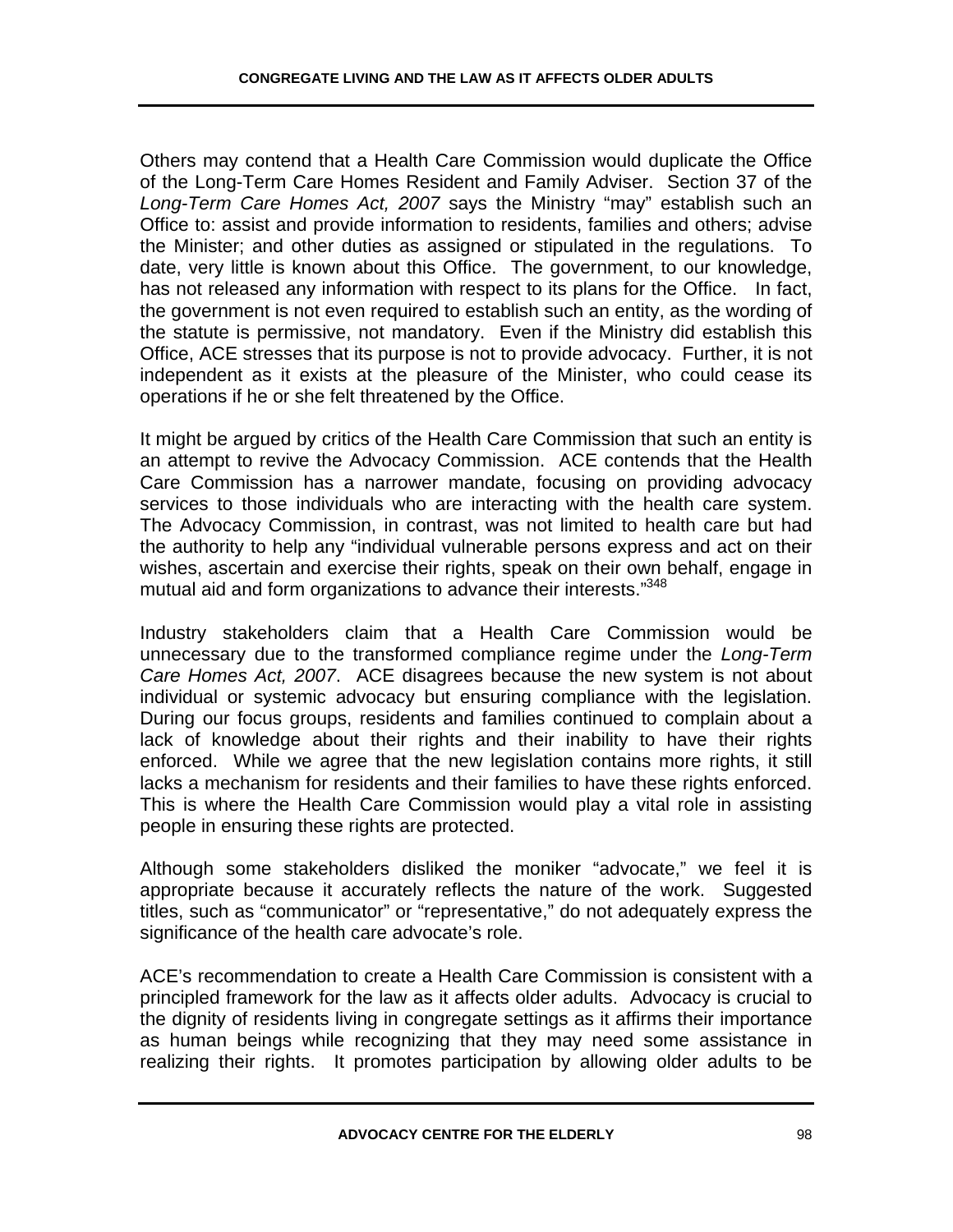consulted by Health Care Advocates on issues affecting them on an individual level. One of the goals of the Health Care Commission is to give seniors the necessary tools to assert their rights and enhance their capacity for independence. Respect for diversity is also fostered by advocacy as individual advocacy can be tailored to meet the unique needs of the resident in resolving their concerns without taking a "one size fits all approach."

# **Ombudsman**

Various jurisdictions around the world authorize an Ombudsman, or comparable body, to be an office of last resort respecting complaints in hospitals and longterm care homes. The Ombudsmen of several Canadian provinces have such authority while the Welsh have an Older People's Commissioner for Wales and the Americans have a Long-Term Care Ombudsman Program.

## The Role of an Ombudsman

According to the Forum of Canadian Ombudsman:

An ombudsman is an independent, objective investigator of people's complaints against government agencies and other organizations, both public and private sectors. After a fair, thorough review, the ombudsman decides if the complaint is justified and makes recommendations to the organization in order to resolve the problem.<sup>349</sup>

The Forum of Canadian Ombudsman identifies the two most common types of ombudsman in Canada as legislative or classical ombudsman (established by statute and who can report findings and recommendations to ministers or the legislature) and executive ombudsman (able to report only to the head of the organization whom they investigate, such as government departments or businesses).<sup>350</sup> The ensuing discussion will be limited to legislative ombudsmen.

Ombudsmen are generally an office of last resort after all other options have been exhausted. According to one author, ombudsmen generally have the following powers and protections:

- Unimpeded access to information;
- Protection of the confidentiality of the proceedings in order to facilitate co-operation throughout the investigation;
- Protection against the use of their evidence in subsequent proceedings;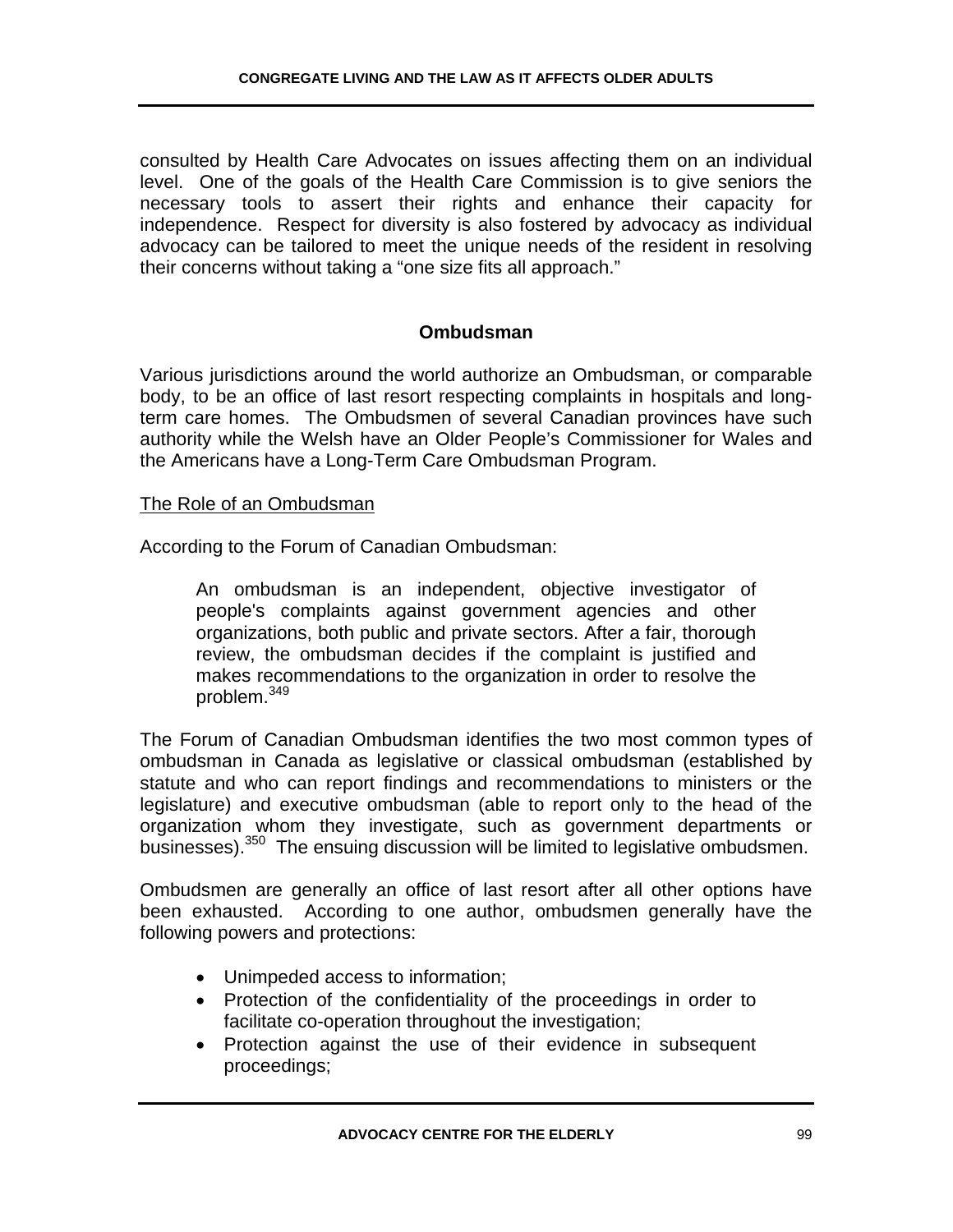- Immunity from prosecution for anything done in good faith while exercising their duties; and
- The right to require information or documents, as well as examine any relevant person on oath.<sup>351</sup>

Proponents of ombudsmen argue they are successful because:

- Their independence is unquestioned;
- While following the rules of natural justice, the procedures of the ombudsmen are informal, inquisitorial and non-adversarial;
- Legal representation is not necessary; and
- The service provided is free and (unlike the court system) there is no risk to the complainant of having to pay the other party's costs if the complaint is not upheld.<sup>352</sup>

In Ontario, and the majority of other jurisdictions studied in this report, the Ombudsman does not have the power to enforce compliance with any recommendations, so persuasion must be utilized. In the words of Andre Marin, Ontario's Ombudsman:

The reality of our work is that, academically, we are paper tigers. On paper, most ombudsmen have no power. I can't punish anyone for wrongdoing or force anyone to accept my recommendations. My Office's only power is that of moral suasion. To exercise that power, two things are essential: I have to be right, and I have to have the public on my side. $353$ 

Common criticisms levied against ombudsmen include the following:

- The operation of an ombudsman's office is expensive;
- Vulnerability to marginalization, under-funding and overmanagement by the powers from which it is meant to protect the citizen;
- Their power and influence is contingent upon the personality of the ombudsman;
- They selectively choose the systemic issues to pursue; and
- Their existence creates an added level of bureaucracy.

## The Jurisdiction of Ombudsmen in Canada

Ontario is the only province in Canada where the provincial Ombudsman does not have jurisdiction over any aspect of the health care sector. With respect to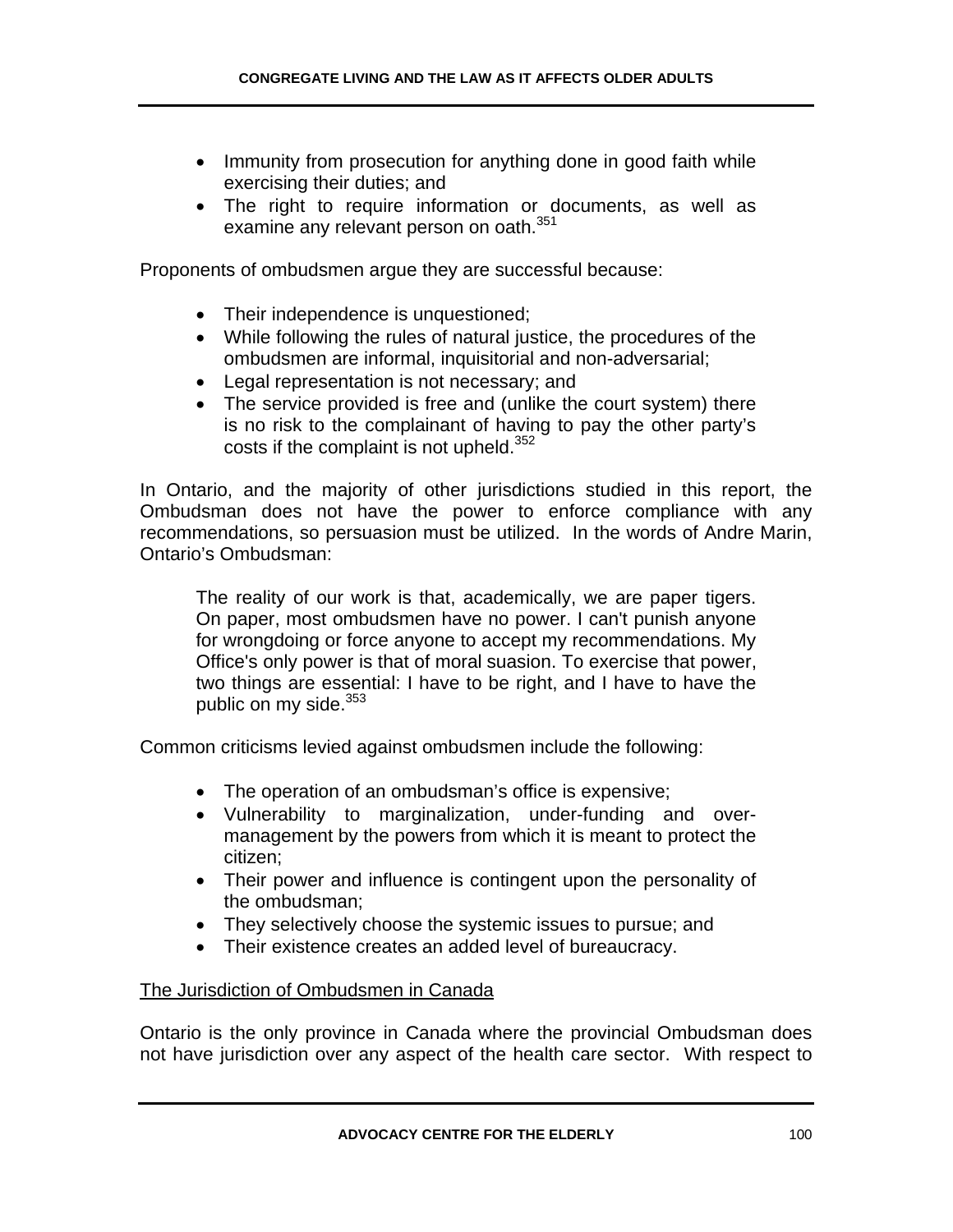long-term care homes, the Ombudsman has jurisdiction in five other provinces (Alberta, Nova Scotia, Newfoundland, Yukon and Quebec).354 It should be noted that the Ombudsman of British Columbia has jurisdiction over long-term care residences if they are owned by the local health authority.<sup>355</sup>

In the provinces examined for the purposes of this report, with the exception of British Columbia, residents living in facilities similar to Ontario's retirement homes do not have access to an ombudsman.

A recent attempt in June 2008 to expand the jurisdiction of the Ontario Ombudsman to include both hospitals and long-term care homes was Bill 89, the *Ombudsman Amendment Act.* To date, it has not passed first reading.356 Bill 102, the *Seniors' Ombudsman Act*, was introduced in September 2008. As the title suggests, it proposes to create a separate Ombudsman to consider seniors' complaints. It passed second reading and was referred to the Standing Committee on General Government.<sup>357</sup>

### ACE's Recommendation: Mandate Modernization

While some consultation participants were opposed to the involvement of the Ombudsman, the majority favoured increasing the jurisdiction of the Ombudsman to include both hospitals and long-term care in Ontario.

ACE supports the Ombudsman having authority over these spheres of health care. The lack of an Ombudsman with authority in this billion dollar sector is, in our opinion, a hole which must be filled. Oversight by the Ombudsman serves to strengthen the independence, security and dignity of individuals if they feel they have been improperly treated by institutions which receive public money. The Ombudsman can help promote independence by ensuring programs and supports are being properly delivered. In terms of security, oversight by the Ombudsman provides an extra layer of protection from possible abuse and exploitation. With regards to dignity, the Ombudsman would serve to remind service providers that they must treat all residents fairly and with respect.

The role of the Ombudsman in Ontario should differ from the Long-Term Care Ombudsman Program in the United States. Generally, the Americans utilize a model where the Ombudsman is not an office of last resort but more proactive and akin to an advocacy program.

The Ombudsman should also have jurisdiction over and be able to review the work of the proposed Health Care Commission. As the role of the advocates at the Health Care Commission is very different than the Ombudsman, there would not be a duplication of work.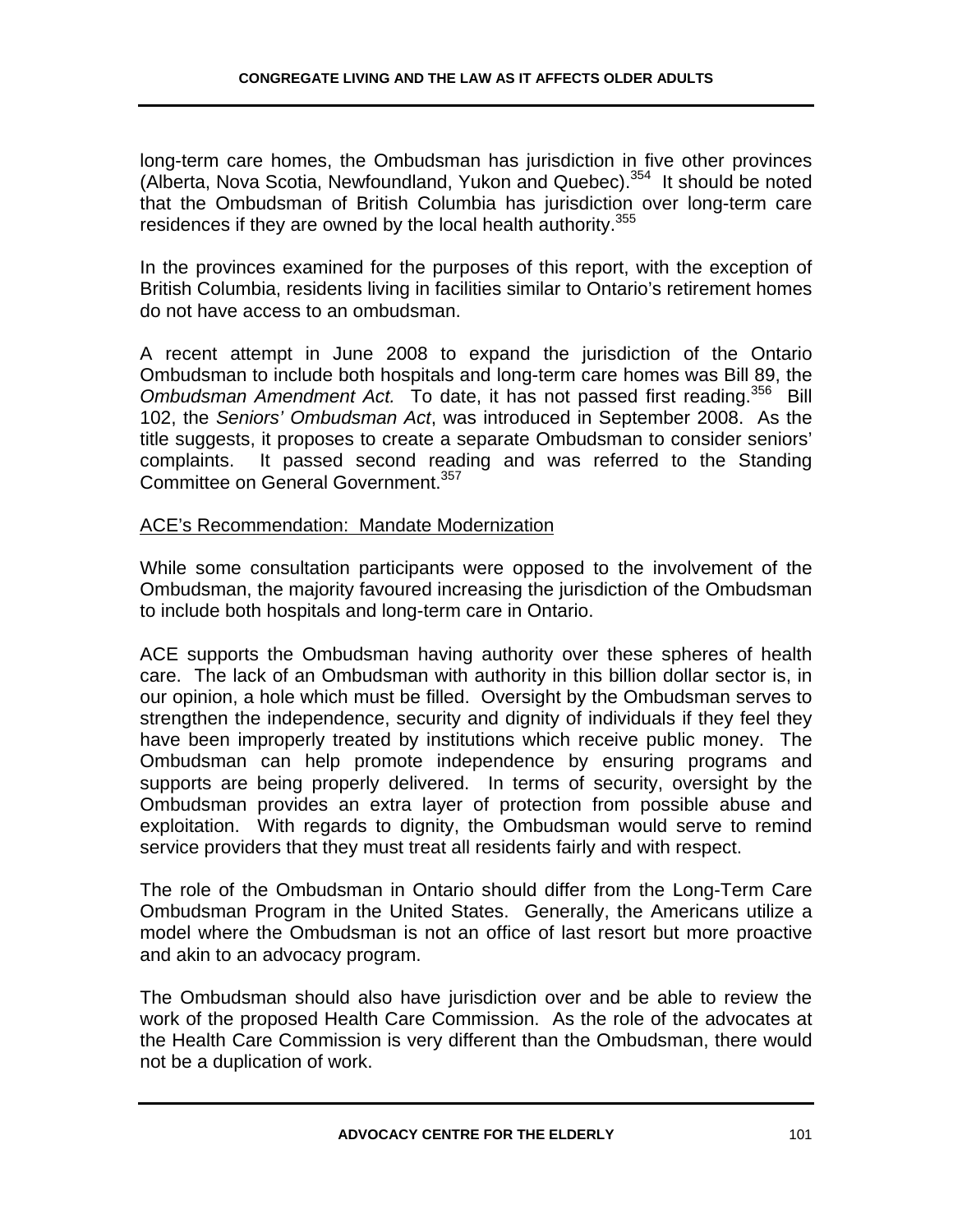In line with our arguments against a Seniors' Advocate, we feel that the creation of a separate Seniors' Ombudsman is paternalistic. Further, it would be an unnecessary expense to establish another Ombudsman's office when the structure already exists and is well-developed.

In order to be truly accessible, ACE also suggests that the Ombudsman modify its procedural rules to permit complaints to be accepted by telephone. Currently, the Ombudsman requires complaints to be provided either in writing (via regular mail or email) or in-person.<sup>358</sup> Hospital patients and long-term care residents would often have difficulties writing out a complaint or have limited mobility to attend an in-person meeting.

## **Regulation of Retirement Homes**

### The Problems Inherent to Self-Regulation

The quality of care in retirement homes cannot be guaranteed under the current model of self-regulation. A commonly recognized definition of self-regulation is "a process whereby an organized group regulates the behaviour of its members."<sup>359</sup> As compared to command and control regulation, self-regulation should offer "greater speed, flexibility, sensitivity to market conditions, efficiency and less government intervention."<sup>360</sup> The rationale for this statement is that the regulation will respond to the individual needs and circumstances of the industry because experts within industry would develop the necessary standards. However, critics of self-regulation say it does not work in practice. They claim "self-regulatory standards are usually weak, enforcement is ineffective and punishment is secret and mild."361 A strong body of cross-jurisdictional evidence indicates that the bulk of self-regulatory regimes are primarily motivated by the fear of government regulation. Thus, as argued by Gunningham and Sinclair, "it seems unlikely that they would perform well in the absence of continuing government oversight and the threat of direct intervention in the event of selfregulatory failure."362

In Ontario's retirement homes, there is little or no oversight of care services because there are no regulated standards. There are no mandatory inspections from an appropriate third party, like the Ministry of Health and Long-Term Care, who would be able to require compliance with set standards. While some homes are accredited by Accreditation Canada, this is a voluntary process and the organization has no authority to require compliance with its standards.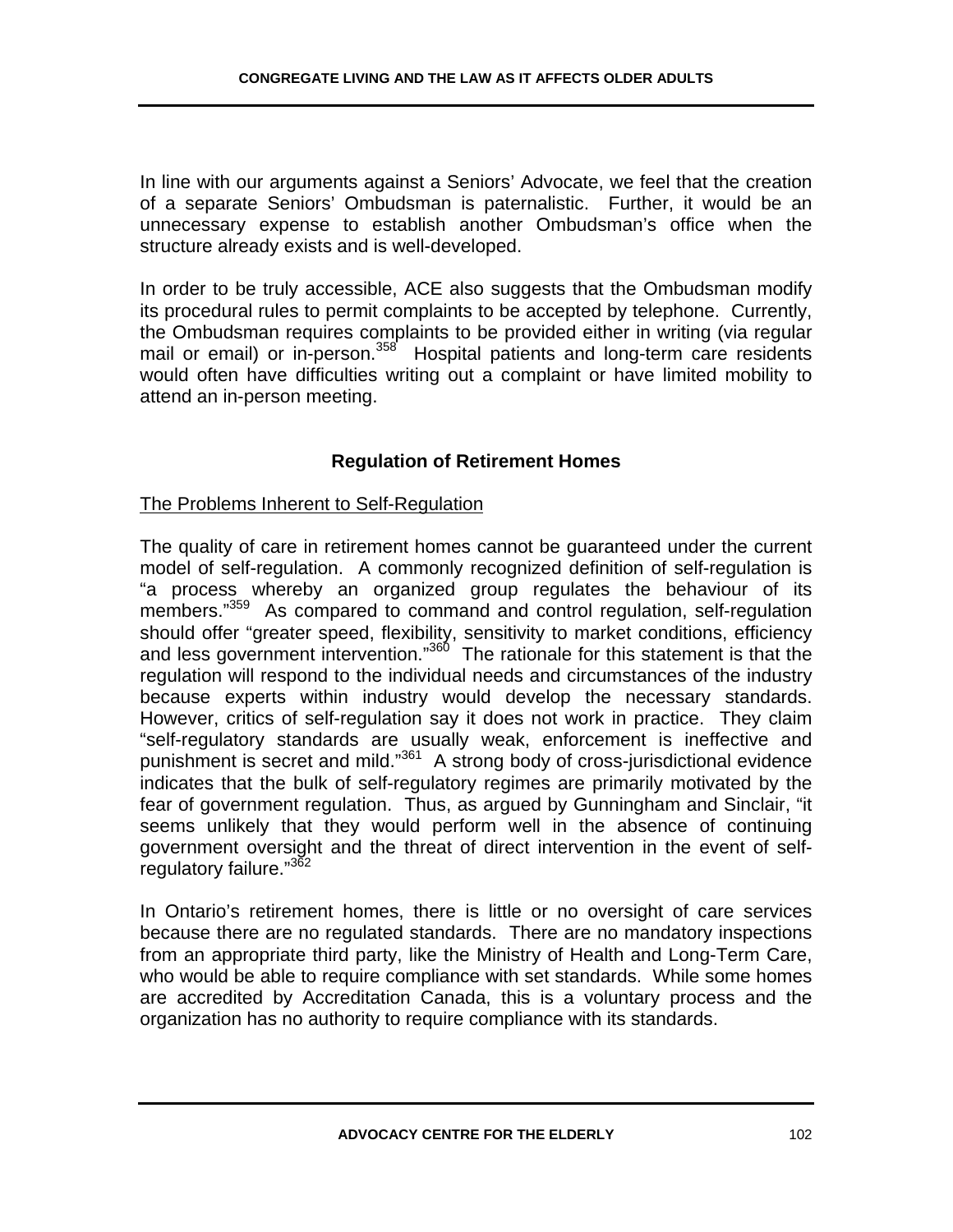Although "nursing" care may be offered by the retirement home, it is up to the individual retirement home operator to decide whether this care will be provided by or under the supervision of a regulated health professional; it is perfectly legal to provide what is often advertised as "nursing" care by unregulated, unsupervised workers.

While ACE is definitely not espousing the opinion that all of the residents at retirement homes are vulnerable, many are. Self-regulation requires that the residents must be comfortable complaining and that they have the wherewithal to do so. Unfortunately, this ability is not universal. Residents may not have access to the appropriate information, such as the special rules for giving notice to end a tenancy in care homes. Even those who do know their rights are afraid to ask that they be enforced because they may experience retaliation.

In our view, the largest problem is that some retirement homes are operating, in effect, as "bootleg" long-term care homes: they are offering the same high levels of care as long-term care homes but without any of the rules or accountability that the Ministry of Health and Long-Term Care enforces in the long-term care system through detailed legislation, regulation, policies and enforcement mechanisms. Some retirement homes have locked units and use restraints on tenants, without providing any of the rights protection or other safeguards provided to residents of long-term care homes. This is a double standard, and it fails to ensure the safety and protection of retirement home tenants. Given that the retirement home sector is providing more and more care to vulnerable adults, these concerns cannot be ignored.

In short, there is a clear need for a comprehensive regulatory scheme for retirement homes so that all seniors can live in environments that promote their independence to the maximum extent possible, while also ensuring their safety and protecting their rights.

## Ontario Seniors' Secretariat Consultation

In 2007, the Ontario Seniors Secretariat released a Consultation Document proposing a "third-party regulatory model" for retirement homes.<sup>363</sup> Under this model, the government would create an agency that would develop standards and monitor its member organizations to ensure compliance with these standards. The government itself would not be responsible for creating any minimum standards, conducting inspections or penalizing non-compliance. This is the type of regulatory body the government has set up for participants in industries like travel agencies, real estate agencies and motor vehicle dealerships.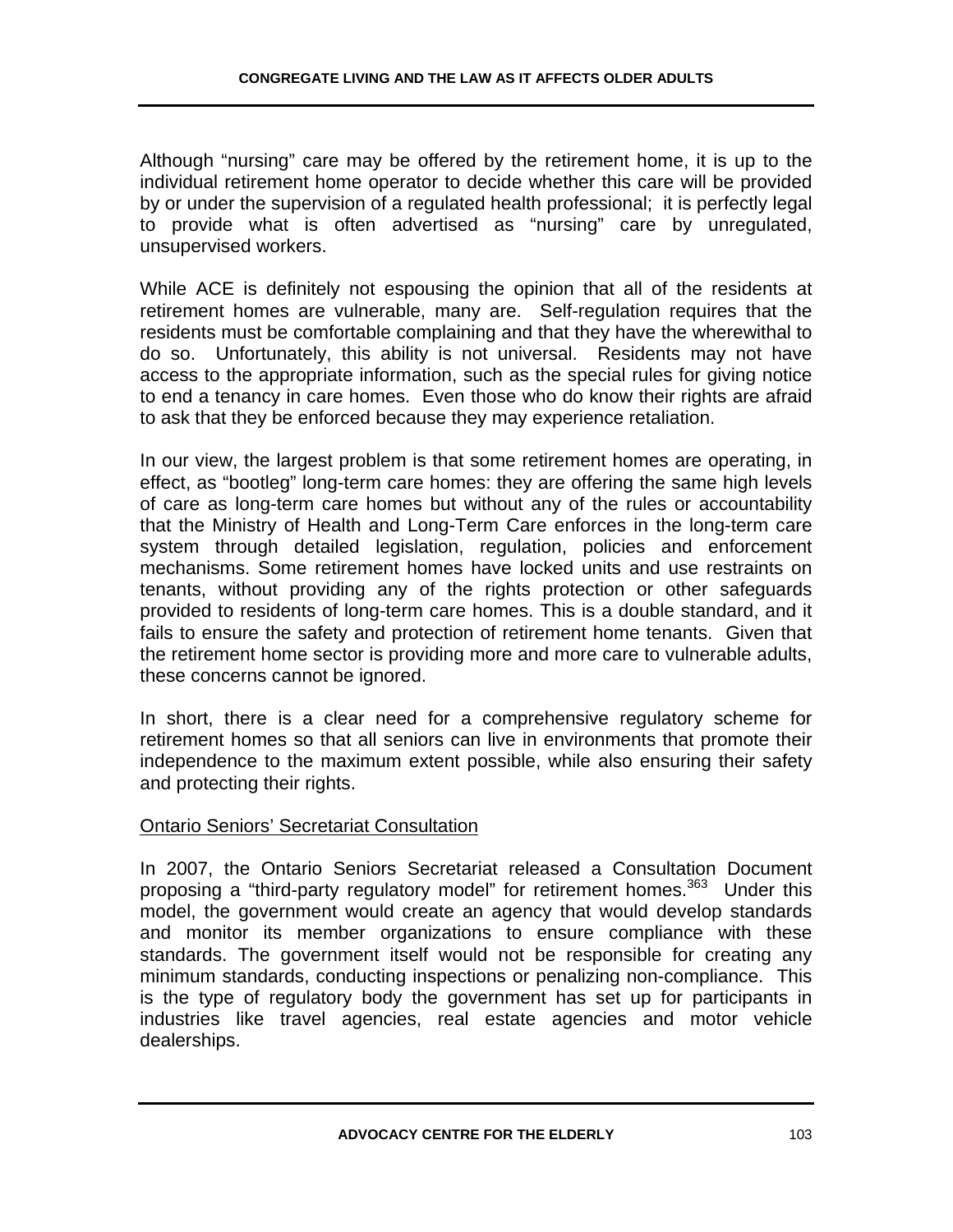Over 800 participants attended the consultation sessions organized by the Ontario Seniors' Secretariat regarding the regulation of the retirement home industry while over 250 written responses were submitted.<sup>364</sup> The following excerpt summarizes the written comments received by the Secretariat (and which was very similar to the feedback received at the consultation sessions):

Although all categories of respondents agreed that the retirement home sector should be regulated (including the vast majority of operators), there was little agreement on the specific features that could be included in a definition of a retirement home (such as size and care services). There was widespread agreement about which administrative, resident care, food services and environment areas should be covered by standards. While the enforcement activities of a monitoring entity were generally agreed by all respondents, there was disagreement about the enforcement body. While the majority of respondents felt that a third party agency was appropriate, a fairly significant number felt that enforcement was a government responsibility.365

ACE believes that the third-party regulatory model is not an acceptable model to apply to an ongoing relationship of providing accommodation and care to members of a vulnerable consumer group.

# ACE's Recommendation: Licensed Regulation of Retirement Homes

ACE proposes a government-operated licensing system with grades (or classes) of licence that a home would have to earn if it wished to provide certain classes of service. Consumers would then be aware of what services they can expect in any particular home, and could be assured that such services meet agreed-upon standards for safety, care and quality of service.

As a general outline, for example, the basic class of licence could be granted to homes demonstrating that they can meet agreed-upon standards concerning meals and nutrition, linen service and programming for tenants. An intermediate class of license could be granted to homes that can demonstrate competence in all of the basic features, and also be able to meet agreed-upon standards concerning services like medication administration, assistance with activities of daily living, provision of some nursing care and assistance in transferring residents from bed to chair. A holder of the highest level of license would have to prove competence in all the items mentioned above, and would be required to demonstrate that it could meet agreed-upon standards of care for frail persons including those with mid to late-stage dementia. The highest level of licence would be subject to the *Long-Term Care Homes Act, 2007* and only the lower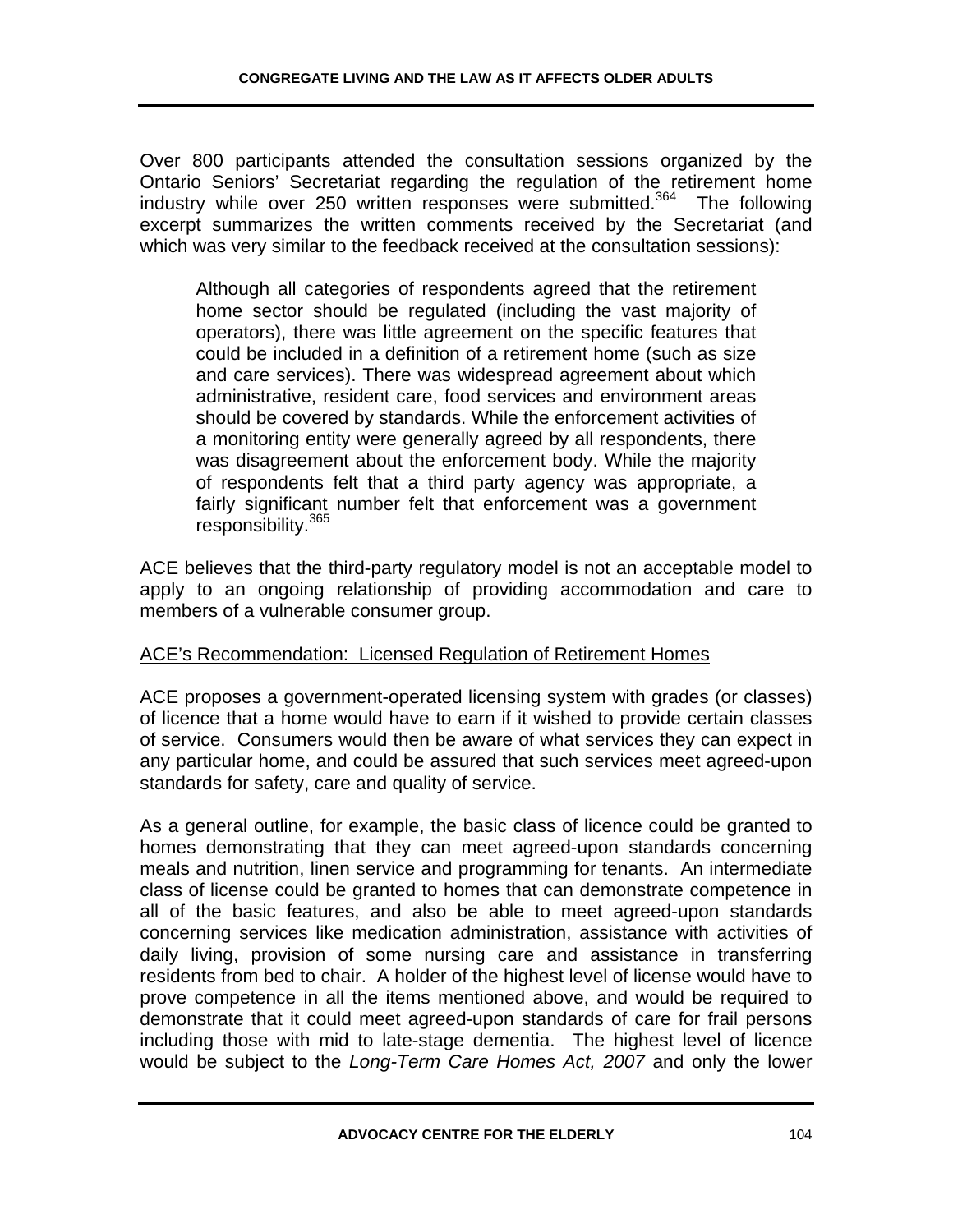levels of licences would be exempt under section 95 of this statute. Section 95(1) stipulates that only persons with licenses are permitted to operate "residential premises for persons requiring nursing care or in which nursing care is provided to two or more unrelated persons." Section 95(2)(b) goes on to say that section 95(1) does not apply to "other premises provided for in the regulations."

With this type of graded licensing system, consumers would know in advance what levels of care or assistance they are entitled to expect, and what standards they can expect their licensee to meet. In tandem with a meaningful system of complaint resolution, which would have to be developed, this type of regulatory model would provide an important level of consumer protection in an industry where consumers can be very vulnerable. Further, retirement home operators would be able to decide what level of licence to seek, according to the needs they perceive in the market. This system would allow the market to respond to the needs of changing demographics, help support seniors who wish to "age in place" and preserve freedom of choice for consumers.

Outcomes such as skin integrity (including avoiding and treating bedsores) and continence care are no less important for a person in a retirement home than they are for someone in long-term care. At these high care levels, it must be recognized that the services being provided are health care services, and they must be regulated as such. Retirement homes providing such care should be subject to the same inspection and compliance regime as the long-term care home system. The same Ministry of Health and Long-Term Care compliance advisors should be responsible for ensuring compliance by operators licensed to provide high levels of care. For the lower tiers of licence, a system of inspections and administrative orders should be implemented. This administrative compliance system could be modeled on other legislated inspection models such as that found in the *Fire Protection and Prevention Act, 1997*.

Further, when the services being provided are health care services, it must be recognized that retirement homes are health facilities. It is at least arguable that certain high-level care services being provided within retirement homes fit within the definition of "home care services" as found in the regulation to the *Health Insurance Act*. 366 ACE sees no principled reason why such services should not be funded as insured extended care services under the *Health Insurance Act.* The failure to fund such services leads to the clear creation of two-tiered health care in Ontario. Retirement homes holding the highest level of license should be eligible for the same type of health funding as long-term care homes so that the residents have public health coverage.

By submitting that retirement homes could qualify for licences to provide health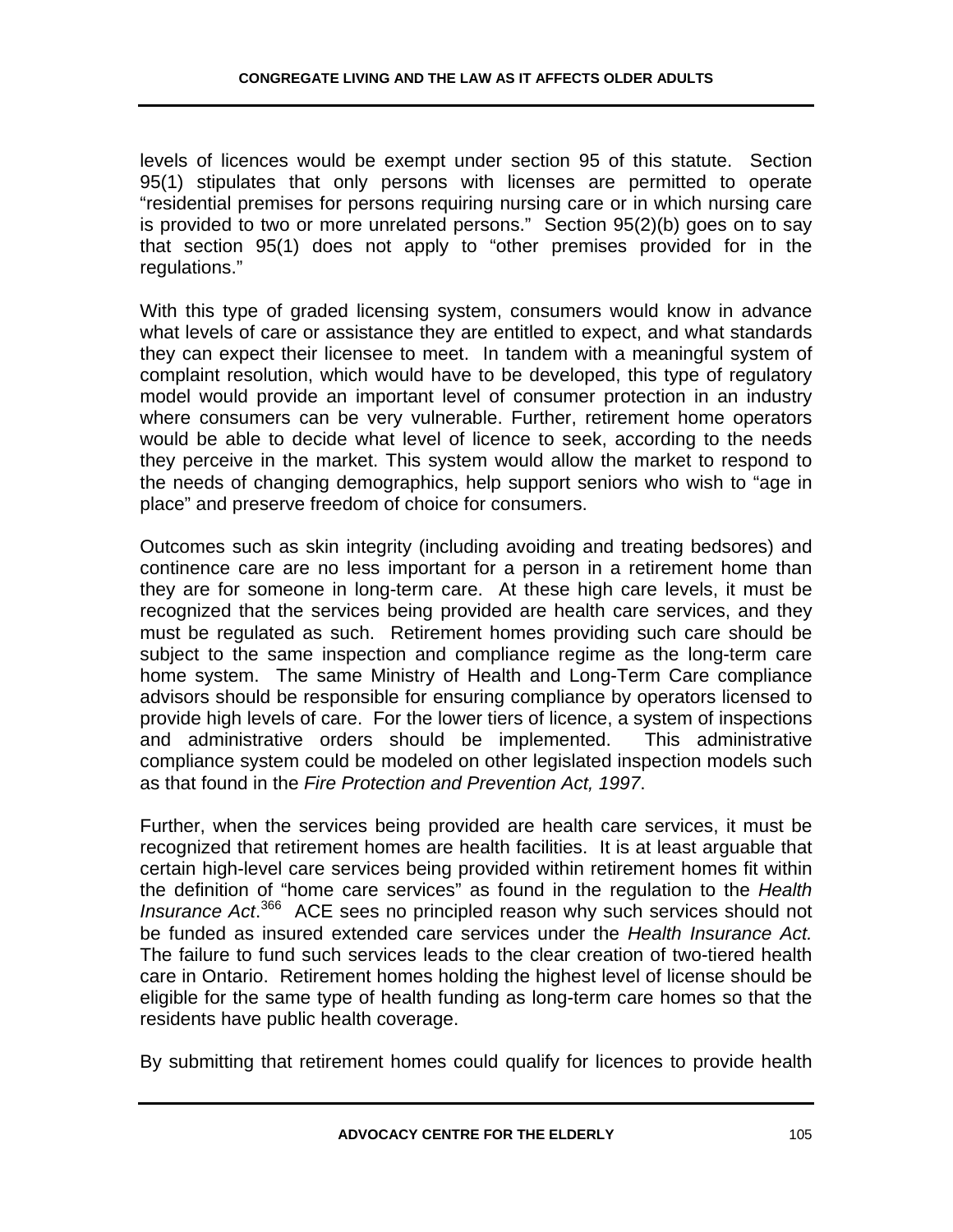care services for persons with high health care needs, ACE should not be taken to support a two-tiered health care system. In such a system, those who can afford to purchase private care can do so, while those who cannot afford private care rely on the publicly-funded health care system. Our proposal should be understood as proposing that if the same health care services are provided both in the retirement home setting and in long-term care homes, then persons contracting for high-level care services in the retirement home context should be protected by the same standards and expectations of care providers in the longterm care home system. Holders of the highest level licence should be subject to the same regulatory scheme as provided in the *Long-Term Care Homes Act, 2007.* Please note that ACE is not campaigning for the repeal of the *Residential Tenancies Act* and its protections for residents. Instead, we believe licensing requirements should be added to the current legislation or, if new legislation is created, it should incorporate the tenancy protections.

It has been said that it may not be reasonable to expect small and large homes to achieve the same regulatory standards. In this context, one possibility would be to consider the model found in the *Accessibility for Ontarians with Disabilities*  Act<sup>367</sup> whereby standards may be slightly different, or rolled out along different timelines, for different sizes of organizationon when it is appropriate to do so. All care home tenants should receive equal benefit and protection of any regulatory structure. The suggestion is made in order to draw attention to other legislated approaches to standard-setting in organizations of vastly different sizes.

It is important to ensure that the implementation of a regulatory system is not simply lip service. For example, in Newfoundland and Labrador, the sector is heavily regulated. However, a 2005 audit by the provincial Auditor General revealed that monitoring was not taking place, being held, standards were not being met and it was questionable whether residents were receiving a consistent and adequate level of care.<sup>368</sup> Models in other jurisdictions have shown similar weaknesses. British Columbia's Office of the Assisted Living Registrar licenses, inspects and tries to resolve disputes, yet it is limited in its authority to look at care and other non-tenancy issues.

# **Advisory Councils**

Advisory councils are created for the purpose of offering guidance and support to the government. These groups are usually composed of people who are in some way familiar with the relevant issues.

In Western Australia, the Minister for Health established the Western Australia Aged Care Advisory Council pursuant to the *Health Legislation Administration Act*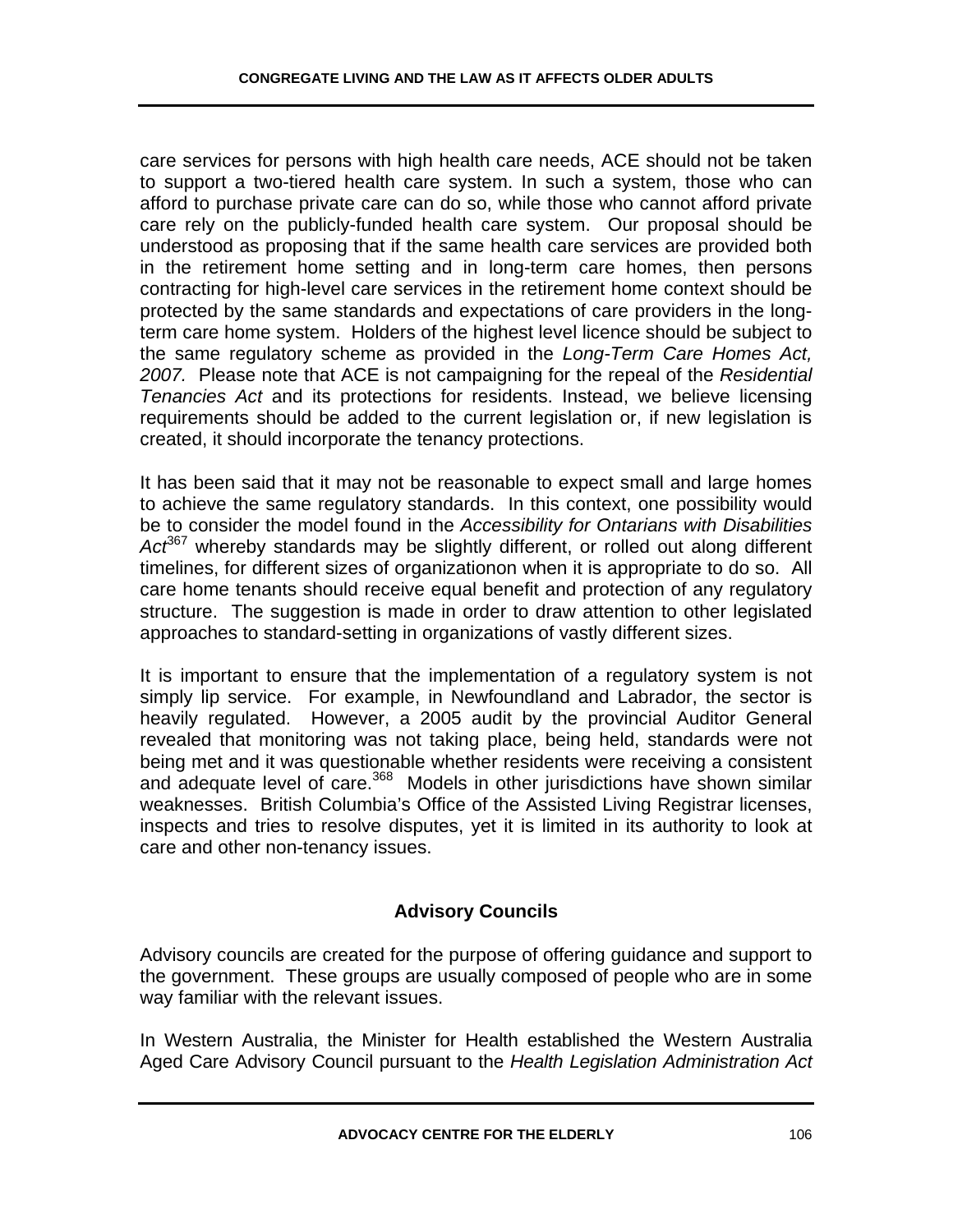*1984*. 369 The Council was set up to provide ongoing advice to government on the health and related aged care needs of older people in Western Australia and to oversee a system-wide, whole-of-sector approach to the planning and provision of State programs and services. The Council provides an important linkage between the state government and aged care providers and consumers. The members of the Council are chosen by the Minister as he or she sees fit. Generally, members are selected to provide a broad representation of key health and aged care interest groups including health consumers, residents of rural and remote areas, geriatric and rehabilitation clinicians, health management, peak industry bodies and relevant government departments.

At present, there are at least a few advisory councils pertaining to seniors' issues across Canada. In Alberta, the Seniors Advisory Council was created by the *Seniors Advisory Council for Alberta Act* to, among other things, advise, report and make recommendations to the government on matters relating to seniors in<br>Alberta.<sup>370</sup> The National Seniors Council was established to advise the The National Seniors Council was established to advise the Government of Canada on all matters related to the quality of life of seniors. According to its website, the National Seniors Council "delivers well-balanced advice, taking into account the views of experts, seniors, organizations and groups that provide seniors programs and services, provincial/territorial advisory bodies on seniors, and other relevant stakeholders and interested parties."<sup>371</sup>

None of these councils require members to be older adults. In contrast, the Governor's Council on Aging in Missouri, which investigates and advises the Governor on quality of life issues for older adults, specifies that half of its 12 members must be over 60 years of age.  $372$ 

There appears to be a trend within disability legislation to require the involvement of persons with disabilities. For instance, a majority of the member of the Accessibility Standards Advisory Council, pursuant to the *Accessibility for Ontarians with Disabilities Act,* must be persons with disabilities.373 This reflects the notion that the best candidates to offer advice on issues that face a unique group of people are members of that group, who can use their personal experience to help resolve those issues.

Generally, stakeholders with whom we consulted felt that advisory councils whose membership includes residents of congregate settings are a good idea. One seniors' group commented that advisory councils need a requirement that their work be made public and "not buried."

Critics of advisory councils claim that members are often hand-picked, not for their skills or expertise, but political opinions or malleability. Advisory councils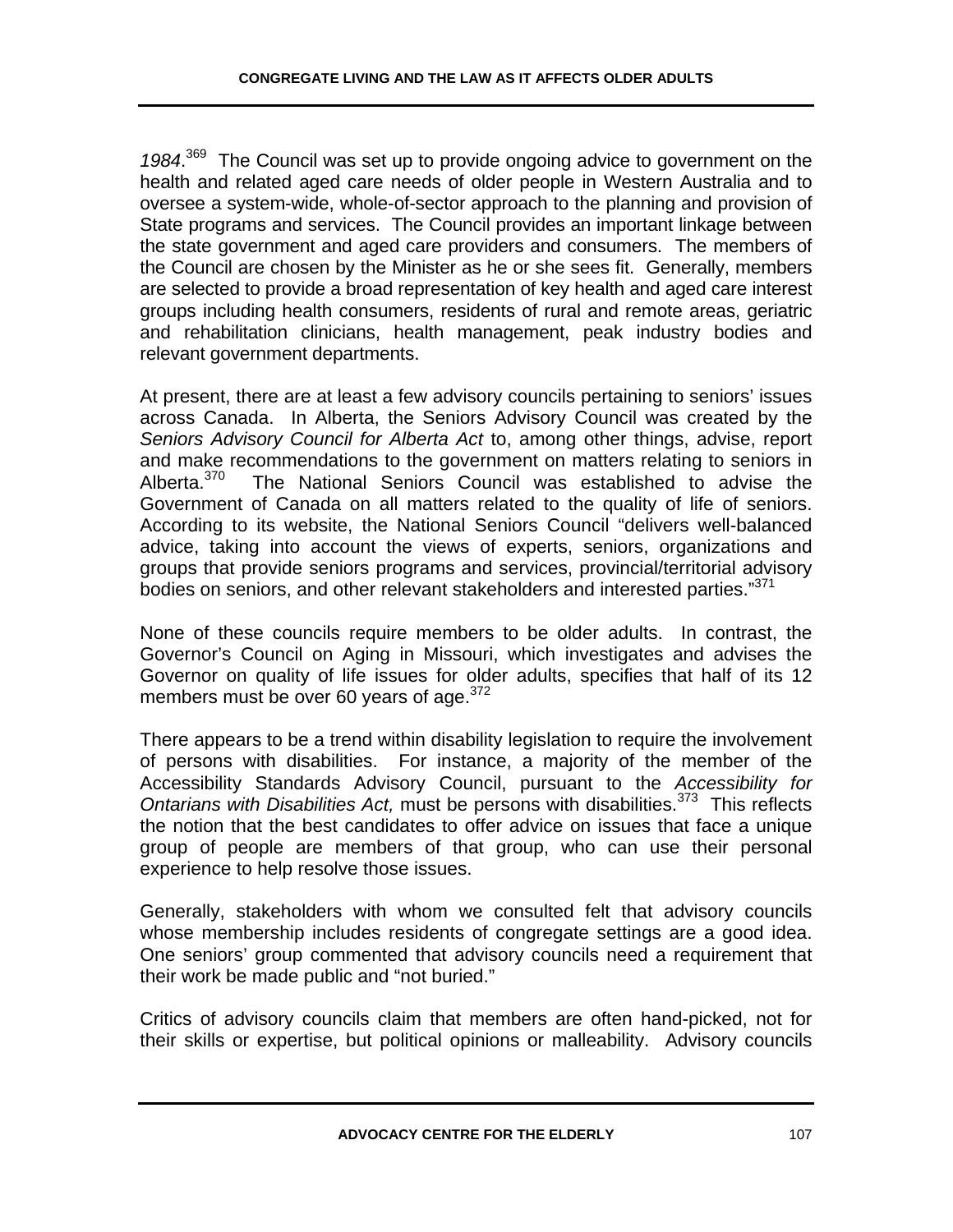are also accused of being mere "window-dressing," resulting in tokenism and creating a false appearance of inclusive practices.

### ACE's Recommendation: Resident Representation

In order for government to hear the voices of residents directly, as opposed to being filtered by representatives, ACE supports the use of advisory councils whose composition includes residents of congregate settings. Residents should be consulted as they are experts on the issues unique to congregate settings. Participation is one of the principles adopted by the Law Commission of Ontario as the basis for its approach to the law as it affects older adults. An "important aspect of participation is the right of older adults to be meaningfully consulted on issues that affect them, whether at the individual or the group level."<sup>374</sup>

Although there are statutory provisions in the current and future legislation permitting Residents' Councils in long-term care homes to report concerns or recommendations to the Minister of Health and Long-Term Care, the onus should not be on residents to navigate a bureaucratic regime to put forward their ideas to the government. Even if residents were able to get their opinions to the Minister, there is no obligation for the Minister to respond or engage with the Residents Council.

ACE proposes that the relevant legislation be amended to include a requirement for the Ministry of Health and Long-Term Care to strike advisory councils of seniors' stakeholders whose membership includes a significant percentage of older adults living in congregate settings across the province. Their role would be to provide information and feedback about issues impacting their daily lives, as well as policies and legislation respecting their living environments. The councils would meet at least annually with the Minister. The costs associated with travel (including the services of a caregiver, if necessary) would be paid by the government. One method of choosing members for advisory councils would be to choose members from existing Residents' Councils, taking into the consideration the need for diversity.

Due to the high number of residents in long-term care who are lacking capacity, family representatives should also be members of the advisory council. There should be an equal number of residents and family members.

While there are some possible disadvantages associated with advisory councils, ACE believes they are far outweighed by the advantages.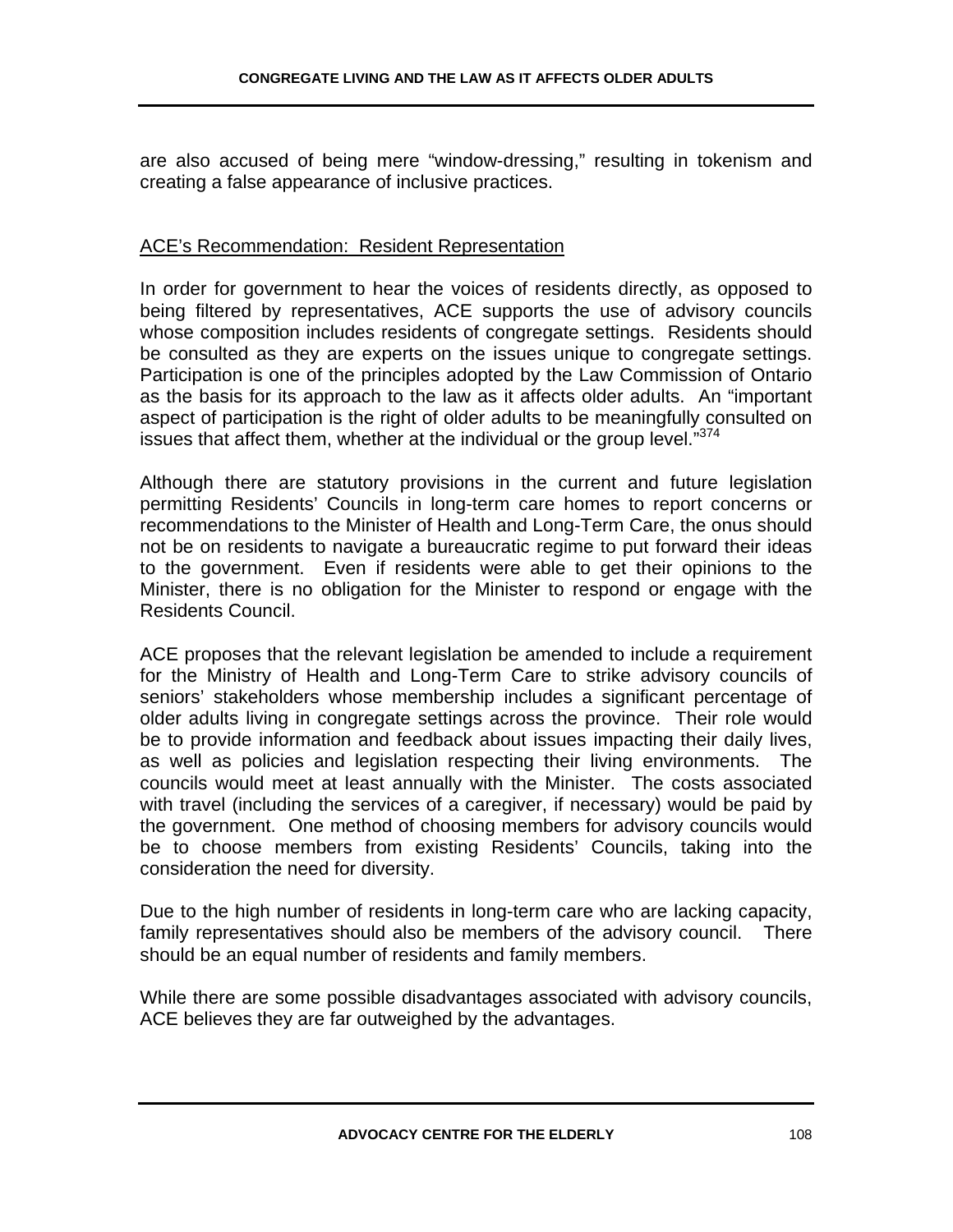## **Informed Consent**

Earlier in this report, we highlighted the serious problems associated with antipsychotics, the misapplication of consent laws and the lack of rights information provided to residents or their substitute decision-makers.

Under the regulations to the *Mental Health Act,* patients in psychiatric facilities must be provided with rights advice if they are found to be incapable with regards to treatment.<sup>375</sup> Rights advice is a process whereby an individual is informed of their rights by a rights adviser shortly after their legal status has changed. The rights adviser cannot be a person involved in the direct clinical care of the person to whom the rights advice is given. There are eight mandatory rights advice situations, most of which only affect patients in psychiatric facilities. The rights adviser has the responsibility to explain the significance of the legal situation to the individual. If requested to do so, the rights adviser will the person to: apply for a hearing to challenge the finding before the Consent and Capacity Board, retain a lawyer; and apply for financial assistance from Legal Aid Ontario. Prescribed government forms must be completed to verify that rights advice was given. The lack of, or untimely, rights advice can invalidate a finding of capacity. Rights advice is viewed as a legal protection to ensure fairness and access to justice.

### ACE's Recommendations

ACE considered recommending a legislative amendment to require the provision of independent rights advice to each individual when they are found to be incapable regarding treatment or admission to a care home, or alternately, to every resident of a retirement or long-term care home found to be treatment incapable. We abandoned this idea due to its impracticality. There are in excess of 76,000 long-term care home residents in the province, and likely at least that many in retirement homes, with a large number of incapacity decisions being made daily, making the expense exorbitant.

In order to protect the security of individuals by educating them about their legal options after a finding of incapacity, ACE is of the view that section 17 of the *Health Care Consent Act* should be reinforced. Instead of allowing health practitioners to follow the policies of their regulated College, there should be a duty on health practitioners to provide specified rights information which would be set out in regulation. Further, there should be a requirement for health practitioners to complete a regulated form, similar to the Form 33 that is currently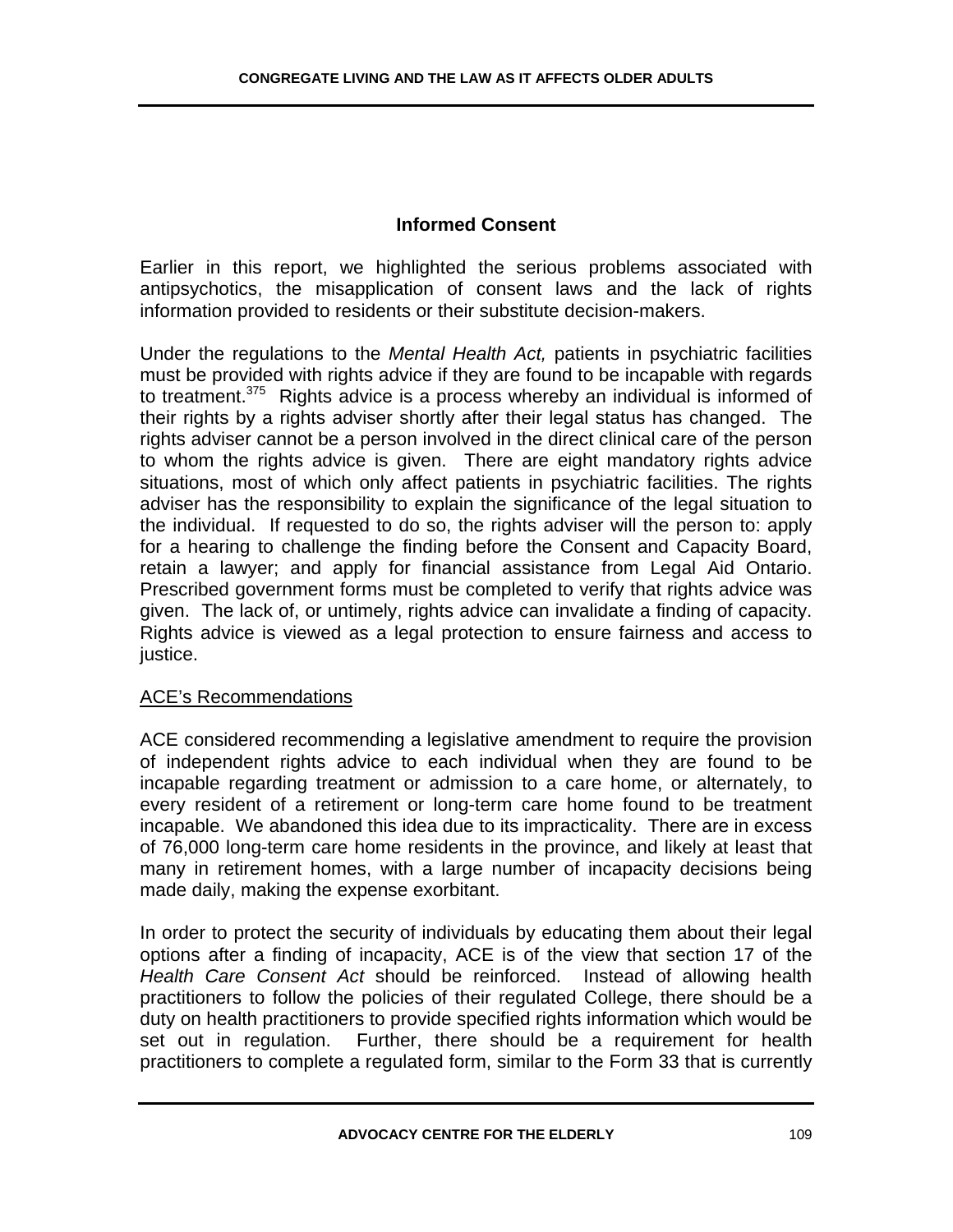used if a patient in a psychiatric facility is found incapable of a mental disorder, to give notice of the finding to the person. $376$  The form should include a checklist indicating that the health practitioner has done the following: satisfied the statutory requirements for consent (e.g., discussed the risks and benefits of the proposed treatment); provided information about the appeals process; and, if instructed to do so, assisted the person to submit an application to the Consent and Capacity Board.

As part of the Ministry of Health and Long-Term Care's compliance process, special attention should be made to ensure that informed consent to treatment is obtained in long-term care homes. At present, while the Residents' Bill of Rights includes the requirement that this law be followed, there appears to be little attention paid to it during the inspection process.

There are significant concerns regarding the use of antipsychotic medication in the elderly in general and, more specifically, the long-term care sector. This topic was discussed at length earlier in this paper. According to Hagen *et al.,* if the American regulations requiring safeguards for antipsychotic use were applicable to the Canadian long-term care homes in their study, "84.3% of the prescriptions could be deemed to be inappropriate, due to the lack of timely efforts to reduce the amount of antipsychotic medications received."<sup>377</sup> Thus, we recommend that similar regulations be passed and enforced by the Ministry of Health and Long-Term Care to ensure the careful and appropriate use of these medications.

## **Enforcement and Sanctions in Long-Term Care Homes**

Inspections in long-term care homes are carried out by compliance advisors. Although the legislation is silent about the qualifications of these advisors, the Ministry of Health and Long-Term Care has decided to appoint registered nurses to this position, as opposed to trained investigators. $378$  ACE recommends that the Ministry examine the appropriate skill-sets necessary to be a compliance advisor. Further, the Ministry should employ special investigators who would be trained to investigate serious or potentially serious issues, such as elder abuse or neglect. One can look, for example, to the investigators under the *Protection for Persons in Care Act* in Alberta. Their investigators may come from a variety of backgrounds, such as criminology, nursing and social work, and have expertise in areas such as long-term care, mental health and law enforcement. While we are not proposing that investigators must be independent of the Ministry, we believe that one of the drawbacks of the present system is the fact that compliance advisers both inspect and investigate complaints. This can cause problems as the compliance advisers often have an ongoing relationship with the home, which can be perceived as prejudicial when it comes to the investigation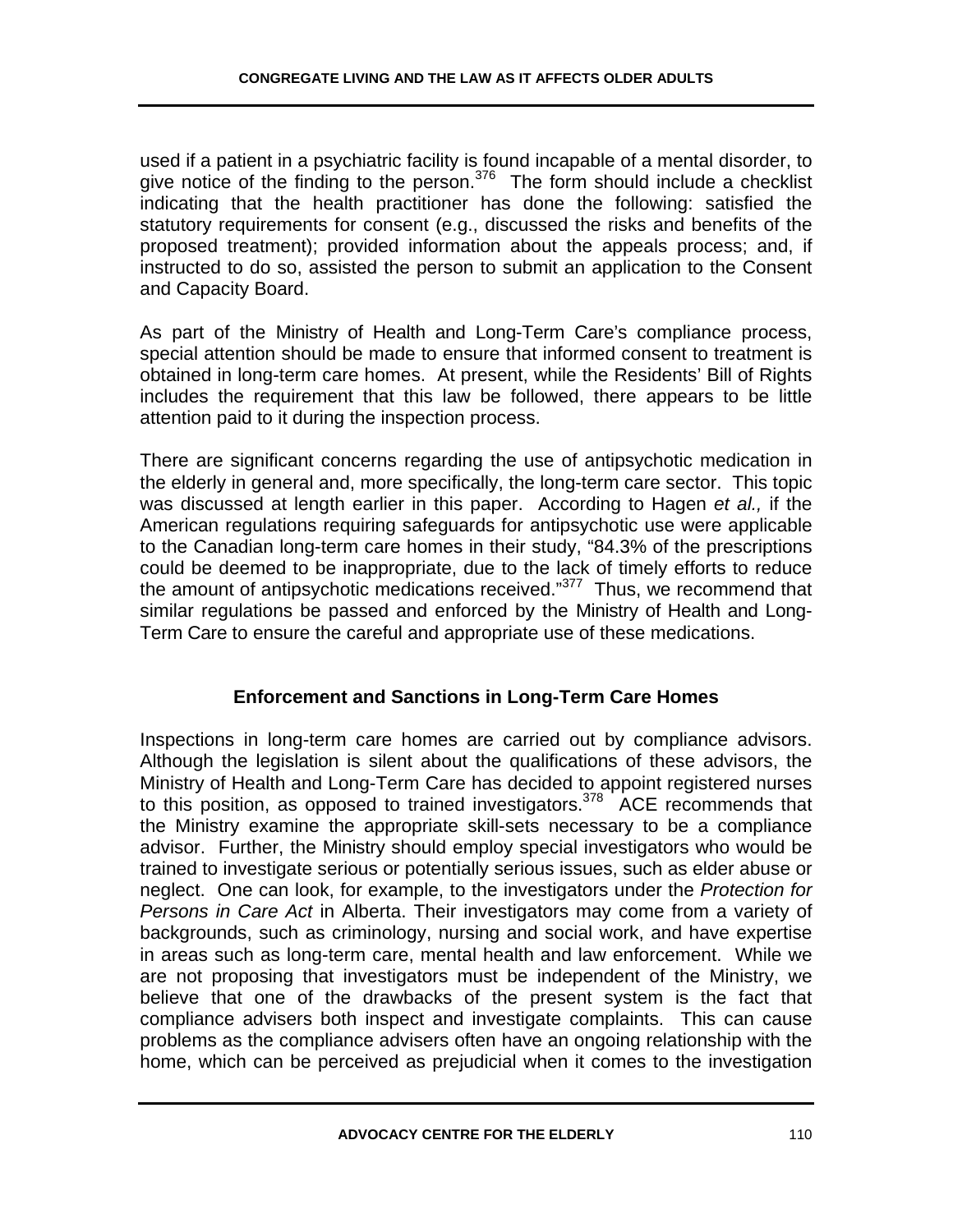stage. A separate unit of investigators with diverse backgrounds and no ties to the homes would likely improve both perceptions about the complaints process and the actual results.

ACE also believes that there needs to be increased transparency respecting the public inspection reports available on the Ministry website. The available information is not up-to-date or organized in a manner which is easy to understand. It also provides insufficient details about the actual infractions as it merely states which general criteria or standard was unmet. Posting the actual inspection report (minus any identifying information about residents or staff) would be beneficial for several reasons. First, it would be an impetus for homes to improve as the public would have greater access to detailed information and be less inclined to choose homes with a higher number of complaints and unmet standards. Second, it would benefit some homes by showing that their infractions were administrative in nature and not reflective of poor resident care. The Ministry should look to other countries (e.g., Wales and Australia) which post significantly more comprehensive reports as examples.<sup>379</sup>

ACE does not recommend a rating system similar to that of the United States for retirement or long-term care homes because it is a blunt instrument which does not capture the subtleties of the reality of a home.

As there is no concrete enforcement mechanisms in the Residents' Bill of Rights, ACE also suggests an intermediate sanction such as fines payable to aggrieved residents and families. For instance, the new *Long-Term Care Homes Act, 2007* allows the Ministry to levy fines against homes where convicted of an offence under the legislation.<sup>380</sup> We propose that either a portion or the entire sum should be allotted to the resident or family member who experienced an infringement of their rights, as opposed to going to the Ministry of Health and Long-Term Care.

### **Specialized Tribunals, Expedited Court Processes and Damages**

To combat barriers inherent to the justice system, ACE contemplated the creation of a specialized tribunal or an expedited court process to deal with issues affecting older adults.

We could only find two precedents for tribunals dedicated to the elderly, or at least one aspect of elder law. In India, the *Maintenance and Welfare of Parents and Senior Citizens Act* directs states to create Maintenance Tribunals which have the powers of a civil court to determine claims for maintenance. The legislation places an obligation on children and relatives to provide sufficient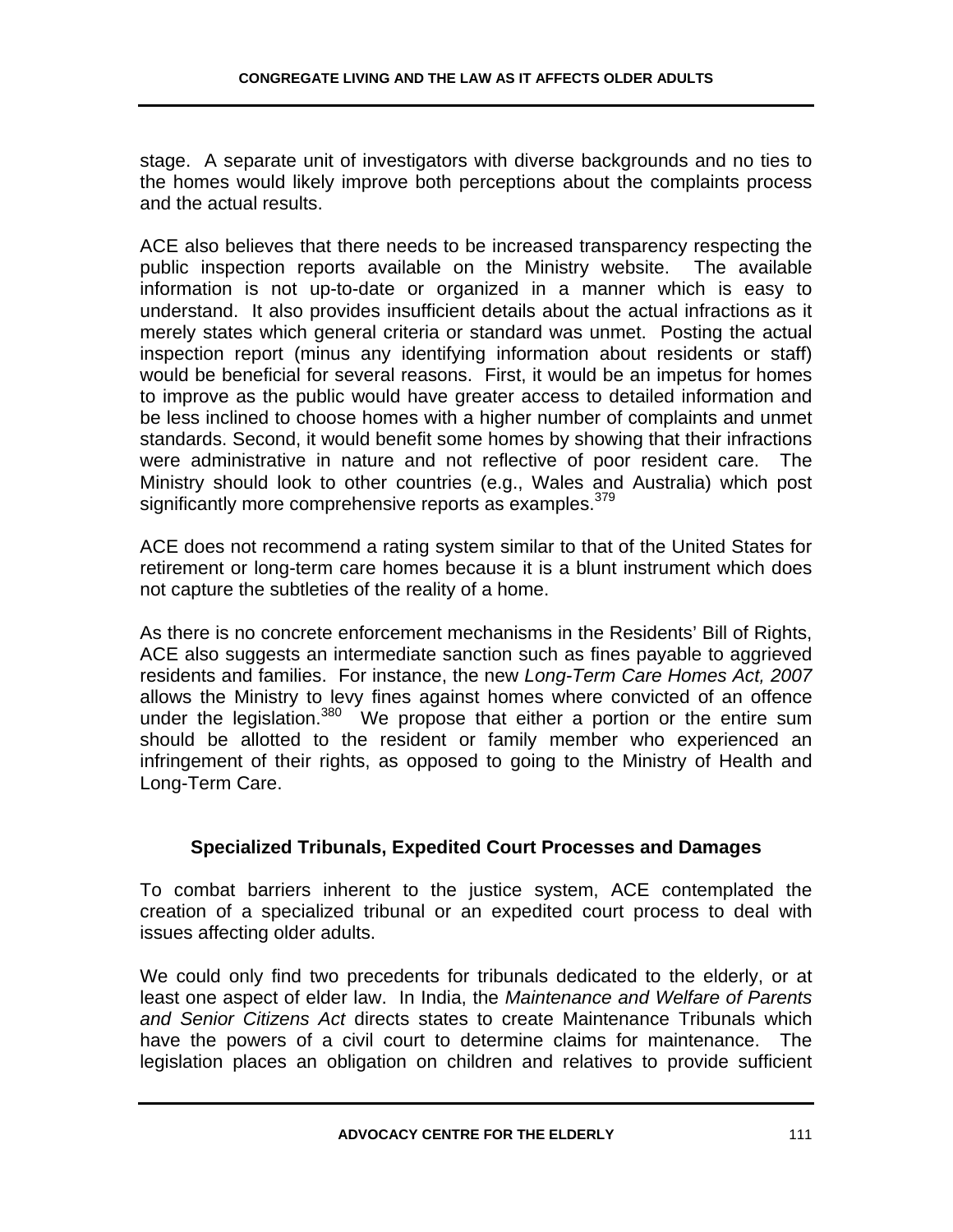maintenance to enable the older adults to live a "normal life." Although the legislation was created in 2007 and stipulated that the tribunals were to be set up within six months, it appears that the government has not yet done so. $381$  In China, article 43 of the *Law of the People's Republic of China on Protection of the Rights and Interests of the Elderly* stipulates that a court will "accept and handle" cases involving the abuse of the rights or interests of older adults without delay.<sup>382</sup>

Neither residents nor other stakeholders endorsed a specialized tribunal or expedited court system for older adults. Residents were opposed to litigation as a tool to enforce their rights because they preferred a non-adversarial approach with quick results.

Unfortunately, some cases will be so egregious that court proceedings may be the best option. However, if an older adult or their dependent wanted to purse a claim of negligence, one of the elements that must be proven is the suffering of damages. As previously discussed, the measure of damages is tied to income and life expectancy.

#### ACE's Recommendations

Administrative tribunals, by their very nature, are supposed to have expertise in the areas in which they adjudicate. As elder law is not homogenous, ACE does not believe it is appropriate to create a tribunal with jurisdiction over a broad range of areas of law. We do not recommend an elder law tribunal for this reason, as well as the lack of support from stakeholders.

To encourage older adults to pursue litigation, where appropriate, ACE believes statutory provisions should permit civil actions without proving damages and permitting the court to award general damages.

### **Mediation**

Mediation is "a process in which a trained neutral assists disputants in framing issues in dispute, enhances communication between parties, helps parties develop possible solutions, and aids them in reaching mutually acceptable agreements."<sup>383</sup> Characteristics of mediation include confidentiality and Characteristics of mediation include confidentiality and voluntariness. Cited advantages of mediation have been described as follows:

Mediation can be quick, flexible, inexpensive, convenient, humane, empowering. It allows the parties to talk to each other in a setting that is constructive and secure. Solutions that emerge can be more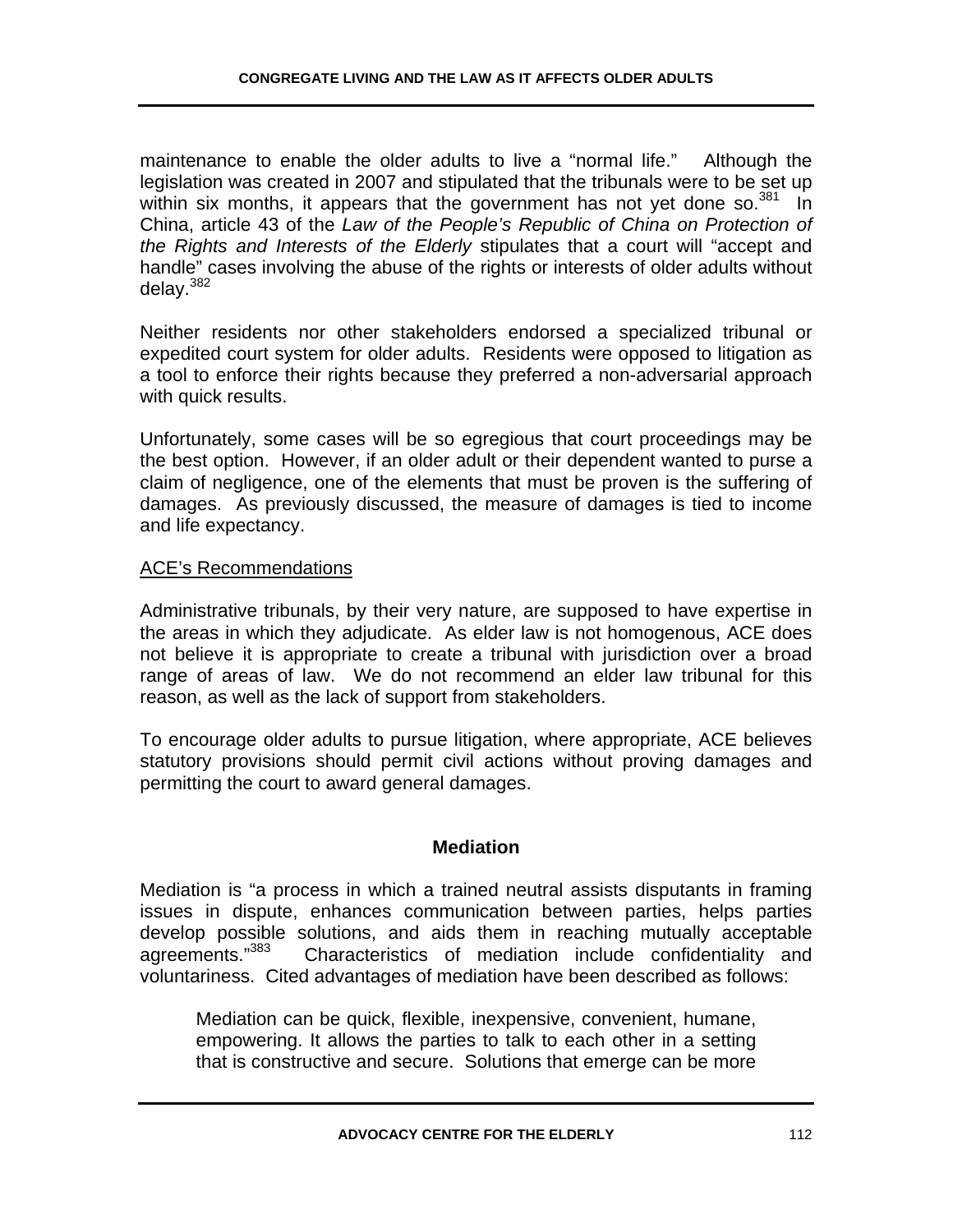creative and more suited to individual needs than might be possible through traditional legal channels. Parties may adhere better to solutions they have designed themselves. 384

American scholars, mediators and lawyers have identified serious ethical concerns in the area of elder and guardianship mediation, such as:

- Impartiality of mediations;
- Ensuring capability to mediate;
- Risk management in terms of abuse, neglect and self neglect;
- Conflicts of interest;
- How to decide if mediation is appropriate;
- Funding/fees; and
- The necessity of legal advice or representation.<sup>385</sup>

It has been said that using mediation to resolve conflicts in the long-term care sector may be one of the most challenging settings because:

It combines all the usual problems of a workplace and an intense living place, overlaid with deep emotional responses to aging, negative stereotypes of nursing homes, and the wrenching surrender of loved ones to the care of an institution…Conflicts occur between and among all of the primary constituents: nursing home staff, residents, and families of residents.<sup>386</sup>

In response to new legislation in British Columbia requiring mandatory mediation for adult guardianship applications, as well as the lack of substantive literature or educational materials about elder law mediation, the Canadian Centre for Elder Law is undertaking a comprehensive research project. It will be the first research study of its kind in Canada to substantively address legal, ethical, social and legal practice issues raised by both mandatory and voluntary elder and guardianship mediation.387 Consequently, ACE believes it is premature to make a recommendation respecting mediation in advance of this study.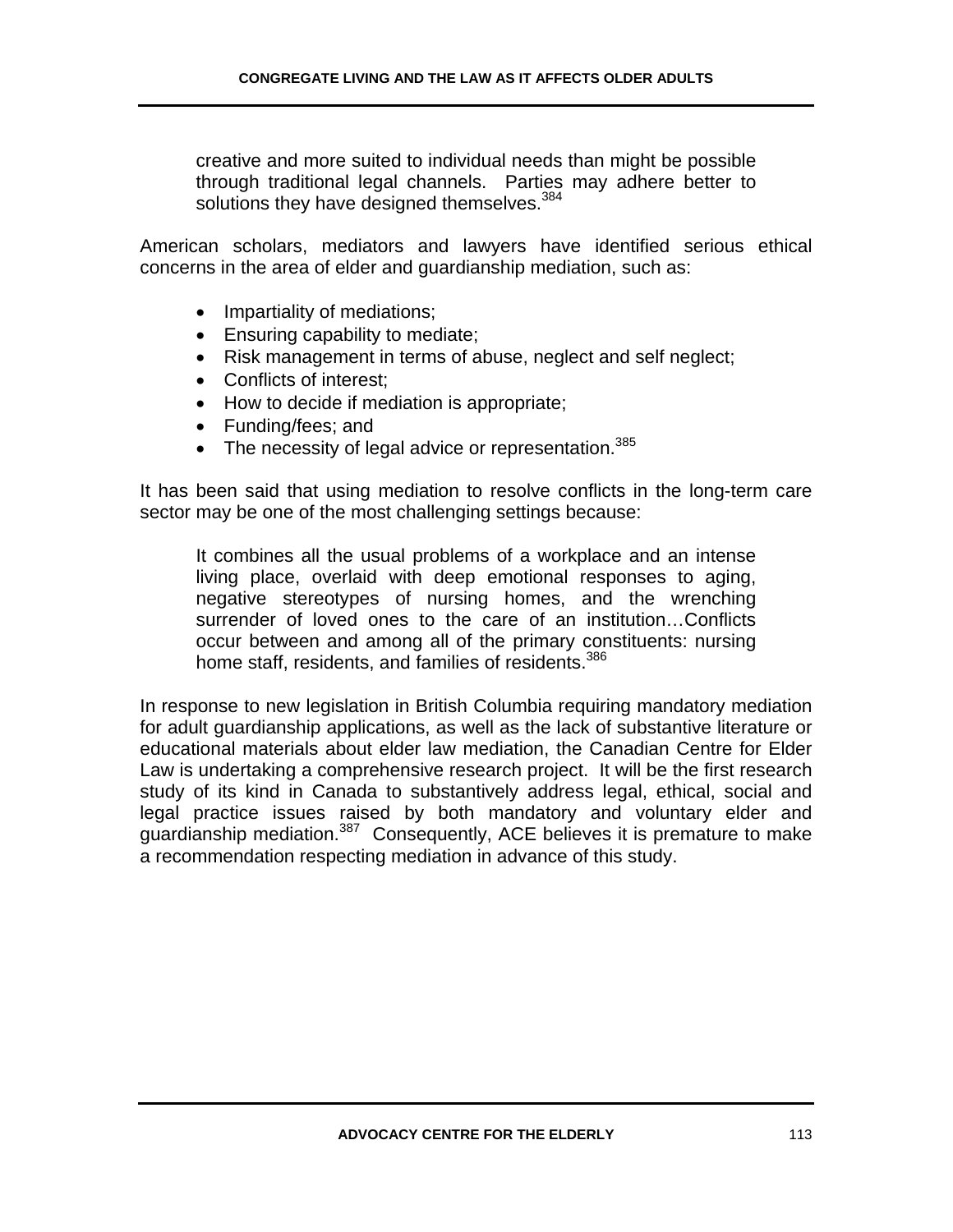## **CONCLUSION**

Older adults residing in congregate settings in Ontario are unable to effectively access justice in the present system. Unfortunately, there are multiple reasons for this conclusion, many of which are interrelated.

The type of congregate setting where an older adult resides can make an immense difference in one's ability to access justice. There are few oversights in the area of hospitals or retirement homes, thus making accessing justice extremely difficult. While there are numerous legal protections in place for residents of long-term care homes, there are limited mechanisms available to effectively enforce these rights. Legislation containing residents' rights applicable to all three settings, such as the *Health Care Consent Act*, is often ignored, no matter where the person resides due to the recurrent theme of "good law, bad practice."

In some instances, such as the retirement home sector, legislation will be required in order to regulate the industry and to provide residents with the tools to ensure they are receiving appropriate and adequate care. In other sectors, such as long-term care homes, both the current and pending legislation, subject to minor modifications, are satisfactory; however, it is the implementation and enforcement of this legislation which is paramount to ensuring that residents are able to access justice.

The focus groups conducted by ACE, as well our review of other jurisdictions, indicate that education about the applicable law is key to ensuring access to justice for adults residing in congregate settings. The enactment of legislation alone is insufficient: residents must be provided with the tools and assistance necessary to make it work. To this end, education of residents, families and service providers is the first step.

However, even if education is provided, residents in congregate settings require assistance to implement their rights. We believe that the creation of an independent Health Care Commission, whose purpose is the provision of both individual and systemic advocacy, is essential. Advocates would provide residents with the knowledge and support necessary to take their concerns to the appropriate entities. Further, the systemic advocacy function of the Health Care Commission would be a positive force in the health care system to ensure that the rights of all, even those who cannot speak for themselves, are heard.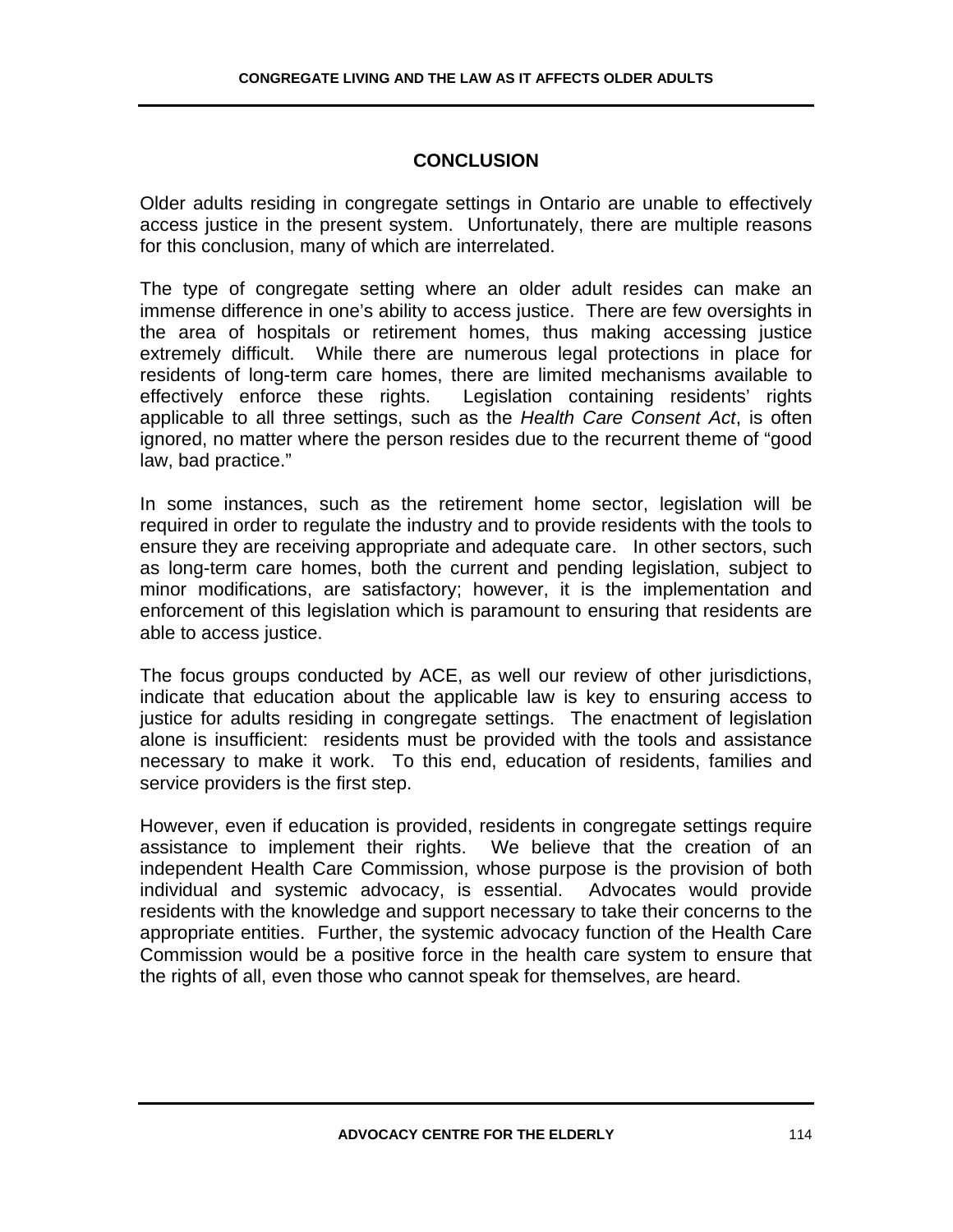We have also recommended the expansion of the jurisdiction of the provincial Ombudsman into the health care sector. With many thousands of residents living in congregate care, costing billions of public dollars, such oversight is important to ensure that the needs of the users of the sector are met in an appropriate fashion.

As indicated above, a significant proposal we are putting forward is the regulation of retirement homes. This sector continues to grow and to provide more care to a larger segment of our population who have frailer health. Legislation is required to ensure that quality care is provided to residents and their rights are respected.

The goals of the recommendations contained in this paper are to ensure that residents in congregate care settings are able to access justice in a meaningful way. The present system, while in many senses providing the framework for justice, does not go far enough to ensure that justice is actually done.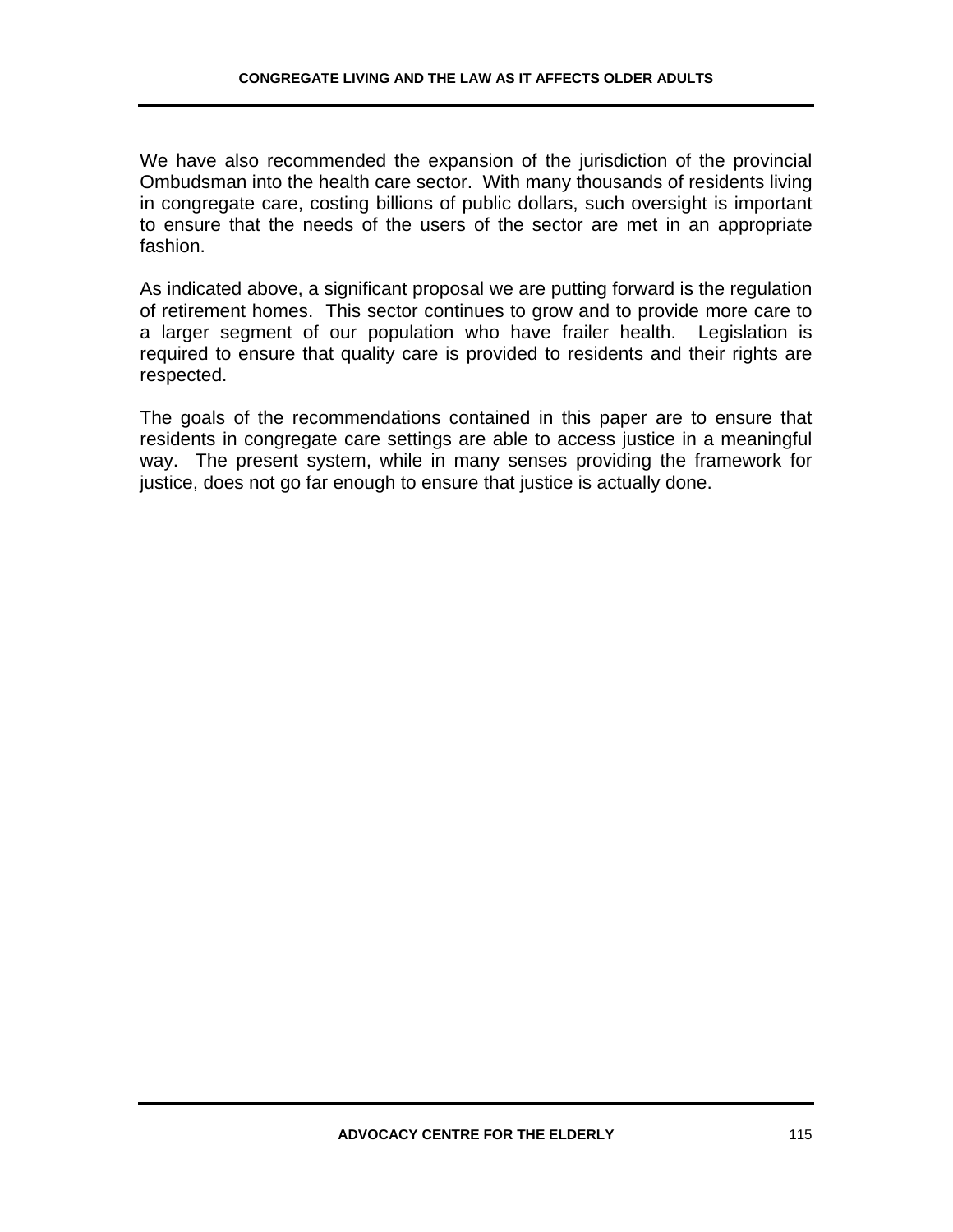## **ENDNOTES**

 $1$  For ease of reference, we will refer to older adults living in all three congregate settings as "residents" although persons living in hospitals are legally known as "patients" and persons in retirement homes are "tenants" pursuant to the *Residential Tenancies Act*. 2

 Law Commission of Ontario, *The Law as it Affects Older Adults: Moving the Project Forward – Report of the Preliminary Consultation* (December 2008) at 4-10, online: <http://www.lco-cdo.org/en/documents/OlderAdultPreStudyConsultationRpt-FINAL.pdf>.

<sup>3</sup> Roderick MacDonald, "Access to Justice in Canada Today: Scope, Scale and Ambitions" in Julia Bass *et al.* eds., *Access to Justice for a New Century: The Way Forward* (Toronto: Press, 2005) 19 at 23-24.

4 Reem Bahdi, *Background Paper on Women's Access to Justice in the MENA Region* (2007) at 3, online: <http://www.idrc.ca/uploads/user-

S/12151851101Women's\_access\_to\_justice\_in\_MENA-Bahdi\_En.doc>.<br><sup>5</sup> S.O. 2007, c. 8.

6 The *Canada Post Corporation Act,* R.S.C., 1985, c. C-10 makes it an offence to open or abandon mail. Section 48 says: "Every person commits an offence who, except where expressly authorized by or under this Act, the *Customs Act* or the *Proceeds of Crime (Money Laundering) and Terrorist Financing Act*, knowingly opens, keeps, secretes, delays or detains, or permits to be opened, kept, secreted, delayed or detained, any mail bag or mail or any receptacle or device authorized by the Corporation for the posting of mail." Section 49 says: "Every person commits an offence who unlawfully and knowingly abandons, misdirects, obstructs, delays or detains the progress of any mail or mail conveyance."

7 R.S.O. 1990, c. P. 40.

8 Ontario, Ministry of Health and Long-Term Care, *Hospitals,* online:

<http://www.health.gov.on.ca/english/public/contact/hosp/hosp\_mn.html> (last modified: 15 June 2009).

<sup>9</sup> *Public Hospitals Act,* R.R.O. 1990, Reg. 964, *Classification of Hospitals*, s. 1(1).

<sup>10</sup> *Public Hospitals Act,* R.R.O. 1990, Reg. 552, s. 10.

<sup>11</sup> *Ibid.,* Table 2.

 $\overline{a}$ 

12 Canadian Institute for Health Information, *The "Younger" Generation in Ontario Complex Continuing Care* (June 2007) at 2 and 20, online:

<http://secure.cihi.ca/cihiweb/products/cc\_aib\_younger\_patients\_e.pdf>.

13 Canadian Institute for Health Information, *Hospital Report: Rehabilitation* (2007) at 2, online: <http://secure.cihi.ca/cihiweb/products/OHA\_Rehab\_07\_EN\_final\_secure.pdf>.  $14$  S.O. 2006, c. 17, s. 2(1).

15 Ontario Seniors' Secretariat, *Consultation Backgrounder for Ontario's Consultation on Regulating the Retirement Home Industry* (Winter 2006-2007) at 4, online:

<http://www.culture.gov.on.ca/seniors/english/programs/rhc/docs/RHC.Backgrounder.pdf>.

18 For example, see the *Building Code Act, 1992* , S.O, 1992, c. 23*; Fire Protection and Prevention Act, 1997*, S.O. 1997, c. 4; *Health Protection and Promotion Act*, R.S.O. 1990, c. H.7; *Regulated Health Professions Act, 1991*, S.O. 1991, c. 18; *Substitute Decisions Act, 1992*, S.O. 1992, c. 30; *Health Care Consent Act, 1996*, S.O. 1996, c. 2,

<sup>16</sup> Canadian Housing Mortgage Corporation, *Seniors Housing Report* (2009) at 4. <sup>17</sup> *Ibid*. at 5.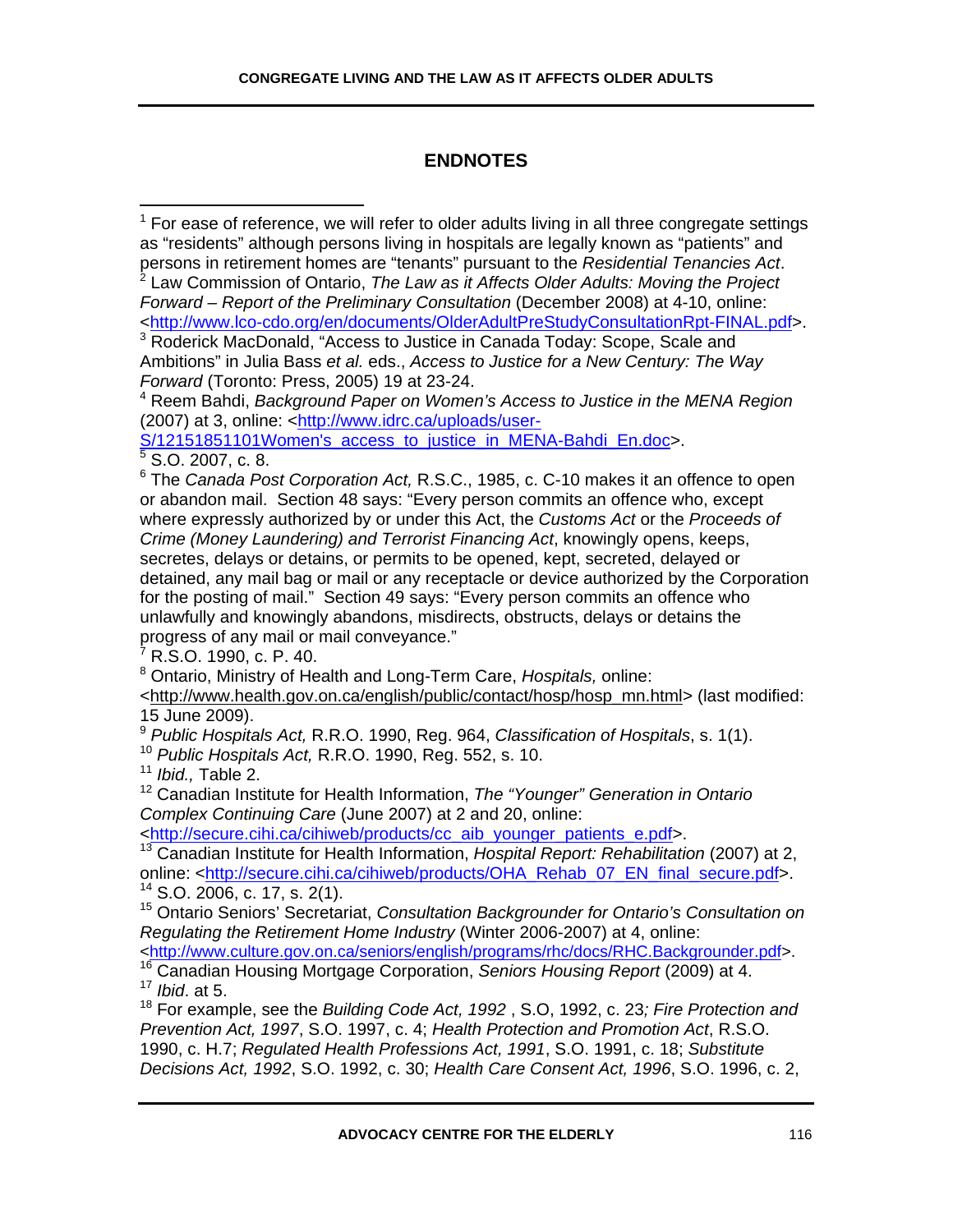Sched. A; *Personal Health Information Protection Act*, *2004*, S.O. 2004, c. 3; *Human Rights Code*, R.S.O. 1990, c. H.19; *Criminal Code of Canada*, R.S.C. 1985, c. C-46. <sup>19</sup> R.S.O. 1990, c. N.7.

20 R.S.O. 1990, c. H.13.

21 R.S.O. 1990, c. C.9.

<sup>22</sup> Email from Kim Hewitt, Information Request Coordinator, Health System Information Management and Investment Division, Ministry of Health and Long-Term Care, to Lisa Romano, Research Lawyer, ACE (16 July 2009). 23 *Ibid.* 

<sup>24</sup> *Ibid.* Ontario has 354 for-profit nursing homes and 113 not-for-profit nursing homes. <sup>25</sup> *Ibid.* There are 103 municipal homes for the aged in Ontario.

<sup>26</sup> Telephone conversation between Richard Lee, Senior Financial Consultant, Financial Management Branch, Ministry of Health and Long-Term Care, and Lisa Romano, Research Lawyer, ACE (22 July 2009).

27 Canadian Institute for Health Information, *Antipsychotic Use in Seniors: An Analysis Focusing on Drug Claims, 2001 to 2007* (2009) at 15, online:

<http://secure.cihi.ca/cihiweb/products/antipsychotics\_aib\_en.pdf>.

<sup>28</sup> Ontario, Ministry of Health and Long-Term Care, prepared by Monique Smith, Parliamentary Assistant, *Commitment to Care: A Plan for Long-Term Care in Ontario* (Spring 2004) at 8, online:

<http://www.health.gov.on.ca/english/public/pub/ministry\_reports/ltc\_04/mohltc\_report04. pdf>.

 $29$  According to the Ministry of Health and Long-Term Care, based on the fall 2008 Levels of Care Classification review of 43,334 residents, 6.26% of these residents are younger than 65 years of age. There are more than 76,000 long-term care beds in the province, and it is not known how these residents were chosen to be classified, therefore the numbers may not be statistically accurate: s*upra* note 22.

<sup>30</sup> Recommendations 22 through 25 deals with specialized facilities and units, Office of the Chief Coroner, Recommendations from the Inquest into the Deaths of Ezzeldine El Roubi and Pedro Lopez (Inquest Dates: January 31 – April 18, 2005).

<sup>31</sup> Neil Gunningham & Duncan Sinclair, "Instruments for Environmental Protection" in *Smart Regulation: Designing Environmental Policy* (Oxford: Clarendon Press, 1998) at 42.

<sup>32</sup> *Ibid.*

<sup>33</sup> *Ibid.* at 44.

<sup>34</sup> *Ibid*. at 46.

<sup>35</sup> Michael Rustad, "Neglecting the Neglected: The Impact of Noneconomic Damage Caps on Meritorious Nursing Home Lawsuits" (Suffolk University Law School: Legal Studies Research Paper Series, 2007) at 46, online:

<http://papers.ssrn.com/sol3/papers.cfm?abstract\_id=959714>.

<sup>36</sup> The Honourable Warren Winkler, The Warren Winkler Lectures on Civil Justice Reform, University of Ottawa, Faculty of Law, *Civil Justice Reform – The Toronto Experience* (September 12, 2007), online:

<http://www.ontariocourts.on.ca/coa/en/ps/speeches/civiljusticereform.htm>.

 $37$  It should be noted that ACE exempts the client's principal family residence in arriving at the total value of assets in determining financial eligibility for services.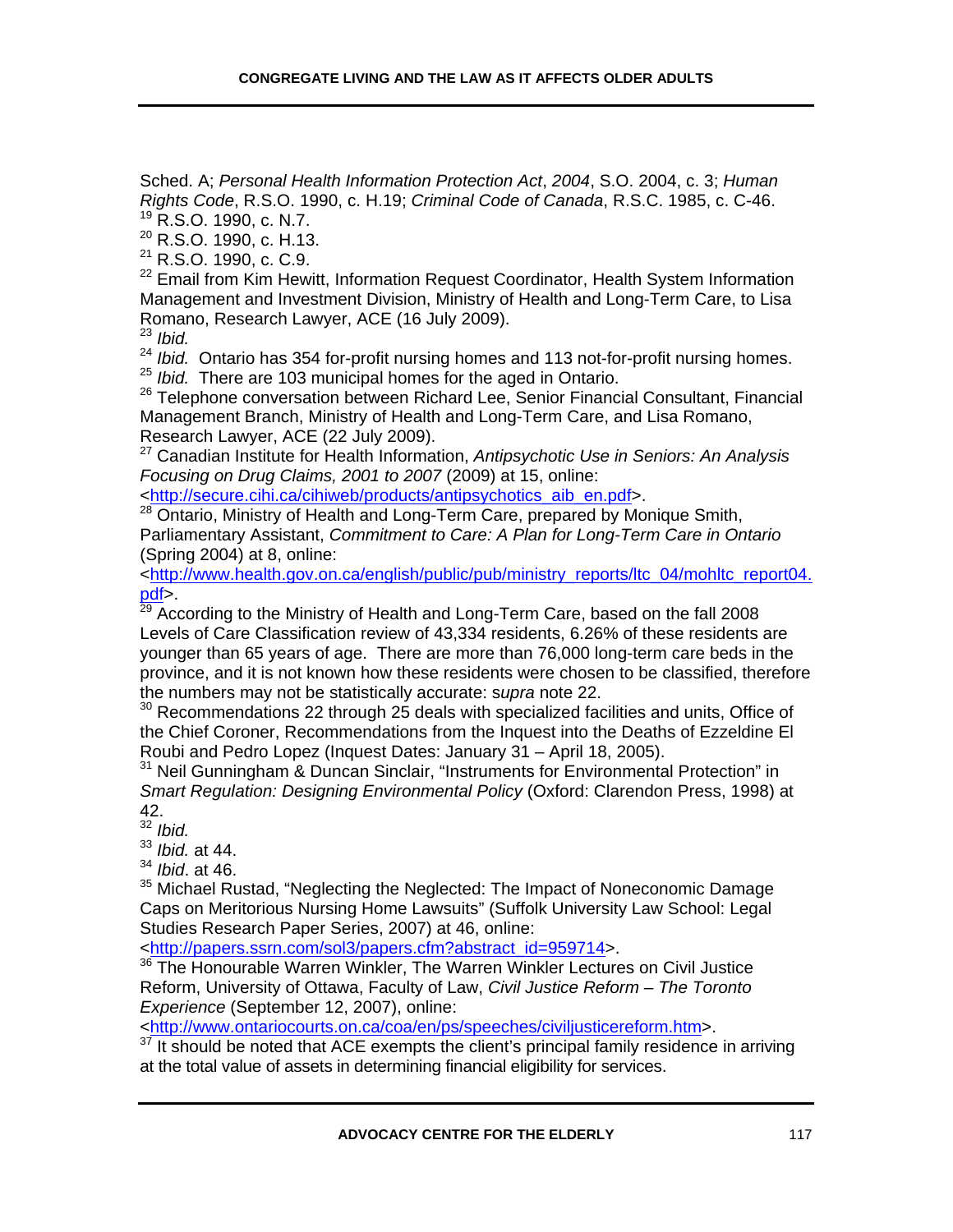38 Law Society of Upper Canada, *Rules of Professional Conduct* (2000).

 $39$  Rule 2.04(1) refers to the definition of a conflict of interest while Rules 2.04(2) and (3) refer to the avoidance of a conflict of interest.

 $40$  The commentary for Rule 2.01(1) says: "As a member of the legal profession, a lawyer is held out as knowledgeable, skilled, and capable in the practice of law. Accordingly, the client is entitled to assume that the lawyer has the ability and capacity to deal adequately with legal matters to be undertaken on the client's behalf."

<sup>41</sup> *Supra* note 36.

42 R.S.O. 1990, c. F.3, s. 61(2).

<sup>43</sup> *McDonnell Estate v. Royal Arch Masonic Homes Society*, [1998] 5 W.W.R. 268.

<sup>44</sup> *R. v. Khelawon*, [2006] 2 S.C.R. 787.

<sup>45</sup> *R. v. Campoli*, [2009] O.J. No. 2114 (O.C.J.).

46 S.O. 1992, c. 30.

47 S.O. 1996, c. 2, Sched. A.

48 Brad Hagen *et al*., "Antipsychotic Drug Use in Canadian Long-Term Care Facilities: Prevalence, and Patterns Following Resident Relocation" (2005) 17:2 International Psychogeriatrics 179 at 180.

<sup>49</sup> *Supra* note 27 at 1.

<sup>50</sup> *Ibid.* at 16.

<sup>51</sup> *Ibid.* at 15.

 $52$  These comments are based on statistics from two different studies indicating that 29.8% and 30.8% of long-term care home residents are prescribed antipsychotic medications: *supra* note 48 at 188.

<sup>53</sup> *Ibid.* at 188-189.

54 Susan Bronskill *et al.,* "Neuroleptic Drug Therapy in Older Adults Newly Admitted to Nursing Homes: Incidence, Dose, and Specialist Contact" (2004) 52 Journal of the American Geriatrics Society 749 at 753.

<sup>55</sup> *Ibid.* 

56 Paula Rochon *et al.,* "Variation in Nursing Home Antipsychotic Prescribing Rates" (2007) 167 Archives of Internal Medicine 676 at 682.

<sup>57</sup> *Health Care Consent Act,* s. 11.

<sup>58</sup> *Nursing Homes Act,* R.R.O. 1990, Reg. 832, s. 127(1).

<sup>59</sup> *Nursing Homes Act,* Reg. 832, s. 127(2)(b).

60 Ontario Health Quality Council, *Q Monitor: 2009 Report on Ontario's Health System* (2009) at 80-81, online: <http://www.ohgc.ca/pdfs/ohgc\_2009\_report\_-\_english.pdf>.

<sup>61</sup> *K.P. v. C. P.* (April 15, 2004) File No. 7690, Health Professions Appeal and Review Board.

<sup>62</sup> *Nursing Homes Act,* s. 2(2)6ii.

<sup>63</sup> *Health Care Consent Act*, s. 17.

64 College of Physicians and Surgeons of Ontario, *Consent to Medical Treatment,* Policy Statement #4-05 (January/ February 2006), online:

<http://www.cpso.on.ca/policies/policies/default.aspx?ID=1544>.

<sup>65</sup> *Ibid.* 

66 The definition of evaluators can be found in Reg. 104/96 pursuant to the *Health Care Consent Act.*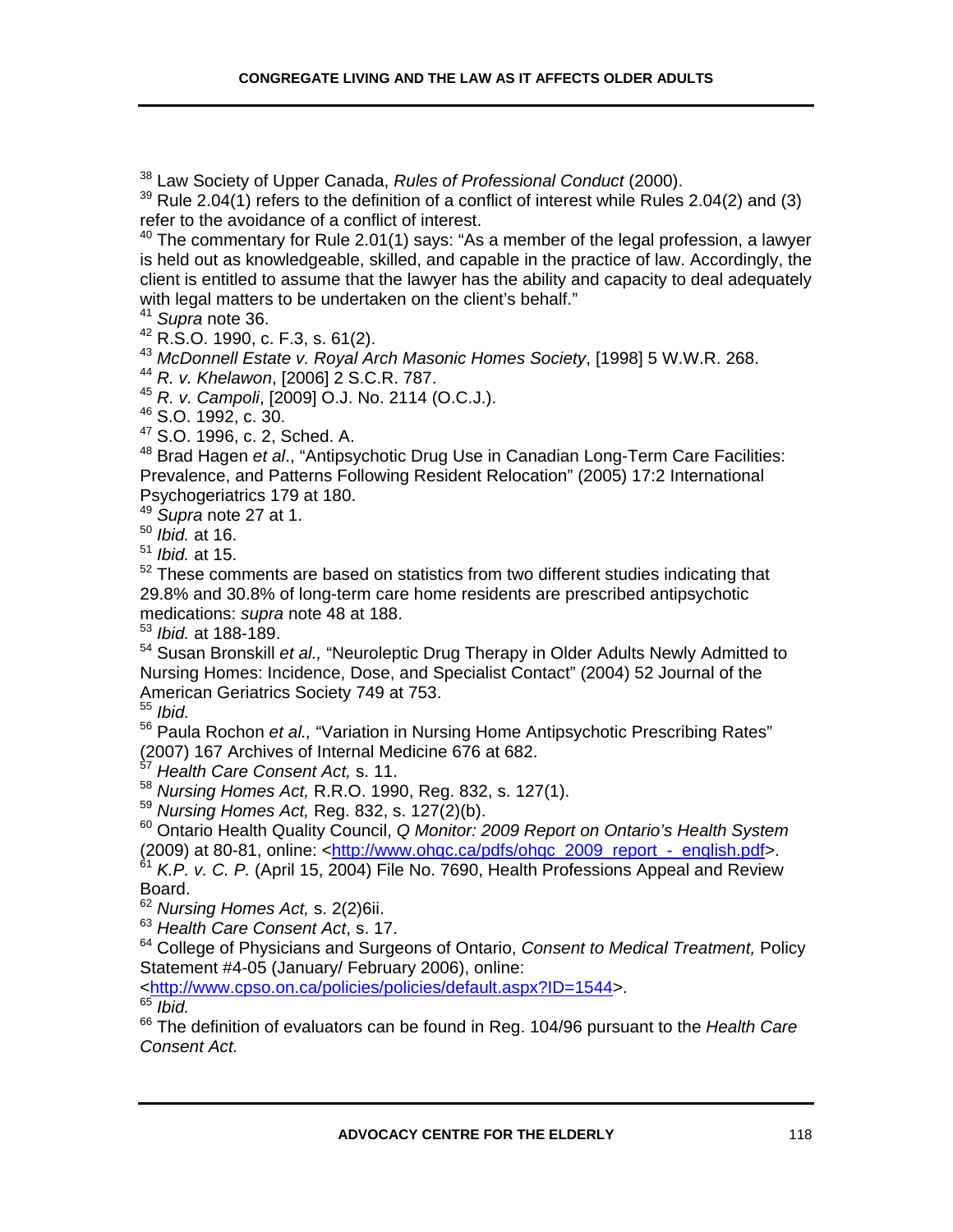$67$  Email from Lorissa Sciarra, Registrar and Senior Manager, Consent and Capacity Board, to Lisa Romano, Research Lawyer, ACE (19 June 2009).

68 Office of the Public Guardian and Trustee, *The Role of the Office of the Public Guardian and Trustee*, online:

<http://www.attorneygeneral.jus.gov.on.ca/english/family/pgt/overview.asp>.

<sup>69</sup> *Substitute Decisions Act*, ss. 27 and 62.

<sup>70</sup> *Residential Tenancies Act*, s. 140(1).

<sup>71</sup> *Residential Tenancies Act*, s. 140(2).

 $72$  Telephone conversation between Susan Benger, Freedom of Information Coordinator, Landlord and Tenant Board and Lisa Romano, Research Lawyer, ACE (30 June 2009).

 $73$  The ACTION Line is staffed by employees of the Ministry of Government Services: Letter from Lynne Gottschling, Access and Privacy Coordinator, Ministry of Government Services, to Lisa Romano, Research Lawyer, ACE (16 July 2009).

 $74$  Of the 2,895 calls to the ACTION Line, 1,152 calls resulted in an investigation by a compliance advisor where no complaint was filed, 1,578 calls resulted in an investigation where a complaint was verified and 165 calls had no investigation status identified: Letter from Mary Salvatore, Program Advisor, Access and Privacy Office, Ministry of Health and Long-Term Care, to Lisa Romano, Research Lawyer, ACE (17 July 2009).<sup>75</sup> *Nursing Homes Act,* s. 2(2)9.

<sup>76</sup> *Nursing Homes Act*, Reg. 832, s. 121.

<sup>77</sup> *Supra* note 28 at 21.

<sup>78</sup> Chinta Puxley, *"*Majority of Ontario nursing homes fail some basic standards*" Globe and Mail* (2 July 2008), online*:* 

<http://www.theglobeandmail.com/servlet/story/RTGAM.20080702.wnursinghomes0702/ BNStory/National/home>.<br><sup>79</sup> Ontario, Ministry of Health and Long-Term Care, Performance Improvement and

Compliance Branch, *New Inspection Process – Fact Sheet* (June 2009). <sup>80</sup> *Nursing Homes Act,* s. 25(2) - (4).

81 ACE is of the opinion that in these circumstances, the *Trespass to Property Act*, R.S.O. 1990, c. T.21 cannot be used to prohibit visitors. Section 2(1) of the *Trespass to Property Act* says:

Every person who is not acting under a right or authority conferred by law and who, (a) without the express permission of the occupier, the proof of which rests on the defendant, (i) enters on premises when entry is prohibited under this Act, or (ii) engages in an activity on premises when the activity is prohibited under this Act; or (b) does not leave the premises immediately after he or she is directed to do so by the occupier of the premises or a person authorized by the occupier, is guilty of an offence and on conviction is liable to a fine of not more than \$2,000.

Residents of long-term care homes have the right to have a visitor without interference. Section 9 of the Resident's Bill of Rights states: "Every resident has the right to communicate in confidence, to receive visitors of his or her choice and to consult in private with any person without interference." Thus, section 2 of the *Trespass to Property Act* confers a right at law for the resident to have a visitor, meaning the *Trespass to Property Act* cannot be used to bar visitors from entering the premises.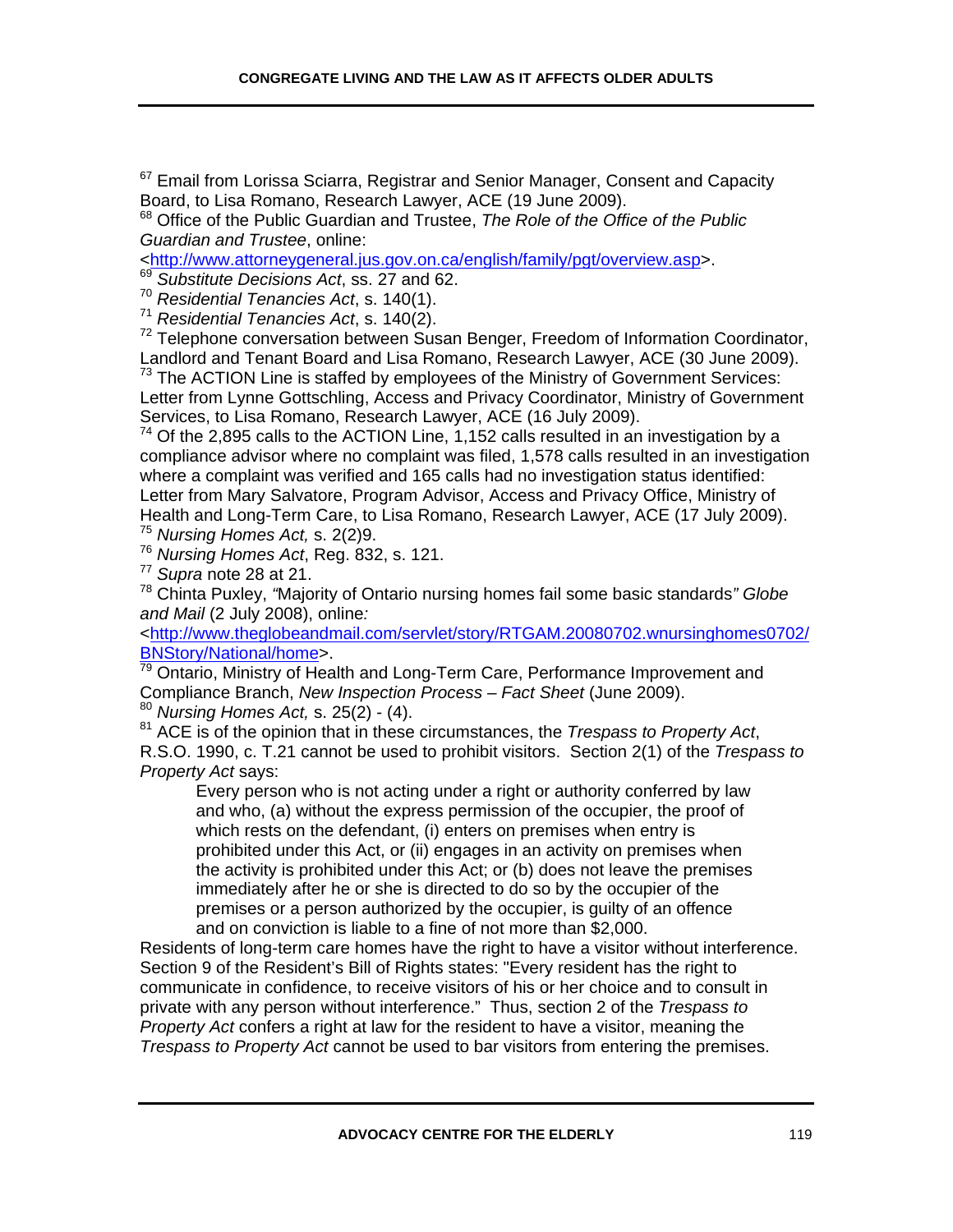<sup>82</sup> Email from Tracy Fairfield, Complaints Response and Information Service, Ontario Retirement Communities Association to Judith Wahl, Executive Director, ACE (2 July 2009).

<sup>83</sup> *Nursing Homes Act*, s. 2(2).

<sup>84</sup> *Nursing Homes Act*, s. 2(4).

<sup>85</sup> *Long-Term Care Homes Act*, s. 3(3).

<sup>86</sup> *Long-Term Care Homes Act,* s. 3(4).

<sup>87</sup> *Nursing Homes Act, s.* 29(1).

<sup>88</sup> *Nursing Homes Act,* s. 29.1.

<sup>89</sup> *Long-Term Care Homes Act,* s. 56(1).

<sup>90</sup> *Nursing Homes Act*, s. 30.

91 The powers of Family Councils are set out in section 60 of the *Long-Term Care Homes Act.*

<sup>92</sup> *Nursing Homes Act*, s. 30(e).

 $93$  For a thorough explanation of the problem and ACE's interpretation of the legal issues, please refer to Jane Meadus' paper entitled *Discharge to a Long-Term Care Home from Hospital* at www.acelaw.ca.<br><sup>94</sup> Concerned Friends of Ontario Citizens in Care Facilities, *Home Page,* online:

<http://www.concernedfriends.ca/>.

95 Concerned Friends of Ontario Citizens in Care Facilities, *History*, online: <http://www.concernedfriends.ca/hist.htm>.

<sup>96</sup> *Supra* note 60 at 75.

<sup>97</sup> *Ibid.* at 83.

98 While residents may leave the home as they wish, it is acceptable for the home to require them to sign in and out in order to know their whereabouts in the event of a fire or other emergency.

99 Under the *Long-Term Care Homes Act*, incapable residents can apply to the Consent and Capacity Board to challenge the decision of their substitute decision-maker to admit or transfer them to a secure unit: ss. 32 and 45.

<sup>100</sup> Law Commission of Ontario, *The Law As It Affects Older Adults – Consultation Paper: Shaping the Project* (May 2008), online: http://www.lco-

cdo.org/en/documents/OlderAdultsMay08/documents/ConsultationPaper-

OlderAdultsFINAL.pdf> at 16.

<sup>101</sup> *Health Care Consent Act,* s. 4.

 $102$  (1993), 100 D.L.R. (4th) 609 at 618 (S.C.C.).<br> $103$  Hospital Act, R.S.B.C. 1996, c. 200, ss. 1 and 2.

<sup>104</sup> Charmaine Spencer, *An Introduction to Canadian Laws and Regulations to Protect Adults in Institutional Care Settings from Abuse and Neglect: British Columbia* (2008) at 6, online: <http://elderabuse.aging.utoronto.ca/files/Prevention%20Laws%20-

%20British%20Columbia.pdf>.

<sup>106</sup> S.B.C. 2002, c. 75, Part 3.

107 B.C. Reg. 536/80.

<sup>108</sup> *Community Care and Assisted Living Act,* s. 1.

<sup>109</sup> *Adult Care Regulations*, s. 2.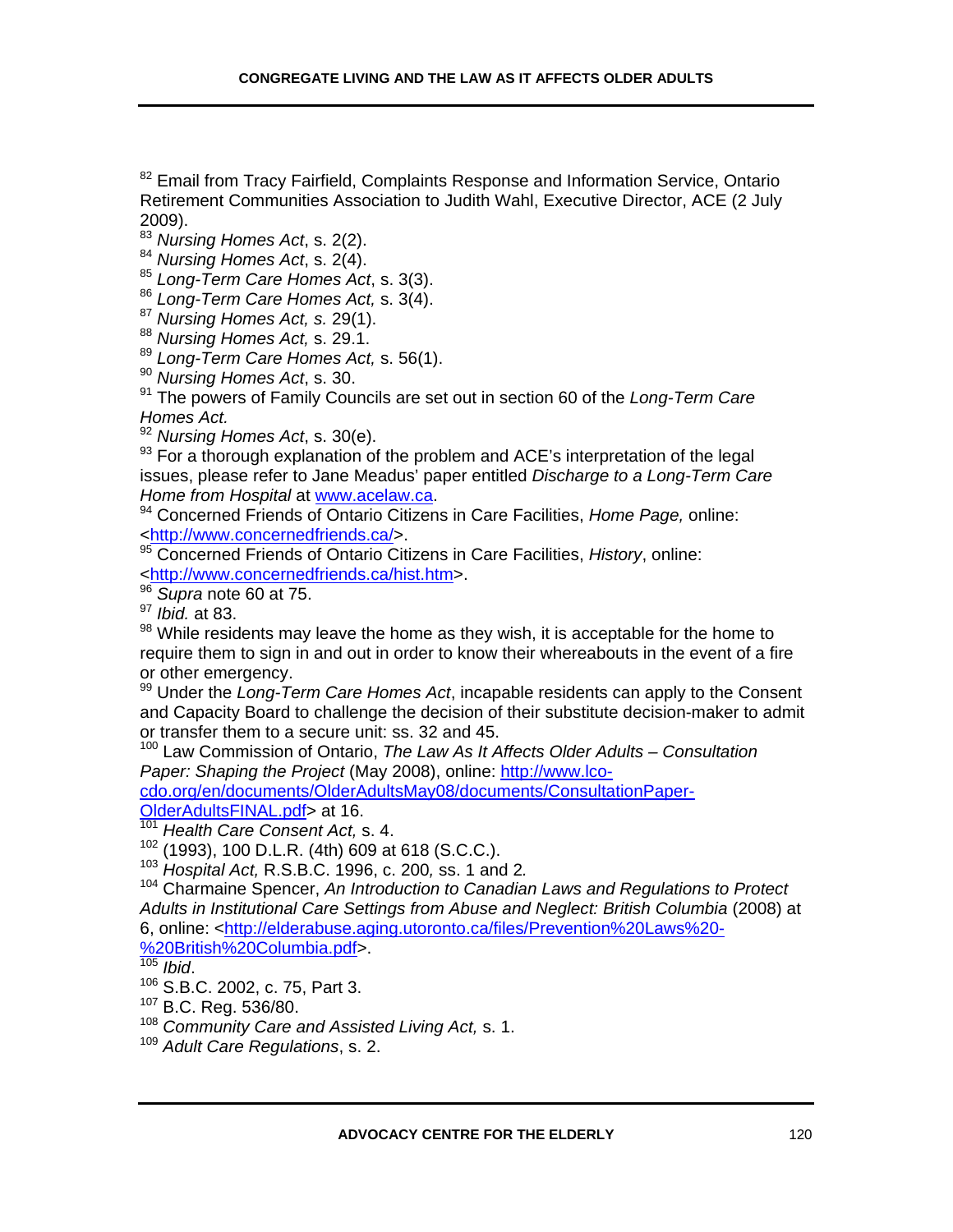110 British Columbia, Ministry of Health Services, Office of the Assisted Living Registrar*, Services Offered in Assisted Living Residences*, online:

<http://www.health.gov.bc.ca/assisted/about/services.html>.

British Columbia, Ministry of Health Services, Office of the Assisted Living Registrar, *Exiting from an Assisted Living Residence: If a Resident's Health Changes*, online: <http://www.health.gov.bc.ca/assisted/about/exiting.html>.

112 Canadian Centre for Elder Law, *Discussion Paper on Assisted Living: Past, Present and Future Legal Trends in Canada* (October 2008) at 17, online:

<http://www.bcli.org/sites/default/files/2008-10-31\_Assisted\_Living.pdf>.

<sup>113</sup> *Ibid.* at 23.

<sup>114</sup> *Ibid.* at 18.

115 Charmaine Spencer, "A First Step in Consumer Protection for Seniors" in *Seniors' Housing* Update (Gerontology Research Centre: Simon Fraser University, 2006), online, <http://www.sfu.ca/uploads/page/28/SHUPv15n1.pdf>.

<sup>116</sup> *Supra* note 112 at 18.

<sup>117</sup> *Community Care and Assisted Living Act,* s. 1. Please refer to the preceding section of this paper regarding assisted living facilities for a list of the prescribed services.

<sup>118</sup> *Residential Care Regulation,* O.I.C. 225 (12 March 2009), s. 60, online:

<http://www.hls.gov.bc.ca/ccf/pdf/Deposited\_Residential\_Care\_Regulation\_96\_2009.pdf>. 119 British Columbia, Ministry of Healthy Living and Sport, *The Community Care*  Licensing Branch, online: <http://www.hls.gov.bc.ca/ccf/index.html>.

<sup>120</sup> *Supra* note 104 at 13.

<sup>121</sup> *Community Care and Assisted Living Act*, s. 25.

<sup>122</sup> *Supra* note 104 at 13.

<sup>123</sup> British Columbia, Ministry of Health Services, Office of the Assisted Living Registrar, Mandate of the Registrar, online: <http://www.health.gov.bc.ca/assisted/mandate.html>. <sup>124</sup> *Ibid.* 

<sup>125</sup> The Community Care and Assisted Living Board also hears and decides appeals from licensing and certification decisions about assisted living residences.

<sup>126</sup> *Supra* note 112 at 20-21.

127 British Columbia, Ombudsman, *What We Do,* online:

<http://www.ombudsman.bc.ca/what-we-do/index.htm>.

<sup>128</sup> *Community Care and Assisted Living Act*, s. 15.

129 British Columbia, Ministry of Healthy Living and Sport, *Community Care Facility Licensing Program*, online: <http://www.hls.gov.bc.ca/ccf/facilityinspections.html>.

<sup>130</sup> *Community Care and Assisted Living Act*, s. 13.

<sup>131</sup> *Supra* note 112 at 24-25.

132 Alberta, Seniors and Community Supports, *Definitions – Affordable Supportive Living Initiative, online: <http://www.seniors.gov.ab.ca/continuingcare/ASLI/Definitions.asp>.* 

133 Charmaine Spencer, *An Introduction to Canadian Laws and Regulations to Protect Adults in Institutional Care Settings from Abuse and Neglect: Alberta* (2008) at 6, online: <http://elderabuse.aging.utoronto.ca/files/Prevention%20Laws%20-%20Alberta.pdf>.

134 Alberta, Seniors and Community Supports, *Supportive Living Framework* (March 2007) at 1, online:

<http://www.seniors.gov.ab.ca/housing/continuingcare/standards\_framework.pdf>.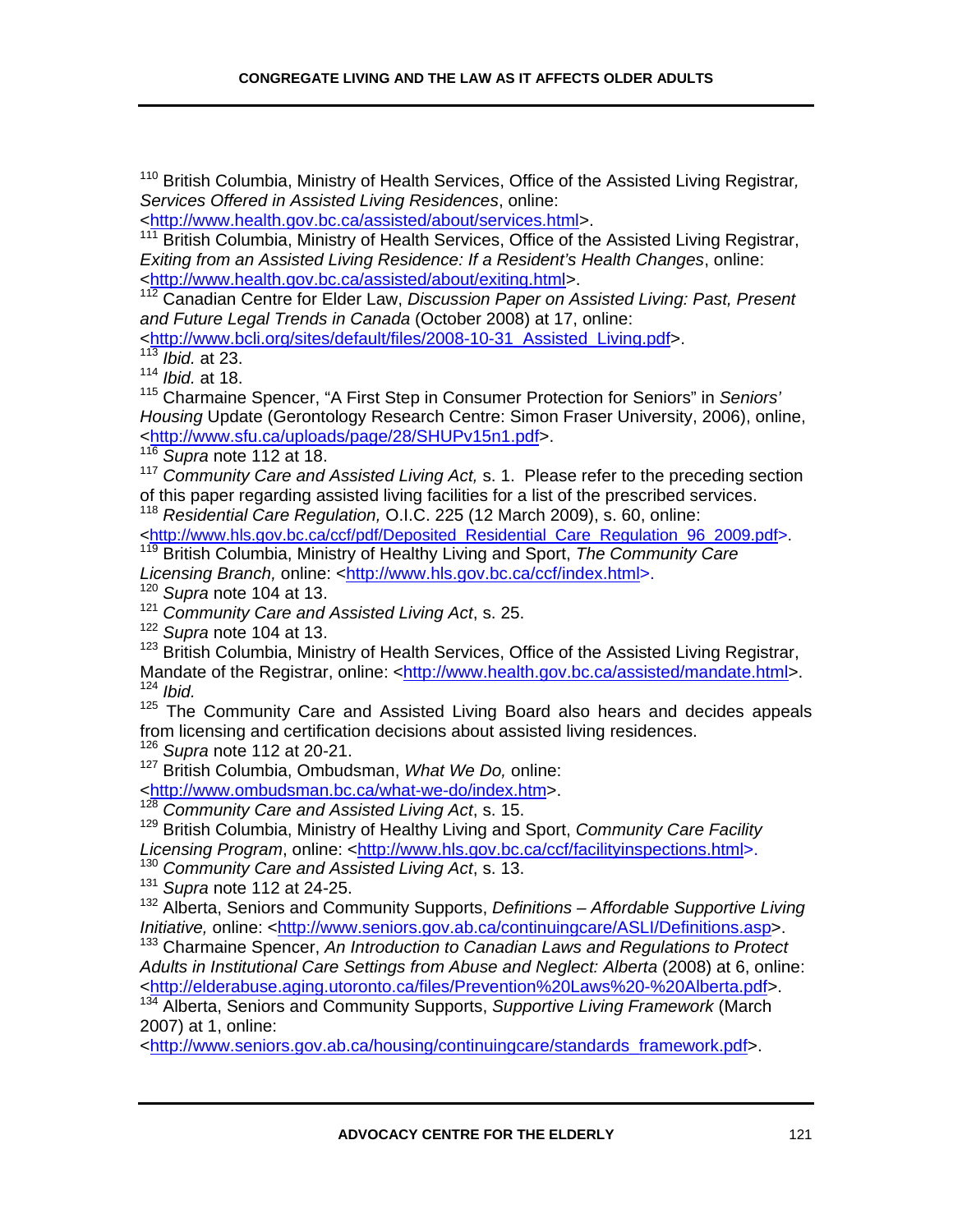135 Alberta, Seniors and Community Supports, *Long-Term Care Accommodation Standards* at 1, online:

<http://www.seniors.gov.ab.ca/housing/continuingcare/Standards\_LongTermCare.pdf>. 136 Alberta, Health and Wellness, *Continuing Care Strategy: Aging in the Right Place*  (December 2008) at 19, online: <http://www.health.alberta.ca/documents/Continuing-Care-Strategy-2008.pdf>.

137 Alberta, Health and Wellness, *Continuing Care Health Service Standards* (July 2008), online: <http://www.continuingcare.alberta.ca/download/Continuing-Care-Standards- $\frac{2008. \text{pdf}}{138}$  Effective

Effective May 15, 2008, the twelve former regional health authorities were replaced by the Alberta Health Services Board: Alberta Health Services, *Our History*, online: <http://www.albertahealthservices.ca/57.htm>.

 $139$  R.S.A. 2000, c. S-10.

140 Alberta, Seniors Community and Support, *Supportive Living Accommodation Standards* (March 2007), online:

<http://www.seniors.gov.ab.ca/housing/continuingcare/Standards\_SupportiveLiving.pdf>.

- <sup>141</sup> *Social Care Facilities Licensing Act,* ss. 7-9 and 11.
- <sup>142</sup> *Supra* note 133 at 12.

143 Alberta, Seniors and Community Supports, *Seniors Lodge Programs,* online: <http://www.seniors.gov.ab.ca/housing/seniors\_housing/lodges/>.

<sup>144</sup> *Supra* note 134 at 10.

<sup>145</sup> *Ibid.* at 4.

<sup>146</sup> *Hospitals Act,* R.S.A. 2000, c. H-12, s. 1.

<sup>147</sup> *Supra* note 135 at 1.

<sup>148</sup> *Ibid.* at 1-2.

149 Alberta, Seniors and Community Supports, *Long-Term Care Accommodation Fees*, online: <http://www.seniors.gov.ab.ca/housing/LTCare/>.

<sup>150</sup> *Protection for Persons in Care Act*, R.S.A. 2000, c. P-29.

<sup>151</sup> *Protection for Persons in Care Act*, s. 2.

152 Alberta, Seniors and Community Supports, *General Information and Reporting Line,*  online:

<http://www.seniors.gov.ab.ca/CSS/persons\_in\_care/general\_info/index.asp#how%20do %20I%20report%20abuse>.

153 Alberta, Seniors and Community Supports, *Frequently Asked Questions About*  Abuse, online: <http://www.seniors.gov.ab.ca/css/persons\_in\_care/faq/>.

<sup>154</sup> *Protection for Persons in Care Act*, s. 6(2). <sup>155</sup> *Protection for Persons in Care Act*, s. 1(a).

<sup>156</sup> *Supra* note 133 at 12.

157 Alberta, Legislative Review Committee, *Report on the Review of the Protection for Persons in Care Act* (March 2003), online:

<http://www.seniors.gov.ab.ca/css/persons\_in\_care/Leg\_review/CommitteeReport\_Marc h2003.pdf> at 10.

<sup>158</sup> *Health Facilities Review Committee Act*, R.S.A. 2000, c. H-3, ss. 7 and 13. <sup>159</sup> *Supra* note 133 at 11.

160 Alberta, Health and Wellness, *Health Facilities Review Committee,* online: <http://www.health.alberta.ca/about/HFRC.html>.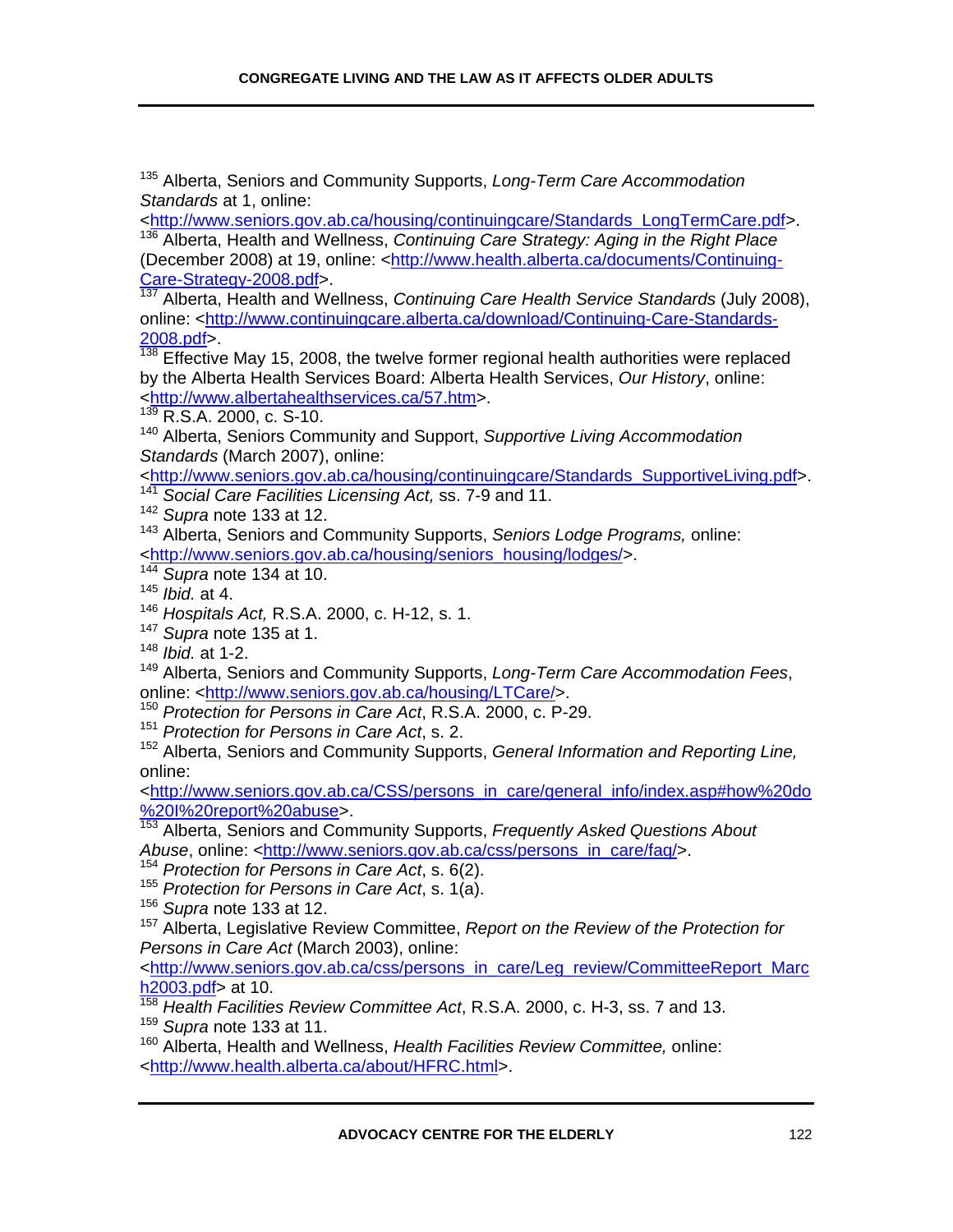<sup>161</sup> *Supra* note 133 at 11.

<sup>162</sup> *Health Facilities Review Committee Act*, s. 10(2).

<sup>163</sup> *Supra* note 133 at 11.

<sup>164</sup> *Supra* note 160.

<sup>165</sup> *Supra* note 133 at 11.

166 Ontario, Ombudsman Ontario, *The Push for Mush* (25 July 2008), online: <http://www.ombudsman.on.ca/en/hot-topics/push-for-mush.aspx>.

<sup>167</sup> *Supra* note 112 at 63-64.

<sup>168</sup> The definition of "residential premises" specifically excludes residential care facilties and nursing homes but there is no reference to assisted living facilities: *Residential Tenancies Act*, R.S.N.S. 1989, c. 401, s. 2(h).

<sup>169</sup> *Homes for Special Care Act*, R.S.N.S. 1989, c. 203.

<sup>170</sup> Nova Scotia, Department of Health, Community Based Options (2005), online: <https://www.gov.ns.ca/health/ccs/factSheets/CBOs.pdf>.

171 Nova Scotia, Department of Health, Continuing Care Strategy, *Questions and Answers about Entering Long-Term Care* (Spring 2009), online:

<http://www.gov.ns.ca/health/ccs/ltc/Entering\_LTC\_FactSheet.pdf>.

<sup>172</sup> *Homes for Special Care Act*, s. 10(2) and 10(4).

<sup>173</sup> *Supra* note 112 at 64.

<sup>174</sup> *Homes for Special Care Act Regulations*, N.S. Reg. 127/77, s.17(3).

<sup>175</sup> *Homes for Special Care Act*, s. 10(3) - 10(4).

176 Charmaine Spencer, *An Introduction to Canadian Laws and Regulations to Protect Adults in Institutional Care Settings from Abuse and Neglect: Nova Scotia* (2008) at 7, online: <http://elderabuse.aging.utoronto.ca/files/Prevention%20Laws%20- %20Nova%20Scotia.pdf>.

177 Nova Scotia, Department of Health, Continuing Care Strategy, *Paying for Long-Term*  Care, online: <http://www.gov.ns.ca/health/ccs/ltc/Paying\_LTC\_Fact\_Sheet.pdf>.

178 Nova Scotia, Service for Persons with Disabilities, *Report for Residential Services* (June 2008) at 9 and 36, online:

<http://www.gov.ns.ca/coms/disabilities/documents/Residential\_Review\_Report-June2008.pdf>.

<sup>179</sup> *Homes for Special Care Act Regulations*, ss. 22-26.

180 S.N.S. 2004, c. 33.

181 R.S.N.S. 1989, c. 208.

<sup>182</sup> *Ombudsman Act*, R.S.N.S. 1989, c. 327, s. 11; Nova Scotia, Office of the Ombudsman, *Seniors Services*, online:

<http://www.gov.ns.ca/ombu/Child\_Ombud/senior.asp>.

<sup>183</sup> *Ombudsman Act,* s. 11; Nova Scotia, Office of the Ombudsman, *Own Motion Complaints*, online: <http://www.gov.ns.ca/ombu/ownmotion.asp>.

<sup>184</sup> *Supra* note 182.

<sup>185</sup> *Ibid.* 

<sup>186</sup> *Ibid.* 

<sup>187</sup> *Ibid.*

<sup>188</sup> *Health and Community Services Act,* S.N.L. 1995, c. P-37.1.

<sup>189</sup> *Personal Care Home Regulations*, N.L.R. 15/01.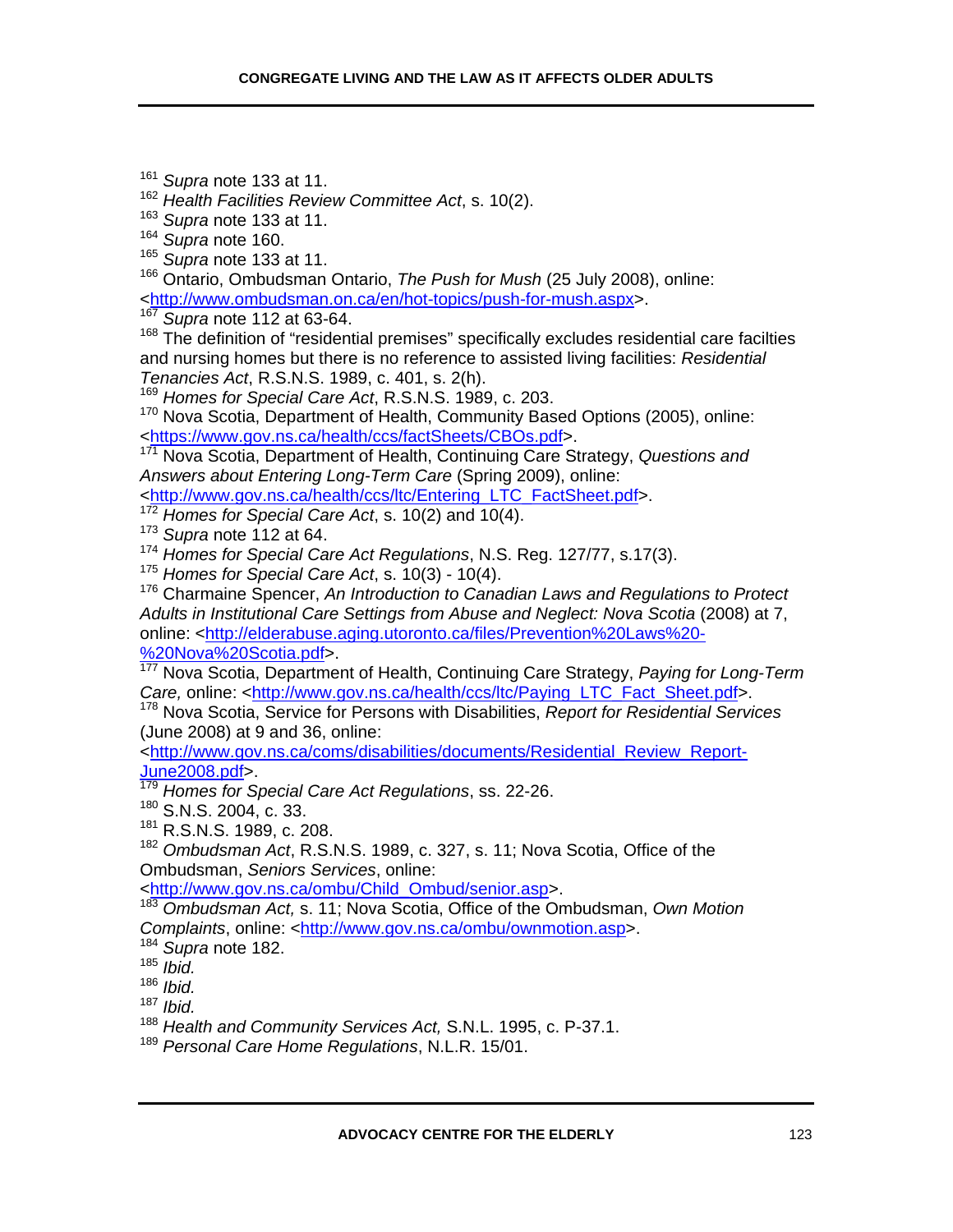190 Newfoundland and Labrador, Department of Health and Community Services, *Long-Term Care Facilities in Newfoundland and Labrador: Operational Standards* (November 2005), online:

<http://www.health.gov.nl.ca/health/publications/pdfiles/LongTermCareStandard.pdf>. *<i>Ibid.* at 4.

<sup>192</sup> *Ibid.* at 79.

193 Newfoundland and Labrador, *Office of the Auditor General, 2005 Report on Reviews of Departments and Crown Agencies – Department of Health and Community Services*, Chapter 2.12 (2005) at 285, online:

<http://www.ag.gov.nl.ca/ag/annualReports/2005AnnualReport/CH2.12.pdf>.

<sup>194</sup> *Ibid.* at 287.

195 S.N.L. 2000, c. R-14.1. s. 3(2)(e).

<sup>196</sup> *Supra* note 190 at 4.

<sup>197</sup>*Regional Health Authorities Act*, S.N.L. 2006, c. R-7.1, s. 16.

<sup>198</sup> *Supra* note 112 at 79.

199 Accreditation Canada, *About Us*, online:

<http://www.accreditation.ca/en/content.aspx?pageid=472>.

<sup>200</sup> Accreditation Canada, *Surveyors*, online: <http://www.accreditation.ca/aboutus/surveyors/>.

<sup>201</sup> Accreditation Canada, Features, online: <http://www.accreditation.ca/accreditationprograms/qmentum/features/>.

202 Charmaine Spencer, *An Introduction to Canadian Laws and Regulations to Protect Adults in Institutional Care Settings from Abuse and Neglect: Newfoundland and Labrador* (2008) at 9-10, online:

<http://elderabuse.aging.utoronto.ca/files/Prevention%20Laws%20- %20Newfoundland%20and%20Labrador.pdf>.

<sup>203</sup> *Ibid.* at 12.

<sup>204</sup> *Supra* note 112 at 80.

205 S.N.L. 2001, c. 14.1, s. 15.

<sup>206</sup> *Ibid.*

207 National Council for Palliative Care, *Sheltered and Extra Care Housing: An Overview for Health and Social Care Professionals* (March 2008) at 3-5, online:

<http://www.housing21.co.uk/downloads/sheltered\_and\_extra\_care\_professional\_overvi ew.pdf>.

<sup>208</sup> *Ibid.* at 5.

<sup>209</sup> *Ibid.* at 6.

210 Help the Aged, *Sheltered Housing: Information Sheet* (February 2009) at 5 and 7, online: <http://www.helptheaged.org.uk/NR/rdonlyres/38905432-B9B5-4FFA-B3F8- 3162A3A833AB/0/sheltered\_housing\_is.pdf>.

(U.K.) 1977, c. 43.

 $212$  (U.K.) 1988, c. 50.

213 Welsh Assembly Government, Housing, *Complaining About a Landlord*, online: <http://wales.gov.uk/topics/housingandcommunity/housing/private/renting/complaining/?l ang=en>.

<sup>214</sup> *Care Standards Act 2000* (U.K.), c. 14, s.3.

215 S.I. 2002/324 (W.37).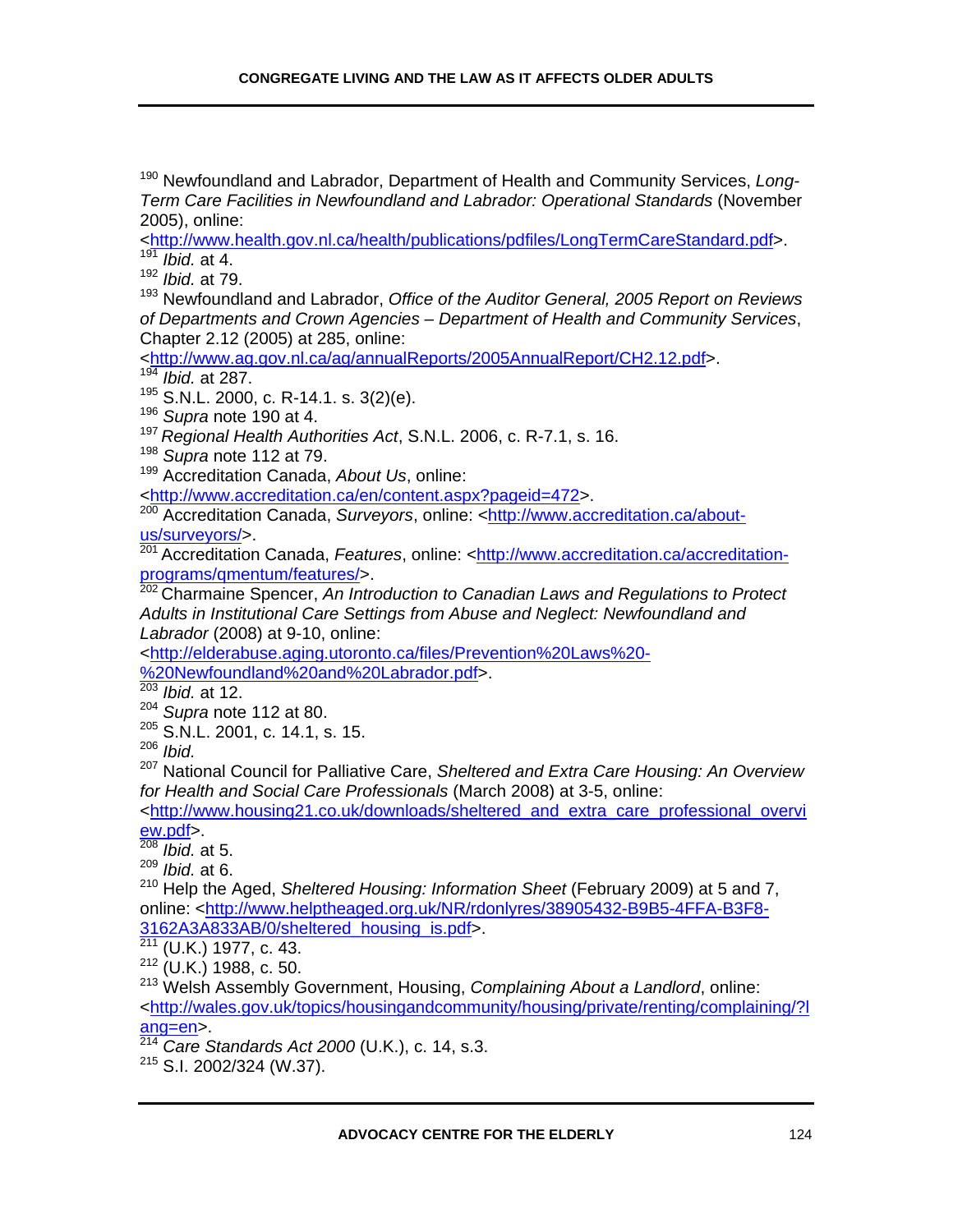$216$  S.I. 2002/919 (W.107).

217 Office of Fair Trading, *Care Homes for Older People in the UK – A Market Study*  (2005) at 37, Chart 4.1, online:

<http://www.oft.gov.uk/shared\_oft/reports/consumer\_protection/oft780.pdf>.

218 Age Concern, *Factsheet 20 – Finding Care Home Accommodation* (October 2008) at 5, online: <http://www.ageconcern.org.uk/AgeConcern/Documents/fs29.pdf>.

219 "Basic elderly care 'must be free'", *BBC News* (30 March 2006), online:

<http://news.bbc.co.uk/2/hi/health/4857606.stm>; "Elderly people deserve a far better deal from the state," *The Independent* (11 October 2007) online:

<http://www.independent.co.uk/opinion/leading-articles/leading-article-elderly-peopledeserve-a-far-better-deal-from-the-state-394612.html>.

220 Welsh Assembly Government, *Paying for Care in Wales - Creating a Fair and Sustainable System* (2008), online: <http://www.payingforcareinwales.net/>.

 $^{221}$  The local authority will pay £153 per week for personal care, £69 per week for nursing care, or £222 per week to care home residents requiring both personal and nursing care: Scottish Government, *Frequently Asked Questions about Free Personal and Nursing Care in Scotland, online: <http://www.scotland.gov.uk/Topics/Health/care/17655/FAQs>* (last modified: 15 May 2009).

222 Welsh Assembly Government, Minister of Health and Social Services, *National Minimum Standards for Care Homes for Older People* (March 2004), online: <http://www.csiw.wales.gov.uk/docs/nmscarehomes\_oldpeople\_revised\_e.pdf>. <sup>223</sup> *Ibid*. at 1.

224 Community Care, *National Minimum Standards* (June 2008), online:

<http://www.communitycare.co.uk/Articles/2008/06/23/108563/national-minimumstandards.html>; Susan Kerrison & Allyson Pollock, "Caring for older people in the private sector in England" (2001) 323(7312) British Medical Journal 566 [Kerrison &

Pollock].

225 Welsh Assembly Government, *Residential Property Tribunal*, online:

<http://wales.gov.uk/topics/housingandcommunity/housing/private/renting/rpt/?lang=en>.  $226$  *Ibid.* 

<sup>227</sup> *Care Homes (Wales) Regulations* at Regulation 23.

<sup>228</sup> *Supra* note 222 at Standard 31.

<sup>229</sup> *Ibid.* at Standard 1.

230 Welsh Assembly Government, *Fulfilled Lives, Supportive Communities: A Summary*  (2007) at 3, online:

<http://new.wales.gov.uk/dhss/publications/socialcare/strategies/fulfilledlives/summarye. pdf;jsessionid=1BQJKV8Bvy7vJJDQyHGwhJCCxJ5SY3TN8rzBtnFQWMfz0CFRsWJM!- 845036832?lang=en>.

**231 Welsh Assembly Government, Care and Social Services Inspectorate for Wales,** *Complaints Procedure and Guidance for Handling Complaints in Regulated Services*  (September 2008) at 8-10, online:

<http://wales.gov.uk/subsites/caresocialservicesinspect/reports/2291958/2717341/compl ainte.pdf?lang=en>.

<sup>232</sup> *Ibid.* at 14-15.

<sup>233</sup> *Ibid.* at 15-17.

<sup>234</sup> *Ibid.* at 17.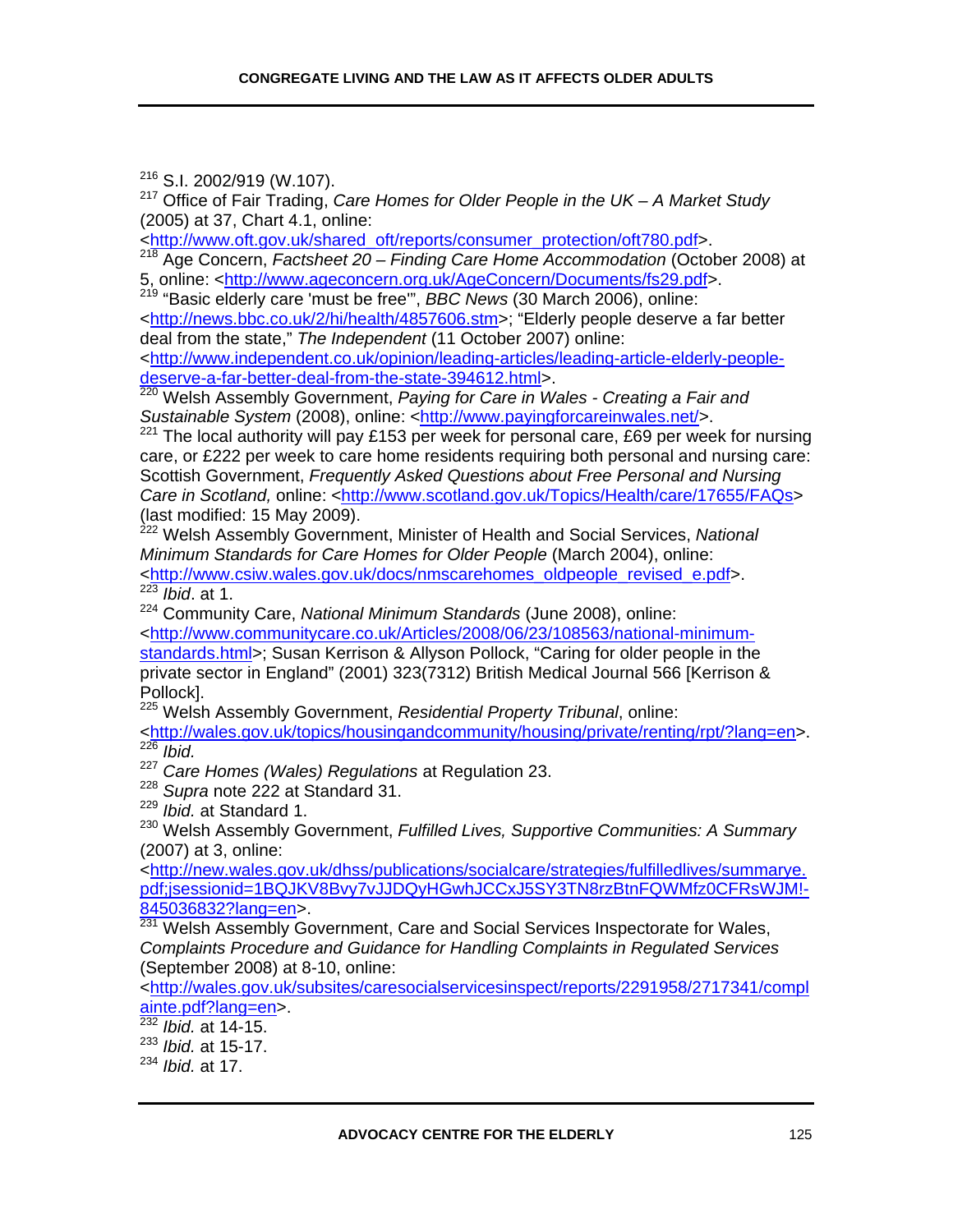235 Wales, Healthcare Inspectorate Wales, *Welcome to Healthcare Inspectorate Wales,*  online, http://www.hiw.org.uk/home.cfm?orgid=477> (last modified: 17 July 2009).

<sup>236</sup> *Ibid.* and Wales, Healthcare Inspectorate Wales, *Our Rule,* online, <http://www.hiw.org.uk/page.cfm?orgId=477&pid=13328> (last modified: 24 May 2007).

237 (U.K.), 2006, c. 30.238 Gareth Griffith, NSW Parliamentary Library Research Service, *A Commissioner for Older People in NSW?* (2008) at 9, online:

<http://www.parliament.nsw.gov.au/prod/parlment/publications.nsf/0/3FC49510516B6E0 DCA257433001C90E3/\$File/CommissionerFINAL&INDEX.pdf>.

239 Welsh Assembly Government, *Frequently Asked Questions*, online: <http://wales.gov.uk/topics/olderpeople/commissioner/copfaq/?lang=en>.

<sup>240</sup> *Ibid.*

<sup>241</sup> *Commissioner for Older People in Wales Regulations 2007,* S.I. 2007/398 (W.44) at Regulation 9.

<sup>242</sup> *Commissioner for Older People (Wales) Act 2006,* s. 10.

<sup>243</sup> *Supra* note 239.

244 Public Service Ombudsman for Wales, *Bodies in the Ombudsman's Jurisdiction,*  online: <http://www.ombudsman-wales.org.uk/en/bodies-in-the-ombudsmansjurisdiction/>.

245 Law Institute Victoria, *What is a Retirement Village?* online:

<http://www.liv.asn.au/public/legalinfo/retirement/retirement-What.html> (last modified: 16 January 2009).

246 The Aged Care Rights Service (TARS), *Retirement Villages,* online: <http://www.tars.com.au/retirement\_villages/> (last modified: 23 May 2007).

247 Parliament of New South Wales, *Retirement Villages Amendment Bill 2008,* online: <http://www.parliament.nsw.gov.au/Prod/parlment/nswbills.nsf/131a07fa4b8a041cca256 e610012de17/fc6e9a5cd9140ddcca257473001d9447!OpenDocument> (last modified: 6 April 2009).

248 Australia, Department of Health and Ageing, *Types of Care,* online:

<http://www.agedcareaustralia.gov.au/internet/agedcare/publishing.nsf/content/Types%2 0of%20care> (last modified: 2 August 2006).

<sup>249</sup> *Aged Care Act 1997* (Cth).

<sup>250</sup> Sue Field, "Dangers in Aged Care: The Tension Between the Rights of Care Recipients and Those of the Aged Care Providers" (2008) 1 Canadian Journal of Elder Law 5 at 8.

<sup>251</sup> *Ibid.* at 10.

<sup>252</sup> *User Rights Principles 1997* made under subsection 96-1(1) of the *Aged Care Act 1997.*

<sup>253</sup> *User Rights Principles* at Schedule 1, sections 23.14 and 23.16.

254 Australia, Department of Health and Ageing, *Ageing and Aged Care in Australia*, (July 2008) at 31, online:

<http://www.health.gov.au/internet/main/publishing.nsf/Content/BFE46F21A3241ECBCA 2574BE001A6E06/\$File/Ageing\_and\_Aged\_Care.pdf>.

<sup>255</sup> John Braithwaite, "Regulating nursing homes: The challenge of regulating care for older people in Australia" (2001) 323 (7310) British Medical Journal 443 at 444-445; Kerrison & Pollock, *supra* note 224 at 566.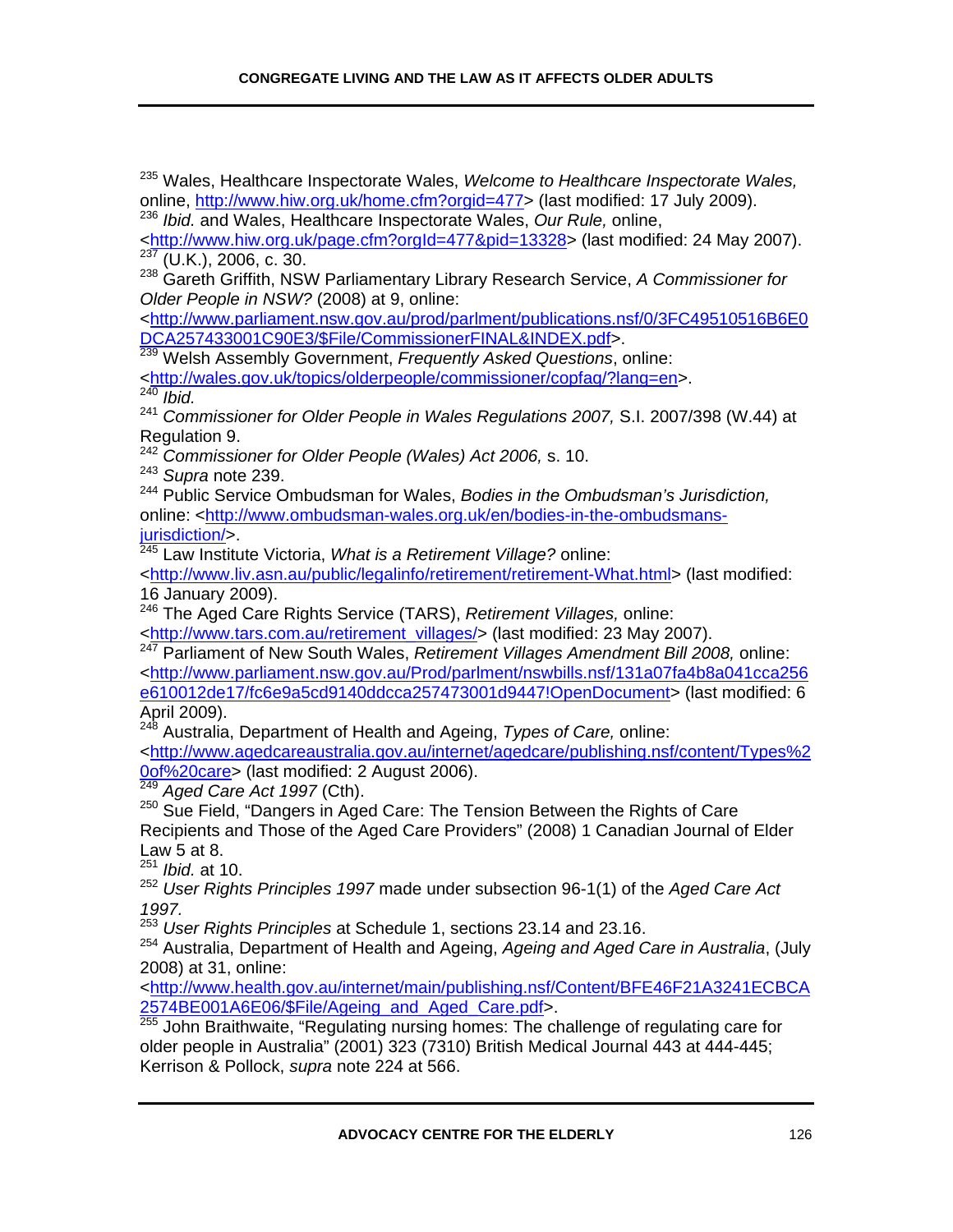<sup>256</sup> *Ibid.* 257 Office of Fair Trading, *Retirement Village Living* (November 2007) at 34, online: <http://www.fairtrading.nsw.gov.au/pdfs/About\_us/Publications/ft011.pdf>. <sup>258</sup> *Ibid.* at 35.

259 Health Care Complaints Commission, *About the Health Care Complaints Commission, online:* <http://www.hccc.nsw.gov.au/html/about.htm>. <sup>260</sup> *Aged Care Act 1997*, s. 56.4.

261 Australia, Department of Health and Ageing, *Aged Care Complaints Investigation Scheme*, online: <http://www.health.gov.au/internet/main/publishing.nsf/Content/ageingcomplaints-index.htm> (last modified: 13 January 2009).

262 Agedcarecrisis.com, *How Effective is the Complaints Process?* (28 April 2008), online: <http://www.agedcarecrisis.com/aged-care-complaints>.

263 Australian Ageing Agenda, *Complaints about the CIS* (2 June 2009), online: <http://www.australianageingagenda.com.au/2009/06/02/article/Complaints-about-the-CIS/CJOOVUSGSO.html>.

264 Wendy Carlisle, "Aged Care System at the End of the Line" *ABC News* (1 June 2009), online: <http://www.abc.net.au/news/stories/2009/06/01/2585955.htm>.

265 Australia, Aged Care Commissioner, *About Us - Introduction,* online,

<http://www.agedcarecommissioner.net.au/introduction.php>.

<sup>266</sup> *Supra* note 263.

267 Australia, Department of Health and Ageing, *The National Aged Care Advocacy Program*, online: <http://www.health.gov.au/internet/main/publishing.nsf/Content/ageingadvocacy.htm> (last modified: 3 December 2007).

268 Australia, Department of Health and Aging, *National Aged Care Advocacy Program Service Charter,* online:

<http://www.health.gov.au/internet/main/publishing.nsf/Content/540F045F36D480F3CA2 56F6D0002A09E/\$File/NACAP%20Service%20Charter.pdf> (last modified: 21 July 2008).

269 Australia, Department of Health and Aging, *Evaluation of the impact of accreditation on the delivery of quality of care and quality of life to residents in Australian Government subsidised residential aged care homes* (October 2007) at 18, online:

<http://www.healthemergency.gov.au/internet/main/publishing.nsf/Content/CA2574CE00 1979C5CA25740200822185/\$File/2227%20Final%20report.pdf.>

270 Australia, Department of Health and Ageing, *Report on the Operation of the Aged Care Act 1997* (2008) at 61, online:

<http://www.health.gov.au/internet/main/publishing.nsf/Content/994DFDB41B22F94ECA 257518007DEDDD/\$File/ROACA%202008.pdf>.

<sup>271</sup> *Ibid.* 

272 Australia, Department of Health and Aging, *Community Visitors – Friends for Older People: Information for Visitors*, online:

<http://www.health.gov.au/internet/main/publishing.nsf/Content/ageing-publicat-cvscvsvisit-info-visitors.htm> (last modified: 18 December 2008).

273 Australia, Department of Health and Aging, *Community Visitors Scheme,* online: <http://www.health.gov.au/internet/main/publishing.nsf/Content/ageing-rescare-cvscvs.htm> (last modified: 18 December 2008).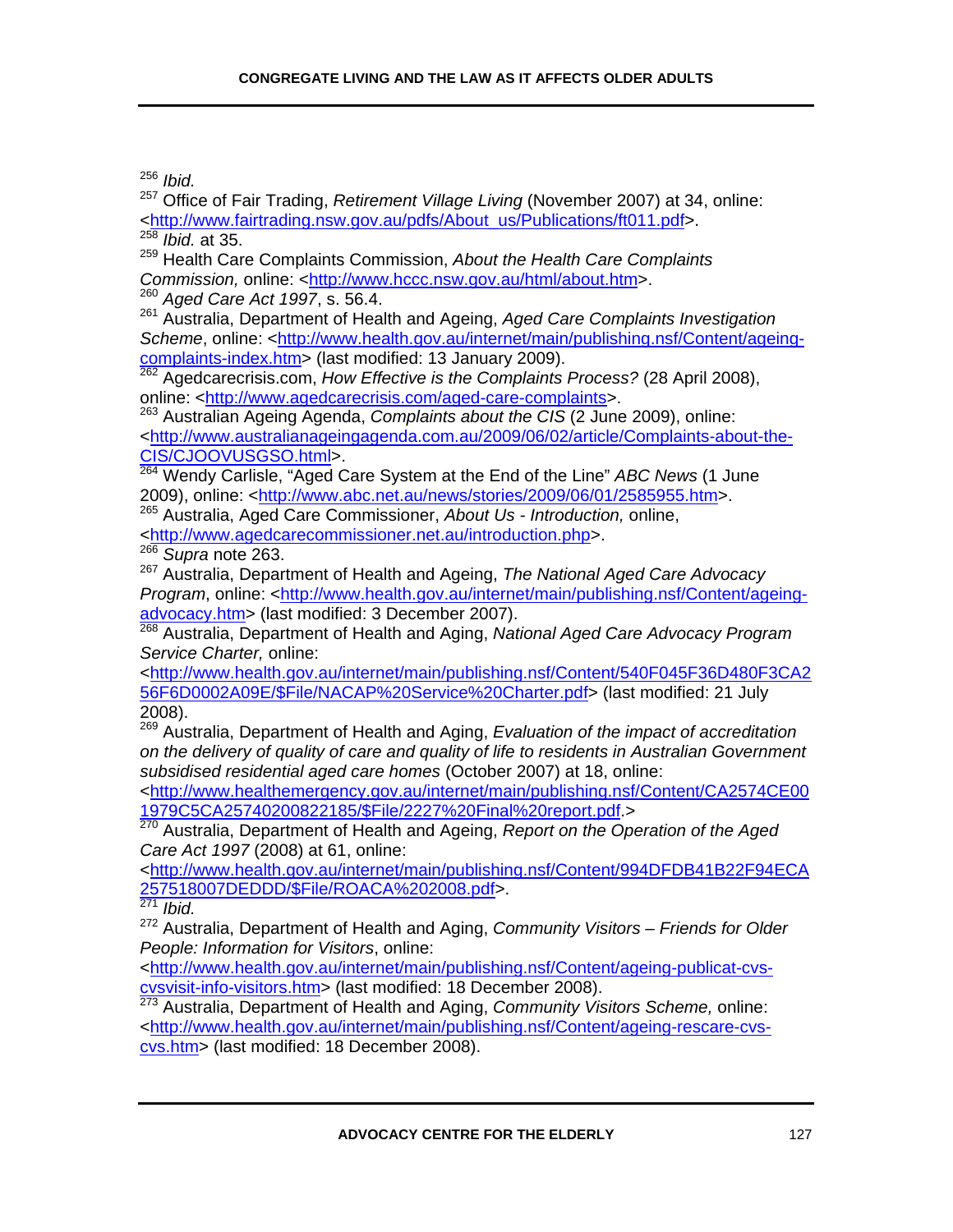274 National Senior Citizens Law Center, *Critical Issues in Assisted Living: Who's In, Who's Out and Who's Providing the Care* by Eric Carlson (Washington, D.C.: National Senior Citizens Law Center, May 2005) at 13.

<sup>275</sup> *Ibid.* at 8.

<sup>276</sup> *Ibid.* at 12.

277 Kerry Hannon, "Eric Carlson: On Elder Care – and Elder Law," *U.S. News and World Report* (11 March 2009), online: <http://health.usnews.com/articles/health/best-nursinghomes/2009/03/11/eric-carlson-on-elder-care--and-elder-law.html?PageNr=3>.

<sup>278</sup> *Supra* note 274 at 10.

279 Eric Carlson, *Long-Term Care Advocacy*, looseleaf (N.p.: Matthew Bender & Company; LexisNexis, September 2008) at 5-46 and 5-49.

<sup>280</sup> *Ibid.* at 1-3.

281 42 U.S.C., s. 483.25.

<sup>282</sup> Medicare is a federal health care program for older adults and disabled individuals which covers a maximum of 100 days of skilled nursing home care following a hospital stay. Medicaid is a joint federal-state health care financing program for certain groups of low income individuals which pays for the nursing home care of individuals who can no longer live at home.

<sup>283</sup> Kevin Dreher, "Enforcement of Standards of Care in the Long-Term Care Industry: How Far Have We Come and Where Do We Go From Here?" (2002) 10 Elder Law Journal 119 at 124.

<sup>284</sup> *Supra* note 279 at 2-96 - 2-99.

<sup>285</sup> *Ibid.* at 2-100.

<sup>286</sup> *Ibid.* at 2-98.

<sup>287</sup> *Ibid.* at 2-102.

<sup>288</sup> United States Department of Health and Human Services, Centers for Medicare and Medicaid, *Five Star Quality Rating System*, online:

<http://www.cms.hhs.gov/Certificationandcomplianc/13\_FSQRS.asp> (last modified: 24 June 2009).

<sup>289</sup> United States Department of Health and Human Services, Centers for Medicare and Medicaid, *Improving Nursing Home Care for Consumers: Five-Star Quality System*, online:

<http://www.cms.hhs.gov/CertificationandComplianc/Downloads/consumerppt.pdf> (last modified: 24 June 2009).

290 National Senior Citizens Law Centre, *New CMS nursing home ratings do not tell the whole story* (18 December 2008), online: <www.nsclc.org/about-us/.../new-cms-nursinghome-ratings>.

291 National Consumer Voice for Quality Long-Term Care, *Grassley-Kohl Transparency and Improvement Act Will Provide Accessible Information about Nursing Home Ownership, Quality*

(19 March 2009), online:

<http://www.nccnhr.org/uploads/File/Senate\_Transparency\_Bill\_Reintroduction.pdf>.  $292$  42 U.S.C., s. 483.25(l)(2).

 $293$  While data from 1999-2000 indicated that 15% of nursing home residents were receiving antipsychotic medications, data from 2004 shows the percentage increasing to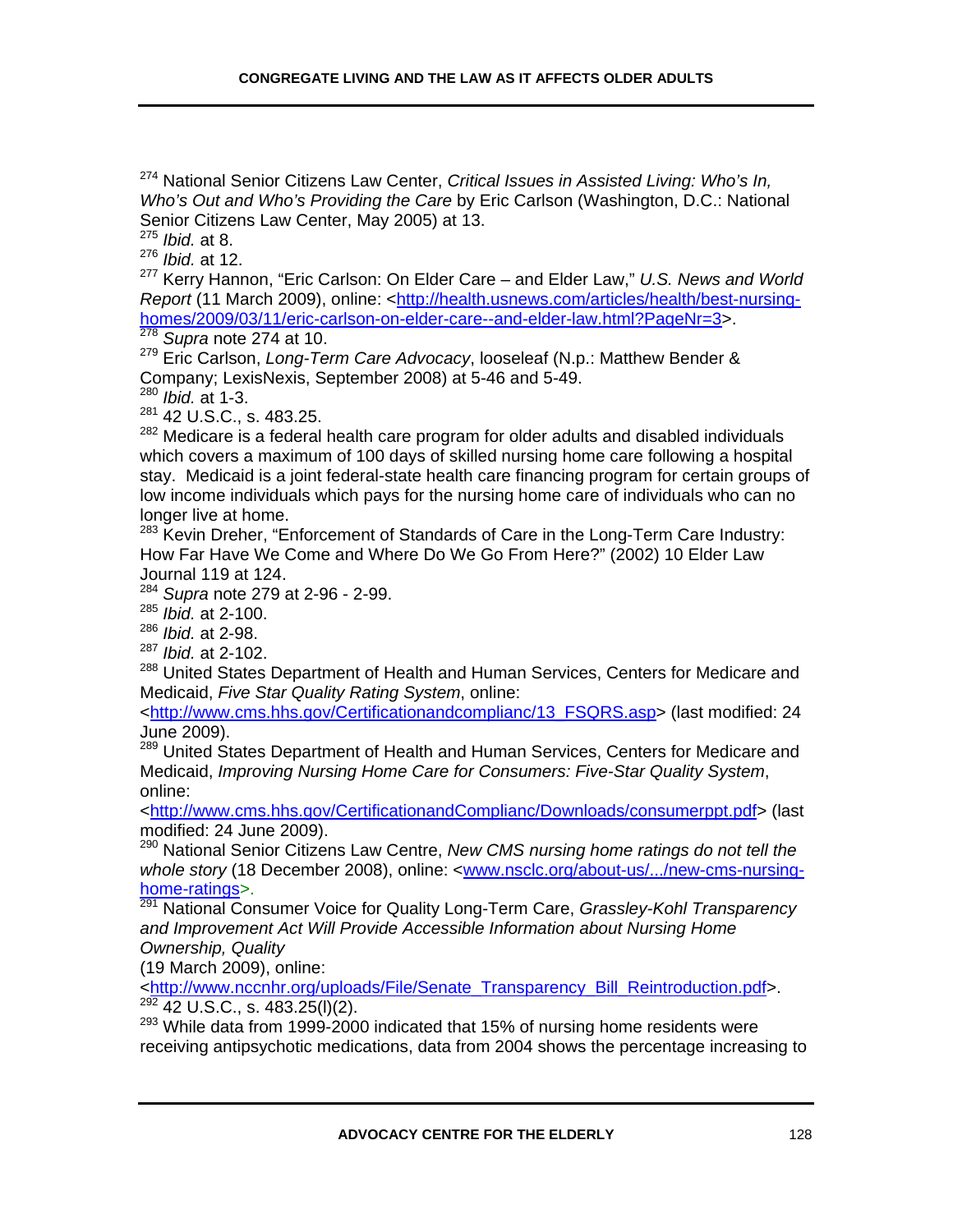nearly 25%: Pravin Kamble *et al.,* "Antipsychotic Drug Use Among Elderly Nursing Home Residents in the United States" (2008) 6(4) 187 at 188 and 192.

 $294$  42 U.S.C., s. 3027(a)(9).

<sup>295</sup> *Supra* note 279 at 2-117.

296 Naomi Karp & Erica Wood, *Keep Talking, Keep Listening: Mediating Nursing Home Care Conflicts* (Washington, D.C.: American Bar Association, 2007) at 27.

<sup>297</sup> Library of Congress, Congressional Research Service, CRS Report for Congress, *Older Americans Act: Long-Term Care Ombudsman Program* (17 April 2008) by Kirsten Colello at 2, online: <http://aging.senate.gov/crs/aging12.pdf>.

<sup>298</sup> *Ibid.* at 4.

<sup>299</sup> *Ibid.* at 1, 5 and 6.

300 This number includes all 50 states plus Puerto Rico, Guam and the District of Columbia.

301 National Long Term Care Ombudsman Resource Center, *About the National Long Term Care Ombudsman Resource Center,* online:

<http://www.ltcombudsman.org/ombpublic/49\_151\_940.CFM>.

302 Telephone conversation between Lori Smetanka, Director, National Long-Term Care Ombudsman Resource Center and Lisa Romano, Research Lawyer, ACE (10 March 2009); Email from Sara Hunt, Consultant, National Long-Term Care Ombudsman Resource Center, to Lisa Romano, Research Lawyer, ACE (23 March 2009).

303 Wisconsin, Board on Aging and Long-Term Care, *Biennial Report of the Wisconsin Board on Aging and Long-Term Care, 2006-2007 (*2008) at 5, online:

<http://longtermcare.state.wi.us/home/biennial%20report%202006%207.pdf>.

304 Wisconsin Board on Aging and Long Term Care, *Ombudsman Program*, online: <http://longtermcare.state.wi.us/home/Ombudsman.htm>.

305 American Association of Retired People, *D.C. Long Term Care Ombudsman* (June 2003), online: <http://www.aarp.org/family/caregiving/articles/lce\_longtermcare.html>. 306 Office of the District of Columbia Long-Term Care Ombudsman, *Annual Report 2008* (2008) at 3, online:

<http://www.aarp.org/publish/etc/medialib/aarp\_media\_library/caregiving\_\_\_longterm/pdf\_files.Par.10983.File.dat/FY2008Report.pdf>.

<sup>307</sup> *Supra* note 302.

<sup>308</sup> *Supra* note 279 at 2-118 - 2-118.1.

<sup>309</sup> *Supra* note 296 at 81.

- 310 42 U.S.C. 3027, s. 307(11).
- <sup>311</sup> *Supra* note 279 at 10-7.
- <sup>312</sup> National Consumer Law Center, Unfair and Deceptive Acts and Practices, s 1.1 (4<sup>th</sup>) ed. 1997).
- <sup>313</sup> *Podolsky v. First Healthcare Corp.*, 58 Cal. Rptr. 2d 89 (Cal. Ct. App. 1996).

<sup>314</sup> *Mulligan v. Beverly Enterprises-Texas Inc.*, 954 S.W.2d 881 (Tex, App. 1997).

<sup>315</sup> *Brogdon v. National Healthcare Corp.*, 103 F. Supp. 432 (E.D. La. 1996).

- <sup>316</sup> *Supra* note 279 at 10-67.
- <sup>317</sup> *Long v. HCA Health Servs. of Tennessee, Inc.*, 2002 Tennn. App. LEXIS 211 (Tenn. Ct. App. 2002).

<sup>318</sup> *Healthcare Ctrs. of Texas, Inc. v. Rigby*, 97 S.W.3d 663 9Ky. Ct. App. 2004).

<sup>319</sup> *Lemoine v. Insurance Co. of North America*, 499 So. 2d 1004 (La. Ct. App. 1986).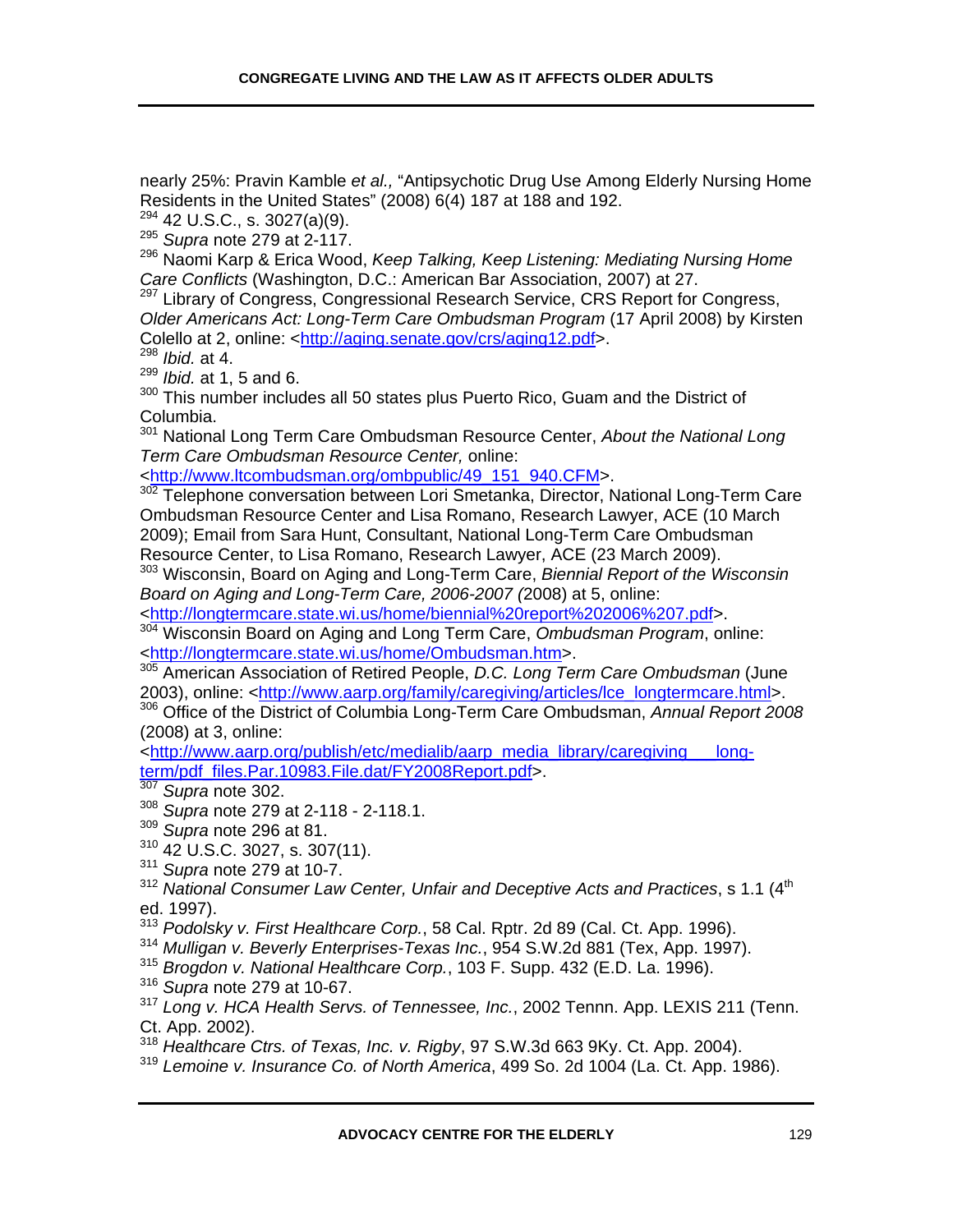<sup>320</sup> *Redfield v. Beverly Health and Rehab. Servs., Inc.*, 42 S.W.3d 703 (Mo. Ct. App. 2001).

<sup>321</sup> *Casa v. Paradez,* S.W.3d, 2007 Tex, App. LEXIS 7218.

322 353 Ark. 29, 111 S.W.3d 346 (2003).

<sup>323</sup> *N.Y. Public Health Law,* s. 2801-d.

 $324$  Fla. Stat. Ann., s. 400.023(1) and s. 400.29.

325 N.J.S.A., ss. 30:13-8(b).

 $326$  ACE is referring to those retirement homes providing the same or similar care services as in a long-term care home or those receiving government funding for care services.

<sup>327</sup> Additional information about this program can be found at Stetson Law School's Center for Excellence in Elder Law's website:

<http://gpiis05.law.stetson.edu/tmpl/academics/elder/internal-1 sub.aspx?id=566&ekmensel=c580fa7b\_84\_132\_btnlink>.

<sup>328</sup> *Supra* note 28 at 16.

<sup>329</sup> *Supra* note 2 at 26.

<sup>330</sup> *Ibid.* 

<sup>331</sup> *Ibid.*

<sup>332</sup> *Supra* note 217 at 131.

333 Oxford English Dictionary, *Advocacy* (Oxford University Press), online: OED Online. 334 Sean O'Sullivan, Report of the Review of Advocacy for Vulnerable Adults, *You've Got* 

*a Friend: A Review of Advocacy in Ontario* (Toronto: Ontario Ministry of the Attorney General, 1987) at vi.

<sup>335</sup> *Ibid.* at 5.

336 Ernie Lightman & Uri Aviram, "Too Much, Too Late: The *Advocacy Act* in Ontario" (2000) 22 Law and Policy 25 at 30 [Lightman & Aviram]; *Advocacy Act*, *1992,* S.O. 1992, c. 26, s. 2, as repealed by the *Advocacy, Consent and Substitute Decisions Statute Law Amendment Act, 1996,* S.O. 1996, c. 2, s. 1.

337 Lightman & Aviram*, ibid.* at 31.

<sup>338</sup> *Ibid.* at 38-39.

<sup>339</sup> *Ibid.* at 27.

<sup>340</sup> *Ibid.* at 33.

<sup>341</sup> *Ibid.* at 40.

<sup>342</sup> The Health Care Commission's jurisdiction over retirement homes is contingent on the regulation of retirement homes. Please refer to the section about retirement homes on pages 102-106 for more information. It may not be appropriate to have an advocate in all retirement homes as many residents are capable and might be offended by the assumption that they require assistance.

<sup>343</sup> *Nursing Homes Act,* Reg. 832, s. 130(1)(a).

<sup>344</sup> *Provincial Advocate for Children and Youth Act, 2007*, S.O. 2007, c. 9, s. 1.

<sup>345</sup> *Provincial Advocate for Children and Youth Act*, s. 15.

<sup>346</sup> *Provincial Advocate for Children and Youth Act*, s. 16.

<sup>347</sup> *Provincial Advocate for Children and Youth Act*, s. 21.

<sup>348</sup> *Advocacy Act*, s. 1(b).

349 Forum of Canadian Ombudsman, *What is an 'Ombudsman'?,* online: <http://www.ombudsmanforum.ca/whatis\_e.asp>.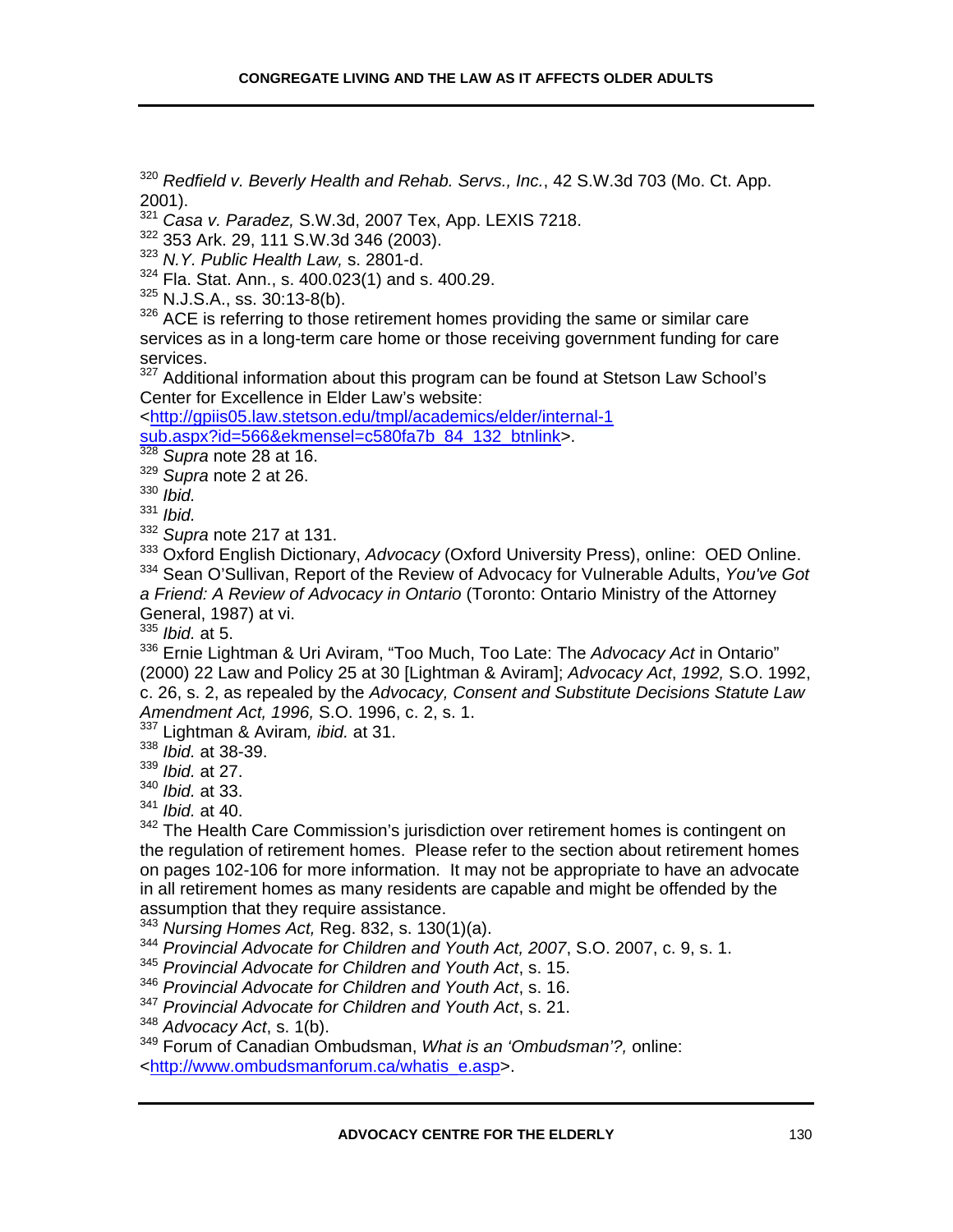<sup>350</sup> *Ibid.*<br><sup>351</sup> Man

351 Mary Marshall, "Seniors Need Resources to Pursue Complaints" (2005) 26 Health Law in Canada 1 at 4.

<sup>352</sup> *Ibid.*

353 Andre Marin, "Vital Watchdog vs. Paper Tiger: What Kind of Ombudsman do You Want to Be?" (Closing remarks to the Association of Canadian and University Ombudsmans at Halifax, Nova Scotia, 29 May 2008), online:

<http://www.ombudsmanforum.ca/president/speeches/uoa\_2008-05-29\_e.asp>.

354 Ontario, Ombudsman Ontario, *Annual Report 2008-2009* (June 2009) at 15, online: <http://www.ombudsman.on.ca/media/89799/ar09-english.pdf>.

<sup>355</sup> *Ombudsman Act*, R.S.B.C. 1996, c. 340, Schedule of Authorities at Number 28. 356 Bill 89, *Ombudsman Amendment Act (Hospitals and Long-Term Care Facilities),*  2008, 1st Sess., 39<sup>th</sup> Leg., Ontario, 2008, online:

*<*http://www.ontla.on.ca/web/bills/bills\_detail.do?locale=en&BillID=2030&detailPage=bills detail\_status&Intranet>.

357 Bill 102, *Seniors' Ombudsman Act, 2008,* 1st Sess., 39th Leg., Ontario, 2008, online: <http://www.ontla.on.ca/web/bills/bills\_detail.do?locale=en&BillID=2060&detailPage=bills \_detail\_status&Intranet>.

358 Ontario, Ombudsman Ontario, *Making a Complaint,* online: <http://www.ombudsman.on.ca/en/make-a-complaint.aspx>.

359 Gunningham & Sinclair, *supra* note 31 at 50.

<sup>360</sup> *Ibid.* at 52.

<sup>361</sup> *Ibid.* at 53.

<sup>362</sup> *Ibid.* at 55.

<sup>363</sup> Ontario, Ontario Seniors' Secretariat, Consultation Backgrounder for Ontario's Consultation on Regulating the Retirement Home Industry, online:<br><http://www.culture.gov.on.ca/seniors/english/programs/rhc/docs/RHC.Backgrounder.pdf>.

364 Ontario, Ontario Seniors' Secretariat, Retirement Homes Consultations, online:

<http://www.culture.gov.on.ca/seniors/english/programs/rhc/> (last modified: 30 July 2007).

365 Ontario, Ontario Seniors' Secretariat, *Regulating Care in Ontario's Retirement Home Industry: The Findings from 13 Consultations* (2007), online:

<http://www.culture.gov.on.ca/seniors/english/programs/rhc/docs/ConsultationSummary. pdf>; Ontario, Ontario Seniors' Secretariat*, Regulating Care in Ontario's Retirement Home Industry: The Findings from Written Submissions to the Ontario Seniors' Secretariat* (2007) at 10, online

<http://www.culture.gov.on.ca/seniors/english/programs/rhc/docs/WrittenSubmissions.pdf>. 366 R.S.O. 1990, c. H.6.

<sup>367</sup> *Accessibility for Ontarians with Disabilities Act, 2005*. S.O. 2005, c. 11.

<sup>368</sup> *Supra* note 193.

 $369$  (W.A.), s. 11.

370 R.S.A. 2000, c. S-6, s. 2(2).

371 Government of Canada, National Seniors Council, *About Us,* online:

<http://www.seniorscouncil.gc.ca/eng/about\_us/index.shtml> (last modified: 3 February 2009).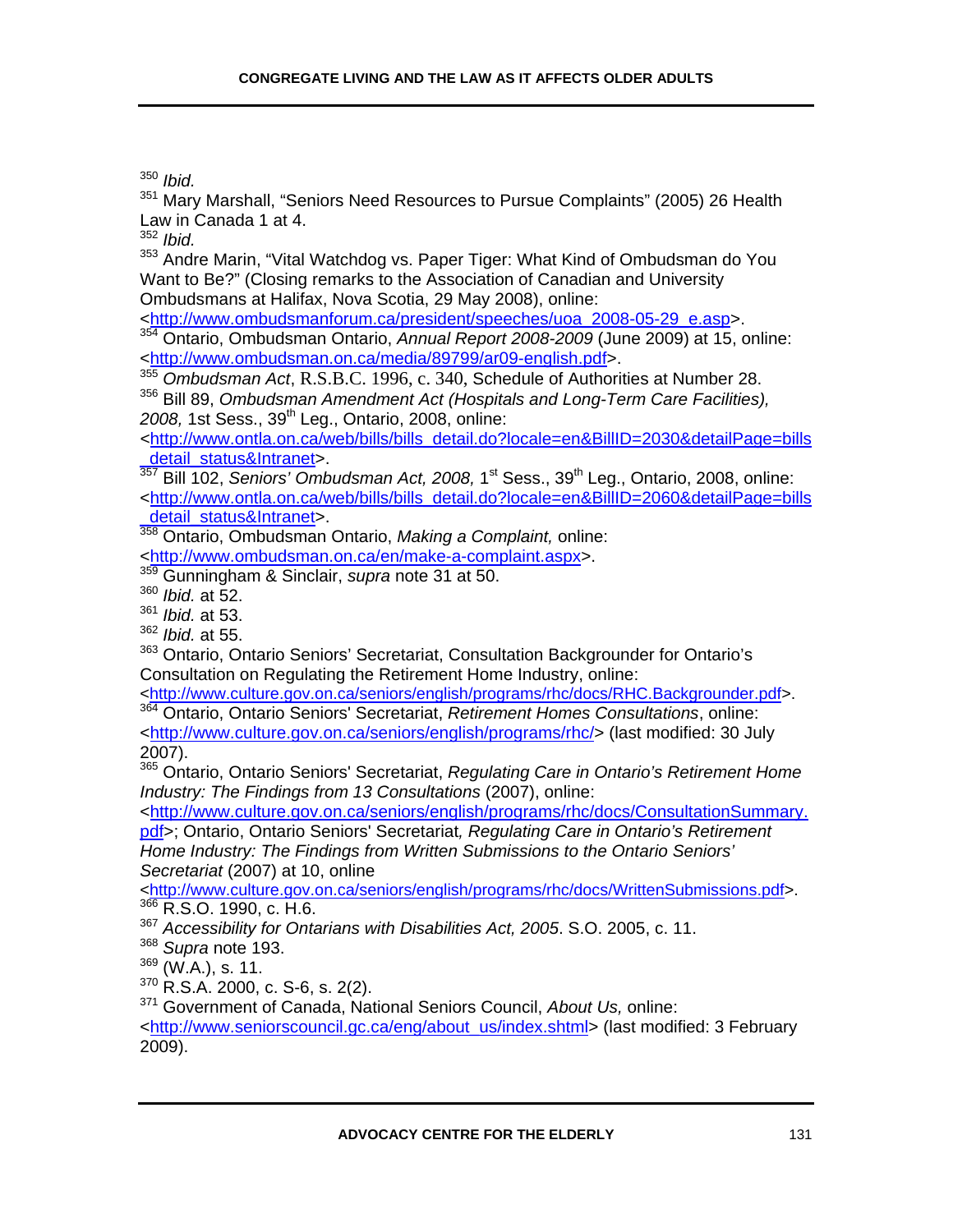372 Office of Missouri Governor, *Governor's Advisory Council on Aging*, online: <http://governor.mo.gov/boards/show/AGING>.

<sup>373</sup> Accessibility for Ontarians with Disabilities Act, 2005. s. 31.

<sup>374</sup> *Supra* note 2 at 4.

375 Pursuant to the *Mental Health Act* and R.R.O. 1990, Reg. 741, the following eight situations require mandatory rights advice: (1) a physician's decision that the patient's status in a psychiatric facility must change to involuntary; (2) a physician's decision that the patient's involuntary status must continue; (3) a physician's decision that the patient is incapable to manage property; (4) a physician's decision that the patient's incapacity to manage property must continue; (5) a physician's decision that the patient is incapable to consent to treatment for a mental disorder; (6) a determination that the patient is incapable of consenting to the collection, use or disclosure of personal health information; (7) when a twelve to fifteen year old is admitted to a psychiatric facility as an informal patient, and every three months thereafter; and (8) before issuing or renewing a community treatment order, a physician must be satisfied that the person who will be subject to the order (and their substitute decision-maker, if any) has consulted with a rights adviser and have been advised of their legal rights.

*Mental Health Act, Reg. 741, s. 15(1)(a). A copy of the Form 33, Notice to Patient* under Subsection 59(1) of the Act and under Clauses 15(1)(a) and 15.1(a) of Regulation 741, can be found at

http://www.forms.ssb.gov.on.ca/mbs/ssb/forms/ssbforms.nsf/GetAttachDocs/014-1088- 41~3/\$File/1088-41\_.pdf. 377 *Supra* note 48 at 189.

378 Both section 23 of the *Nursing Homes Act* and section 141 of the *Long-Term Care Homes Act* merely say that the Minister "may appoint inspectors."

 $379$  To view reports in these two countries, please refer to the respective websites of the Care and Social Services Inspectorate of Wales and the Aged Care Standards and Accreditation Agency at <http://www.csiw.wales.gov.uk/dataviewer/index.asp and http://www.accreditation.org.au/report-advanced/>.

<sup>380</sup> *Long-Term Care Homes Act,* s. 182.

381 Neeta Lal, "India's senior citizens finally get a hearing" *Infochange* (July 2007) online: <http://infochangeindia.org/200707205548/Human-Rights/Analysis/India-s-seniorcitizens-finally-get-a-hearing.html>.

382 China.org.cn, *Law of the People's Republic of China on Protection of the Rights and Interests of the Elderly, 1996,* online:

<http://www.china.org.cn/english/government/207403.htm>.

<sup>383</sup> *Supra* note 296 at 36.

<sup>384</sup> *Ibid.* at 40.

385 Canadian Centre for Elder Law, *Backgrounder: Elder and Guardianship Mediation* (24 February 2009) at 2, online:

<http://www.bcli.org/sites/default/files/backgrounder\_elder\_guardianship\_mediation\_24F eb09.pdf>.

<sup>386</sup> *Supra* note 296 at 31.

<sup>387</sup> *Supra* note 385 at 1.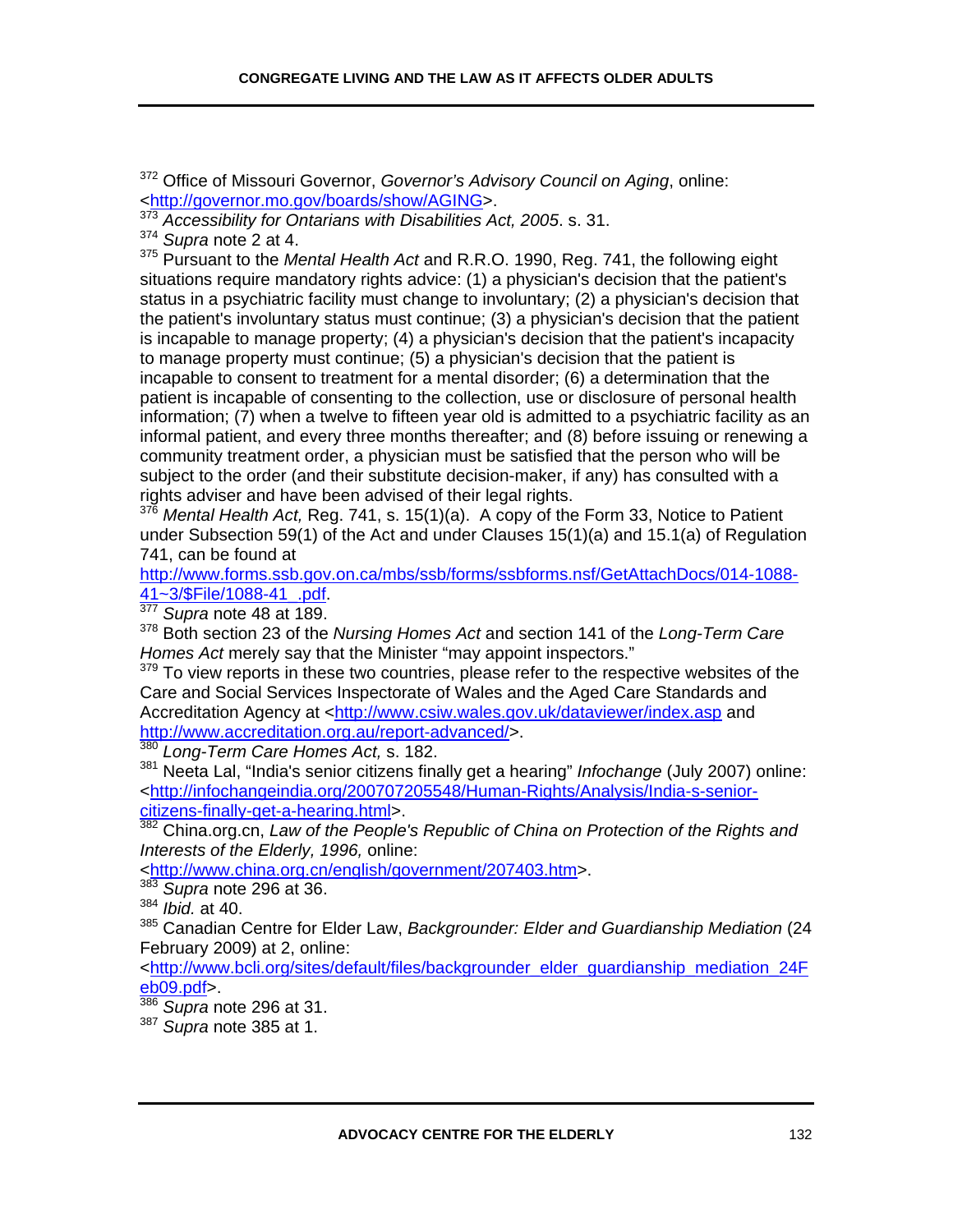## **APPENDICES**

## **Appendix A: Example of an Introductory Letter sent to Stakeholders**

## ADVOCACY CENTRE for the ELDERLY

**Chair, Board of Directors** Paula Psyllakis, B.A. (Hons.), M.A.

2 Carlton Street, Suite 701 Toronto, Ontario M5B 1J3 Tel: (416) 598-2656 Fax: (416) 598-7924 www.acelaw.ca

**Lawyers** Judith A. Wahl, B.A., LL.B. Rita A. Chrolavicius, LL.B. Graham Webb, LL.B., LL.M. Jane E. Meadus, B.A., LL.B. Lisa Romano, B.A., LL.B., LL.M.

## **PERSONAL AND CONFIDENTIAL**

Sent via regular mail

President, Residents Council

To Whom It May Concern:

## **RE: Research Project –**  *Institutional Living and the Law as it Affects Older Adults*

We cordially invite the residents of Community Nursing Home to participate in a research project conducted by the Advocacy Centre for the Elderly (ACE). We would welcome the opportunity to meet with residents in order to obtain their feedback about living in a long-term care home and the law as it affects older adults.

### Overview of the Project

ACE is pleased to be working with the Law Commission of Ontario (LCO) with its project to analyze and understand the impact of law on older persons. Specifically, ACE has been awarded a research grant from the LCO to research the best ways of enforcing the rights of older adults in institutional settings, specifically long-term care homes.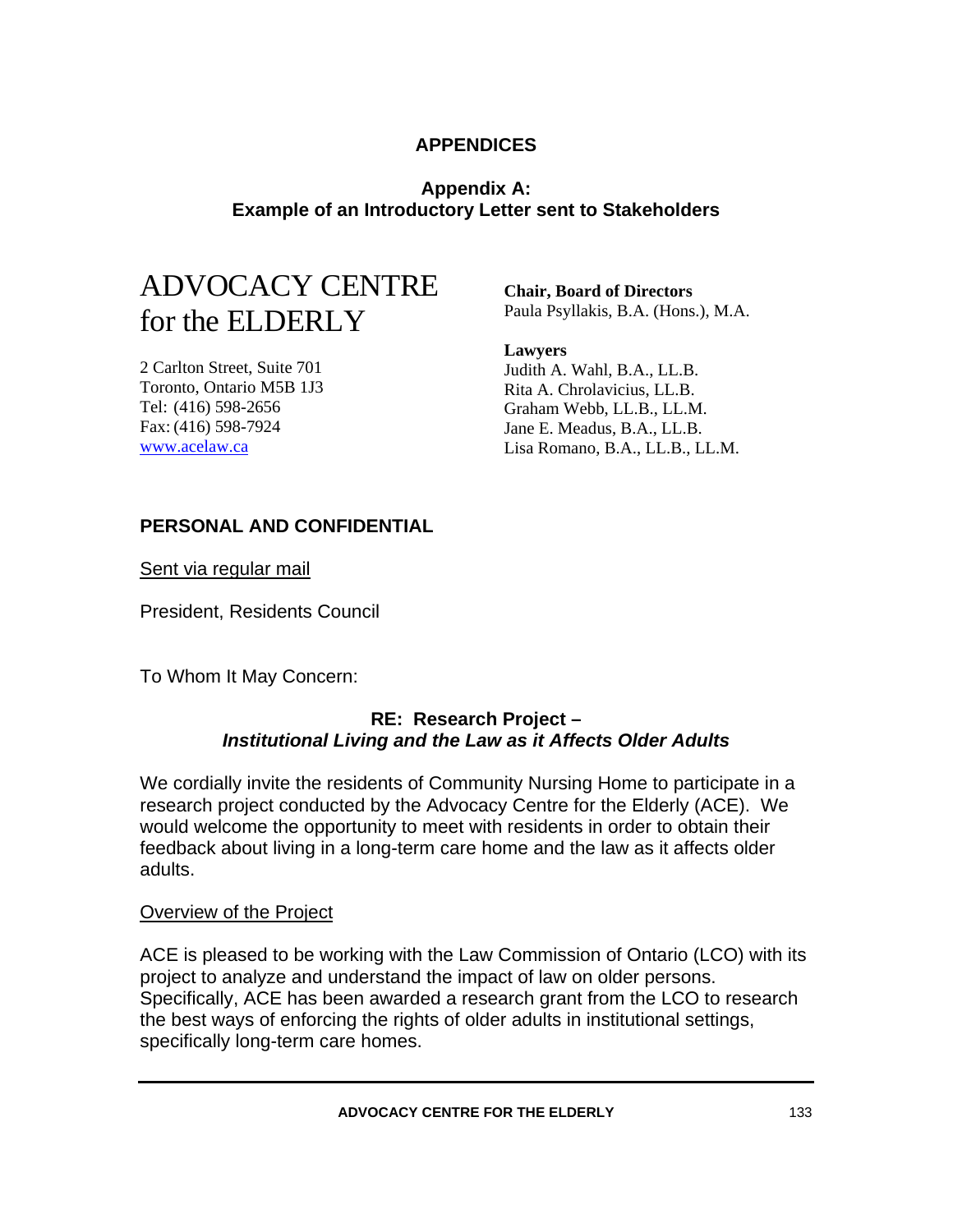ACE will be holding meetings and focus groups with a variety of stakeholders in order to obtain their opinions regarding the various methods that might help older adults enforce their rights in long-term care homes.

#### Research Statement

It is argued by some people that the legal system in Ontario is unable to meet the needs of older adults in institutional settings (e.g. hospitals, retirement homes and long-term care homes) in having their complaints heard and resolved in a timely and satisfactory manner.

Residents may be particularly vulnerable as they are often dependent on those very institutions that have violated their rights. Additionally, the fact that residents are "out of sight" compounds the problem and means that public scrutiny is lacking.

In an effort to influence both law reform in Ontario and the best practices of institutions, ACE will also be examining the law in different provinces and countries work to determine how they enforce the rights and remedies for older adults in institutions. These "access to justice models" will be analyzed to determine whether they could work in Ontario.

### Scope and Type of Work

We would like to study an assortment of different methods of enforcing older person's rights available in other jurisdictions, including the following:

- Ombudsman models;
- tribunals/administrative boards:
- government regulatory bodies;
- industry regulation;
- education;
- advisory groups to government comprised of older adults living in longterm care homes;
- legal supports;
- alternative dispute resolutions;
- advocate programs;
- court proceedings; and
- other models.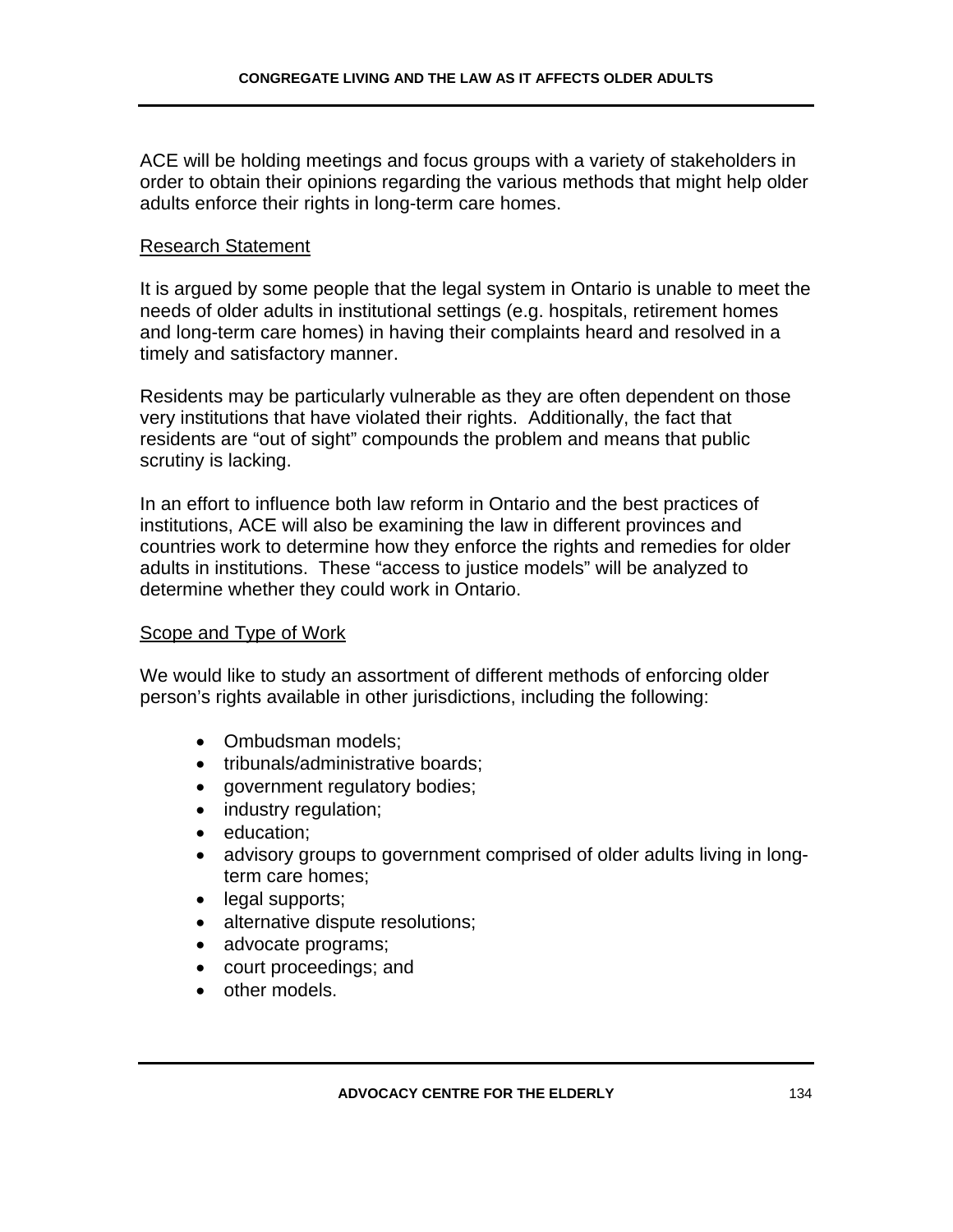## Residents' Councils

ACE hopes to speak directly to residents so they can:

- advise us about any obstacles, if any, they encounter when they attempt to enforce their legal rights;
- the remedies they are seeking; and
- what changes, if any, should be made to the current system to make it more accessible to residents.

Obviously, this is the most important group for us to meet with as the law directly impacts residents and affects their daily lives.

We would like to schedule a one or two hour long meeting to discuss these issues with residents. Due to the tight timelines in this research project, we would like to hold the meeting as soon as possible. ACE will provide food and refreshments, as well as a small stipend of \$25.00 to cover the costs of organizing this meeting.

More information about the LCO's project on older adults can be found at their website: http://www.lco-cdo.org/en/olderadults.html.

If you have any questions, please do not hesitate to contact either Jane Meadus, Institutional Advocate, or Lisa Romano, Staff Lawyer.

We look forward to working with you.

Yours truly,

ADVOCACY CENTRE FOR THE ELDERLY

Jane Meadus Lisa Romano Institutional Advocate **Staff Lawyer** Barrister & Solicitor **Barrister & Solicitor** 416.598.2656, x.229 416.598.2565, x.227 meadusj@lao.on.ca romanol@lao.on.ca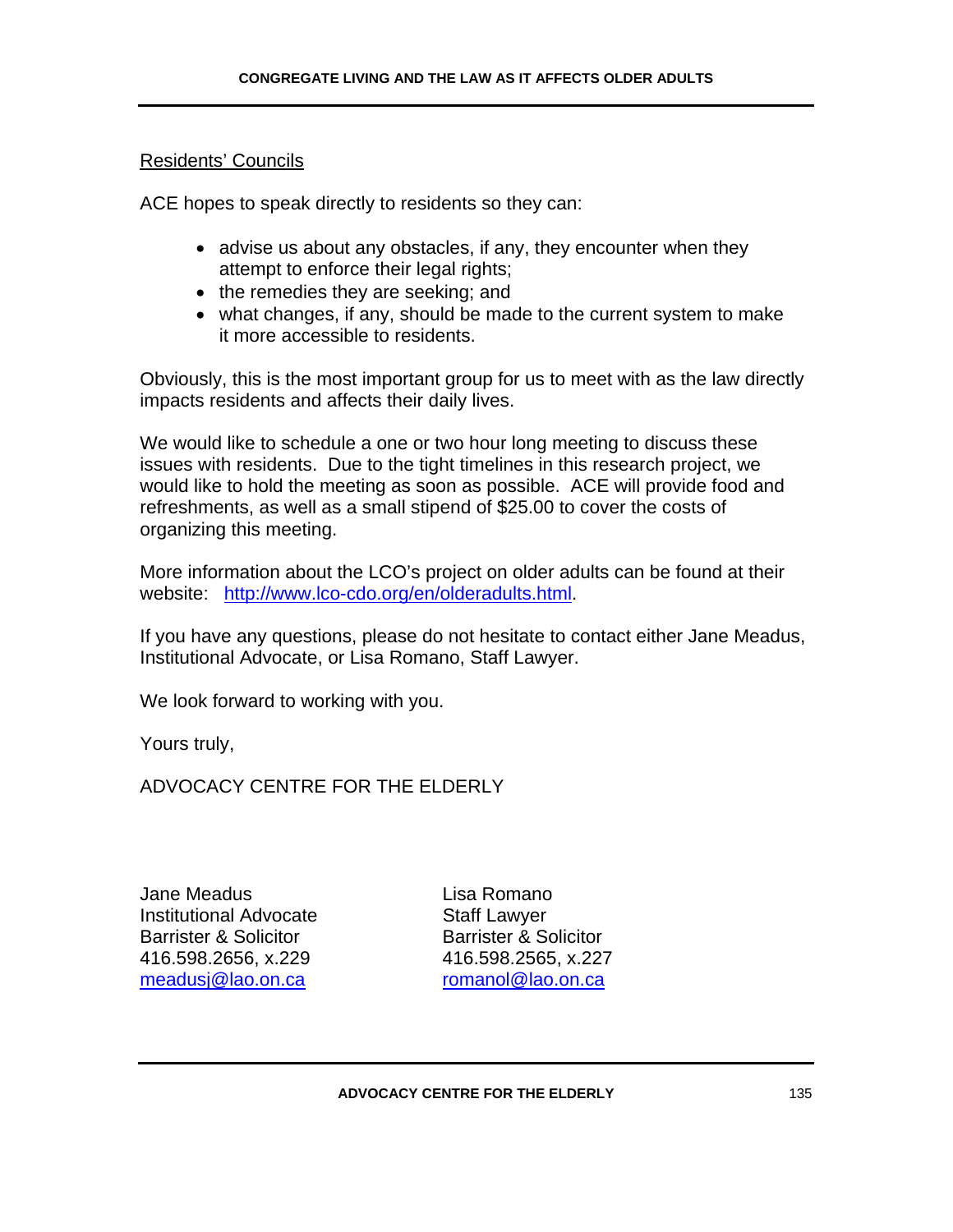**Appendix B: Questionnaire Distributed at Consultations in Long-Term Care Homes** 

# **"ACCESS TO JUSTICE" CONSULTATION**

Circulated by the Advocacy Centre for the Elderly (ACE) June 2009

## **1. Have you experienced any problems while living in a long-term care home?**

- Your doctor doesn't explain and get proper consent from you or your substitute decision-maker before giving you a medication
- You are not allowed to see or visit your friends or family members
- Staff members at the long-term care home mistreat you
- The attorney named in your power of attorney doesn't let you have any or your money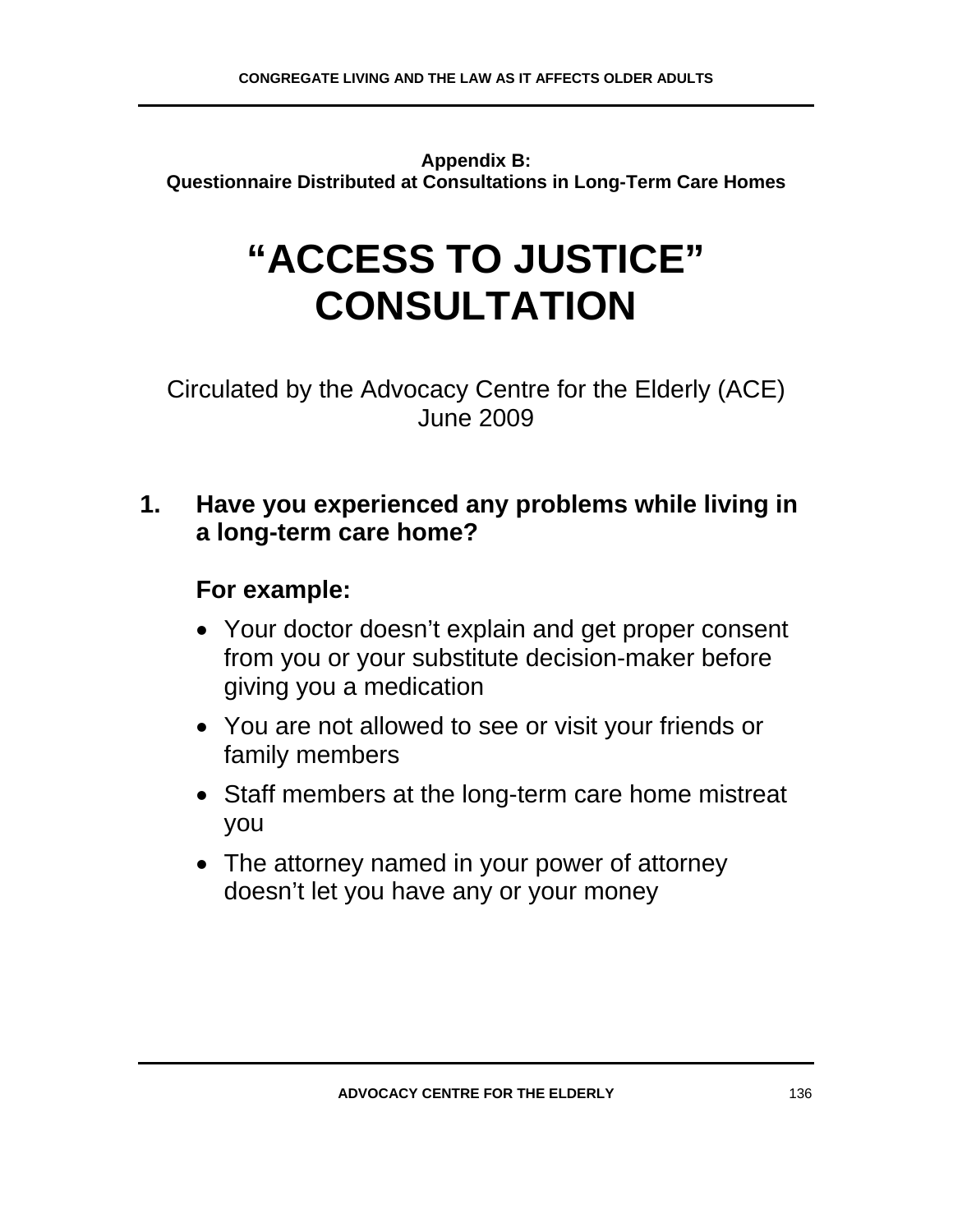**2. Do you feel there are any barriers or obstacles when you try to solve your problems or enforce your rights?** 

- You don't know your legal rights
- You don't know how to find a lawyer and/or it's too expensive to talk to a lawyer
- The home won't take action to resolve your problem
- The Compliance Advisor at the Ministry of Health and Long-Term Care doesn't call you back or take your concerns seriously
- Nobody believes you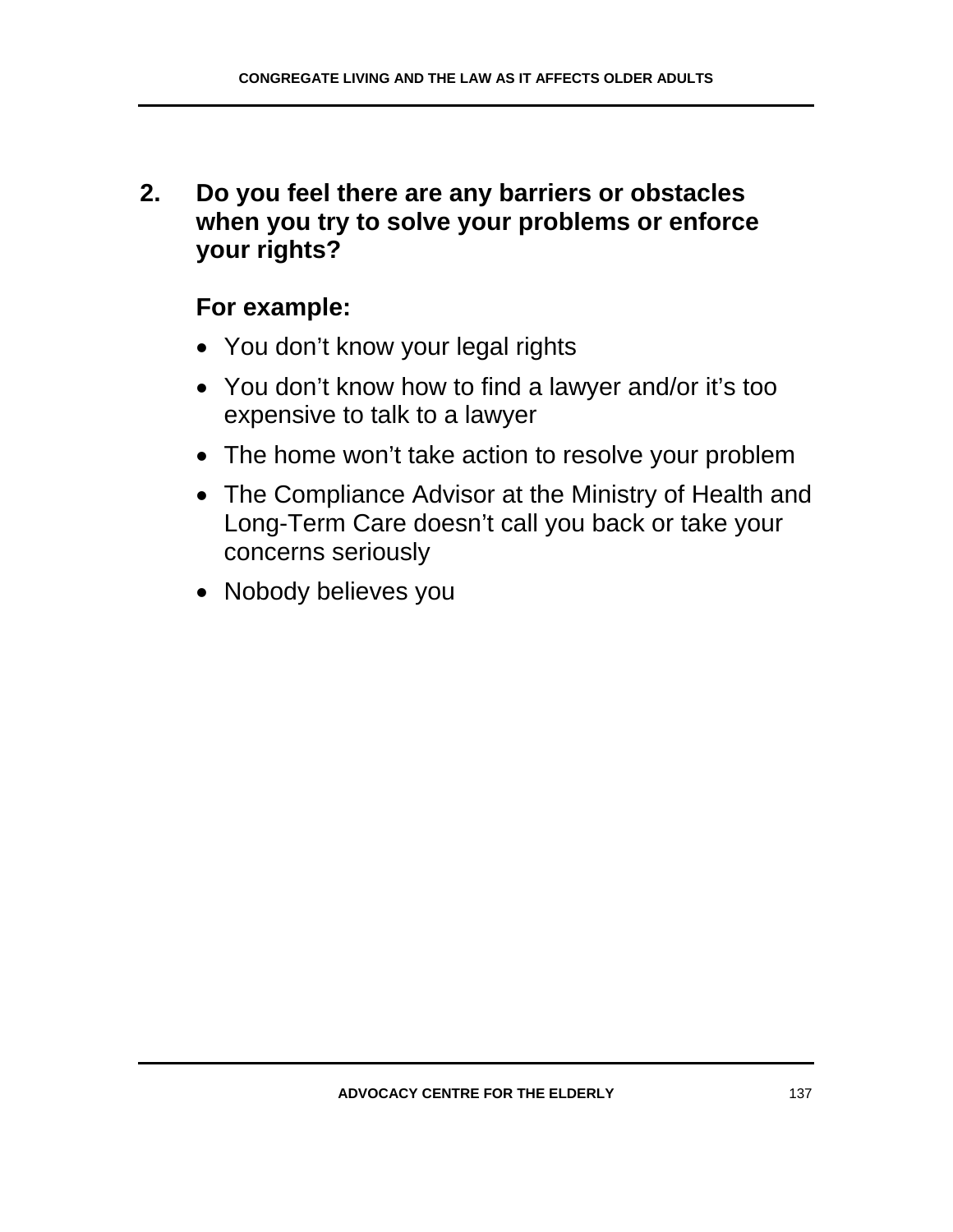**3. Do you have any suggestions about how the current system can be changed in order to help older adults solve any problems?** 

- The Ombudsman of Ontario should be allowed to hear complaints about long-term care homes
- It should be easier to go to court or to have a lawyer
- An advocate who does not work for the long-term home should be available to help me voice my concerns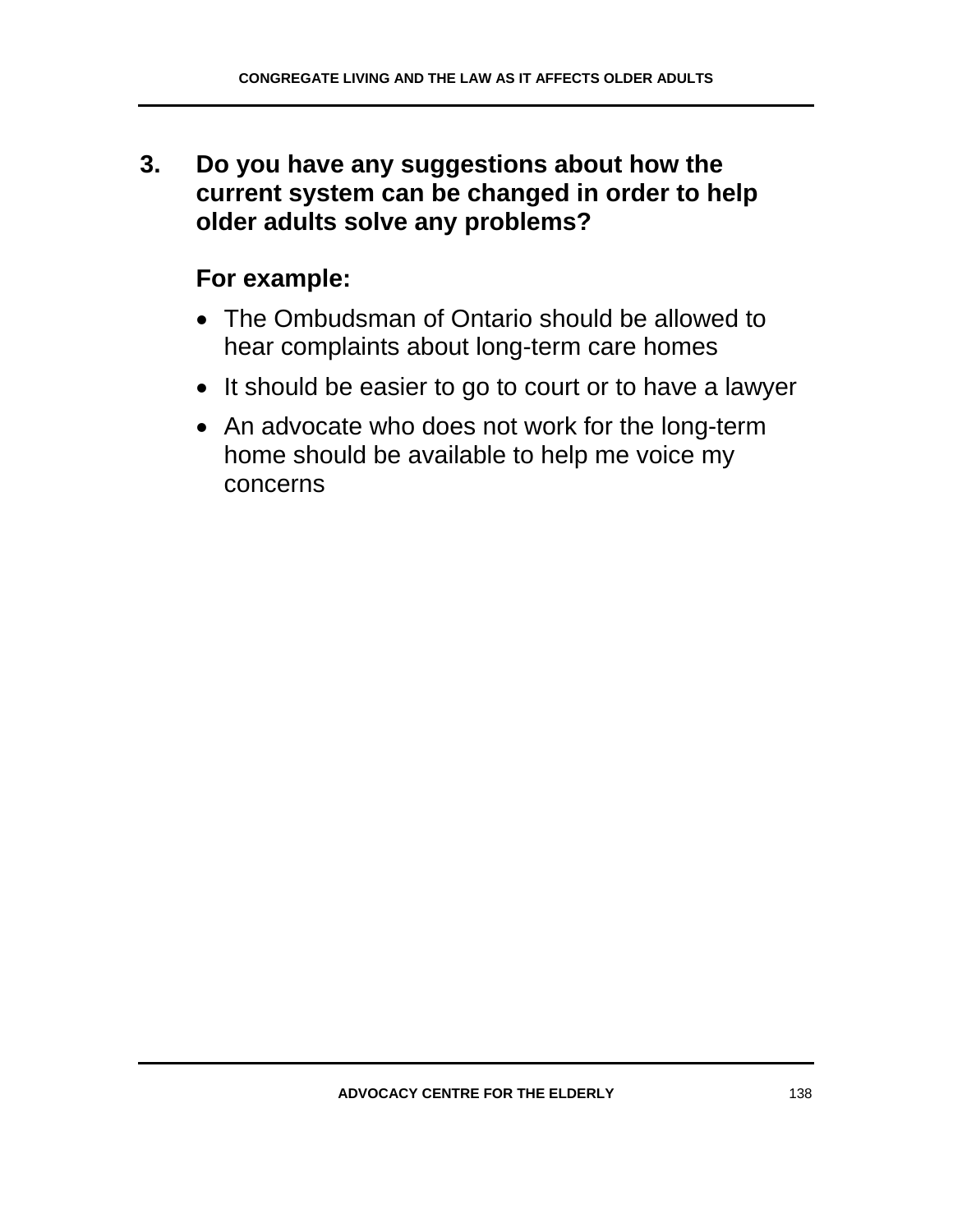Please complete and return the completed questionnaire to an ACE lawyer at the end of the session. You may also mail or email your responses to the addresses below.

Feel free to use extra sheets of paper, if necessary.

If you have any questions, you can call Lisa Romano or Jane Meadus at **(416) 598-2656**.

Our address is:

## **Attention: LCO Project**

## **Advocacy Centre for the Elderly 2 Carlton Street, Suite 701 Toronto, ON M5B 1J3**

Our Email Addresses are:

romanol@lao.on.ca or meadusj@lao.on.ca

# **Thank you for your participation!**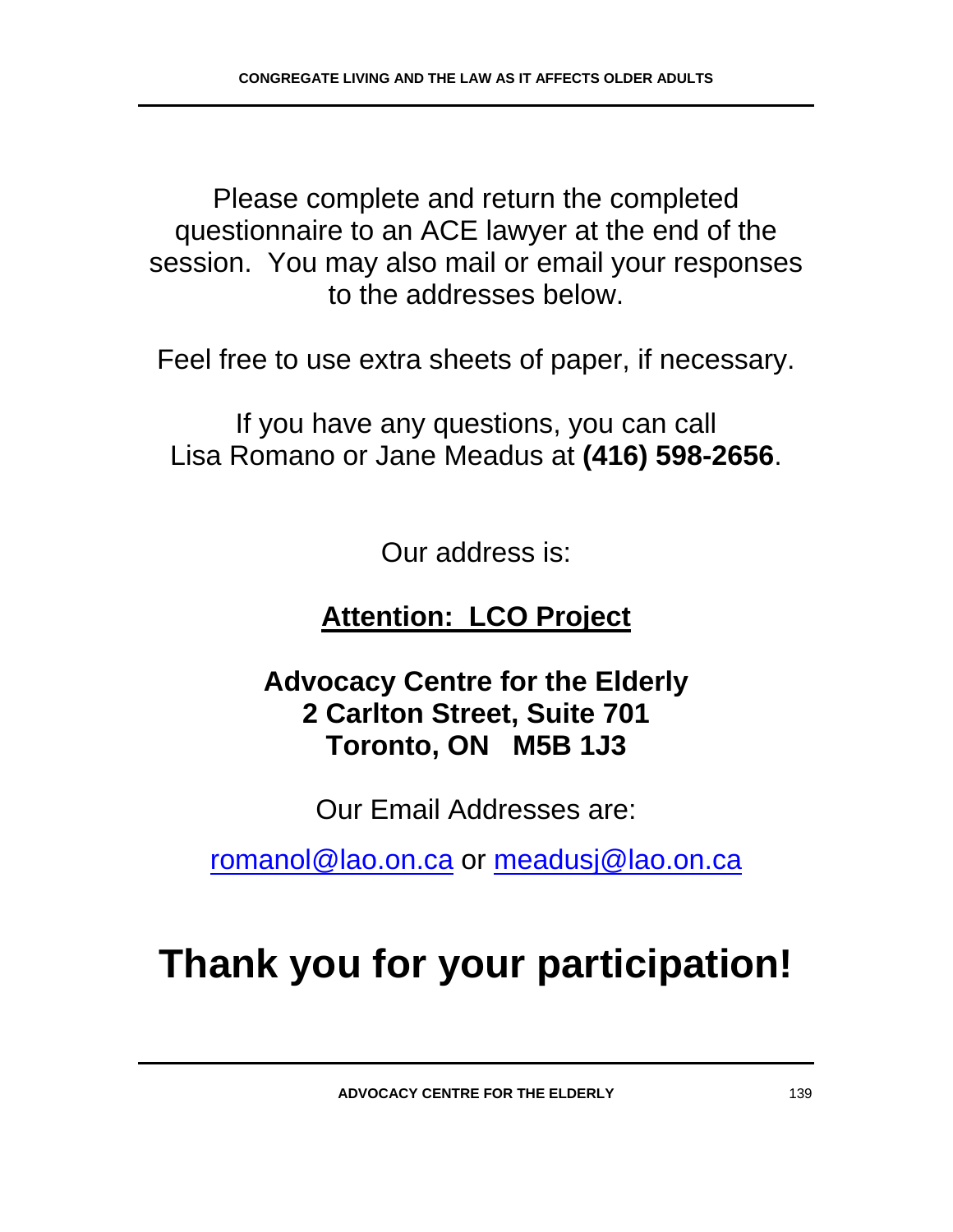**Appendix C: Questionnaire Distributed at Consultations in Retirement Homes** 

# **"ACCESS TO JUSTICE" CONSULTATION**

Circulated by the Advocacy Centre for the Elderly (ACE) - May 2009

## **1. Have you experienced any problems while living in a retirement home?**

- Your doctor doesn't explain and get proper consent from you or your substitute decision-maker before giving you a medication
- You are not allowed to see or visit your friends or family members
- You are told that you have to move to a different unit
- Staff members at the retirement home mistreat you
- The attorney named in your power of attorney doesn't let you have any or your money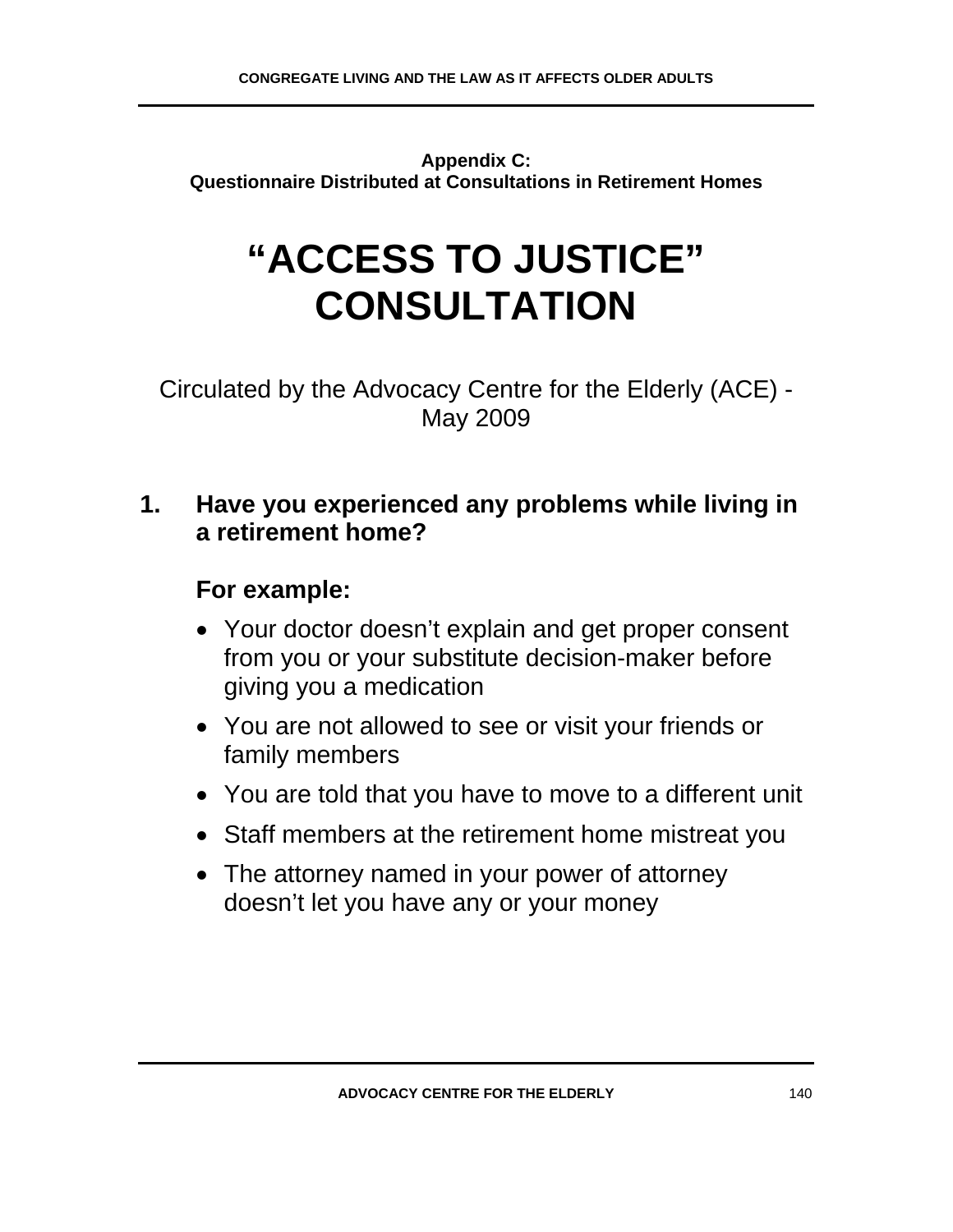**2. Do you feel there are any barriers or obstacles when you try to solve your problems or enforce your rights?** 

- You don't know your legal rights
- You don't know how to find a lawyer and/or it's too expensive to talk to a lawyer
- The home won't take action to resolve your problem
- You call the Complaints Response and Information Service (CRIS) but they don't call you back
- Nobody believes you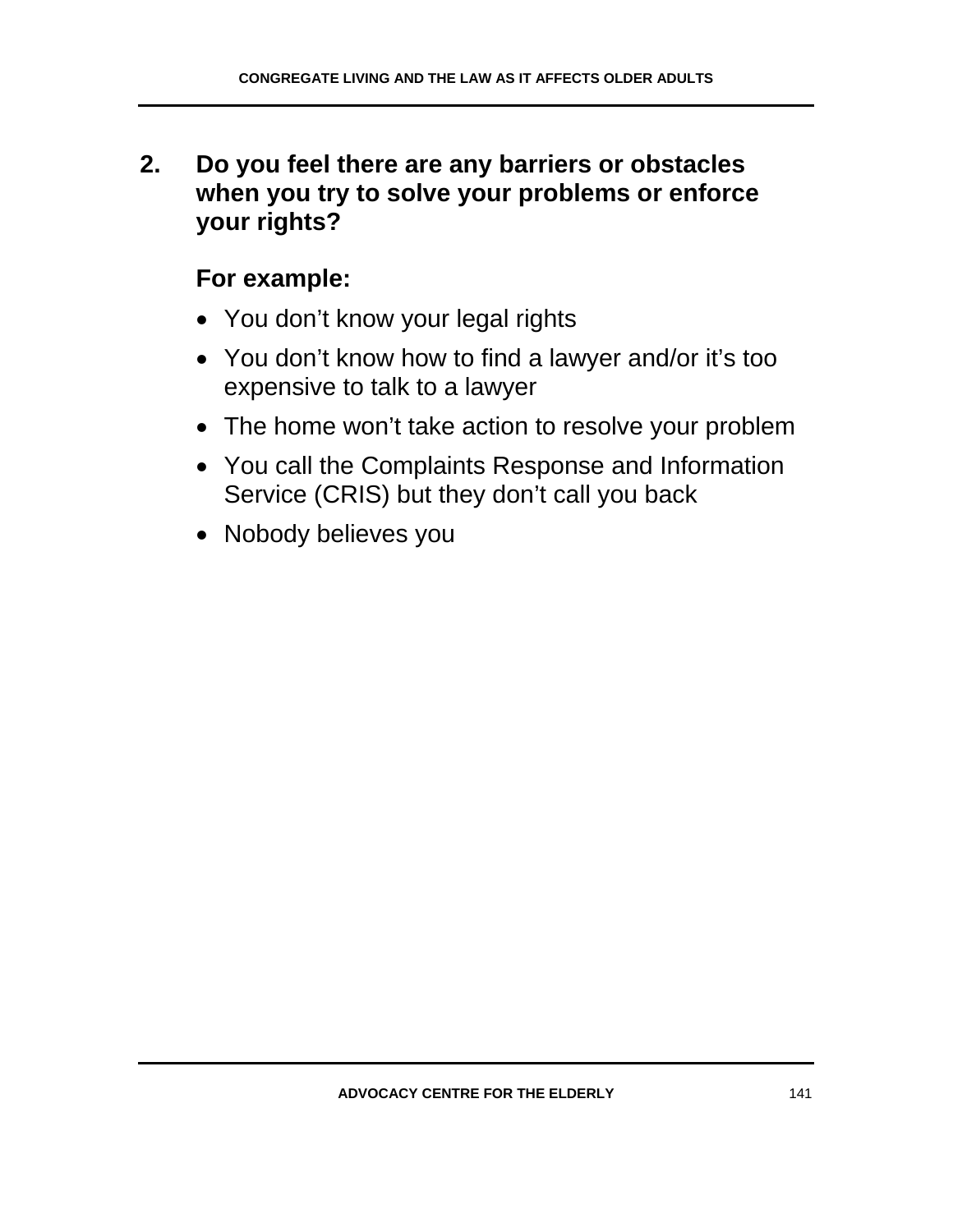**3. Do you have any suggestions about how the current system can be changed in order to help older adults solve any problems?** 

- There should be more regulation of retirement homes by the government
- It should be easier to go to court or to have a lawyer
- An advocate who does not work for the retirement home should be available to help me voice my concerns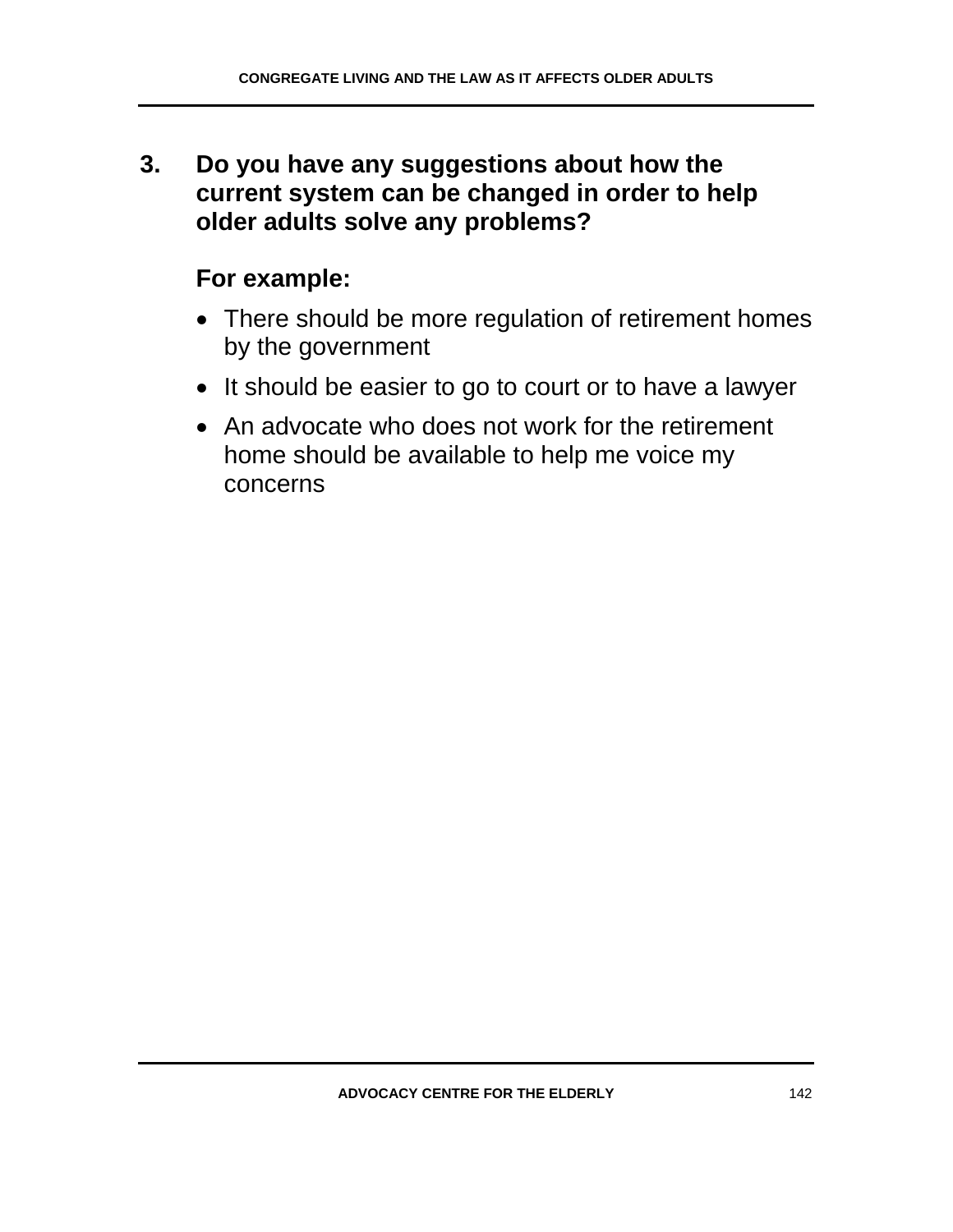Please complete and return the completed questionnaire to an ACE lawyer at the end of the session. You may also mail or email your responses to the addresses below.

Feel free to use extra sheets of paper, if necessary.

If you have any questions, you can call Lisa Romano or Jane Meadus at **(416) 598-2656**.

Our address is:

## **Attention: LCO Project**

**Advocacy Centre for the Elderly 2 Carlton Street, Suite 701 Toronto, ON M5B 1J3** 

Our Email Addresses are:

romanol@lao.on.ca or meadusj@lao.on.ca

# **Thank you for your participation!**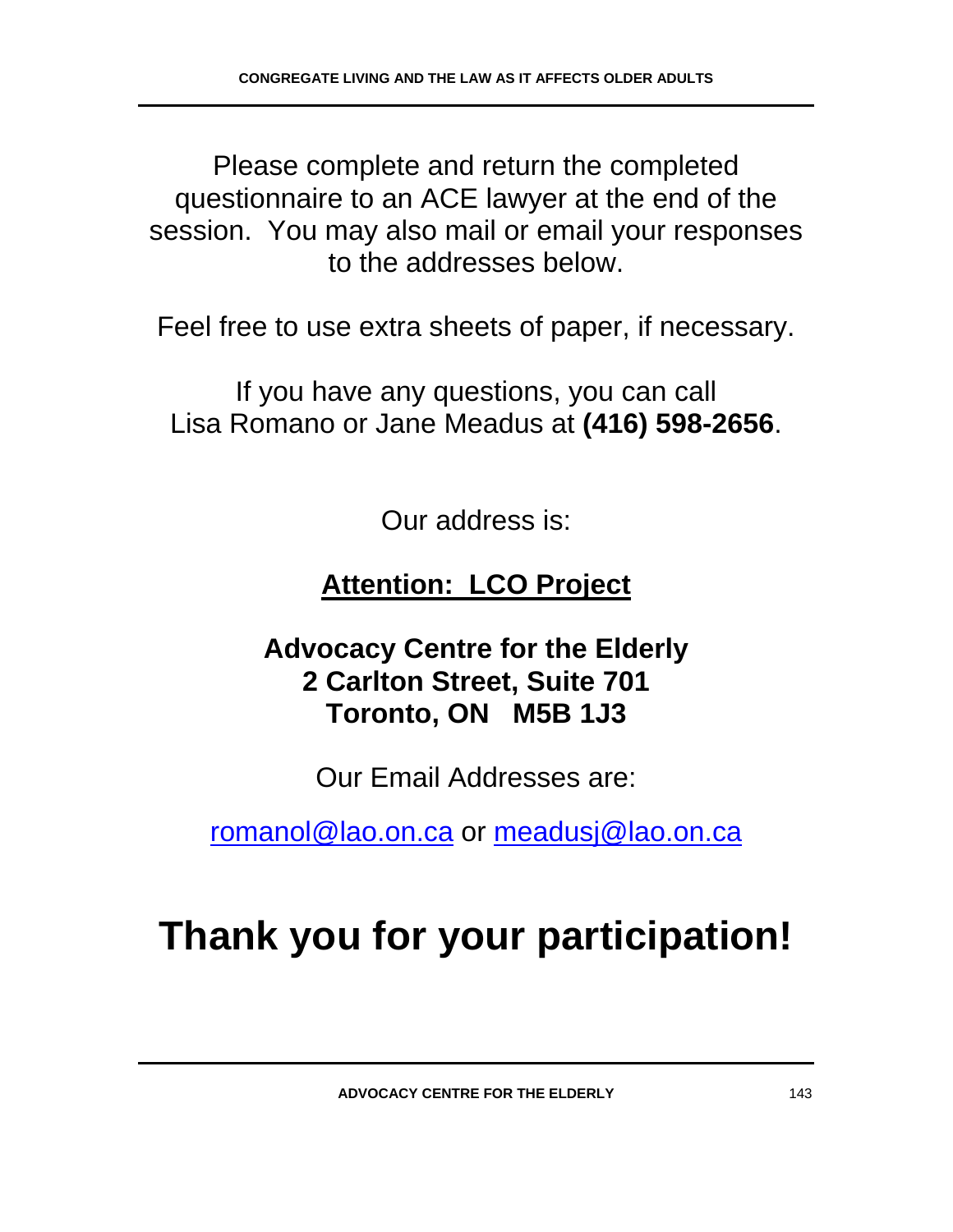## **Appendix D: List of Participants**

### Residents' Councils

- Baycrest Centre
- Community Nursing Home, Port Perry
- Kensington Gardens
- Fellowship Towers Retirement Community
- Meighen Retirement Residence
- Sunnyside Home

### Family Councils

- Family Council Network Four
- North East Family Council Network
- Sunnyside Home

### Lawyers

- Jan Goddard, Jan Goddard and Associates
- Ryan Kirshenblatt, Eisen Graham
- Alex Procope, Swadron Associates
- Lonny Rosen, Gardiner Roberts LLP
- Dina Stiga
- Anita Szigeti, Hiltz and Szigeti

#### Industry and Seniors Groups

- Alzheimer Society of Ontario
- Canadian Pensioners Concerned
- Concerned Friends of Ontario Citizens in Care Facilities
- Family Councils Program
- Hillsdale Estate
- Ontario Association of Community Care Access Centres
- Ontario Association of Non-Profit Homes and Services for Seniors
- Ontario Association of Residents' Councils
- Ontario Long-Term Care Association
- Ontario Retirement Communities Association